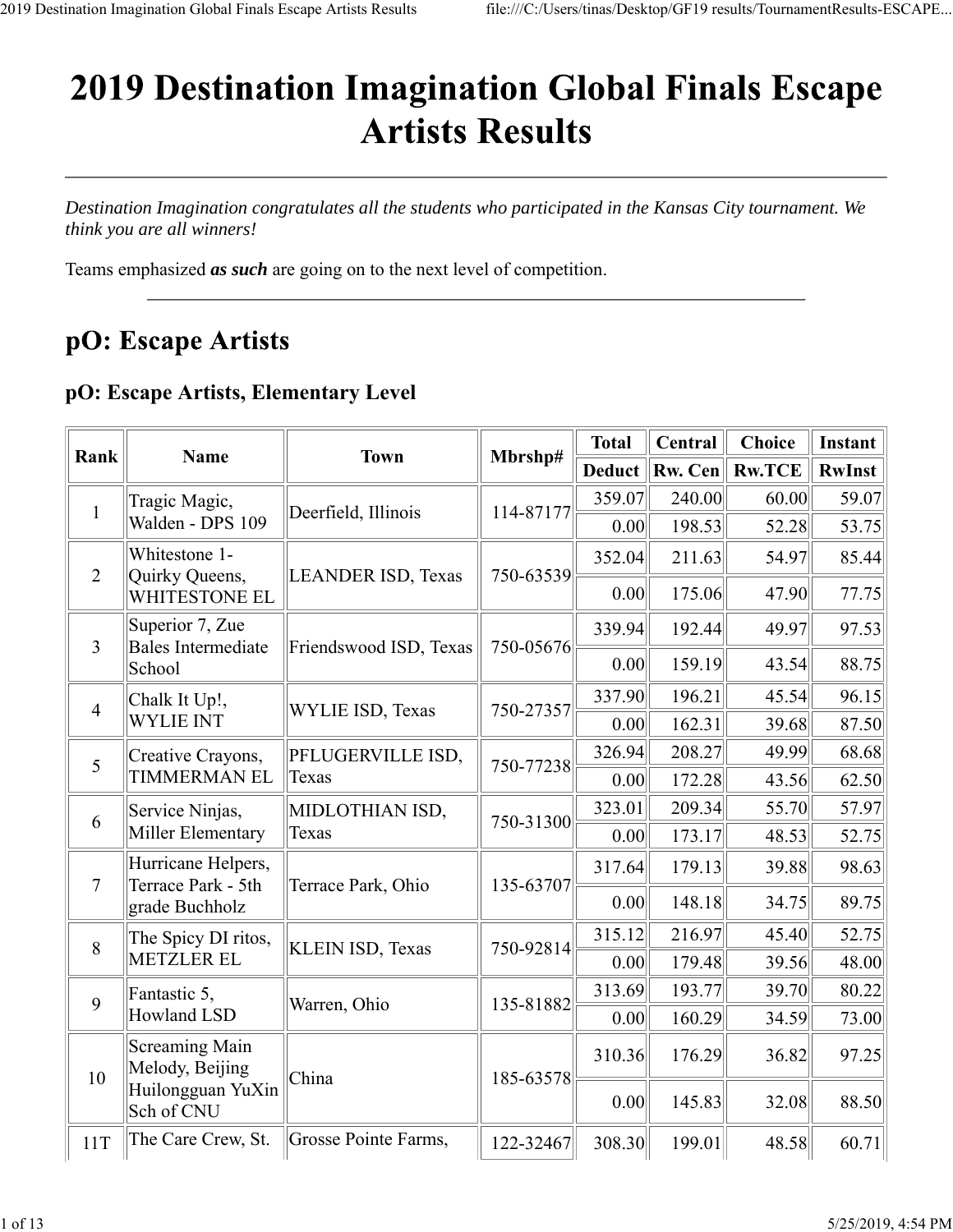|     | Paul on the Lake<br>Catholic Schools            | Michigan              |           | 0.00   | 164.62 | 42.33 | 55.25 |
|-----|-------------------------------------------------|-----------------------|-----------|--------|--------|-------|-------|
|     | DI KOPS, Waters                                 |                       |           | 307.70 | 184.52 | 46.26 | 76.92 |
| 11T | Elementary-<br>Lubbock ISD                      | LUBBOCK ISD, Texas    | 750-86006 | 0.00   | 152.64 | 40.31 | 70.00 |
|     | The Sassy                                       |                       |           | 302.91 | 173.34 | 31.49 | 98.08 |
| 12T | Spectacular Seven,<br><b>Irvington UFSD</b>     | Irvington, New York   | 134-52424 | 0.00   | 143.39 | 27.44 | 89.25 |
| 12T | GoatT, Slavens K-8                              | Denver, Colorado      | 106-32093 | 302.75 | 166.72 | 45.37 | 90.66 |
|     | School                                          |                       |           | 0.00   | 137.91 | 39.53 | 82.50 |
| 13  | Magical Mummies,<br><b>Haw Creek</b>            | Asheville, North      | 127-43100 | 301.14 | 177.98 | 44.86 | 78.30 |
|     | Elementary 2                                    | Carolina              |           | 0.00   | 147.23 | 39.09 | 71.25 |
|     | Eagle, Shanghai                                 |                       |           | 290.83 | 148.06 | 45.79 | 96.98 |
| 14T | Pudong New Area<br>Lingzhao ES                  | China                 | 185-21281 | 0.00   | 122.48 | 39.90 | 88.25 |
|     | Travistastics,                                  | Dallas Region ISD,    |           | 290.30 | 190.54 | 37.12 | 62.64 |
| 14T | <b>WILLIAM B</b><br><b>TRAVIS EL</b>            | Texas                 | 750-47127 | 0.00   | 157.62 | 32.34 | 57.00 |
| 15  | Bioluminescent<br>Penguins, Sakai               | Bainbridge Island,    | 147-23560 | 287.24 | 181.13 | 41.82 | 64.29 |
|     | Intermediate,<br>Bainbridge Island              | Washington            |           | 0.00   | 149.83 | 36.44 | 58.50 |
| 16  | The Polynesians, St.<br>Matthew Lutheran        | Walled Lake, Michigan | 122-87442 | 284.41 | 171.17 | 33.57 | 79.67 |
|     | School                                          |                       |           | 0.00   | 141.59 | 29.25 | 72.50 |
| 17  | DI-POint, Özel                                  | IZMIR, Turkey         | 169-61534 | 283.24 | 187.87 | 45.64 | 49.73 |
|     | Izmir SEV Ilkokulu                              |                       |           | 0.00   | 155.41 | 39.77 | 45.25 |
| 18  | What Are Penguins<br>Doing Here?, The           | Grayslake, Illinois   | 114-01283 | 282.05 | 180.73 | 30.72 | 70.60 |
|     | Creatory                                        |                       |           | 0.00   | 149.50 | 26.77 | 64.25 |
| 19  | The Golden Girls<br>(SPL), St Elizabeth         | Rapid City, South     | 141-10016 | 279.80 | 195.56 | 35.06 | 49.18 |
|     | <b>Seton Elementary</b><br>School               | Dakota                |           | 0.00   | 161.77 | 30.55 | 44.75 |
|     |                                                 | South Korea, KASI -   | 171-71365 | 278.35 | 186.11 | 45.26 | 46.98 |
| 20T | Spark, KASI                                     | South Korea           |           | 0.00   | 153.95 | 39.44 | 42.75 |
| 20T | DI of The Dragon,<br>Centerville City           | Centerville, Ohio     | 135-85727 | 277.87 | 164.14 | 33.51 | 80.22 |
|     | Schools                                         |                       |           | 0.00   | 135.78 | 29.20 | 73.00 |
| 21T | Chonas, American<br>School Foundation           | Monterrey, Mexico     | 164-97568 | 274.31 | 159.65 | 32.52 | 82.14 |
|     | of Monterrey                                    |                       |           | 0.00   | 132.06 | 28.34 | 74.75 |
| 21T | Shooting Stars, Ella<br><b>Baker Elementary</b> | Redmond, Washington   | 147-95758 | 273.67 | 169.15 | 37.49 | 67.03 |
|     | 3rd graders                                     |                       |           | 0.00   | 139.92 | 32.67 | 61.00 |
|     |                                                 |                       |           |        |        |       |       |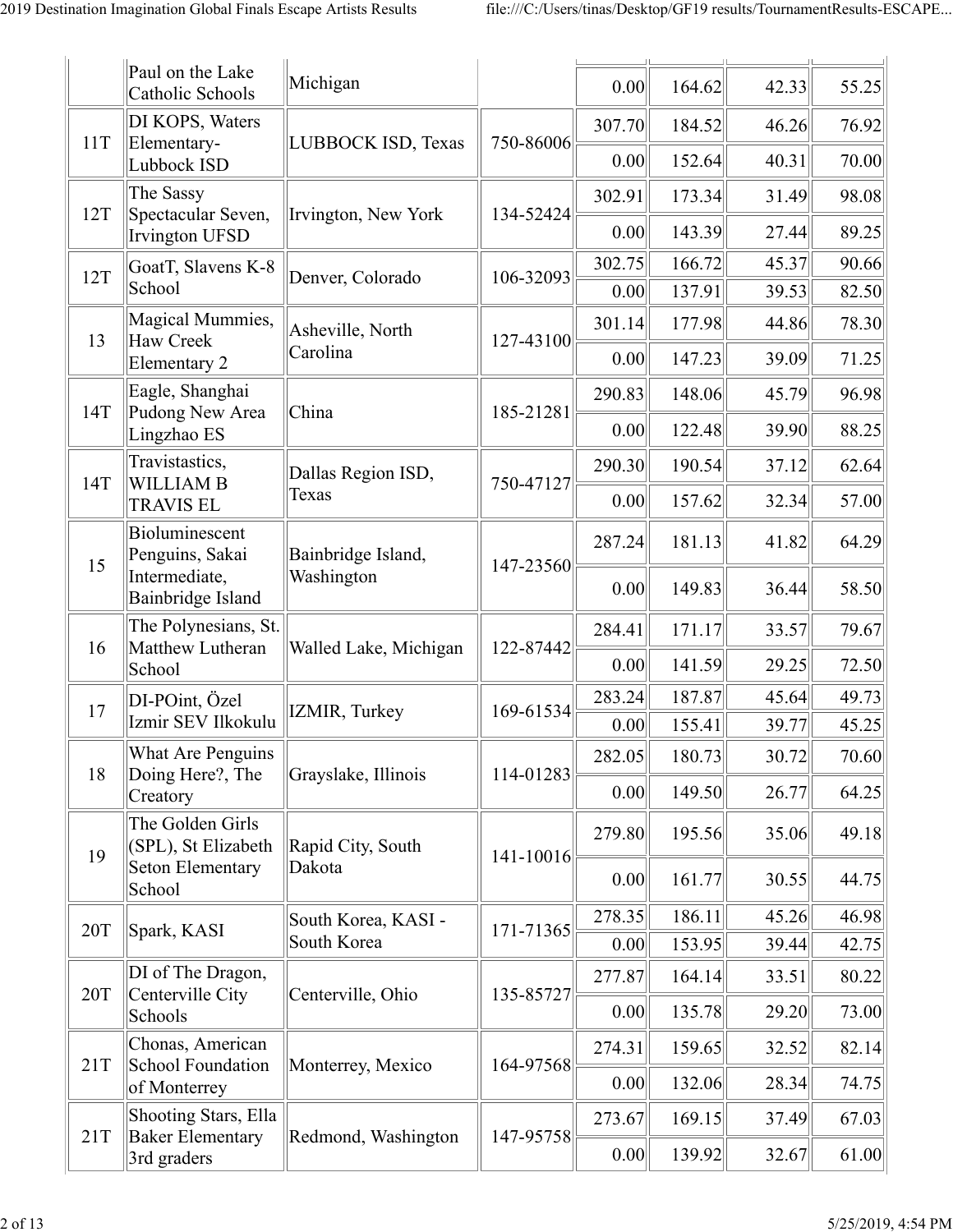| 22  | Kingston Service<br>Learning, Kingston                | Benton, Louisiana                | 118-86381 | 271.16         | 186.59           | 41.16          | 43.41          |
|-----|-------------------------------------------------------|----------------------------------|-----------|----------------|------------------|----------------|----------------|
|     | Elementary                                            |                                  |           | 0.00           | 154.35           | 35.86          | 39.50          |
| 23T | Destined to Escape,<br>Douglas Upper                  |                                  | 150-64644 | 268.17         | 156.15           | 32.07          | 79.95          |
|     | Elementary                                            | Douglas, Wyoming                 |           | 0.00           | 129.17           | 27.94          | 72.75          |
|     | Crazy Cheetahs,                                       |                                  |           | 268.13         | 167.36           | 43.90          | 56.87          |
| 23T | Cheatham/Preston<br>/Vaughan                          | <b>ALLEN ISD, Texas</b>          | 750-90693 | 0.00           | 138.44           | 38.25          | 51.75          |
| 23T | VANN Stars,<br>American School of Guatemala           |                                  | 160-31140 | 267.85         | 136.83           | 31.02          | 100.00         |
|     | Guatemala                                             |                                  |           | 0.00           | 113.19           | 27.03          | 91.00          |
| 23T | The HSC Sock<br>Squad, Hillfield                      | Hamilton, Ontario                | 154-55757 | 267.61         | 153.64           | 34.30          | 79.67          |
|     | Strathallan College                                   |                                  |           | 0.00           | 127.09           | 29.89          | 72.50          |
| 24T | The Time Turners,                                     | Orono, Minnesota                 | 123-41150 | 263.94         | 147.10           | 33.05          | 83.79          |
|     | Orono DI                                              |                                  |           | 0.00           | 121.68           | 28.80          | 76.25          |
| 24T | Destination<br>Hallucination, Eden<br>Prairie Schools | Eden Prairie, Minnesota          | 123-27376 | 263.73         | 171.06           | 40.75          | 51.92          |
|     | Community<br>Education                                |                                  |           | 0.00           | 141.50           | 35.51          | 47.25          |
|     | Almost Angels,                                        |                                  |           | 263.04         | 149.84           | 40.67          | 72.53          |
| 24T | Blossomwood<br>Elementary                             | Huntsville, Alabama              | 102-11890 | 0.00           | 123.95           | 35.44          | 66.00          |
| 25  | The Wonder Girls,<br><b>Holy Trinity</b>              | Jasper, Indiana                  | 115-08269 | 262.64         | 153.90           | 30.72          | 78.02          |
|     | Catholic School                                       |                                  |           | 0.00           | 127.31           | 26.77          | 71.00          |
| 26T | ReadySetGo!,<br>Almond Acres                          | San Miguel, California           | 105-32838 | 261.08         | 173.84           | 43.83          | 43.41          |
|     | <b>Charter Academy</b>                                |                                  |           | 0.00           | 143.80           | 38.19          | 39.50          |
| 26T | Magical<br>Marshmallows                               | Grosse Pointe Park,              | 122-56964 | 260.15         | 131.19           | 35.28          | 93.68          |
|     | Trombly Ele,<br>Grosse Pointe DI                      | Michigan                         |           | 0.00           | 108.52           | 30.74          | 85.25          |
| 27T | Hopkinton OM                                          | Hopkinton,                       | 119-18808 | 259.94         | 176.93           | 33.28          | 49.73          |
|     |                                                       | Massachusetts                    |           | 0.00           | 146.36           | 29.00          | 45.25          |
| 27T | PO Tv, TAKEV<br>OKULLARI                              | KARSIYAKA/IZMIR,<br>Turkey       | 169-37512 | 259.75         | 143.75           | 21.77          | 94.23          |
|     |                                                       |                                  |           | 0.00           | 118.91           | 18.97          | 85.75          |
| 27T | Bee Who Must Not<br>Be Named, Dakota                  | Aurora, Colorado                 | 106-75066 | 259.36<br>0.00 | 170.89<br>141.36 | 32.15<br>28.01 | 56.32<br>51.25 |
|     | Valley<br>One Dude and Four                           |                                  |           | 258.19         | 141.20           | 44.19          | 72.80          |
| 28  | Dudettes, RESACA                                      | <b>BROWNSVILLE ISD,</b><br>Texas | 750-14468 | 0.00           | 116.80           | 38.50          | 66.25          |
| 29  | EL<br>MEXIWINNERS,                                    | monterrey, Mexico                | 164-36404 | 255.33         | 119.50           | 39.40          | 96.43          |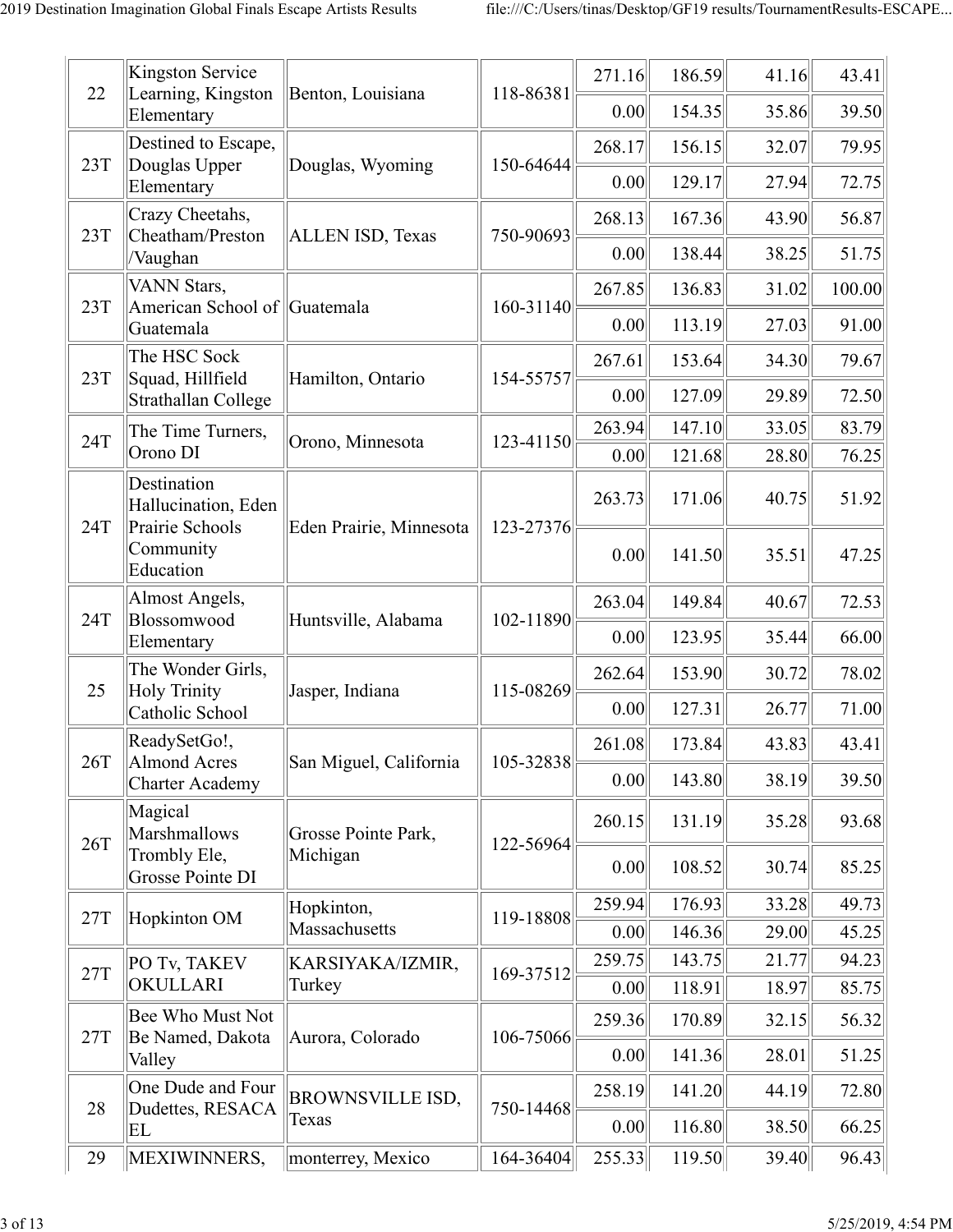|     | <b>COLEGIO NEXUS</b>                                |                          |           | 0.00   | 98.85  | 34.33 | 87.75 |
|-----|-----------------------------------------------------|--------------------------|-----------|--------|--------|-------|-------|
| 30  | Tail Waggers,                                       | Cherry Hills Village,    | 106-57649 | 252.39 | 143.93 | 33.73 | 74.73 |
|     | Cherry Hills Village                                | Colorado                 |           | 0.00   | 119.06 | 29.39 | 68.00 |
| 31  | Creativity Believers,<br><b>INSTITUTO</b><br>ANGLO  | APODACA, Mexico          | 164-55223 | 242.77 | 154.08 | 46.93 | 41.76 |
|     | <b>BRITÁNICO</b><br><b>CAMPUS LA FE</b>             |                          |           | 0.00   | 127.46 | 40.89 | 38.00 |
| 32  | Under One Roof,                                     | Johnson City Tennessee   | 142-03859 | 240.63 | 156.12 | 38.63 | 45.88 |
|     | Ashley Academy                                      |                          |           | 0.00   | 129.14 | 33.66 | 41.75 |
| 33T | DI5, Beachwood                                      | Beachwood, Ohio          | 135-17567 | 238.62 | 148.37 | 28.44 | 61.81 |
|     | City Schools                                        |                          |           | 0.00   | 122.73 | 24.78 | 56.25 |
| 33T | Melrose DI                                          | Melrose, Massachusetts   | 119-51047 | 238.30 | 131.31 | 29.79 | 77.20 |
|     |                                                     |                          |           | 0.00   | 108.62 | 25.96 | 70.25 |
| 34  | The Mighty<br>Enchiladas, Eureka                    | Roseville, California    | 105-63867 | 236.69 | 164.09 | 30.29 | 42.31 |
|     | <b>Union School</b><br>District                     |                          |           | 0.00   | 135.74 | 26.39 | 38.50 |
| 35  | <b>Struck By</b><br>Creativity,                     | Coon Rapids, Minnesota   | 123-68351 | 232.47 | 147.01 | 33.81 | 51.65 |
|     | Eisenhower<br>Elementary                            |                          |           | 0.00   | 121.61 | 29.46 | 47.00 |
| 36  | LeonardtownES<br>D-Ice Ice Baby,                    | Leonardtown, Maryland    |           | 230.99 | 132.23 | 28.43 | 70.33 |
|     | Leonardtown<br><b>Elementary School</b>             |                          | 120-52663 | 0.00   | 109.38 | 24.77 | 64.00 |
| 37T | Wizkids, Theodore<br>Judah Elementary,              | El Dorado Hills,         | 105-35912 | 229.09 | 169.51 | 39.25 | 20.33 |
|     | Folsom, CA                                          | California               |           | 0.00   | 140.22 | 34.20 | 18.50 |
| 37T | Neon Falafels not<br>Marshmallow Wa,                | Apple Valley, Minnesota  | 123-17969 | 228.21 | 160.42 | 40.87 | 26.92 |
|     | Greenleaf<br>Elementary                             |                          |           | 0.00   | 132.70 | 35.61 | 24.50 |
|     | Project Superheroes                                 |                          |           | 226.79 | 149.89 | 34.59 | 42.31 |
| 38  | $\vert 3.0, \text{Algoma School} \vert$<br>District | Algoma, Wisconsin        | 148-19274 | 0.00   | 123.99 | 30.14 | 38.50 |
| 39  | St Michaels ES DI                                   |                          |           | 224.03 | 134.68 | 28.36 | 60.99 |
|     | Inc., St Michaels<br><b>Elementary School</b>       | St Michaels, Maryland    | 120-50933 | 0.00   | 111.41 | 24.71 | 55.50 |
| 40  | Godzilla Chickens,                                  | Benton, Arkansas         | 103-49146 | 222.55 | 125.68 | 21.05 | 75.82 |
|     | Salem Elementary                                    |                          |           | 0.00   | 103.96 | 18.34 | 69.00 |
| 41  | Pink Fluffy Thunder<br>Hornets, Hemmeter            | Saginaw, Michigan        | 122-26659 | 217.25 | 135.89 | 28.06 | 53.30 |
|     | Elementary                                          |                          |           | 0.00   | 112.41 | 24.45 | 48.50 |
| 42T | Holliston PTO                                       | Holliston, Massachusetts | 119-95187 | 212.47 | 130.68 | 30.42 | 51.37 |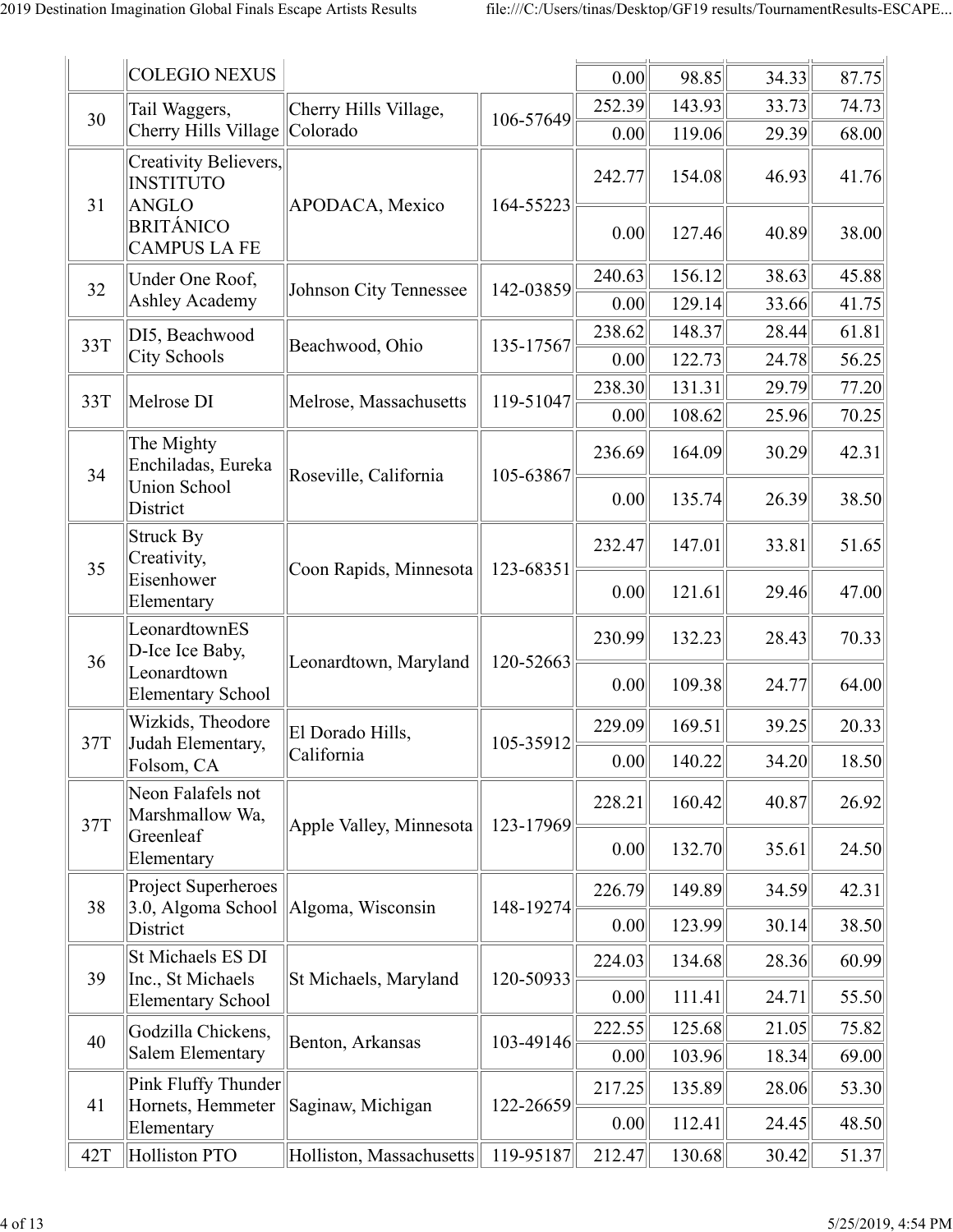|            |                                                              |                                            |           | 0.00   | 108.10 | 26.51 | 46.75 |
|------------|--------------------------------------------------------------|--------------------------------------------|-----------|--------|--------|-------|-------|
| 42T        | I cant believe we?re<br>not butter,                          | Highlands Ranch,                           | 106-11330 | 211.55 | 105.58 | 29.32 | 76.65 |
|            | Northridge<br>Elementary                                     | Colorado                                   |           | 0.00   | 87.34  | 25.55 | 69.75 |
| 43         | Lightning                                                    | Glen Allen, Virginia                       | 145-67042 | 211.08 | 145.04 | 25.93 | 40.11 |
|            | Xplosions, REES                                              |                                            |           | 0.00   | 119.98 | 22.59 | 36.50 |
| 44         | <b>Fluffy Einsteins</b><br>Riding Chubby D,<br>Northern Cass | Hunter, North Dakota                       | 128-81819 | 202.03 | 121.69 | 21.82 | 58.52 |
|            | School                                                       |                                            |           | 0.00   | 100.66 | 19.01 | 53.25 |
| 45T        | Radioactive Sloths,<br>Ruidoso Municipal                     | Ruidoso, New Mexico                        | 132-68862 | 200.00 | 101.03 | 23.15 | 75.82 |
|            | Schools                                                      |                                            |           | 0.00   | 83.57  | 20.17 | 69.00 |
| 45T        | 7 Dwarfs, Freedom                                            | Freedom, Wisconsin                         | 148-71714 | 199.36 | 139.26 | 26.58 | 33.52 |
|            | <b>School District</b>                                       |                                            |           | 0.00   | 115.20 | 23.16 | 30.50 |
| 46         | The Thunder Bolts,<br>Maupin, Oregon                         | 137-83278                                  | 192.92    | 110.96 | 31.41  | 50.55 |       |
|            | Wasco County 4H                                              |                                            |           | 0.00   | 91.79  | 27.37 | 46.00 |
| 47         | Turbo Turtles, Notre                                         | De Pere, Wisconsin                         | 148-15147 | 188.45 | 128.29 | 28.57 | 31.59 |
|            | Dame of DePere                                               |                                            |           | 0.00   | 106.12 | 24.89 | 28.75 |
| <b>48T</b> | Competitive Couch<br>Potatoes, West                          | <b>WESTON, Missouri</b>                    | 124-62418 | 183.89 | 131.27 | 24.87 | 27.75 |
|            | Platte Destination<br>Imagination                            |                                            |           | 0.00   | 108.59 | 21.67 | 25.25 |
| <b>48T</b> | deer investigations,                                         | Millstone Township   millstone, New Jersey | 131-66244 | 182.97 | 132.54 | 24.61 | 25.82 |
|            | NJ                                                           |                                            |           | 0.00   | 109.64 | 21.44 | 23.50 |
|            | Seven spectacular<br>ladies, Milan                           | Milan, Tennessee                           | 142-28745 | 158.35 | 86.71  | 20.27 | 51.37 |
| 49         | Special School<br>District                                   |                                            |           | 0.00   | 71.73  | 17.66 | 46.75 |
|            | Imaginary<br>Doughnuts, The                                  | Phoenixville,                              | 138-45221 | 108.54 | 61.21  | 14.36 | 32.97 |
| 50         | Renaissance<br>Academy                                       | Pennsylvania                               |           | 0.00   | 50.63  | 12.51 | 30.00 |

#### **pO: Escape Artists, Middle Level**

|                |                          |                     |                                   | Total                  |            | $\ $ Central $\ $ Choice $\ $ Instant $\ $ |       |
|----------------|--------------------------|---------------------|-----------------------------------|------------------------|------------|--------------------------------------------|-------|
| $\ $ Rank $\ $ | <b>Name</b>              | <b>Town</b>         | $\parallel$ Mbrshp# $\parallel$   | $\Vert$ Deduct $\Vert$ | Rw.<br>Cen | $\ {\rm Rw.TCE}\ {\rm RwInst}\ $           |       |
|                | $\ $ S.A.M.'s Busy Bees, | Independent, Texas  | $\left[750 - 98213\right]$        | 394.93                 | 240.00     | 60.00                                      | 94.93 |
|                | Independent              |                     |                                   | 0.00                   | 195.73     | 56.67                                      | 89.00 |
| ◠              | Professionally Immature  | Deerfield, Illinois | $\ 114 - 74364\ 356.05\ 236.89\ $ |                        |            | 57.29                                      | 61.87 |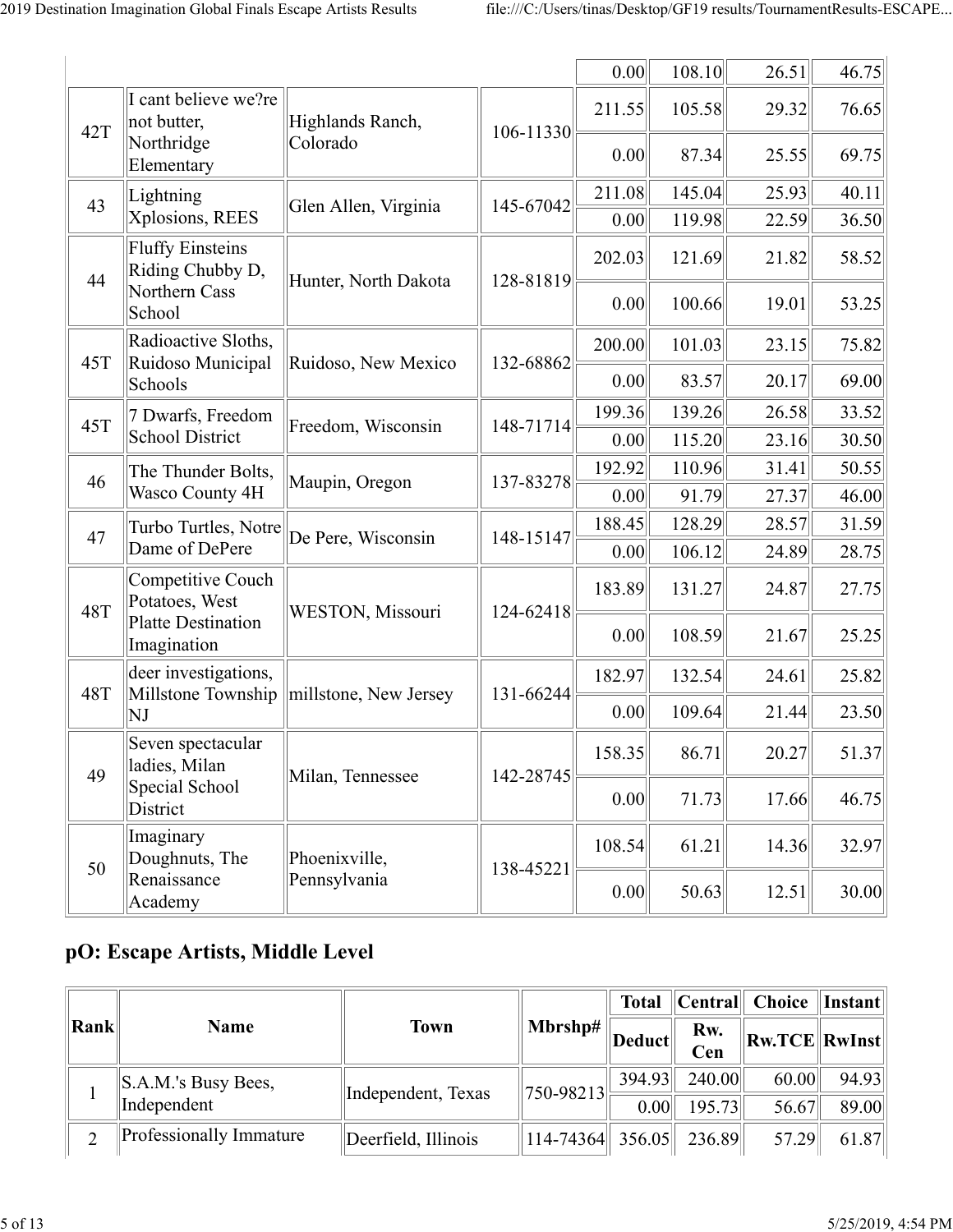|                | Amateurs, Shepard - DPS<br>109              |                              |               | 0.00   | 193.19 | 54.11 | 58.00 |
|----------------|---------------------------------------------|------------------------------|---------------|--------|--------|-------|-------|
| $\overline{3}$ | Fairy Board Investigators,                  | Centerville, Ohio            | 135-83460     | 353.30 | 227.65 | 45.65 | 80.00 |
|                | Centerville City Schools                    |                              |               | 0.00   | 185.66 | 43.12 | 75.00 |
| $\overline{4}$ | CC D.I.Lusionals, CC                        | Accokeek, Maryland           | 120-24787     | 337.88 | 210.22 | 49.53 | 78.13 |
|                | Accokeek                                    |                              |               | 0.00   | 171.44 | 46.78 | 73.25 |
| 5              | Marvelous Troy, Beijing                     | China                        | 185-23406     | 328.64 | 198.03 | 42.34 | 88.27 |
|                | No.5 MS Branch                              |                              |               | 0.00   | 161.50 | 39.99 | 82.75 |
| 6              | Samsung Rainbow, KASI                       | South Korea, KASI -          | 171-37810     | 322.78 | 182.79 | 46.12 | 93.87 |
|                |                                             | South Korea                  |               | 0.00   | 149.07 | 43.56 | 88.00 |
| $\overline{7}$ | DI JOES, ALAMO                              | <b>ALAMO HEIGHTS</b>         | 750-20396     | 319.85 | 190.46 | 40.59 | 88.80 |
|                | <b>HEIGHTS J H</b>                          | ISD, Texas                   |               | 0.00   | 155.33 | 38.34 | 83.25 |
| 8              | Super Sumo Cats, Hinsdale                   | Hinsdale, Illinois           | 114-99070     | 315.87 | 186.38 | 42.82 | 86.67 |
|                | Middle School                               |                              |               | 0.00   | 152.00 | 40.44 | 81.25 |
| 9              | The Musical Doodles,                        | Independent, Texas           | 750-95555     | 314.61 | 197.82 | 46.92 | 69.87 |
|                | Independent                                 |                              |               | 0.00   | 161.33 | 44.32 | 65.50 |
| 10             | FLAMINGO, Shenzhen<br>Senior HS Group North | China                        | 185-29742     | 310.71 | 202.05 | 41.99 | 66.67 |
|                | Campus                                      |                              |               | 0.00   | 164.78 | 39.66 | 62.50 |
| 11             | Master Maniacs, COPPELL                     | COPPELL ISD, Texas 750-21910 |               | 307.29 | 187.21 | 40.35 | 79.73 |
|                | <b>MIDDLE WEST</b>                          |                              |               | 0.00   | 152.68 | 38.11 | 74.75 |
| 12             | The STEMipedes,                             | WAUWATOSA,                   | 148-67665     | 303.67 | 180.49 | 34.11 | 89.07 |
|                | Whitman/Longfellow                          | Wisconsin                    |               | 0.00   | 147.20 | 32.22 | 83.50 |
| 13             | The Five Couch Potatoes,                    | Kennewick,                   | 147-09261     | 300.96 | 184.66 | 41.63 | 74.67 |
|                | Kennewick School District                   | Washington                   |               | 0.00   | 150.60 | 39.32 | 70.00 |
| 14             | Just DI it!, TAKEV                          | NARLIDERE/IZMIR,             | 169-78651     | 299.58 | 184.75 | 41.76 | 73.07 |
|                | OKULLARI                                    | Turkey                       |               | 0.00   | 150.67 | 39.44 | 68.50 |
|                | The YUG                                     |                              |               | 298.06 | 170.12 | 39.41 | 88.53 |
| 15T            | -YoungUndercoverGenuises,<br>Encino         | encino, California           | 105-96804     | 0.00   | 138.74 | 37.22 | 83.00 |
| 15T            | DIadoodles, Campus MS                       | Greenwood Village,           | 106-35646     | 297.24 | 176.45 | 39.99 | 80.80 |
|                |                                             | Colorado                     |               | 0.00   | 143.90 | 37.77 | 75.75 |
| 16             | Kids Like These 4 Vets,                     |                              | 127-88937     | 296.36 | 180.59 | 41.64 | 74.13 |
|                | <b>CCMS</b>                                 | NC, North Carolina           |               | 0.00   | 147.28 | 39.33 | 69.50 |
| 17T            | Those Dudes Over There,                     |                              | 148-54161     | 294.89 | 184.61 | 43.88 | 66.40 |
|                | MTSD (LS)                                   | Mequon, Wisconsin            |               | 0.00   | 150.56 | 41.44 | 62.25 |
| 17T            | TickTockTigers, CANYON                      | LEANDER ISD,                 | 750-40903     | 294.38 | 179.71 | 37.87 | 76.80 |
|                | <b>RIDGE MIDDLE SCHOOL</b>                  | Texas                        |               | 0.00   | 146.56 | 35.77 | 72.00 |
| 18             | Hopedale Destination                        | Hopedale,                    | 119-20523     | 291.07 | 182.10 | 37.77 | 71.20 |
|                | Imagination                                 | Massachusetts                |               | 0.00   | 148.51 | 35.67 | 66.75 |
| 19             | Santa's Slueths, Stone                      | Highlands Ranch,             | $106 - 56883$ | 290.04 | 173.36 | 43.88 | 72.80 |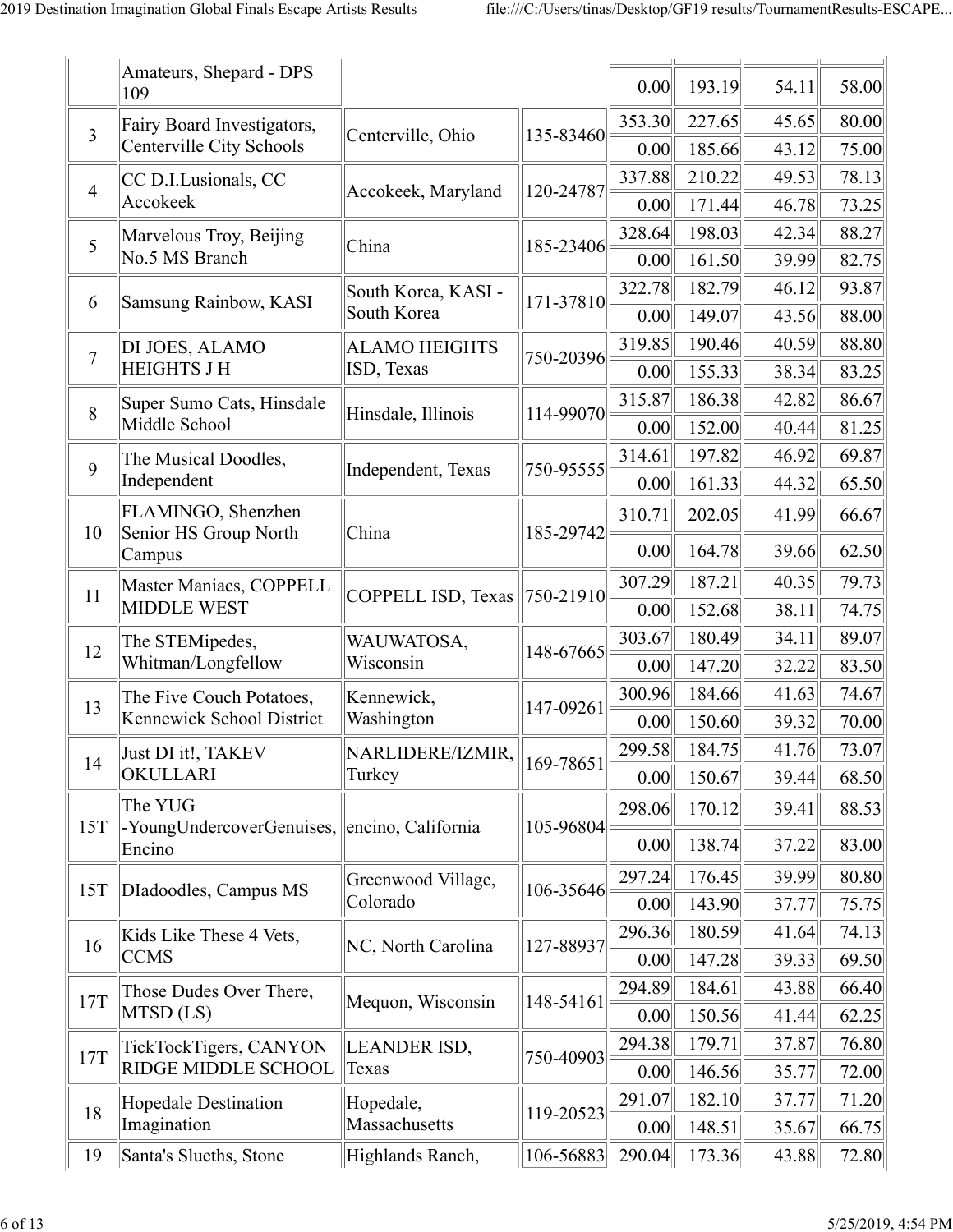|     | Mountain Elementary                                  | Colorado                                   |           | 0.00           | 141.38           | 41.44          | 68.25          |
|-----|------------------------------------------------------|--------------------------------------------|-----------|----------------|------------------|----------------|----------------|
|     | PLASMAR, SUN RIDGE                                   | SOCORRO ISD,                               |           | 288.04         | 176.68           | 46.83          | 64.53          |
| 20  | <b>MIDDLE SCHOOL</b>                                 | Texas                                      | 750-58705 | 0.00           | 144.09           | 44.23          | 60.50          |
|     | DIyourself, EYUBOGLU                                 |                                            |           | 285.03         | 167.37           | 31.53          | 86.13          |
| 21  | <b>SCHOOLS</b>                                       | Istanbul, Turkey                           | 169-13548 | 0.00           | 136.50           | 29.78          | 80.75          |
| 22  | Tie Dye Tornadoes, Millburn                          |                                            |           | 282.32         | 150.83           | 39.76          | 91.73          |
|     | Middle School                                        | Lindenhurst, Illinois                      | 114-76973 | 0.00           | 123.01           | 37.55          | 86.00          |
|     | Shining?Boys and Girls,                              |                                            |           | 280.56         | 177.33           | 39.76          | 63.47          |
| 23  | Changsha Dongjun Primary<br>School                   | China                                      | 185-95710 | 0.00           | 144.62           | 37.55          | 59.50          |
| 24  | Technological Tangerines,                            | Yorktown Heights,                          | 134-13475 | 278.20         | 165.08           | 39.52          | 73.60          |
|     | Lakeland CSD                                         | New York                                   |           | 0.00           | 134.63           | 37.33          | 69.00          |
| 25  | Um Noes, Bay Village                                 | Bay Village, Ohio                          | 135-20613 | 276.90         | 167.52           | 32.58          | 76.80          |
|     | Rockets                                              |                                            |           | 0.00           | 136.62           | 30.77          | 72.00          |
| 26  | Kennedy Middle School -                              | Natick, Massachusetts                      | 119-11104 | 274.42         | 170.03           | 39.86          | 64.53          |
|     | Cloutier                                             |                                            |           | 0.00           | 138.67           | 37.65          | 60.50          |
| 27  | D.I. cecream Cones, Unity                            | Morristown, New                            | 131-63571 | 270.46         | 157.56           | 37.17          | 75.73          |
|     | <b>Charter School</b>                                | Jersey                                     |           | 0.00           | 128.50           | 35.11          | 71.00          |
| 28  | DI Carretera Boyz, Colegio<br>Interamericano         | <b>GUATEMALA</b>                           | 160-50381 | 265.55         | 152.54           | 33.28          | 79.73          |
|     |                                                      |                                            |           | 0.00<br>263.79 | 124.40<br>164.09 | 31.43<br>34.10 | 74.75<br>65.60 |
| 29  | TriNuggets, Moore Middle<br>School                   | Lincoln, Nebraska                          | 129-62190 | 0.00           | 133.82           | 32.21          | 61.50          |
|     | Duct Tape Experts, Our                               |                                            |           | 262.18         | 139.59           | 22.59          | 100.00         |
| 30T | Lady of Sorrows                                      | Farmington, Michigan $\parallel$ 122-47715 |           | 0.00           | 113.84           | 21.34          | 93.75          |
| 30T | Salisbury MS<br>PanickingPenguins,                   |                                            |           | 261.44         | 161.24           | 32.47          | 67.73          |
|     | <b>Wicomico County Public</b><br>Schools             | Salisbury, Maryland                        | 120-44284 | 0.00           | 131.50           | 30.67          | 63.50          |
|     | Awkward Silence, Tipp                                |                                            |           | 258.13         | 148.92           | 35.88          | 73.33          |
| 31  | Monroe Community<br>Services                         | Tipp City, Ohio                            | 135-80036 | 0.00           | 121.45           | 33.89          | 68.75          |
|     |                                                      |                                            |           | 253.31         | 147.17           | 36.81          | 69.33          |
| 32  | RiseUP, Eich Middle School Roseville, California     |                                            | 105-18722 | 0.00           | 120.02           | 34.77          | 65.00          |
| 33  | New Technology Children,<br>Primary School no. 37 in | Wroclaw, Poland                            | 178-26584 | 251.92         | 180.95           | 45.64          | 25.33          |
|     | Wroclaw                                              |                                            |           | 0.00           | 147.57           | 43.11          | 23.75          |
| 34T | You May Never Know Our                               | Folsom, California                         | 105-50519 | 250.91         | 139.09           | 32.35          | 79.47          |
|     | Name, Sutter Middle School                           |                                            |           | 0.00           | 113.43           | 30.55          | 74.50          |
| 34T | Magnum Bonum (a great<br>good), Pilgrim Park Middle  | Elm Grove, Wisconsin                       | 148-05513 | 249.96         | 147.83           | 36.00          | 66.13          |
|     | School                                               |                                            |           | 0.00           | 120.56           | 34.00          | 62.00          |
|     | 35T   Wombat in Spanish,                             | NORTHWEST ISD,                             | 750-23280 | 249.87         | 163.56           | 43.64          | 42.67          |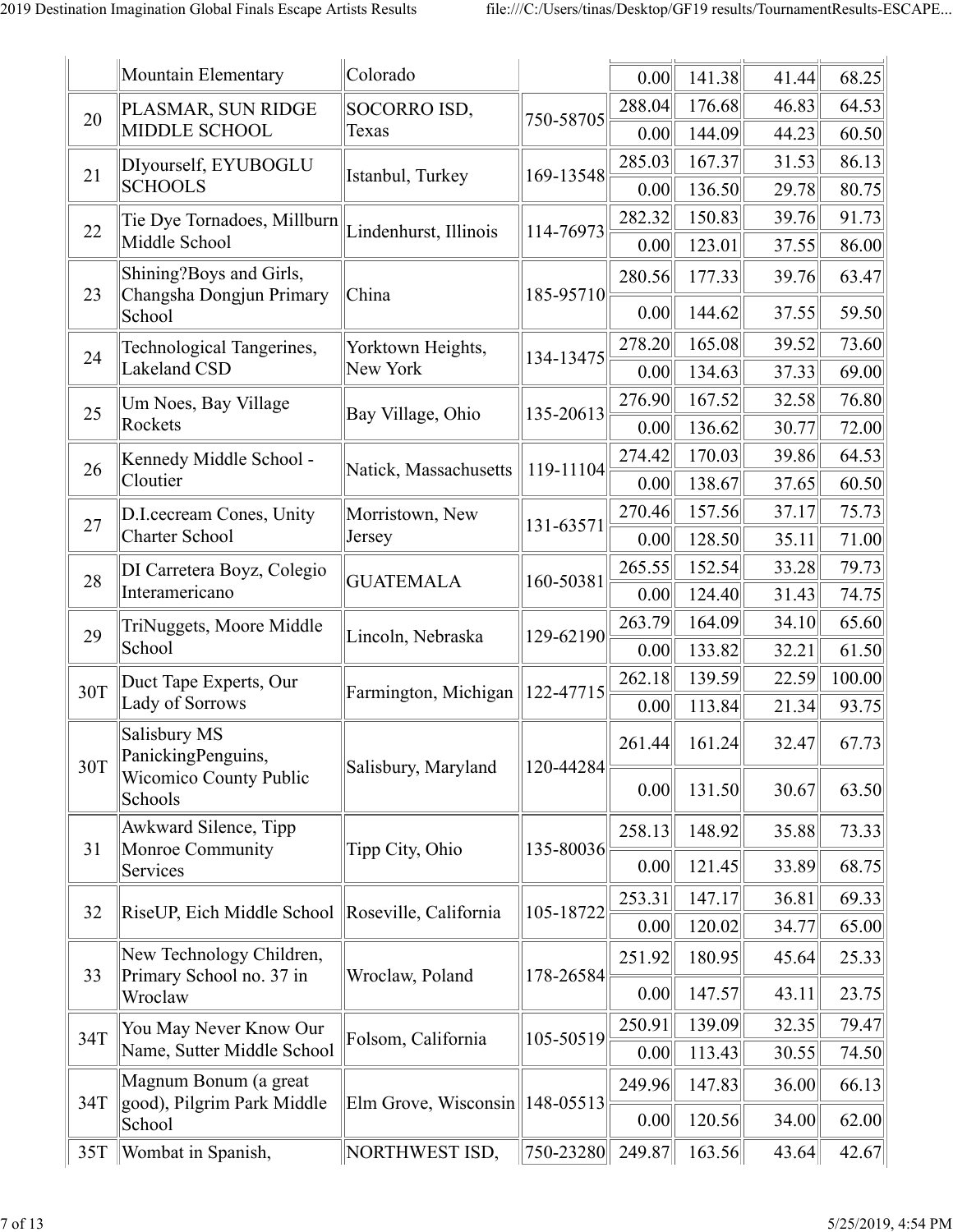|     | <b>MEDLIN MIDDLE</b>                                | <b>Texas</b>        |           | 0.00   | 133.39 | 41.22 | 40.00 |
|-----|-----------------------------------------------------|---------------------|-----------|--------|--------|-------|-------|
| 35T | A Dragon's Fire, Balboa                             | doral, Panama       | 307-53906 | 248.89 | 191.41 | 35.88 | 21.60 |
|     | Academy                                             |                     |           | 0.00   | 156.10 | 33.89 | 20.25 |
| 36T | Unununium, Groton-                                  | GROTON,             | 119-10030 | 247.29 | 150.43 | 32.33 | 64.53 |
|     | Dunstable Independent                               | Massachusetts       |           | 0.00   | 122.68 | 30.54 | 60.50 |
| 36T | The Smarties, Mariemont                             | cincinnati, Ohio    | 135-87962 | 246.62 | 139.66 | 29.89 | 77.07 |
|     | Junior High                                         |                     |           | 0.00   | 113.90 | 28.23 | 72.25 |
| 36T | O.K.O, DI Ukraine                                   | Sumy, Ukraine       | 175-84165 | 246.38 | 155.95 | 41.63 | 48.80 |
|     |                                                     |                     |           | 0.00   | 127.18 | 39.32 | 45.75 |
| 37  | DI of The Tiger, CYPRESS-                           | Hamilton Middle     | 750-80416 | 245.75 | 145.44 | 37.64 | 62.67 |
|     | <b>FAIRBANKS ISD</b>                                | School, Texas       |           | 0.00   | 118.61 | 35.55 | 58.75 |
| 38T | TMI, KASI                                           | South Korea, KASI - | 171-80184 | 239.94 | 144.52 | 33.29 | 62.13 |
|     |                                                     | South Korea         |           | 0.00   | 117.86 | 31.44 | 58.25 |
| 38T | Hooting Wolves, Horizon                             | Moorhead, Minnesota | 123-04269 | 239.79 | 150.72 | 34.94 | 54.13 |
|     | Middle School                                       |                     |           | 0.00   | 122.92 | 33.00 | 50.75 |
| 38T | Havre de Grace Nerdy                                | Havre De Grace,     | 120-11839 | 239.64 | 148.98 | 25.06 | 65.60 |
|     | Narwhals, Harford County<br>Public Schools          | Maryland            |           | 0.00   | 121.50 | 23.67 | 61.50 |
|     | Giggling Emoji Puppies,                             |                     |           | 237.16 | 151.91 | 29.52 | 55.73 |
| 39  | Mastering the Mind<br>Homeschool                    | Loveland, Colorado  | 106-72348 | 0.00   | 123.89 | 27.88 | 52.25 |
| 40  | The Oddz, Douglas                                   | Douglas, Wyoming    | 150-31172 | 235.49 | 130.26 | 30.83 | 74.40 |
|     | <b>Wyoming Teams</b>                                |                     |           | 0.00   | 106.23 | 29.12 | 69.75 |
| 41T | Fast, not Furious, Centennial                       | Brampton, Ontario   | 154-88539 | 234.09 | 157.80 | 45.89 | 30.40 |
|     | Sr. P.S.                                            |                     |           | 0.00   | 128.69 | 43.34 | 28.50 |
| 41T | Oh Oh Oh We're Magic,                               | Wauwatosa,          | 148-79307 | 233.54 | 157.90 | 40.71 | 34.93 |
|     | Longfellow Middle School                            | Wisconsin           |           | 0.00   | 128.77 | 38.45 | 32.75 |
| 41T | Loading, Instituto Nezaldi                          | Santa Catarina,     | 164-84648 | 233.14 | 137.48 | 29.53 | 66.13 |
|     |                                                     | Mexico              |           | 0.00   | 112.12 | 27.89 | 62.00 |
| 42T | Dogs are D.I. Best,                                 | Yorktown Heights,   | 134-60255 | 230.84 | 151.86 | 34.71 | 44.27 |
|     | Yorktown CSD                                        | New York            |           | 0.00   | 123.85 | 32.78 | 41.50 |
| 42T | Litter Buggyz, Webster Area                         | Webster, South      | 141-03007 | 230.67 | 116.76 | 25.64 | 88.27 |
|     | Destination Imagination                             | Dakota              |           | 0.00   | 95.22  | 24.22 | 82.75 |
| 43  | M's LS, Graded School                               | Sao Paulo, Brazil   | 163-46890 | 223.80 | 133.80 | 31.87 | 58.13 |
|     |                                                     |                     |           | 0.00   | 109.12 | 30.10 | 54.50 |
|     | Springfield Lifesavers,                             |                     |           | 218.95 | 114.10 | 24.58 | 80.27 |
| 44  | Springfield Platteview<br><b>Elementary Schools</b> | Omaha, Nebraska     | 129-21897 | 0.00   | 93.05  | 23.22 | 75.25 |
| 45  | Artistic Aussies, One Giant                         | South Windsor,      | 151-93886 | 216.82 | 129.93 | 31.16 | 55.73 |
|     | Leap                                                | Australia           |           | 0.00   | 105.96 | 29.43 | 52.25 |
| 46T | Sparkle Rock Storm, RUTH ROYSE CITY ISD,            |                     | 750-81262 | 210.44 | 158.10 | 34.47 | 17.87 |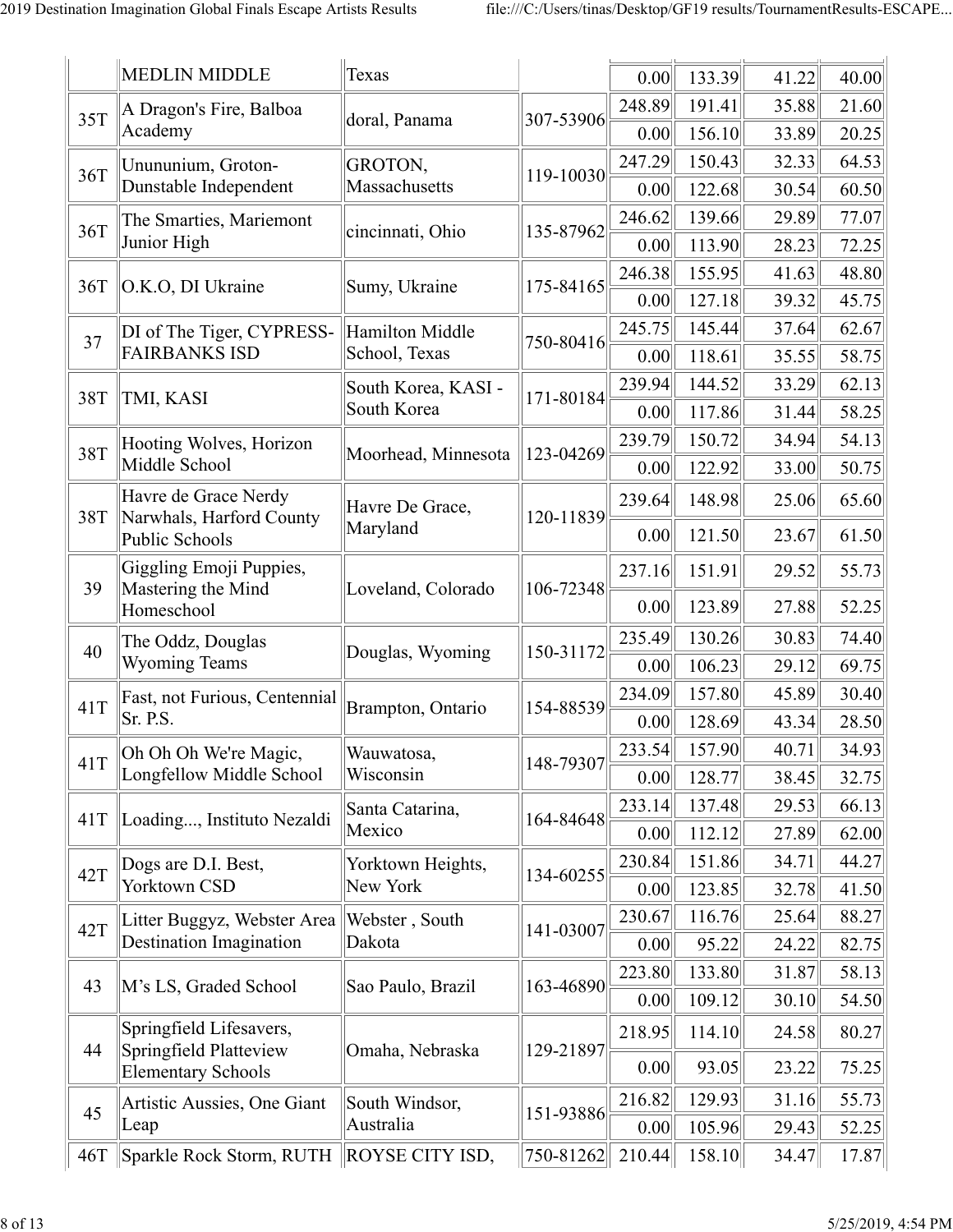|     | <b>CHERRY INT</b>                                   | Texas                 |           | 0.00   | 128.94 | 32.56 | 16.75 |
|-----|-----------------------------------------------------|-----------------------|-----------|--------|--------|-------|-------|
|     | Connections of Hope,                                | <b>STEPHENS CITY,</b> |           | 210.02 | 135.85 | 25.64 | 48.53 |
| 46T | Robert E. Aylor                                     | Virginia              | 145-62231 | 0.00   | 110.79 | 24.22 | 45.50 |
| 47  | dream wrestlers, IENU                               |                       | 164-22270 | 207.81 | 151.92 | 31.89 | 24.00 |
|     |                                                     | Monterrey, Mexico     |           | 0.00   | 123.90 | 30.12 | 22.50 |
| 48  | Creative Smashers, Western                          | Spring Arbor,         | 122-17444 | 204.90 | 101.31 | 25.99 | 77.60 |
|     | Creativity                                          | Michigan              |           | 0.00   | 82.62  | 24.55 | 72.75 |
| 49  | Andre's Reliable Mega<br>Youths, St. Andre Catholic | Toronto, Ontario      | 154-99128 | 203.57 | 145.09 | 40.35 | 18.13 |
|     | School                                              |                       |           | 0.00   | 118.33 | 38.11 | 17.00 |
| 50T | Pieces to the Puzzle,<br><b>BREMERTON SCHOOL</b>    | Bremerton,            | 147-45338 | 200.30 | 114.53 | 24.70 | 61.07 |
|     | <b>DISTRICT</b>                                     | Washington            |           | 0.00   | 93.40  | 23.33 | 57.25 |
| 50T | Orange Marmalade, UPLIFT                            | Private or Charter,   | 750-98610 | 200.25 | 141.15 | 34.83 | 24.27 |
|     | <b>NORTH HILLS PREP</b>                             | Texas                 |           | 0.00   | 115.11 | 32.90 | 22.75 |
| 50T | Seis Amigos, Center for                             | Chattanooga,          | 142-78240 | 200.21 | 97.68  | 27.06 | 75.47 |
|     | Creative Arts                                       | Tennessee             |           | 0.00   | 79.66  | 25.56 | 70.75 |
| 51  | Shottie, Centennial Sr. P.S.                        | Brampton, Ontario     | 154-62792 | 192.34 | 95.79  | 30.95 | 65.60 |
|     |                                                     |                       |           | 0.00   | 78.12  | 29.23 | 61.50 |
| 52T | El Rancho 2.0, Winchester                           | Winchester, Virginia  | 145-27392 | 178.10 | 102.12 | 22.11 | 53.87 |
|     | Public Schools                                      |                       |           | 0.00   | 83.28  | 20.88 | 50.50 |
| 52T | Nine Layers Soul Tower,<br>LangFang KCCW Coffee     | China                 | 185-79328 | 177.76 | 120.24 | 20.72 | 36.80 |
|     | Institute                                           |                       |           | 0.00   | 98.06  | 19.57 | 34.50 |
| 52T | Elm Grove Middle Baby                               | <b>Bossier City,</b>  | 118-02853 | 177.30 | 68.94  | 26.23 | 82.13 |
|     | Sharks, Bossier Parish<br>Schools                   | Louisiana             |           | 0.00   | 56.22  | 24.77 | 77.00 |
| 53  | Wet Bandits, Center for                             | Chattanooga,          |           | 176.14 | 115.05 | 29.89 | 31.20 |
|     | Creative Arts                                       | Tennessee             | 142-31166 | 0.00   | 93.83  | 28.23 | 29.25 |
| 54  | The Succulent Sisters,                              | Madison, Alabama      | 102-01461 | 166.03 | 120.31 | 31.05 | 14.67 |
|     | Discovery Middle School                             |                       |           | 0.00   | 98.12  | 29.33 | 13.75 |
| 55  | The Sirens, Rosemount                               | Rosemount,            | 123-07172 | 145.65 | 111.39 | 24.13 | 10.13 |
|     | Middle School                                       | Minnesota             |           | 0.00   | 90.84  | 22.79 | 9.50  |
| 56  | Phantom Walmart Greeters,                           | Texarkana, Arkansas   | 103-11583 | 138.88 | 101.18 | 22.23 | 15.47 |
|     | Texarkana SD                                        |                       |           | 0.00   | 82.52  | 21.00 | 14.50 |

#### **pO: Escape Artists, Secondary Level**

|  | Name             | <b>Town</b>  | Mbrshp#          | <b>Total</b>  | $\parallel$ Central $\parallel$ Choice |        | <b>Instant</b>                        |       |
|--|------------------|--------------|------------------|---------------|----------------------------------------|--------|---------------------------------------|-------|
|  | $\parallel$ Rank |              |                  |               |                                        |        | Deduct    Rw. Cen    Rw.TCE    RwInst |       |
|  |                  | Fabled Five, | Nine Mile Falls, | $147 - 83914$ | 382.26                                 | 231.64 | 60.00                                 | 90.62 |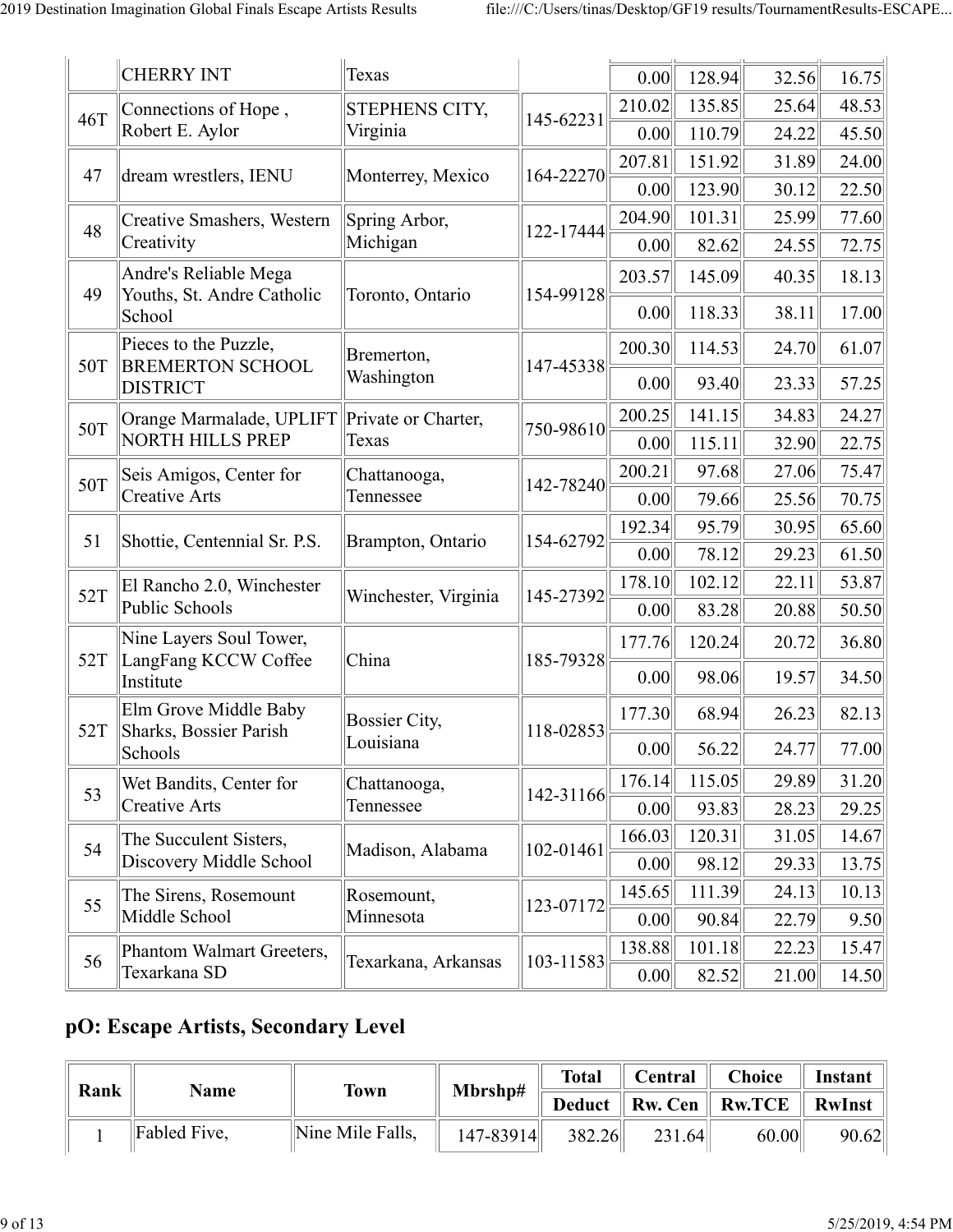|                | Lakeside High<br>School                                      | Washington                   |           | 0.00           | 201.89           | 55.32          | 83.60          |
|----------------|--------------------------------------------------------------|------------------------------|-----------|----------------|------------------|----------------|----------------|
| $\overline{2}$ | Stomatopods,<br><b>SCHOOL FOR</b>                            | Dallas Region                | 750-73872 | 376.84         | 219.00           | 57.84          | 100.00         |
|                | THE TALENTED<br>& GIFT                                       | ISD, Texas                   |           | 0.00           | 190.88           | 53.33          | 92.25          |
| $\mathfrak{Z}$ | Awkwardly, Placed<br>Commas, Franklin                        | Franklin,                    | 142-95491 | 359.90         | 240.00           | 59.30          | 60.60          |
|                | Classical School                                             | Tennessee                    |           | 0.00           | 209.18           | 54.67          | 55.90          |
| $\overline{4}$ | We Almost DI(ed),<br>but We Escaped,<br>Harvest Christian    | Private or Charter,<br>Texas | 750-58145 | 348.42         | 201.19           | 47.83          | 99.40          |
|                | Academy                                                      |                              |           | 0.00           | 175.35           | 44.10          | 91.70          |
| 5              | Imagineers,                                                  | Independent,                 | 750-03995 | 341.10         | 218.57           | 57.60          | 64.93          |
|                | Independent                                                  | Texas                        |           | 0.00           | 190.50           | 53.11          | 59.90          |
| 6              | Masters of the Brain<br>Bread, Miamisburg                    | Miamisburg, Ohio             | 135-97530 | 335.26         | 236.42           | 57.00          | 41.84          |
|                | City Schools                                                 |                              |           | 0.00           | 206.06           | 52.55          | 38.60          |
| $\overline{7}$ | NPHS DI Travelers,<br>Destination                            | Southern                     | 120-60396 | 326.84         | 188.44           | 42.19          | 96.21          |
|                | Imagination                                                  | Maryland                     |           | 0.00           | 164.24           | 38.90          | 88.75          |
| <b>8T</b>      | Operation SNAiL,<br><b>Barberton City</b><br>Barberton, Ohio | 135-58549                    | 319.17    | 202.95         | 49.77            | 66.45          |                |
|                | Schools                                                      |                              |           | 0.00           | 176.89           | 45.89          | 61.30          |
| <b>8T</b>      | raDIcals, DULLES                                             | <b>FORT BEND</b>             | 750-48842 | 318.67         | 213.15           | 52.78          | 52.74          |
|                | ΗS                                                           | ISD, Texas                   |           | 0.00           | 185.78           | 48.66          | 48.65          |
| <b>9T</b>      | The Artists, The<br>Experimental HS of China                 |                              | 185-90312 | 317.07         | 205.13           | 55.68          | 56.26          |
|                | <b>BNU</b>                                                   |                              |           | 0.00           | 178.79           | 51.34          | 51.90          |
| <b>9T</b>      | Lackey and NP<br>Little Rascals,                             | Indian Head,                 | 120-06602 | 316.93         | 211.10           | 50.38          | 55.45          |
|                | Henry E. Lackey<br>High School                               | Maryland                     |           | 0.00           | 183.99           | 46.45          | 51.15          |
| 10             | CE the Light, North                                          | Richfield,                   | 148-69144 | 310.29         | 206.14           | 50.38          | 53.77          |
|                | Shore DI                                                     | Wisconsin                    |           | 0.00           | 179.67           | 46.45          | 49.60          |
| 11             | 7 Bobs, Howland                                              | Warren, Ohio                 | 135-76201 | 308.90         | 206.15           | 45.79          | 56.96          |
|                | <b>LSD</b>                                                   |                              |           | 0.00           | 179.68           | 42.22          | 52.55          |
| 12             | Oh Brother, Holt-<br>Dimondale DI                            | Lansing,<br>Michigan         | 122-16421 | 303.54<br>0.00 | 196.02<br>170.85 | 59.06<br>54.45 | 48.46<br>44.70 |
|                | Sir Dumpster and                                             |                              |           | 298.48         |                  | 49.77          |                |
| 13             | Co-op, Wauwatosa<br>East High School                         | Wauwatosa,<br>Wisconsin      | 148-75552 | 0.00           | 191.04<br>166.51 | 45.89          | 57.67<br>53.20 |
|                | Get Yourself a                                               | Carl Junction,               |           | 296.25         | 184.42           | 47.22          | 64.61          |
| 14             | Goose, Carl<br>Junction                                      | Missouri                     | 124-96620 | 0.00           | 160.74           | 43.54          | 59.60          |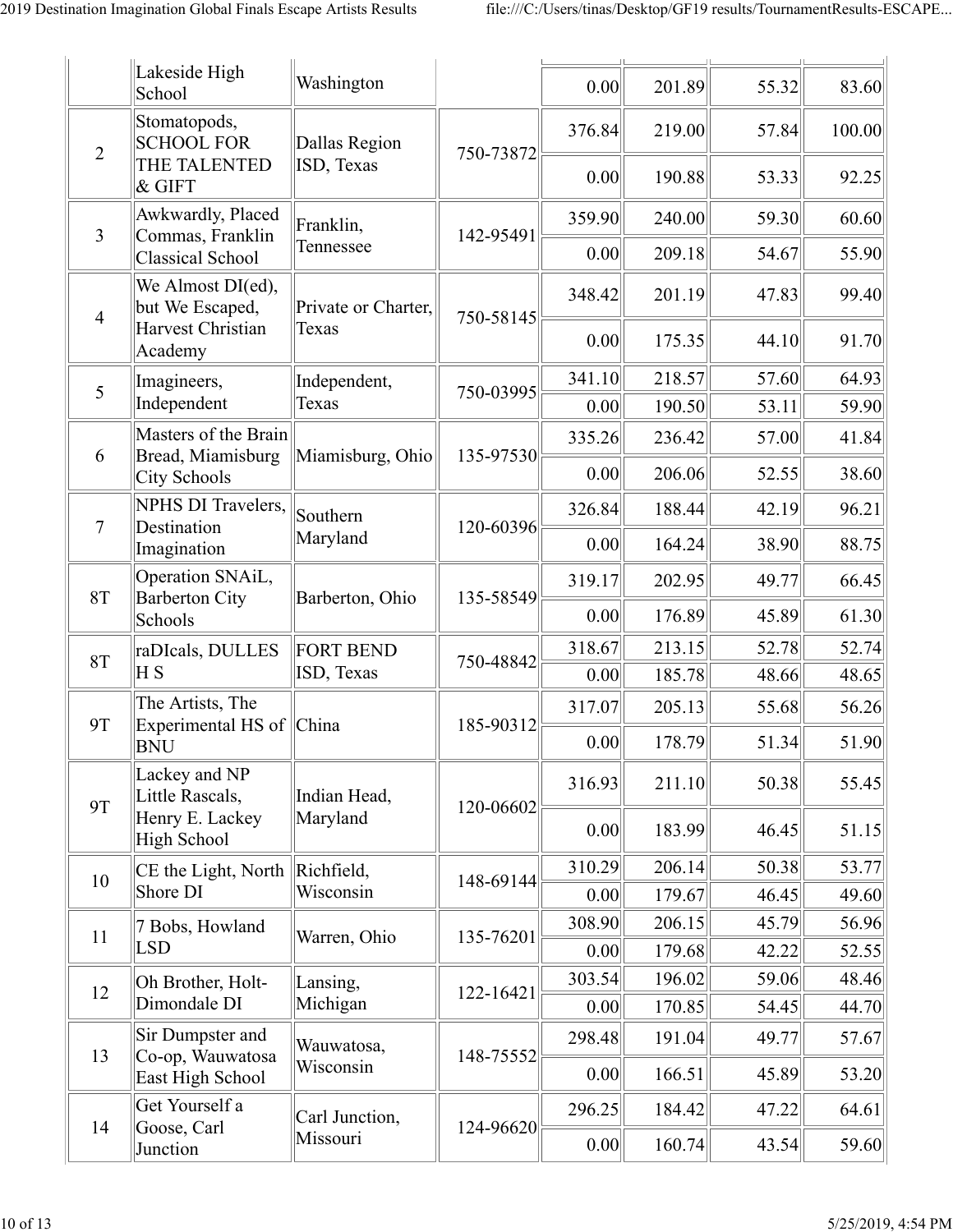| <b>15T</b> | Oddly Uncommon,                                  | Abilene, Texas   | 750-58262 | 289.17 | 176.20 | 50.86 | 62.11 |
|------------|--------------------------------------------------|------------------|-----------|--------|--------|-------|-------|
|            | Wylie ISD                                        |                  |           | 0.00   | 153.57 | 46.89 | 57.30 |
| 15T        | 65% Focused,<br>Bartholomew                      | Columbus,        | 115-09600 | 288.59 | 162.12 | 50.86 | 75.61 |
|            | Consolidated<br>School Corporation               | Indiana          |           | 0.00   | 141.30 | 46.89 | 69.75 |
|            | Hurricane Tortillas,                             | <b>FORT BEND</b> |           | 288.06 | 189.13 | 43.75 | 55.18 |
| 16         | <b>LAWRENCE E</b><br><b>ELKINS H S</b>           | ISD, Texas       | 750-03290 | 0.00   | 164.84 | 40.34 | 50.90 |
| 17         | I Don't Have a<br>Clue!, Port Huron              | Port Huron,      | 122-51272 | 286.32 | 173.56 | 46.64 | 66.12 |
|            | Area SD                                          | Michigan         |           | 0.00   | 151.27 | 43.00 | 61.00 |
|            | The Fabled Four,                                 | Goffstown, New   |           | 284.21 | 194.46 | 48.94 | 40.81 |
| 18         | Goffstown High<br>School                         | Hampshire        | 130-50411 | 0.00   | 169.49 | 45.12 | 37.65 |
| 19         | SouthRiverHS<br>Danny D.I. Vito,<br>Anne Arundel | Annapolis,       | 120-07468 | 275.42 | 201.04 | 44.24 | 30.14 |
|            | county Public<br>Schools                         | Maryland         |           | 0.00   | 175.22 | 40.79 | 27.80 |
| 20T        | 2020, Motorola                                   | Redmond,         | 147-05828 | 273.67 | 196.78 | 51.58 | 25.31 |
|            | <b>Grant School</b>                              | Washington       |           | 0.00   | 171.51 | 47.56 | 23.35 |
| 20T        | The TEA, West De                                 | De Pere,         | 148-82424 | 273.30 | 202.38 | 50.87 | 20.05 |
|            | Pere School District                             | Wisconsin        |           | 0.00   | 176.39 | 46.90 | 18.50 |
| 20T        | Lil Freshies,<br><b>Frontier Destination</b>     | Hamburg, New     | 134-15072 | 273.09 | 151.57 | 42.06 | 79.46 |
|            | Imagination                                      | York             |           | 0.00   | 132.11 | 38.78 | 73.30 |
| 20T        | Tahayyul, FMV Isik  Istanbul Nisantasi,          |                  | 169-99746 | 273.09 | 187.58 | 39.06 | 46.45 |
|            | High School                                      | Turkey           |           | 0.00   | 163.49 | 36.01 | 42.85 |
| 20T        | O.H.A.N.A., Frank<br>J. Cicarell Academy         | Elizabeth, New   | 131-22619 | 272.98 | 189.57 | 52.79 | 30.62 |
|            | @ Elizabeth High<br>School                       | Jersey           |           | 0.00   | 165.23 | 48.67 | 28.25 |
|            | Giving With Love,                                | Basking Ridge,   |           | 269.29 | 162.53 | 45.30 | 61.46 |
| 21T        | <b>Bernards DI</b>                               | New Jersey       | 131-90862 | 0.00   | 141.66 | 41.77 | 56.70 |
| 21T        | Tumbleweed, DI                                   | Kyiv, Ukraine    | 175-77041 | 269.09 | 168.22 | 47.48 | 53.39 |
|            | Ukraine                                          |                  |           | 0.00   | 146.62 | 43.78 | 49.25 |
| 21T        | The Fierce Five<br>Minus Two,                    | Leetonia, Ohio   | 135-10786 | 268.46 | 171.65 | 43.86 | 52.95 |
|            | Leetonia Schools                                 |                  |           | 0.00   | 149.61 | 40.44 | 48.85 |
| 22         | Poke Me In DI,<br>Clarence DI                    | Clarence, New    | 134-15500 | 267.67 | 158.50 | 44.83 | 64.34 |
|            | <b>Boosters</b>                                  | York             |           | 0.00   | 138.15 | 41.33 | 59.35 |
| 23         | <b>Blanket Making</b>                            | Waupaca,         | 148-25293 | 265.48 | 163.11 | 44.59 | 57.78 |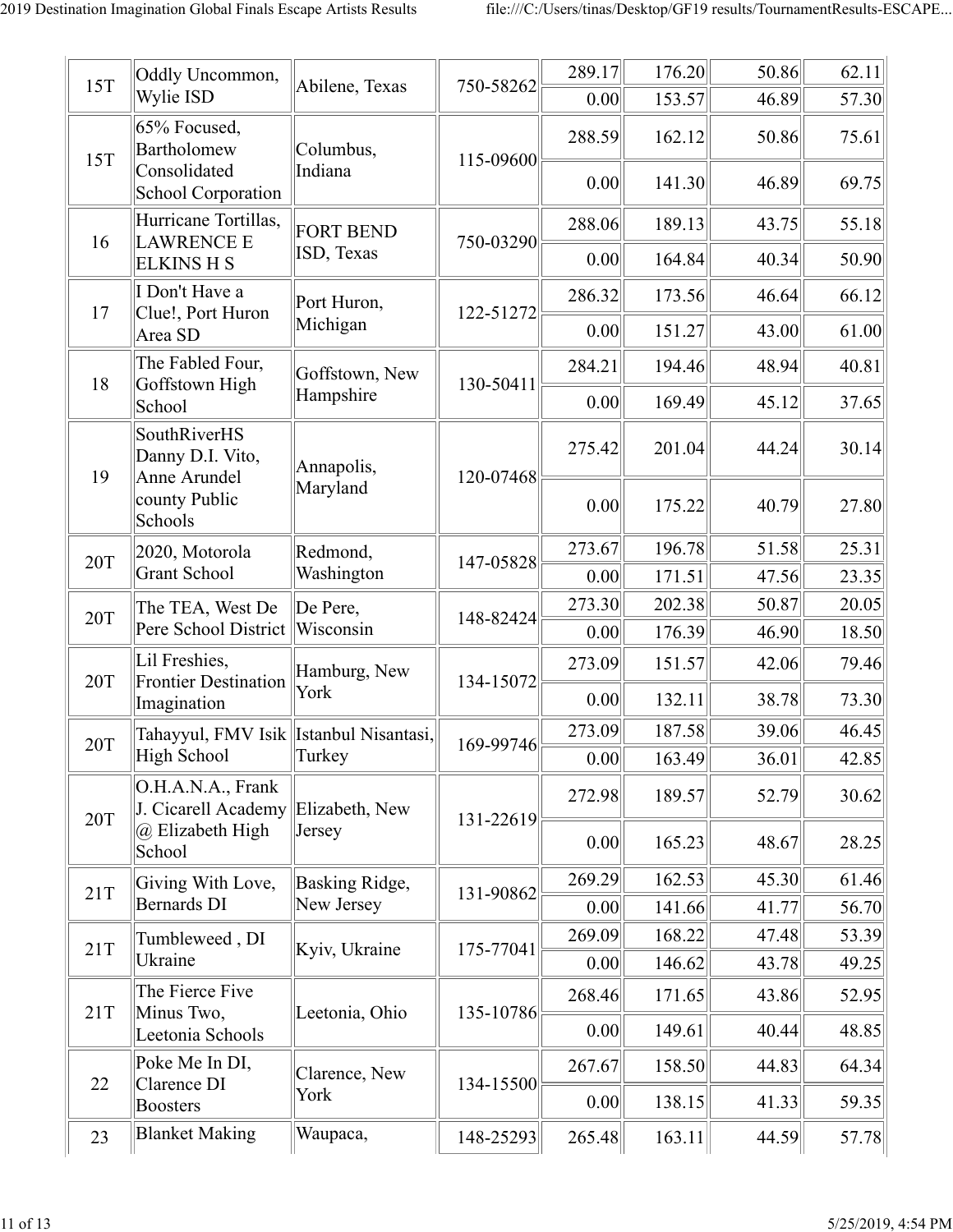|            | Babes, Waupaca<br><b>School District</b>                   | Wisconsin            |           | 0.00   | 142.16 | 41.11 | 53.30 |
|------------|------------------------------------------------------------|----------------------|-----------|--------|--------|-------|-------|
| 24T        | DIG, Meade School                                          | Sturgis, South       | 141-74542 | 262.87 | 164.84 | 41.93 | 56.10 |
|            | District                                                   | Dakota               |           | 0.00   | 143.67 | 38.66 | 51.75 |
| 24T        | The Has-Beens That<br>Never Were,<br><b>Barberton City</b> | Barberton, Ohio      | 135-47332 | 261.92 | 172.82 | 45.20 | 43.90 |
|            | Schools                                                    |                      |           | 0.00   | 150.63 | 41.67 | 40.50 |
| 25T        | Startled Koalas,<br>Airline High<br>School--Bossier        | <b>Bossier City,</b> | 118-84836 | 259.29 | 173.94 | 41.94 | 43.41 |
|            | Parish--Service<br>Learning                                | Louisiana            |           | 0.00   | 151.60 | 38.67 | 40.05 |
| 25T        | <b>SEGUIN ROCKS!,</b><br><b>SEGUIN HIGH</b>                | <b>SEGUIN ISD,</b>   | 750-50346 | 258.61 | 170.71 | 43.62 | 44.28 |
|            | <b>SCHOOL</b>                                              | Texas                |           | 0.00   | 148.79 | 40.22 | 40.85 |
| 26T        | The Book Worms,<br>St. John the Baptist                    | New Haven,           | 115-94669 | 256.43 | 178.80 | 46.52 | 31.11 |
|            | & Alumni                                                   | Indiana              |           | 0.00   | 155.84 | 42.89 | 28.70 |
| 26T        | The Elementals,                                            | Greenbrier,          | 103-00217 | 255.76 | 166.31 | 40.13 | 49.32 |
|            | <b>Greenbrier Schools</b>                                  | Arkansas             |           | 0.00   | 144.95 | 37.00 | 45.50 |
| 27         | The High Schoolers,<br>Barnstable High                     | Hyannis,             | 119-07673 | 248.94 | 163.61 | 42.67 | 42.66 |
|            | School                                                     | Massachusetts        |           | 0.00   | 142.60 | 39.34 | 39.35 |
| <b>28T</b> | Day Old Pastries,                                          | Greenwood            | 106-02125 | 243.48 | 167.78 | 42.91 | 32.79 |
|            | Cherry Creek HS                                            | Village, Colorado    |           | 0.00   | 146.23 | 39.56 | 30.25 |
| <b>28T</b> | A Change of Art,                                           | Vancouver, British   | 153-64633 | 243.41 | 123.65 | 52.66 | 67.10 |
|            | Ideal Mini School                                          | Columbia             |           | 0.00   | 107.77 | 48.55 | 61.90 |
| 29         | The People We<br>Keep                                      | Grayslake, Illinois  | 114-21612 | 241.94 | 159.86 | 39.53 | 42.55 |
|            | InTheBasement,<br>The Creatory                             |                      |           | 0.00   | 139.33 | 36.45 | 39.25 |
| 30         | <b>MARRY JANE,</b><br><b>TAKEV</b>                         | <b>SAHIL EVLERI</b>  | 169-57753 | 239.61 | 179.05 | 39.15 | 21.41 |
|            | OKULLARI                                                   | /IZMIR, Turkey       |           | 0.00   | 156.06 | 36.10 | 19.75 |
| 31         | Can we say this?,                                          | Madison,             | 102-92993 | 213.51 | 133.17 | 40.01 | 40.33 |
|            | <b>Bob Jones HS</b>                                        | Alabama              |           | 0.00   | 116.07 | 36.89 | 37.20 |
| 32         | JeffCo Sharks, Boys<br>and Girls Club -                    | Lakewood,            | 106-50322 | 203.32 | 136.03 | 32.06 | 35.23 |
|            | Jeffco                                                     | Colorado             |           | 0.00   | 118.56 | 29.56 | 32.50 |

## **pO: Escape Artists, University Level**

| Rank |      |       | Mbrshp# | <b>Total</b>  | Central | $C$ hoice          | Instant       |
|------|------|-------|---------|---------------|---------|--------------------|---------------|
|      | Name | I`own |         | <b>Deduct</b> | Rw. Cen | <b>Rw.TCE</b><br>Ш | <b>RwInst</b> |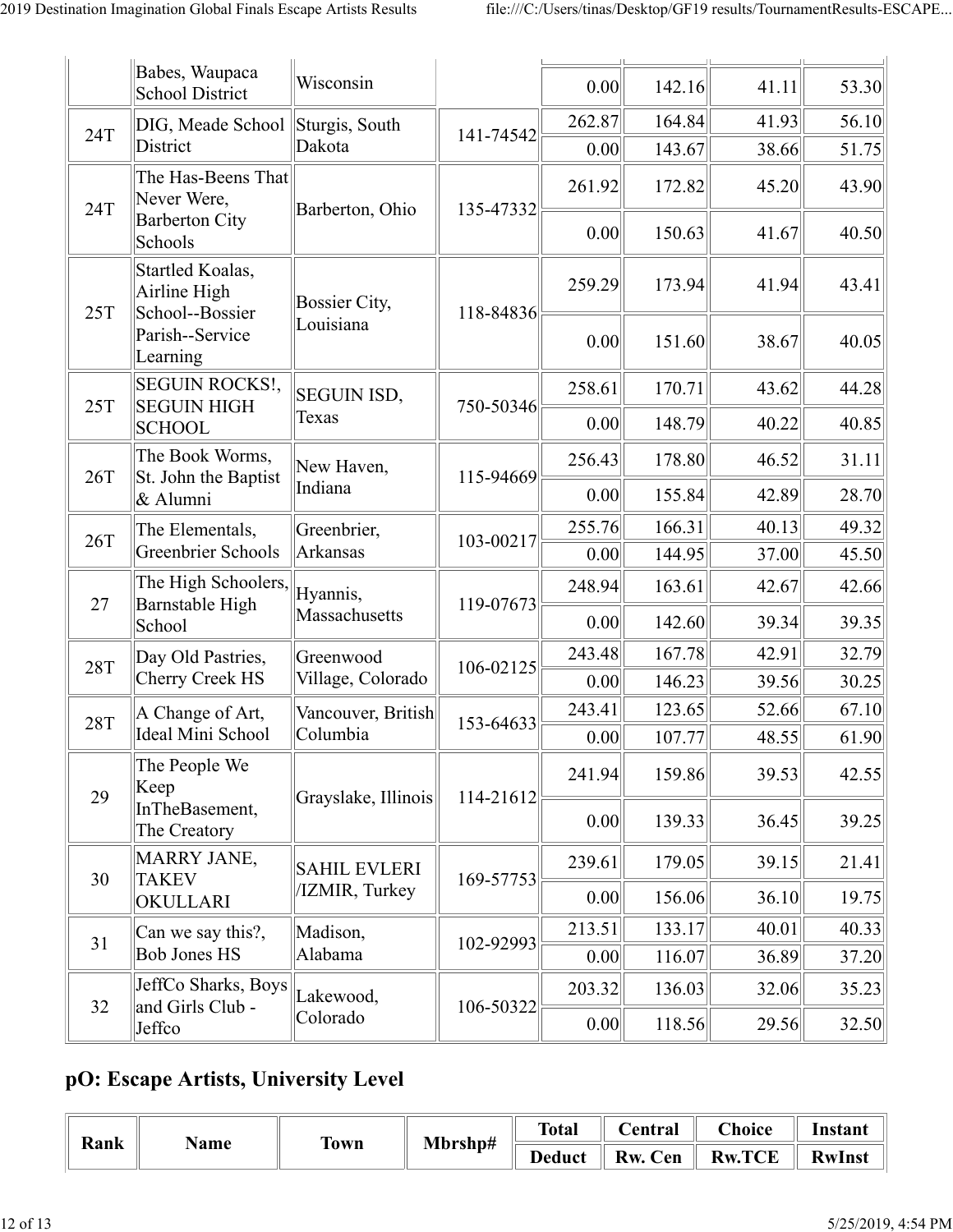|               | <b>Timeless</b><br>Turtlenecks,            | Greenville ISD | 750-42969                              | 349.06 | 240.00 | 60.00 | 49.06  |
|---------------|--------------------------------------------|----------------|----------------------------------------|--------|--------|-------|--------|
|               | Greenville High<br>  School                |                |                                        | 0.00   | 171.72 | 48.78 | 27.35  |
| $\mathcal{D}$ | The Salty<br>Potatoes, Jack E. IRVING ISD  |                | $750 - 36820$ <sup>[Lergen 2016]</sup> | 334.89 | 184.88 | 50.01 | 100.00 |
|               | $\left\Vert$ Singley Academy $\right\Vert$ |                |                                        | 0.00   | 132.28 | 40.66 | 55.75  |

Page generated by the Destination Imagination scoring program version 2019 (Global Finals)-20190428 on Sat May 25 13:53:50 CDT 2019.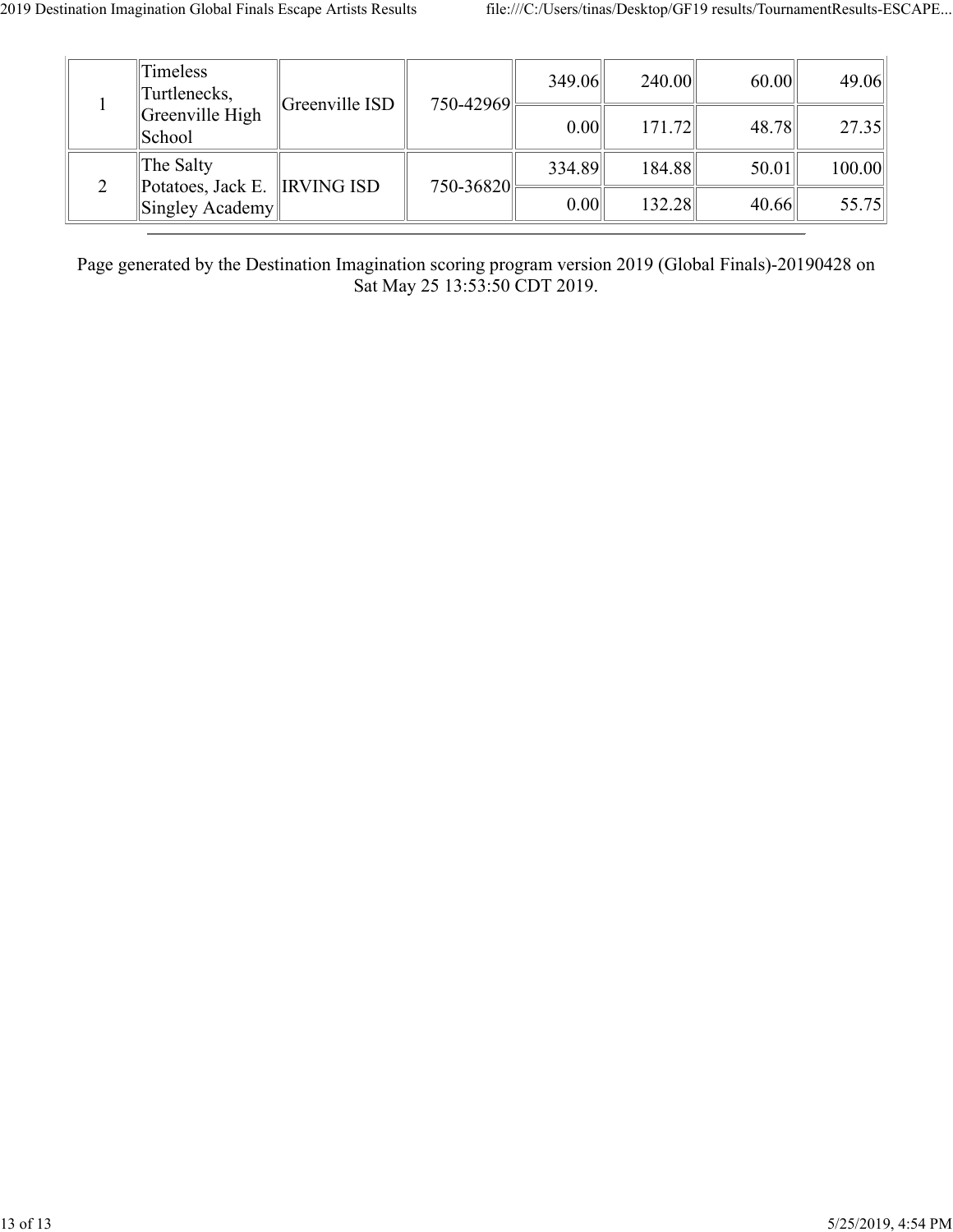# **2019 Destination Imagination Global Finals Game On Results**

*Destination Imagination congratulates all the students who participated in the Kansas City tournament. We think you are all winners!*

Teams emphasized *as such* are going on to the next level of competition.

# **C:** Game On

#### **C: Game On, Elementary Level**

| Rank           | <b>Name</b>                                                       | <b>Town</b>        |           | <b>Total</b> | Central | <b>Choice</b>               | <b>Instant</b> |
|----------------|-------------------------------------------------------------------|--------------------|-----------|--------------|---------|-----------------------------|----------------|
|                |                                                                   |                    | Mbrshp#   |              |         | Deduct Rw.Cen Rw.TCE RwInst |                |
| $\mathbf{1}$   | Broadway Burritos, McClatchey EL                                  | MIDLOTHIAN         | 750-47898 | 396.51       | 238.90  | 60.00                       | 97.61          |
|                |                                                                   | ISD, Texas         |           | 0.00         | 184.46  | 48.45                       | 91.75          |
| 2T             | Game For Fame, Katy ISD / Griffin                                 | Texas              | 750-41012 | 360.20       | 216.80  | 48.45                       | 94.95          |
|                | Elementary                                                        |                    |           | 0.00         | 167.40  | 39.12                       | 89.25          |
| 2T             | Rosemont Brainy Bison,                                            | Dallas Region      | 750-48366 | 359.27       | 230.96  | 54.91                       | 73.40          |
|                | <b>ROSEMONT EL</b>                                                | ISD, Texas         |           | 0.00         | 178.33  | 44.34                       | 69.00          |
| 3              | <b>ABRSD DI</b>                                                   | Boxborough,        | 119-14198 | 349.20       | 201.46  | 47.74                       | 100.00         |
|                |                                                                   | Massachusetts      |           | 0.00         | 155.55  | 38.55                       | 94.00          |
| $\overline{4}$ | Imagination Keepers, Villa                                        | Edgewood,          | 117-66114 | 344.98       | 213.55  | 44.73                       | 86.70          |
|                | Madonna Academy                                                   | Kentucky           |           | 0.00         | 164.89  | 36.12                       | 81.50          |
| 5              | 7 Wonderers of the World, ISBELL                                  | FRISCO ISD,        | 750-99783 | 343.49       | 240.00  | 55.88                       | 47.61          |
|                | <b>ELEMENTARY</b>                                                 | Texas              |           | 0.00         | 185.31  | 45.12                       | 44.75          |
| 6              | Pawndabears, Alamo Destination                                    | Kalamazoo,         | 122-24836 | 340.37       | 197.57  | 46.79                       | 96.01          |
|                | Imagination                                                       | Michigan           |           | 0.00         | 152.55  | 37.78                       | 90.25          |
| $\overline{7}$ | Extra Sharp Cheddar Cheese,                                       | Deerfield,         | 114-62004 | 330.39       | 213.70  | 41.96                       | 74.73          |
|                | Walden - DPS 109                                                  | Illinois           |           | 0.00         | 165.00  | 33.88                       | 70.25          |
| 8T             | Antimatter Element Quantum State,<br>Hangzhou Wenhai Experimental | China              | 185-88038 | 329.38       | 185.92  | 50.91                       | 92.55          |
|                | School                                                            |                    |           | 0.00         | 143.55  | 41.11                       | 87.00          |
| 8T             | The 5 Aces, ISBELL                                                | FRISCO ISD,        | 750-12237 | 328.98       | 187.37  | 43.47                       | 98.14          |
|                | <b>ELEMENTARY</b>                                                 | Texas              |           | 0.00         | 144.67  | 35.10                       | 92.25          |
| 8T             | Sweet Sad-isfaction, South Park -                                 | Deerfield,         | 114-44939 | 328.73       | 196.57  | 46.79                       | 85.37          |
|                | <b>DPS 109</b>                                                    | Illinois           |           | 0.00         | 151.78  | 37.78                       | 80.25          |
| 9              | Small Town Big Brains, Go Chinch,                                 | <b>SEGUIN ISD,</b> | 750-74213 | 314.57       | 193.27  | 48.16                       | 73.14          |
|                | WEINERT ELEMENTARY                                                | Texas              |           | 0.00         | 149.23  | 38.89                       | 68.75          |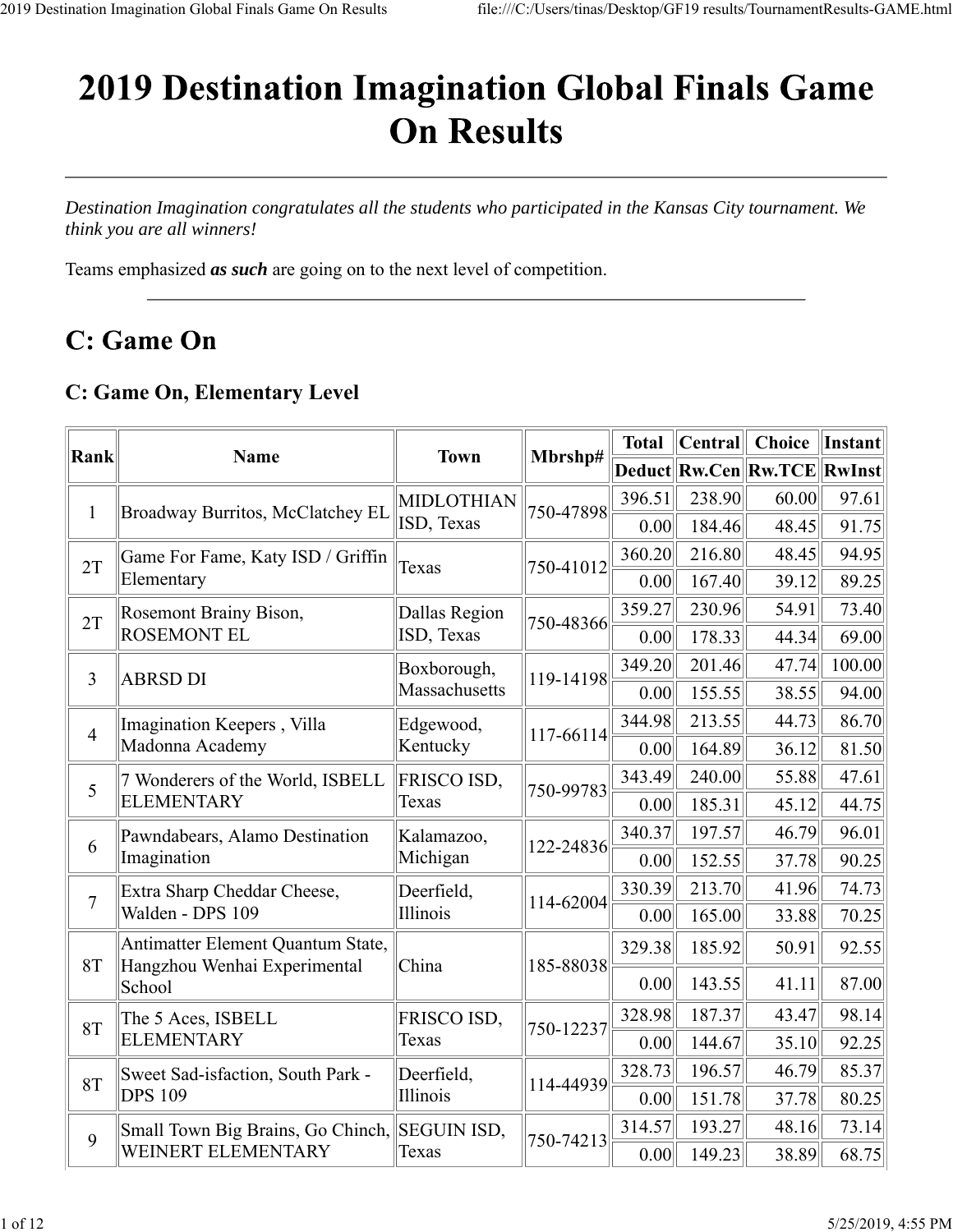| 10T | Upright Twigs, North Mesa<br>Elementary         | Pueblo,<br>Colorado          | 106-06222 | 312.38<br>0.00 | 176.12<br>135.99 | 42.38<br>34.22 | 93.88<br>88.25 |
|-----|-------------------------------------------------|------------------------------|-----------|----------------|------------------|----------------|----------------|
|     | A Bundle of Trouble, Sevastopol                 | Sturgeon Bay,                |           | 312.28         | 188.95           | 41.42          | 81.91          |
| 10T | School                                          | Wisconsin                    | 148-30531 | 0.00           | 145.89           | 33.45          | 77.00          |
|     | Team Awesome, MERRIMAN                          | <b>RICHARDSON</b>            |           | 312.14         | 192.38           | 42.37          | 77.39          |
| 10T | <b>PARK EL</b>                                  | ISD, Texas                   | 750-70875 | 0.00           | 148.54           | 34.21          | 72.75          |
| 11T | <b>BB Swag, CYPRESS-FAIRBANKS</b><br><b>ISD</b> | Swenke<br>Elementary,        | 750-91125 | 311.05         | 205.80           | 49.93          | 55.32          |
|     |                                                 | Texas                        |           | 0.00           | 158.90           | 40.32          | 52.00          |
| 11T | AbsoLOOTley Scrumptious,                        | Mercer Island,               | 147-81605 | 311.02         | 182.03           | 43.62          | 85.37          |
|     | Mercer Island Schools                           | Washington                   |           | 0.00           | 140.55           | 35.22          | 80.25          |
| 12  | X-POETS, Tonawanda Elementary                   | Elm Grove,                   | 148-08631 | 309.78         | 196.00           | 41.97          | 71.81          |
|     |                                                 | Wisconsin                    |           | 0.00           | 151.34           | 33.89          | 67.50          |
| 13  | Sparkling Seven, ROSEHILL                       | <b>TOMBALL</b>               | 750-69218 | 307.64         | 181.30           | 44.16          | 82.18          |
|     | <b>ELEMENTARY SCHOOL</b>                        | ISD, Texas                   |           | 0.00           | 139.99           | 35.66          | 77.25          |
| 14T | Chomp Chomp, Euroamericano                      | Monterrey,                   | 164-53809 | 301.36         | 182.37           | 46.92          | 72.07          |
|     | Valle                                           | Mexico                       |           | 0.00           | 140.81           | 37.89          | 67.75          |
| 14T | Smooth Like a Waffle, Hamilton                  | Fishers, Indiana   115-17003 |           | 301.04         | 169.65           | 51.60          | 79.79          |
|     | Southeastern                                    |                              |           | 0.00           | 130.99           | 41.67          | 75.00          |
| 14T | High Energy, Shanghai Huangpu                   | China                        | 185-18489 | 300.39         | 159.00           | 45.11          | 96.28          |
|     | Luwan No.2 Central ES                           |                              |           | 0.00           | 122.77           | 36.43          | 90.50          |
| 15  | Golden Virtual Vipers, Slavens K-8              | Denver,                      | 106-02525 | 297.32         | 157.00           | 40.32          | 100.00         |
|     | School                                          | Colorado                     |           | 0.00           | 121.22           | 32.56          | 94.00          |
| 16  | D-I-nosaurs, Sycamore School                    | Indianapolis,                | 115-88048 | 293.72         | 173.83           | 37.98          | 81.91          |
|     |                                                 | Indiana                      |           | 0.00           | 134.22           | 30.67          | 77.00          |
| 17  | Golden Girls, INSTITUTO                         | San Pedro<br>Garza García,   | 164-85151 | 281.36         | 150.51           | 40.16          | 90.69          |
|     | <b>BRILLAMONT</b>                               | Mexico                       |           | 0.00           | 116.21           | 32.43          | 85.25          |
| 18T | Dream Team, The Second Affiliated               | China                        | 185-71918 | 273.47         | 195.27           | 51.60          | 26.60          |
|     | ES of CSU                                       |                              |           | 0.00           | 150.77           | 41.67          | 25.00          |
| 18T | The Space Oddities, Lakota DI                   | West Chester,                | 135-25485 | 273.39         | 170.37           | 38.66          | 64.36          |
|     |                                                 | Ohio                         |           | 0.00           | 131.55           | 31.22          | 60.50          |
| 18T | Out of the Boxers, Blind Brook-Rye              | Rye Brook,                   | 134-60734 | 273.33         | 151.66           | 39.22          | 82.45          |
|     | <b>UFSD</b>                                     | New York                     |           | 0.00           | 117.10           | 31.67          | 77.50          |
|     |                                                 | Brentwood,                   |           | 269.09         | 164.91           | 40.88          | 63.30          |
| 19  | The Super 7, The Super 7                        | Tennessee                    | 142-63839 | 0.00           | 127.33           | 33.01          | 59.50          |
|     | Marvelously Mad Mystery Men,                    | Redlands,                    |           | 267.82         | 196.57           | 53.96          | 17.29          |
| 20  | Redlands Thinktank                              | California                   | 105-21322 | 0.00           | 151.78           | 43.57          | 16.25          |
| 21T | Rock 'Em Sock 'Em, John B. Dey                  | Virginia Beach,              | 145-27328 | 266.74         | 166.36           | 46.39          | 53.99          |
|     | Elementary                                      | Virginia                     |           | 0.00           | 128.45           | 37.46          | 50.75          |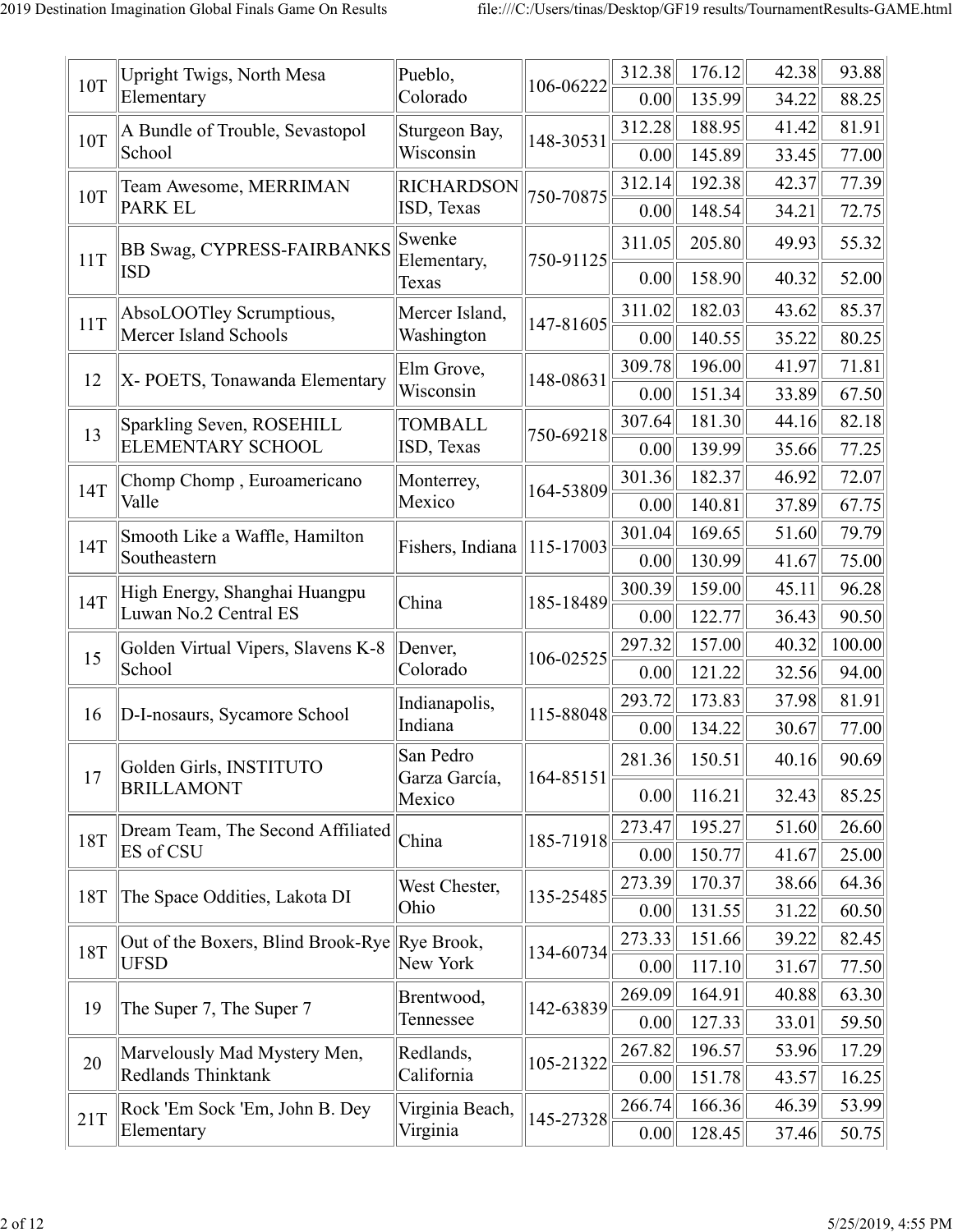| 39.76<br>85.11<br>266.48<br>141.61<br>The Impassable Fruit Kabobs,<br>Alexandria,<br>21T<br>123-14570<br>Alexandria Public Schools<br>Minnesota<br>109.34<br>32.11<br>0.00<br>80.00<br>167.80<br>53.72<br>263.20<br>41.68<br>Kaycee,<br>150-00064<br>22T<br>Operation Cooperation, Kaycee DI<br>Wyoming<br>129.56<br>33.66<br>50.50<br>0.00<br>262.35<br>66.49<br>161.46<br>34.40<br>Syracuse,<br>129-12701<br>22T<br>Six Pack, Syracuse DI<br>Nebraska<br>124.67<br>62.50<br>27.78<br>0.00<br>153.28<br>68.62<br>262.22<br>40.32<br>The Eagles, Limestone Community<br>Limestone,<br>22T<br>121-31471<br>School<br>Maine<br>118.35<br>32.56<br>64.50<br>0.00<br>175.30<br>261.22<br>44.16<br>41.76<br>Blockbusters, Parkside Elementary<br>Columbus,<br>23T<br>115-51284<br>School<br>Indiana<br>135.35<br>39.25<br>35.66<br>0.00<br>165.76<br>47.61<br>260.57<br>47.20<br>The Electro Gamers, Hillrise<br>Elkhorn,<br>23T<br>129-39201<br>Nebraska<br>Elementary<br>127.99<br>38.11<br>44.75<br>0.00<br>137.85<br>83.78<br>260.02<br>38.39<br>DI of the Storm, Friends School of<br>Wilmington,<br>24<br>127-34006<br>North Carolina<br>Wilmington<br>106.44<br>78.75<br>31.00<br>0.00<br>258.63<br>180.04<br>35.50<br>43.09<br>Fire Breathing Ninja Squirrels,<br>Andover,<br>25T<br>119-48422<br>Challenge Me, Inc.<br>Massachusetts<br>139.01<br>28.67<br>40.50<br>0.00<br>168.37<br>38.56<br>258.11<br>51.18<br>Deduction, Shanghai Pudongxinqu<br>25T<br>185-13905<br>China<br><b>Youth Center</b><br>36.25<br>130.00<br>41.33<br>0.00<br>193.69<br>40.17<br>18.62<br>252.48<br>Cupcake Cavaliers, Rockfish River<br>26<br>145-46837<br>Afton, Virginia<br>Elementary<br>149.55<br>17.50<br>32.44<br>0.00<br>130.81<br>73.40<br>245.77<br>41.56<br>27<br>154-98583<br>Cherry Blasters, Revel Academy<br>Ottawa, Ontario<br>101.00<br>33.56<br>69.00<br>0.00<br>151.69<br>40.33<br>50.53<br>242.55<br>CALI,<br>Tralala Arepas, COLEGIO<br>28<br>157-09876<br><b>BOLIVAR</b><br>Colombia<br>117.12<br>32.57<br>47.50<br>0.00<br>Yorktown<br>149.24<br>38.95<br>50.27<br>238.46<br>Crompond Cheese Puffs, Yorktown<br>29T<br>Heights, New<br>134-39958<br><b>CSD</b><br>115.23<br>31.45<br>0.00<br>47.25<br>York<br>238.05<br>163.76<br>42.38<br>31.91<br>Get Your Head In the Game,<br>Muskego,<br>29T<br>148-58798<br>Muskego Norway School District<br>Wisconsin<br>30.00<br>126.44<br>34.22<br>0.00<br>155.86<br>33.51<br>233.53<br>44.16<br>Team Weirdosin a good way!,<br>Muskegon,<br>30<br>122-06043<br>Mona Shores Creative Crew<br>Michigan<br>120.34<br>31.50<br>0.00<br>35.66<br>164.07<br>48.16<br>19.41<br>231.64<br>LittleSunshineRainbowWhiteHorse,<br>31T<br>China<br>185-70724<br>Beijing JiuYi ES<br>18.25<br>126.68<br>38.89<br>0.00<br>112.95<br>231.38<br>33.86<br>84.57<br>Blue Jays Do It Better Together,<br>WESTON,<br>31T<br>124-81006<br>West Platte Destination Imagination Missouri<br>87.21<br>79.50<br>27.34<br>0.00<br>229.00<br>148.08<br>41.29<br>39.63<br>Gibbs Game Changers, Gibbs<br>Little Rock,<br>32<br>103-93879<br>Arkansas<br>Magnet<br>114.34<br>33.34<br>37.25<br>0.00<br>227.93<br>148.81<br>43.48<br>35.64<br>St James What Are The Odds?,<br>Monkton,<br>33<br>120-86428<br>Saint James Academy<br>Maryland<br>114.90<br>33.50<br>35.11<br>0.00<br>226.24<br>157.44<br>34<br>Digital Dolphins, Blossomwood<br>102-07317<br>27.39<br>Huntsville,<br>41.41 |  |  |  |  |
|----------------------------------------------------------------------------------------------------------------------------------------------------------------------------------------------------------------------------------------------------------------------------------------------------------------------------------------------------------------------------------------------------------------------------------------------------------------------------------------------------------------------------------------------------------------------------------------------------------------------------------------------------------------------------------------------------------------------------------------------------------------------------------------------------------------------------------------------------------------------------------------------------------------------------------------------------------------------------------------------------------------------------------------------------------------------------------------------------------------------------------------------------------------------------------------------------------------------------------------------------------------------------------------------------------------------------------------------------------------------------------------------------------------------------------------------------------------------------------------------------------------------------------------------------------------------------------------------------------------------------------------------------------------------------------------------------------------------------------------------------------------------------------------------------------------------------------------------------------------------------------------------------------------------------------------------------------------------------------------------------------------------------------------------------------------------------------------------------------------------------------------------------------------------------------------------------------------------------------------------------------------------------------------------------------------------------------------------------------------------------------------------------------------------------------------------------------------------------------------------------------------------------------------------------------------------------------------------------------------------------------------------------------------------------------------------------------------------------------------------------------------------------------------------------------------------------------------------------------------------------------------------------------------------------------------------------------------------------------------------------------------------------------------------------------------------------------------------------------------------------------------------------------------------------------------------------------------------------------------------------------------------------------------------------------------------------------------------------------------------------------------------------------------|--|--|--|--|
|                                                                                                                                                                                                                                                                                                                                                                                                                                                                                                                                                                                                                                                                                                                                                                                                                                                                                                                                                                                                                                                                                                                                                                                                                                                                                                                                                                                                                                                                                                                                                                                                                                                                                                                                                                                                                                                                                                                                                                                                                                                                                                                                                                                                                                                                                                                                                                                                                                                                                                                                                                                                                                                                                                                                                                                                                                                                                                                                                                                                                                                                                                                                                                                                                                                                                                                                                                                                                |  |  |  |  |
|                                                                                                                                                                                                                                                                                                                                                                                                                                                                                                                                                                                                                                                                                                                                                                                                                                                                                                                                                                                                                                                                                                                                                                                                                                                                                                                                                                                                                                                                                                                                                                                                                                                                                                                                                                                                                                                                                                                                                                                                                                                                                                                                                                                                                                                                                                                                                                                                                                                                                                                                                                                                                                                                                                                                                                                                                                                                                                                                                                                                                                                                                                                                                                                                                                                                                                                                                                                                                |  |  |  |  |
|                                                                                                                                                                                                                                                                                                                                                                                                                                                                                                                                                                                                                                                                                                                                                                                                                                                                                                                                                                                                                                                                                                                                                                                                                                                                                                                                                                                                                                                                                                                                                                                                                                                                                                                                                                                                                                                                                                                                                                                                                                                                                                                                                                                                                                                                                                                                                                                                                                                                                                                                                                                                                                                                                                                                                                                                                                                                                                                                                                                                                                                                                                                                                                                                                                                                                                                                                                                                                |  |  |  |  |
|                                                                                                                                                                                                                                                                                                                                                                                                                                                                                                                                                                                                                                                                                                                                                                                                                                                                                                                                                                                                                                                                                                                                                                                                                                                                                                                                                                                                                                                                                                                                                                                                                                                                                                                                                                                                                                                                                                                                                                                                                                                                                                                                                                                                                                                                                                                                                                                                                                                                                                                                                                                                                                                                                                                                                                                                                                                                                                                                                                                                                                                                                                                                                                                                                                                                                                                                                                                                                |  |  |  |  |
|                                                                                                                                                                                                                                                                                                                                                                                                                                                                                                                                                                                                                                                                                                                                                                                                                                                                                                                                                                                                                                                                                                                                                                                                                                                                                                                                                                                                                                                                                                                                                                                                                                                                                                                                                                                                                                                                                                                                                                                                                                                                                                                                                                                                                                                                                                                                                                                                                                                                                                                                                                                                                                                                                                                                                                                                                                                                                                                                                                                                                                                                                                                                                                                                                                                                                                                                                                                                                |  |  |  |  |
|                                                                                                                                                                                                                                                                                                                                                                                                                                                                                                                                                                                                                                                                                                                                                                                                                                                                                                                                                                                                                                                                                                                                                                                                                                                                                                                                                                                                                                                                                                                                                                                                                                                                                                                                                                                                                                                                                                                                                                                                                                                                                                                                                                                                                                                                                                                                                                                                                                                                                                                                                                                                                                                                                                                                                                                                                                                                                                                                                                                                                                                                                                                                                                                                                                                                                                                                                                                                                |  |  |  |  |
|                                                                                                                                                                                                                                                                                                                                                                                                                                                                                                                                                                                                                                                                                                                                                                                                                                                                                                                                                                                                                                                                                                                                                                                                                                                                                                                                                                                                                                                                                                                                                                                                                                                                                                                                                                                                                                                                                                                                                                                                                                                                                                                                                                                                                                                                                                                                                                                                                                                                                                                                                                                                                                                                                                                                                                                                                                                                                                                                                                                                                                                                                                                                                                                                                                                                                                                                                                                                                |  |  |  |  |
|                                                                                                                                                                                                                                                                                                                                                                                                                                                                                                                                                                                                                                                                                                                                                                                                                                                                                                                                                                                                                                                                                                                                                                                                                                                                                                                                                                                                                                                                                                                                                                                                                                                                                                                                                                                                                                                                                                                                                                                                                                                                                                                                                                                                                                                                                                                                                                                                                                                                                                                                                                                                                                                                                                                                                                                                                                                                                                                                                                                                                                                                                                                                                                                                                                                                                                                                                                                                                |  |  |  |  |
|                                                                                                                                                                                                                                                                                                                                                                                                                                                                                                                                                                                                                                                                                                                                                                                                                                                                                                                                                                                                                                                                                                                                                                                                                                                                                                                                                                                                                                                                                                                                                                                                                                                                                                                                                                                                                                                                                                                                                                                                                                                                                                                                                                                                                                                                                                                                                                                                                                                                                                                                                                                                                                                                                                                                                                                                                                                                                                                                                                                                                                                                                                                                                                                                                                                                                                                                                                                                                |  |  |  |  |
|                                                                                                                                                                                                                                                                                                                                                                                                                                                                                                                                                                                                                                                                                                                                                                                                                                                                                                                                                                                                                                                                                                                                                                                                                                                                                                                                                                                                                                                                                                                                                                                                                                                                                                                                                                                                                                                                                                                                                                                                                                                                                                                                                                                                                                                                                                                                                                                                                                                                                                                                                                                                                                                                                                                                                                                                                                                                                                                                                                                                                                                                                                                                                                                                                                                                                                                                                                                                                |  |  |  |  |
|                                                                                                                                                                                                                                                                                                                                                                                                                                                                                                                                                                                                                                                                                                                                                                                                                                                                                                                                                                                                                                                                                                                                                                                                                                                                                                                                                                                                                                                                                                                                                                                                                                                                                                                                                                                                                                                                                                                                                                                                                                                                                                                                                                                                                                                                                                                                                                                                                                                                                                                                                                                                                                                                                                                                                                                                                                                                                                                                                                                                                                                                                                                                                                                                                                                                                                                                                                                                                |  |  |  |  |
|                                                                                                                                                                                                                                                                                                                                                                                                                                                                                                                                                                                                                                                                                                                                                                                                                                                                                                                                                                                                                                                                                                                                                                                                                                                                                                                                                                                                                                                                                                                                                                                                                                                                                                                                                                                                                                                                                                                                                                                                                                                                                                                                                                                                                                                                                                                                                                                                                                                                                                                                                                                                                                                                                                                                                                                                                                                                                                                                                                                                                                                                                                                                                                                                                                                                                                                                                                                                                |  |  |  |  |
|                                                                                                                                                                                                                                                                                                                                                                                                                                                                                                                                                                                                                                                                                                                                                                                                                                                                                                                                                                                                                                                                                                                                                                                                                                                                                                                                                                                                                                                                                                                                                                                                                                                                                                                                                                                                                                                                                                                                                                                                                                                                                                                                                                                                                                                                                                                                                                                                                                                                                                                                                                                                                                                                                                                                                                                                                                                                                                                                                                                                                                                                                                                                                                                                                                                                                                                                                                                                                |  |  |  |  |
|                                                                                                                                                                                                                                                                                                                                                                                                                                                                                                                                                                                                                                                                                                                                                                                                                                                                                                                                                                                                                                                                                                                                                                                                                                                                                                                                                                                                                                                                                                                                                                                                                                                                                                                                                                                                                                                                                                                                                                                                                                                                                                                                                                                                                                                                                                                                                                                                                                                                                                                                                                                                                                                                                                                                                                                                                                                                                                                                                                                                                                                                                                                                                                                                                                                                                                                                                                                                                |  |  |  |  |
|                                                                                                                                                                                                                                                                                                                                                                                                                                                                                                                                                                                                                                                                                                                                                                                                                                                                                                                                                                                                                                                                                                                                                                                                                                                                                                                                                                                                                                                                                                                                                                                                                                                                                                                                                                                                                                                                                                                                                                                                                                                                                                                                                                                                                                                                                                                                                                                                                                                                                                                                                                                                                                                                                                                                                                                                                                                                                                                                                                                                                                                                                                                                                                                                                                                                                                                                                                                                                |  |  |  |  |
|                                                                                                                                                                                                                                                                                                                                                                                                                                                                                                                                                                                                                                                                                                                                                                                                                                                                                                                                                                                                                                                                                                                                                                                                                                                                                                                                                                                                                                                                                                                                                                                                                                                                                                                                                                                                                                                                                                                                                                                                                                                                                                                                                                                                                                                                                                                                                                                                                                                                                                                                                                                                                                                                                                                                                                                                                                                                                                                                                                                                                                                                                                                                                                                                                                                                                                                                                                                                                |  |  |  |  |
|                                                                                                                                                                                                                                                                                                                                                                                                                                                                                                                                                                                                                                                                                                                                                                                                                                                                                                                                                                                                                                                                                                                                                                                                                                                                                                                                                                                                                                                                                                                                                                                                                                                                                                                                                                                                                                                                                                                                                                                                                                                                                                                                                                                                                                                                                                                                                                                                                                                                                                                                                                                                                                                                                                                                                                                                                                                                                                                                                                                                                                                                                                                                                                                                                                                                                                                                                                                                                |  |  |  |  |
|                                                                                                                                                                                                                                                                                                                                                                                                                                                                                                                                                                                                                                                                                                                                                                                                                                                                                                                                                                                                                                                                                                                                                                                                                                                                                                                                                                                                                                                                                                                                                                                                                                                                                                                                                                                                                                                                                                                                                                                                                                                                                                                                                                                                                                                                                                                                                                                                                                                                                                                                                                                                                                                                                                                                                                                                                                                                                                                                                                                                                                                                                                                                                                                                                                                                                                                                                                                                                |  |  |  |  |
|                                                                                                                                                                                                                                                                                                                                                                                                                                                                                                                                                                                                                                                                                                                                                                                                                                                                                                                                                                                                                                                                                                                                                                                                                                                                                                                                                                                                                                                                                                                                                                                                                                                                                                                                                                                                                                                                                                                                                                                                                                                                                                                                                                                                                                                                                                                                                                                                                                                                                                                                                                                                                                                                                                                                                                                                                                                                                                                                                                                                                                                                                                                                                                                                                                                                                                                                                                                                                |  |  |  |  |
|                                                                                                                                                                                                                                                                                                                                                                                                                                                                                                                                                                                                                                                                                                                                                                                                                                                                                                                                                                                                                                                                                                                                                                                                                                                                                                                                                                                                                                                                                                                                                                                                                                                                                                                                                                                                                                                                                                                                                                                                                                                                                                                                                                                                                                                                                                                                                                                                                                                                                                                                                                                                                                                                                                                                                                                                                                                                                                                                                                                                                                                                                                                                                                                                                                                                                                                                                                                                                |  |  |  |  |
|                                                                                                                                                                                                                                                                                                                                                                                                                                                                                                                                                                                                                                                                                                                                                                                                                                                                                                                                                                                                                                                                                                                                                                                                                                                                                                                                                                                                                                                                                                                                                                                                                                                                                                                                                                                                                                                                                                                                                                                                                                                                                                                                                                                                                                                                                                                                                                                                                                                                                                                                                                                                                                                                                                                                                                                                                                                                                                                                                                                                                                                                                                                                                                                                                                                                                                                                                                                                                |  |  |  |  |
|                                                                                                                                                                                                                                                                                                                                                                                                                                                                                                                                                                                                                                                                                                                                                                                                                                                                                                                                                                                                                                                                                                                                                                                                                                                                                                                                                                                                                                                                                                                                                                                                                                                                                                                                                                                                                                                                                                                                                                                                                                                                                                                                                                                                                                                                                                                                                                                                                                                                                                                                                                                                                                                                                                                                                                                                                                                                                                                                                                                                                                                                                                                                                                                                                                                                                                                                                                                                                |  |  |  |  |
|                                                                                                                                                                                                                                                                                                                                                                                                                                                                                                                                                                                                                                                                                                                                                                                                                                                                                                                                                                                                                                                                                                                                                                                                                                                                                                                                                                                                                                                                                                                                                                                                                                                                                                                                                                                                                                                                                                                                                                                                                                                                                                                                                                                                                                                                                                                                                                                                                                                                                                                                                                                                                                                                                                                                                                                                                                                                                                                                                                                                                                                                                                                                                                                                                                                                                                                                                                                                                |  |  |  |  |
|                                                                                                                                                                                                                                                                                                                                                                                                                                                                                                                                                                                                                                                                                                                                                                                                                                                                                                                                                                                                                                                                                                                                                                                                                                                                                                                                                                                                                                                                                                                                                                                                                                                                                                                                                                                                                                                                                                                                                                                                                                                                                                                                                                                                                                                                                                                                                                                                                                                                                                                                                                                                                                                                                                                                                                                                                                                                                                                                                                                                                                                                                                                                                                                                                                                                                                                                                                                                                |  |  |  |  |
|                                                                                                                                                                                                                                                                                                                                                                                                                                                                                                                                                                                                                                                                                                                                                                                                                                                                                                                                                                                                                                                                                                                                                                                                                                                                                                                                                                                                                                                                                                                                                                                                                                                                                                                                                                                                                                                                                                                                                                                                                                                                                                                                                                                                                                                                                                                                                                                                                                                                                                                                                                                                                                                                                                                                                                                                                                                                                                                                                                                                                                                                                                                                                                                                                                                                                                                                                                                                                |  |  |  |  |
|                                                                                                                                                                                                                                                                                                                                                                                                                                                                                                                                                                                                                                                                                                                                                                                                                                                                                                                                                                                                                                                                                                                                                                                                                                                                                                                                                                                                                                                                                                                                                                                                                                                                                                                                                                                                                                                                                                                                                                                                                                                                                                                                                                                                                                                                                                                                                                                                                                                                                                                                                                                                                                                                                                                                                                                                                                                                                                                                                                                                                                                                                                                                                                                                                                                                                                                                                                                                                |  |  |  |  |
|                                                                                                                                                                                                                                                                                                                                                                                                                                                                                                                                                                                                                                                                                                                                                                                                                                                                                                                                                                                                                                                                                                                                                                                                                                                                                                                                                                                                                                                                                                                                                                                                                                                                                                                                                                                                                                                                                                                                                                                                                                                                                                                                                                                                                                                                                                                                                                                                                                                                                                                                                                                                                                                                                                                                                                                                                                                                                                                                                                                                                                                                                                                                                                                                                                                                                                                                                                                                                |  |  |  |  |
|                                                                                                                                                                                                                                                                                                                                                                                                                                                                                                                                                                                                                                                                                                                                                                                                                                                                                                                                                                                                                                                                                                                                                                                                                                                                                                                                                                                                                                                                                                                                                                                                                                                                                                                                                                                                                                                                                                                                                                                                                                                                                                                                                                                                                                                                                                                                                                                                                                                                                                                                                                                                                                                                                                                                                                                                                                                                                                                                                                                                                                                                                                                                                                                                                                                                                                                                                                                                                |  |  |  |  |
|                                                                                                                                                                                                                                                                                                                                                                                                                                                                                                                                                                                                                                                                                                                                                                                                                                                                                                                                                                                                                                                                                                                                                                                                                                                                                                                                                                                                                                                                                                                                                                                                                                                                                                                                                                                                                                                                                                                                                                                                                                                                                                                                                                                                                                                                                                                                                                                                                                                                                                                                                                                                                                                                                                                                                                                                                                                                                                                                                                                                                                                                                                                                                                                                                                                                                                                                                                                                                |  |  |  |  |
|                                                                                                                                                                                                                                                                                                                                                                                                                                                                                                                                                                                                                                                                                                                                                                                                                                                                                                                                                                                                                                                                                                                                                                                                                                                                                                                                                                                                                                                                                                                                                                                                                                                                                                                                                                                                                                                                                                                                                                                                                                                                                                                                                                                                                                                                                                                                                                                                                                                                                                                                                                                                                                                                                                                                                                                                                                                                                                                                                                                                                                                                                                                                                                                                                                                                                                                                                                                                                |  |  |  |  |
|                                                                                                                                                                                                                                                                                                                                                                                                                                                                                                                                                                                                                                                                                                                                                                                                                                                                                                                                                                                                                                                                                                                                                                                                                                                                                                                                                                                                                                                                                                                                                                                                                                                                                                                                                                                                                                                                                                                                                                                                                                                                                                                                                                                                                                                                                                                                                                                                                                                                                                                                                                                                                                                                                                                                                                                                                                                                                                                                                                                                                                                                                                                                                                                                                                                                                                                                                                                                                |  |  |  |  |
|                                                                                                                                                                                                                                                                                                                                                                                                                                                                                                                                                                                                                                                                                                                                                                                                                                                                                                                                                                                                                                                                                                                                                                                                                                                                                                                                                                                                                                                                                                                                                                                                                                                                                                                                                                                                                                                                                                                                                                                                                                                                                                                                                                                                                                                                                                                                                                                                                                                                                                                                                                                                                                                                                                                                                                                                                                                                                                                                                                                                                                                                                                                                                                                                                                                                                                                                                                                                                |  |  |  |  |
|                                                                                                                                                                                                                                                                                                                                                                                                                                                                                                                                                                                                                                                                                                                                                                                                                                                                                                                                                                                                                                                                                                                                                                                                                                                                                                                                                                                                                                                                                                                                                                                                                                                                                                                                                                                                                                                                                                                                                                                                                                                                                                                                                                                                                                                                                                                                                                                                                                                                                                                                                                                                                                                                                                                                                                                                                                                                                                                                                                                                                                                                                                                                                                                                                                                                                                                                                                                                                |  |  |  |  |
|                                                                                                                                                                                                                                                                                                                                                                                                                                                                                                                                                                                                                                                                                                                                                                                                                                                                                                                                                                                                                                                                                                                                                                                                                                                                                                                                                                                                                                                                                                                                                                                                                                                                                                                                                                                                                                                                                                                                                                                                                                                                                                                                                                                                                                                                                                                                                                                                                                                                                                                                                                                                                                                                                                                                                                                                                                                                                                                                                                                                                                                                                                                                                                                                                                                                                                                                                                                                                |  |  |  |  |
|                                                                                                                                                                                                                                                                                                                                                                                                                                                                                                                                                                                                                                                                                                                                                                                                                                                                                                                                                                                                                                                                                                                                                                                                                                                                                                                                                                                                                                                                                                                                                                                                                                                                                                                                                                                                                                                                                                                                                                                                                                                                                                                                                                                                                                                                                                                                                                                                                                                                                                                                                                                                                                                                                                                                                                                                                                                                                                                                                                                                                                                                                                                                                                                                                                                                                                                                                                                                                |  |  |  |  |
|                                                                                                                                                                                                                                                                                                                                                                                                                                                                                                                                                                                                                                                                                                                                                                                                                                                                                                                                                                                                                                                                                                                                                                                                                                                                                                                                                                                                                                                                                                                                                                                                                                                                                                                                                                                                                                                                                                                                                                                                                                                                                                                                                                                                                                                                                                                                                                                                                                                                                                                                                                                                                                                                                                                                                                                                                                                                                                                                                                                                                                                                                                                                                                                                                                                                                                                                                                                                                |  |  |  |  |
|                                                                                                                                                                                                                                                                                                                                                                                                                                                                                                                                                                                                                                                                                                                                                                                                                                                                                                                                                                                                                                                                                                                                                                                                                                                                                                                                                                                                                                                                                                                                                                                                                                                                                                                                                                                                                                                                                                                                                                                                                                                                                                                                                                                                                                                                                                                                                                                                                                                                                                                                                                                                                                                                                                                                                                                                                                                                                                                                                                                                                                                                                                                                                                                                                                                                                                                                                                                                                |  |  |  |  |
|                                                                                                                                                                                                                                                                                                                                                                                                                                                                                                                                                                                                                                                                                                                                                                                                                                                                                                                                                                                                                                                                                                                                                                                                                                                                                                                                                                                                                                                                                                                                                                                                                                                                                                                                                                                                                                                                                                                                                                                                                                                                                                                                                                                                                                                                                                                                                                                                                                                                                                                                                                                                                                                                                                                                                                                                                                                                                                                                                                                                                                                                                                                                                                                                                                                                                                                                                                                                                |  |  |  |  |
|                                                                                                                                                                                                                                                                                                                                                                                                                                                                                                                                                                                                                                                                                                                                                                                                                                                                                                                                                                                                                                                                                                                                                                                                                                                                                                                                                                                                                                                                                                                                                                                                                                                                                                                                                                                                                                                                                                                                                                                                                                                                                                                                                                                                                                                                                                                                                                                                                                                                                                                                                                                                                                                                                                                                                                                                                                                                                                                                                                                                                                                                                                                                                                                                                                                                                                                                                                                                                |  |  |  |  |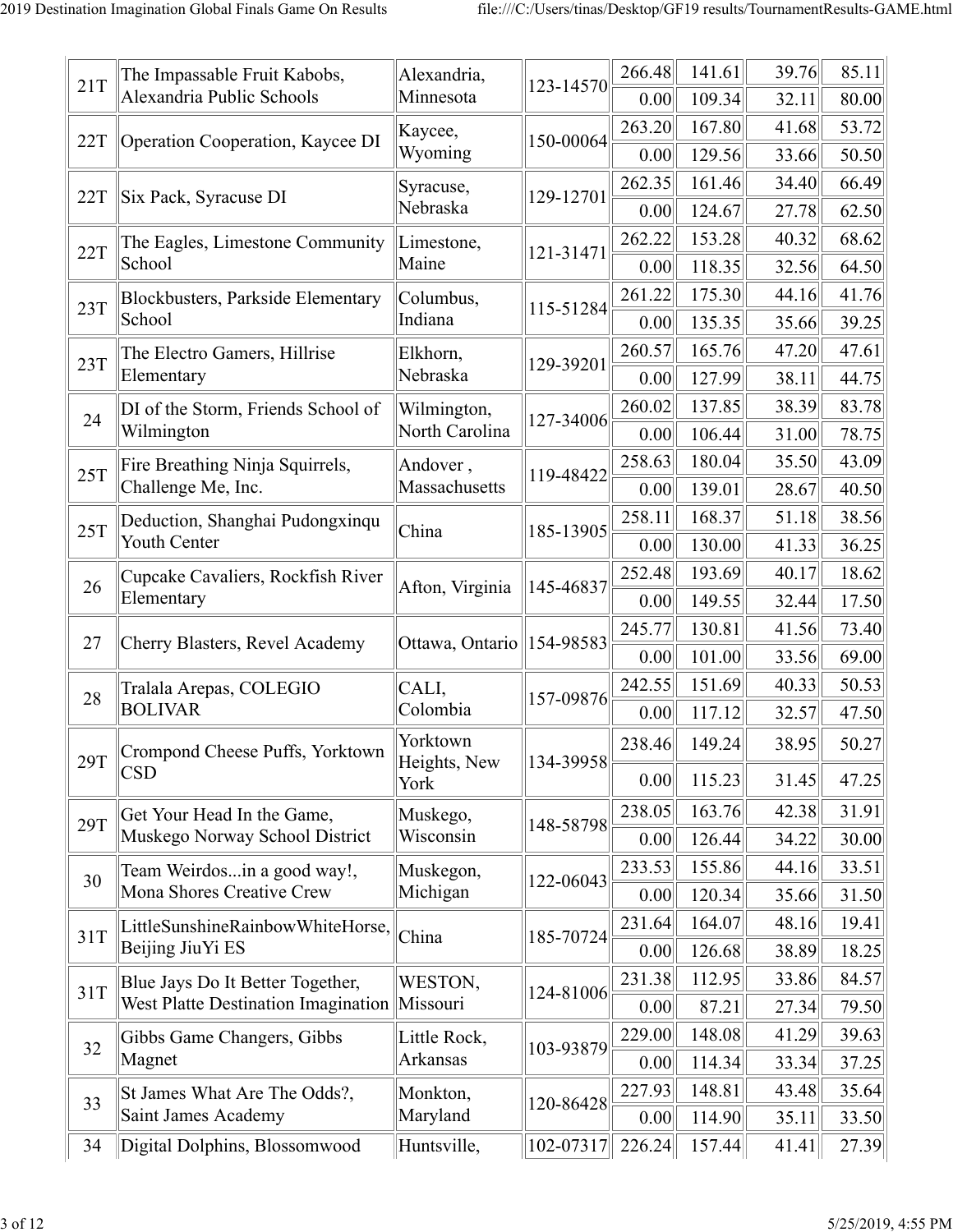|     | Elementary                                                     | Alabama                   |           | 0.00           | 121.56           | 33.44          | 25.75          |
|-----|----------------------------------------------------------------|---------------------------|-----------|----------------|------------------|----------------|----------------|
| 35T | We don't have a name, Maharishi                                | Fairfield, Iowa           | 112-49205 | 222.56         | 105.79           | 31.93          | 84.84          |
|     | School                                                         |                           |           | 0.00           | 81.68            | 25.78          | 79.75          |
| 35T | DI Diamonds, Springmyer                                        | Cincinnati,               | 135-24424 | 222.21         | 157.58           | 39.63          | 25.00          |
|     | Elementary                                                     | Ohio                      |           | 0.00           | 121.67           | 32.00          | 23.50          |
| 36T | Mario Crew and Nana, Zeeland                                   | Zeeland,                  | 122-80082 | 221.03         | 151.08           | 39.36          | 30.59          |
|     | Christian School                                               | Michigan                  |           | 0.00           | 116.65           | 31.78          | 28.75          |
| 36T | Mustang Bandits, Abbot-Downing                                 | Concord, New              | 130-55290 | 220.28         | 110.51           | 33.71          | 76.06          |
|     | School 21C                                                     | Hampshire                 |           | 0.00           | 85.33            | 27.22          | 71.50          |
| 37T | Red Star, Chongqing Shanhu                                     | China                     | 185-54061 | 217.58         | 147.94           | 49.96          | 19.68          |
|     | <b>Experimental ES</b>                                         |                           |           | 0.00           | 114.23           | 40.34          | 18.50          |
| 37T | <b>HHES Mustang Creative Players,</b>                          | Bowie,                    | 120-12315 | 217.36         | 124.18           | 38.39          | 54.79          |
|     | Heather Hills Elementary School                                | Maryland                  |           | 0.00           | 95.88            | 31.00          | 51.50          |
| 37T | Fantastic 7, American School                                   | Monterrey,                | 164-37778 | 216.99         | 137.84           | 40.32          | 38.83          |
|     | Foundation of Monterrey                                        | Mexico                    |           | 0.00           | 106.43           | 32.56          | 36.50          |
| 38  | Flaming Gamer Cats, Minnetonka                                 | Excelsior,<br>Minnesota   | 123-26058 | 214.74         | 150.25           | 43.21          | 21.28          |
|     | <b>Community Education</b>                                     |                           |           | 0.00           | 116.01           | 34.89          | 20.00          |
| 39  | The Happy Headbangers, Clarkston<br>Creativity Crew            | Clarkston,<br>Michigan    | 122-24773 | 213.60         | 144.32           | 39.49          | 29.79          |
|     |                                                                |                           |           | 0.00           | 111.43           | 31.89          | 28.00          |
| 40  | Cake Pops, Kinnelon Public<br>Schools                          | Kinnelon, New<br>Jersey   | 131-08532 | 211.80         | 154.68           | 33.98          | 23.14          |
|     |                                                                |                           |           | 0.00<br>209.27 | 119.43<br>155.39 | 27.44<br>36.33 | 21.75<br>17.55 |
| 41  | Arcadiacs, Kessel Elem Team                                    | San Ramon,<br>California  | 105-15481 | 0.00           | 119.98           | 29.34          | 16.50          |
|     |                                                                |                           |           | 205.39         | 144.04           | 36.88          | 24.47          |
| 42  | Savage Swimming Wacky Workers,<br>McKinley Thatcher Elementary | Denver,<br>Colorado       | 106-11838 | 0.00           | 111.22           |                | 23.00          |
|     |                                                                |                           |           | 203.93         | 159.47           | 29.78<br>33.56 | 10.90          |
| 43  | Furious five, Orchard Park CSD                                 | Orchard Park,<br>New York | 134-10416 | 0.00           | 123.13           | 27.10          | 10.25          |
|     | Randomness on a Stick, Chelsea                                 | St. Paul,                 |           | 201.91         | 145.77           | 36.46          | 19.68          |
| 44  | <b>Heights Elementary</b>                                      | Minnesota                 | 123-53949 | 0.00           | 112.55           | 29.44          | 18.50          |
|     | Mitchell Jolly Razzleteers,                                    | Charles County,           |           | 195.83         | 136.30           | 38.25          | 21.28          |
| 45T | Maryland DI                                                    | Maryland                  | 120-87598 | 0.00           | 105.24           | 30.89          | 20.00          |
|     | Candy Crushers, SCHOOL                                         | Denmark,                  |           | 194.86         | 132.97           | 41.41          | 20.48          |
| 45T | <b>DISTRICT OF DENMARK</b>                                     | Wisconsin                 | 148-46513 | 0.00           | 102.67           | 33.44          | 19.25          |
|     | Golden Gizmos, BASIS                                           |                           |           | 193.06         | 129.64           | 34.96          | 28.46          |
| 46  | Independent Fremont & Mission<br>Valley Elementary School      | Fremont,<br>California    | 105-92007 | 0.00           | 100.10           | 28.23          | 26.75          |
|     | Chattahoochee Champions,                                       |                           |           | 190.63         | 118.12           | 36.61          | 35.90          |
| 47T | Chattahoochee Elementary                                       | Duluth, Georgia           | 111-20980 | 0.00           | 91.20            | 29.56          | 33.75          |
|     | DI Party Animals, Kinnelon Public                              | Kinnelon, New             |           | 190.22         | 114.18           | 34.55          | 41.49          |
| 47T | Schools                                                        | Jersey                    | 131-52536 | 0.00           | 88.16            | 27.90          | 39.00          |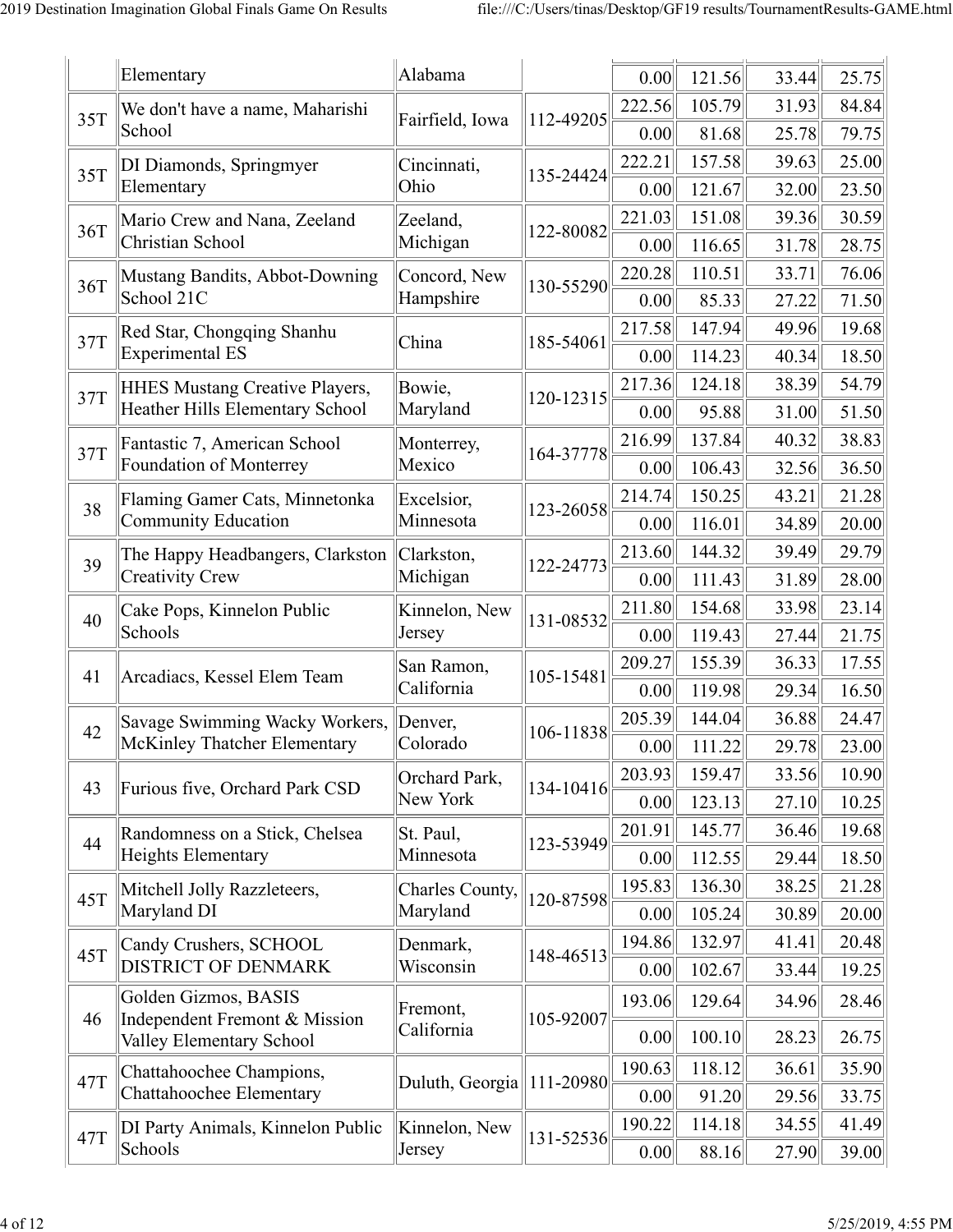| 47T | Rockford Creativity                              | Rockford,                    | $122 - 32820$   | 189.78 | 127.88 | 37.96 | 23.94 |
|-----|--------------------------------------------------|------------------------------|-----------------|--------|--------|-------|-------|
|     |                                                  | Michigan                     |                 | 0.00   | 98.74  | 30.65 | 22.50 |
| 48T | The Whodunnits, Hillfield                        | Hamilton,                    | $ 154 - 67193 $ | 185.31 | 125.36 | 39.21 | 20.74 |
|     | Strathallan College                              | Ontario                      |                 | 0.00   | 96.79  | 31.66 | 19.50 |
| 48T | Sarcastic Sasquatches, Holy Trinity              | Lenexa, Kansas    116-00422  |                 | 185.16 | 124.03 | 30.81 | 30.32 |
|     | Catholic School                                  |                              |                 | 0.00   | 95.77  | 24.88 | 28.50 |
| 49  | Monsters On The Loose, Kingsbury   Oxford,       |                              | 122-47447       | 183.69 | 132.67 | 41.71 | 9.31  |
|     | Country Day School                               | Michigan                     |                 | 0.00   | 102.44 | 33.68 | 8.75  |
| 50  | Destination Dragons, ENKA                        | [Istanbul, Turkey  169-54566 |                 | 170.70 | 124.49 | 37.70 | 8.51  |
|     | Schools                                          |                              |                 | 0.00   | 96.12  | 30.44 | 8.00  |
| 51  | Super Ninja B-Ball Stars, Grantham Grantham, New |                              | $ 130 - 13142 $ | 160.93 | 106.21 | 33.71 | 21.01 |
|     | Village School                                   | Hampshire                    |                 | 0.00   | 82.01  | 27.22 | 19.75 |
| 52  | The Green Bear Lucky Gamers,                     | Monterrey,                   | 164-76457       | 156.35 | 98.44  | 33.71 | 24.20 |
|     | Colegio San Patricio Cumbres                     | Mexico                       |                 | 0.00   | 76.01  | 27.22 | 22.75 |
|     |                                                  |                              |                 |        |        |       |       |

## **C: Game On, Middle Level**

|                |                                   |                                           |           | <b>Total</b> | <b>Central</b> | <b>Choice</b>                  | Instant |
|----------------|-----------------------------------|-------------------------------------------|-----------|--------------|----------------|--------------------------------|---------|
| <b>Rank</b>    | <b>Name</b>                       | <b>Town</b>                               | Mbrshp#   |              |                | Deduct  Rw.Cen  Rw.TCE  RwInst |         |
| $\mathbf{1}$   | Highly Addictive, STEM Cells      | San Diego,                                | 105-45341 | 394.66       | 240.00         | 56.61                          | 98.05   |
|                |                                   | California                                |           | 0.00         | 209.56         | 51.78                          | 88.00   |
| $\overline{2}$ | You're In Trouble, Longfellow     | Wauwatosa,                                | 148-04276 | 361.14       | 218.15         | 53.57                          | 89.42   |
|                | Middle School                     | Wisconsin                                 |           | 0.00         | 190.48         | 49.00                          | 80.25   |
| $\overline{3}$ | Infinite, Shanghai Jiading Jinhe  | China                                     | 185-23774 | 349.48       | 203.20         | 56.86                          | 89.42   |
|                | MS                                |                                           |           | 0.00         | 177.43         | 52.01                          | 80.25   |
| $\overline{4}$ | Gigantic Teddybears               | Dublin, California 105-11871              |           | 348.32       | 201.93         | 53.08                          | 93.31   |
|                |                                   |                                           |           | 0.00         | 176.32         | 48.55                          | 83.75   |
| 5              | Coaster.*, Caruso/Shepard - DPS   | Deerfield, Illinois $\parallel$ 114-53351 |           | 345.71       | 199.92         | 51.64                          | 94.15   |
|                | 109                               |                                           |           | 0.00         | 174.56         | 47.23                          | 84.50   |
| 6              | DIno.5, Luther Jackson Middle     | Falls Church,                             | 145-54888 | 342.65       | 195.20         | 54.41                          | 93.04   |
|                | School                            | Virginia                                  |           | 0.00         | 170.44         | 49.77                          | 83.50   |
| $\overline{7}$ | We don't get distrac-ooh, pizza!, | <b>ROUND ROCK</b>                         | 750-24756 | 337.89       | 202.58         | 44.22                          | 91.09   |
|                | Sommer-Pearson                    | ISD, Texas                                |           | 0.00         | 176.89         | 40.45                          | 81.75   |
| 8T             | The Beartown D&D.I.ers,           | Dolores Middle                            | 106-41349 | 333.18       | 215.70         | 38.65                          | 78.83   |
|                | Dolores Schools                   | School, Colorado                          |           | 0.00         | 188.34         | 35.35                          | 70.75   |
| 8T             | Heart and Soul, Kessel Middle     | San Ramon,                                | 105-00331 | 332.18       | 186.93         | 50.54                          | 94.71   |
|                | School Team                       | California                                |           | 0.00         | 163.22         | 46.23                          | 85.00   |
| 9              | DIdeas, Independent               | North Texas                               | 750-64409 | 329.42       | 191.78         | 46.28                          | 91.36   |
|                |                                   |                                           |           | 0.00         | 167.46         | 42.33                          | 82.00   |
| 10             | Lettuce Explode, Troy Creative    | Troy, Michigan                            | 122-28264 | 325.75       | 192.14         | 42.52                          | 91.09   |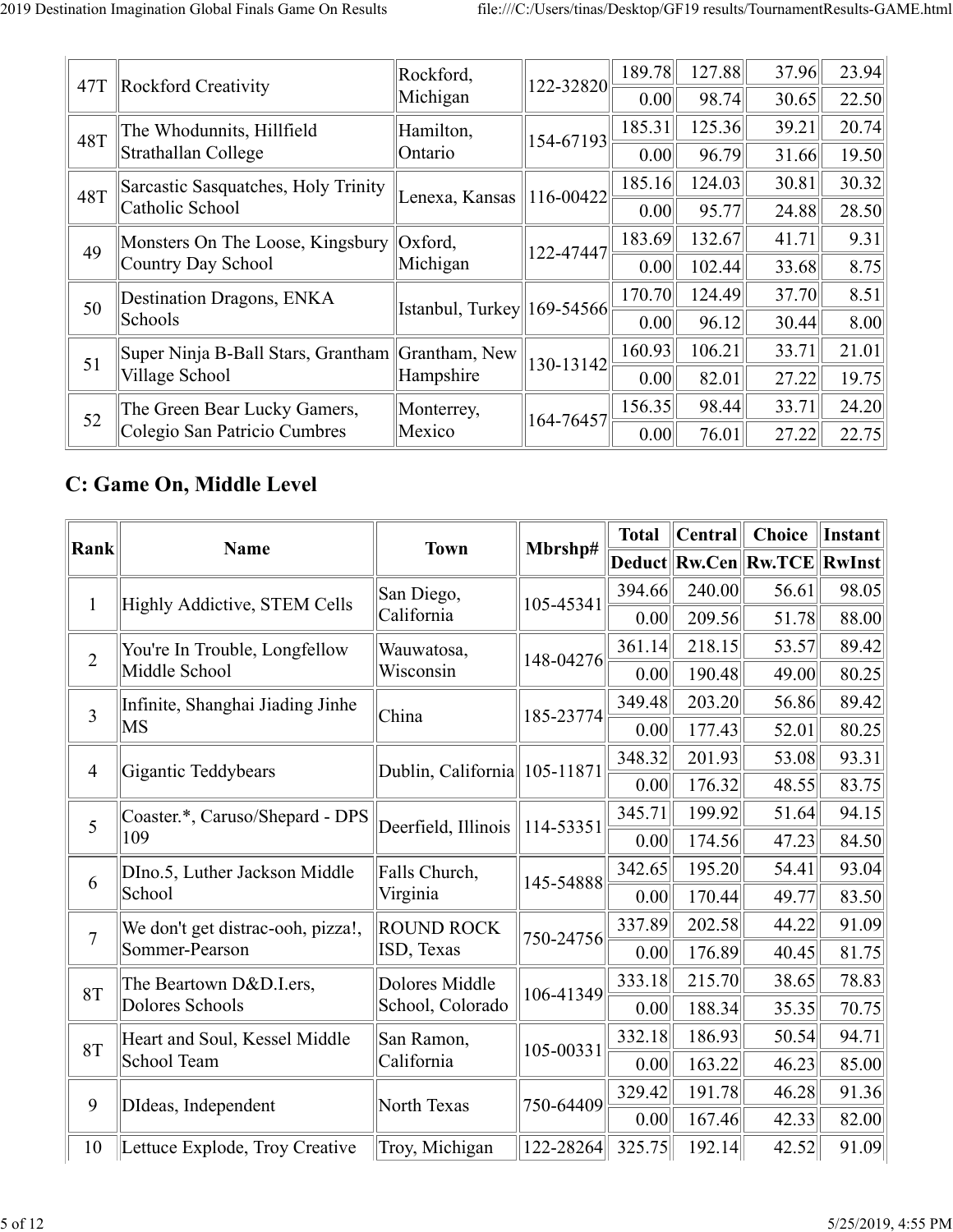|     | Minds                                                     |                                         |           | 0.00   | 167.77 | 38.89 | 81.75  |
|-----|-----------------------------------------------------------|-----------------------------------------|-----------|--------|--------|-------|--------|
|     | Monster Busters, Beijing                                  |                                         |           | 323.13 | 175.66 | 60.00 | 87.47  |
| 11  | Medical Univ. Attchd MS                                   | China                                   | 185-55719 | 0.00   | 153.38 | 54.88 | 78.50  |
|     |                                                           | Syracuse,                               |           | 321.25 | 205.13 | 48.71 | 67.41  |
| 12  | Controlled Chaos, Syracuse DI                             | Nebraska                                | 129-57739 | 0.00   | 179.11 | 44.55 | 60.50  |
| 13  | The Extraordinary Ordinaries,                             |                                         |           | 317.34 | 179.81 | 42.27 | 95.26  |
|     | Dakota Hills Middle School                                | Eagan, Minnesota                        | 123-70407 | 0.00   | 157.00 | 38.66 | 85.50  |
| 14  | DI is R JAM, MTSD (LS)                                    | Mequon,                                 | 148-74233 | 312.16 | 174.18 | 42.16 | 95.82  |
|     |                                                           | Wisconsin                               |           | 0.00   | 152.09 | 38.56 | 86.00  |
| 15T | Untouchables, STILLMAN                                    | <b>BROWNSVILLE</b>                      | 750-48052 | 308.77 | 199.90 | 43.13 | 65.74  |
|     | <b>MIDDLE</b>                                             | ISD, Texas                              |           | 0.00   | 174.55 | 39.45 | 59.00  |
| 15T | Back to Square One, Waterford                             | Waterford,                              | 122-70950 | 308.40 | 172.56 | 44.20 | 91.64  |
|     | Creativity                                                | Michigan                                |           | 0.00   | 150.67 | 40.43 | 82.25  |
| 16  | Operation DI, Father Andrew                               | Leonardtown,                            | 120-80398 | 303.17 | 175.09 | 38.39 | 89.69  |
|     | White                                                     | Maryland                                |           | 0.00   | 152.88 | 35.11 | 80.50  |
| 17  | YES!, Shepard - DPS 109                                   | Deerfield, Illinois                     | 114-75872 | 300.33 | 182.60 | 35.84 | 81.89  |
|     |                                                           |                                         |           | 0.00   | 159.44 | 32.78 | 73.50  |
| 18  | Wheezing Warriors, Tomken                                 | Mississauga,                            | 154-13223 | 298.41 | 184.26 | 42.28 | 71.87  |
|     | Road Middle School                                        | Ontario                                 |           | 0.00   | 160.89 | 38.67 | 64.50  |
| 19T | Kaptain Kanata, OCSB                                      | Kanata, Ontario                         | 154-37472 | 292.94 | 171.31 | 41.41 | 80.22  |
|     |                                                           |                                         |           | 0.00   | 149.58 | 37.88 | 72.00  |
| 19T | DI of the Storm, KNOX                                     | CONROE ISD,                             | 750-57629 | 292.10 | 172.56 | 41.55 | 77.99  |
|     | <b>JUNIOR HIGH SCHOOL</b>                                 | Texas                                   |           | 0.00   | 150.67 | 38.00 | 70.00  |
| 20  | Don't Worry Be Happy,                                     | Centerville, Ohio $\parallel$ 135-18275 |           | 288.91 | 175.99 | 43.00 | 69.92  |
|     | Centerville City Schools                                  |                                         |           | 0.00   | 153.67 | 39.33 | 62.75  |
| 21  | YETIs, Minneapolis Independent                            | Minneapolis,                            | 123-58813 | 287.11 | 157.01 | 35.95 | 94.15  |
|     |                                                           | Minnesota                               |           | 0.00   | 137.10 | 32.88 | 84.50  |
| 22  | Donut Disaster Side Devil Eggs,                           | Deford, Michigan                        | 122-88922 | 285.56 | 149.90 | 41.79 | 93.87  |
|     | <b>Bad Axe</b>                                            |                                         |           | 0.00   | 130.89 | 38.22 | 84.25  |
| 23  | 6 Superior Unicorns and a Jock,                           | <b>CHAPEL HILL</b>                      | 750-32372 | 283.99 | 146.21 | 45.30 | 92.48  |
|     | CHAPEL HILL J H                                           | ISD, Texas                              |           | 0.00   | 127.67 | 41.43 | 83.00  |
| 24  | The Game Changing Petals of<br>Doom, DSST-Byers, GALS and | Denver, Colorado                        | 106-13786 | 281.78 | 166.20 | 44.83 | 70.75  |
|     | Hill Campus of Arts & Sciences                            |                                         |           | 0.00   | 145.12 | 41.00 | 63.50  |
|     | Inanimate Animals, St Thomas                              | Rapid City, South                       |           | 280.51 | 152.33 | 37.65 | 90.53  |
| 25T | More Middle School                                        | Dakota                                  | 141-83135 | 0.00   | 133.01 | 34.44 | 81.25  |
|     |                                                           | Highlands Ranch,                        |           | 280.30 | 142.01 | 38.29 | 100.00 |
| 25T | Sugar Rush, Skyview Academy                               | Colorado                                | 106-22155 | 0.00   | 124.00 | 35.02 | 89.75  |
| 25T | LUCKY DICE, Kasi - South                                  | Bucheon-si                              | 171-45480 | 279.72 | 152.18 | 39.24 | 88.30  |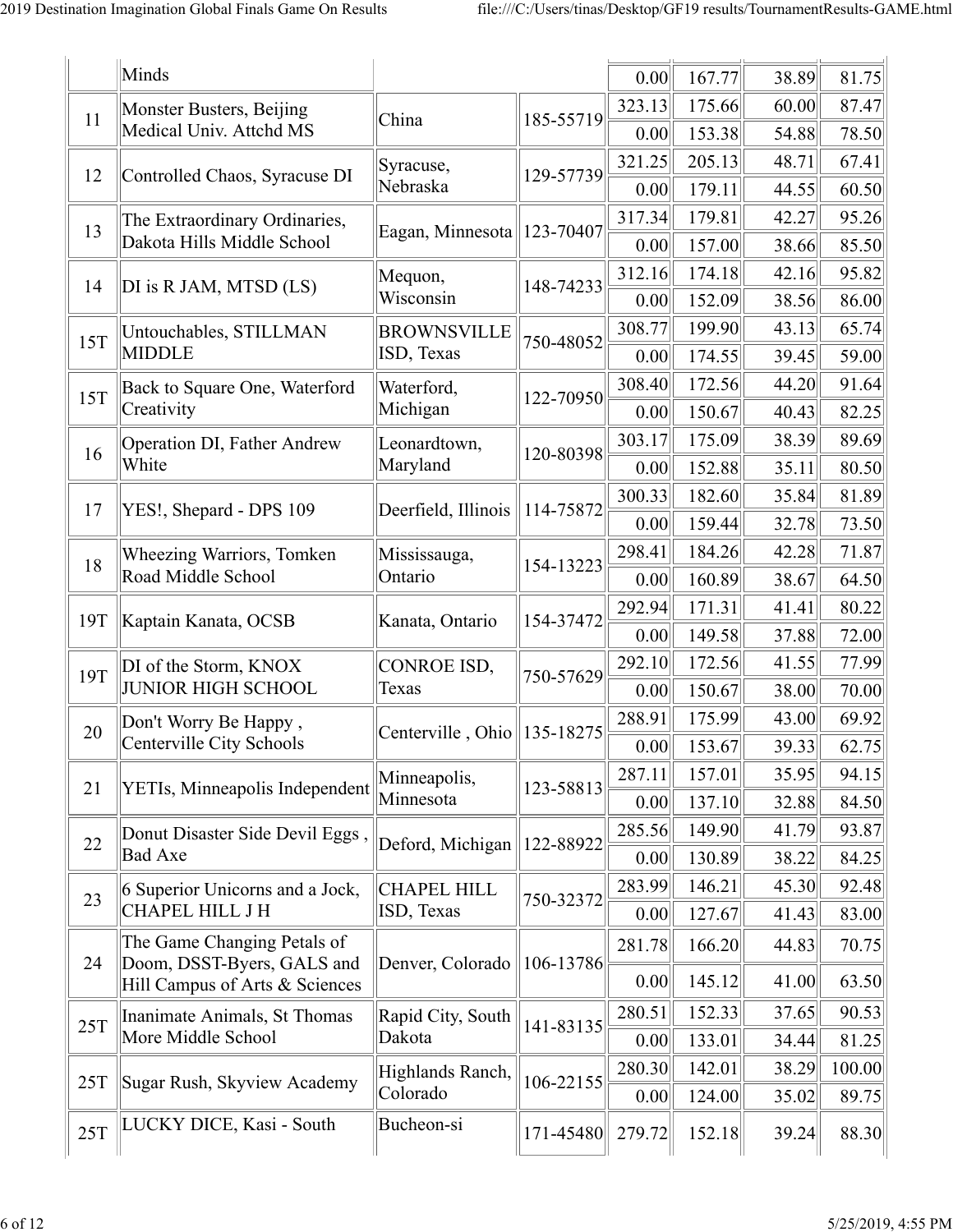|     | Korea                                             | Gyeonggi-do,<br>KASI - South<br>Korea |           | 0.00           | 132.88           | 35.89          | 79.25          |
|-----|---------------------------------------------------|---------------------------------------|-----------|----------------|------------------|----------------|----------------|
| 26  | Demonilating Impozzippimplets,<br>West MS         | Englewood,<br>Colorado                | 106-50643 | 279.22         | 145.44<br>126.99 | 35.73          | 98.05<br>88.00 |
|     |                                                   |                                       |           | 0.00           | 159.82           | 32.68          | 84.68          |
| 27  | LUWAN MIDDLE SCH,<br>Shanghai Luwan Middle School | China                                 | 185-38605 | 277.78<br>0.00 | 139.55           | 33.28<br>30.44 | 76.00          |
| 28  | Lucky Block, Hangzhou                             | China                                 | 185-18897 | 275.93         | 144.93           | 39.36          | 91.64          |
|     | DingLan Experimental MS                           |                                       |           | 0.00           | 126.55           | 36.00          | 82.25          |
| 29  | Mind Blowers on a Regular                         | Carl Junction,                        | 124-77507 | 274.44         | 147.36           | 40.45          | 86.63          |
|     | Basis, Carl Junction                              | Missouri                              |           | 0.00           | 128.67           | 37.00          | 77.75          |
| 30T | Rolling the Dice, West Point                      | Vancouver,                            | 153-67668 | 269.54         | 146.46           | 34.50          | 88.58          |
|     | Grey Academy                                      | <b>British Columbia</b>               |           | 0.00           | 127.88           | 31.56          | 79.50          |
| 30T | Freaky DACKA, Darussafaka                         | Istanbul, Turkey                      | 169-45662 | 269.37         | 172.25           | 45.31          | 51.81          |
|     | Schools                                           |                                       |           | 0.00           | 150.40           | 41.44          | 46.50          |
|     | Wii Rock n Roll, Stone Mountain Highlands Ranch   |                                       | 106-04351 | 266.07         | 145.30           | 32.19          | 88.58          |
| 31  | Elementary                                        | Colorado                              |           | 0.00           | 126.87           | 29.44          | 79.50          |
|     | That One Team, Tipp Monroe                        |                                       |           | 264.51         | 149.52           | 35.60          | 79.39          |
| 32  | <b>Community Services</b>                         | Tipp City, Ohio                       | 135-02579 | 0.00           | 130.56           | 32.56          | 71.25          |
|     | The Trouble Makers, Terrace                       | Terrace Park,                         |           | 262.73         | 148.12           | 39.96          | 74.65          |
| 33T | Park Elementary                                   | Ohio                                  | 135-44245 | 0.00           | 129.33           | 36.55          | 67.00          |
|     | Physicians With Precision,                        | Germantown,                           |           | 261.94         | 163.63           | 43.99          | 54.32          |
| 33T | Kennedy Middle School                             | Wisconsin                             | 148-16490 | 0.00           | 142.88           | 40.24          | 48.75          |
| 33T | Brain Busters, INSTITUTO                          | San Pedro Garza                       | 164-20546 | 261.74         | 141.65           | 32.07          | 88.02          |
|     | <b>BRILLAMONT</b>                                 | García, Mexico                        |           | 0.00           | 123.68           | 29.33          | 79.00          |
| 34T | The Brainy Bears, Leetonia                        | Leetonia, Ohio                        | 135-53479 | 260.77         | 151.83           | 42.64          | 66.30          |
|     | Schools                                           |                                       |           | 0.00           | 132.57           | 39.00          | 59.50          |
| 34T | The Candy Crew, Califon School                    | Califon, New                          | 131-74987 | 260.62         | 126.13           | 36.44          | 98.05          |
|     |                                                   | Jersey                                |           | 0.00           | 110.13           | 33.33          | 88.00          |
| 34T | Wiggly Worms, Bloom Carroll                       | Carroll, Ohio                         | 135-90583 | 260.50         | 164.40           | 39.00          | 57.10          |
|     | DI                                                |                                       |           | 0.00           | 143.55           | 35.67          | 51.25          |
| 35T | Squirrelwith5ExclamationPoints,                   | Franklin,                             | 142-55342 | 257.58         | 133.34           | 32.32          | 91.92          |
|     | <b>Grassland Middle School</b>                    | Tennessee                             |           | 0.00           | 116.43           | 29.56          | 82.50          |
| 35T | Super Peaches, Troy Creative                      | Troy, Michigan                        | 122-58591 | 256.61         | 130.67           | 37.92          | 88.02          |
|     | Minds                                             |                                       |           | 0.00           | 114.10           | 34.68          | 79.00          |
| 36  | Puns Upon A Time, Alberta                         | Grande Prairie,                       | 192-33486 | 255.89         | 159.96           | 28.80          | 67.13          |
|     | North DI                                          | Alberta                               |           | 0.00           | 139.67           | 26.34          | 60.25          |
| 37  | Butterfly Effect, Cane Creek                      | Fletcher, North                       | 127-32405 | 249.71         | 166.06           | 48.00          | 35.65          |
|     | Middle School                                     | Carolina                              |           | 0.00           | 145.00           | 43.90          | 32.00          |
| 38T | $\ $ Power Pack                                   | Clyde Hill,                           | 147-33803 | 247.43         | 130.82           | 38.89          | 77.72          |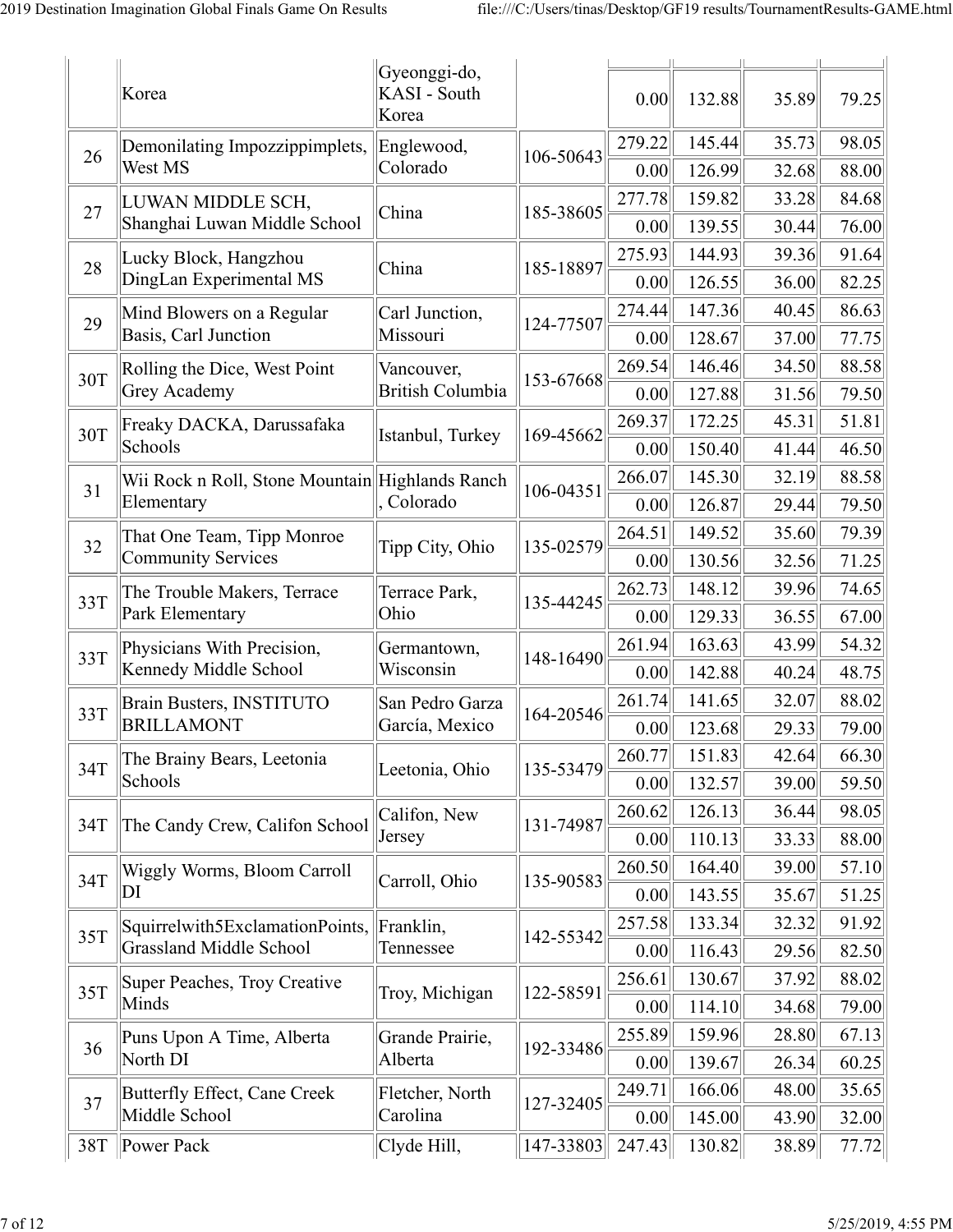|     |                                         | Washington                 |           | 0.00           | 114.23           | 35.57          | 69.75          |
|-----|-----------------------------------------|----------------------------|-----------|----------------|------------------|----------------|----------------|
|     |                                         |                            |           | 247.32         | 120.00           | 40.69          | 86.63          |
| 38T | Roll the DIce, Maharishi School         | Fairfield, Iowa            | 112-82644 | 0.00           | 104.78           | 37.22          | 77.75          |
|     |                                         | Bedford, New               |           | 246.18         | 130.55           | 29.28          | 86.35          |
| 39T | DI Dominators, Bedford DI               | Hampshire                  | 130-96564 | 0.00           | 113.99           | 26.78          | 77.50          |
|     |                                         | Yorktown                   |           | 245.22         | 136.41           | 33.04          | 75.77          |
| 39T | W.I.S.H., Lakeland CSD                  | Heights, New<br>York       | 134-41599 | 0.00           | 119.11           | 30.22          | 68.00          |
| 40T | Birmingham Brainz                       | Beverly Hills,<br>Michigan | 122-07114 | 243.70<br>0.00 | 123.55<br>107.88 | 32.68<br>29.89 | 87.47<br>78.50 |
|     |                                         | LUBBOCK ISD,               |           | 242.88         | 138.58           | 35.22          | 69.08          |
| 40T | PhDi, Margaret Talkington<br>School for | Texas                      | 750-55436 | 0.00           | 121.00           | 32.21          | 62.00          |
|     |                                         | Milford, New               |           | 240.56         | 121.78           | 30.48          | 88.30          |
| 41T | AV Olympians, Milford DI                | Hampshire                  | 130-71589 | 0.00           | 106.33           | 27.88          | 79.25          |
|     | DI of the Storm, Matapeake              | Stevensville,              |           | 240.08         | 137.66           | 33.90          | 68.52          |
| 41T | Middle School                           | Maryland                   | 120-44940 | 0.00           | 120.20           | 31.01          | 61.50          |
|     | arDIficially flavored, Holy             |                            |           | 231.71         | 168.62           | 39.97          | 23.12          |
| 42T | <b>Trinity Catholic School</b>          | Jasper, Indiana            | 115-36201 | 0.00           | 147.23           | 36.56          | 20.75          |
| 42T | Guaffles, American School of            |                            | 160-59462 | 231.57         | 120.16           | 20.05          | 91.36          |
|     | Guatemala                               | Guatemala                  |           | 0.00           | 104.92           | 18.34          | 82.00          |
| 43T | TBA, Wayzata Public Schools             | Plymouth,                  | 123-10892 | 230.51         | 153.60           | 34.01          | 42.90          |
|     |                                         | Minnesota                  |           | 0.00           | 134.12           | 31.11          | 38.50          |
| 43T | The Savage 7, Eaton Rapids              | Eaton Rapids,              | 122-67855 | 230.10         | 103.46           | 35.83          | 90.81          |
|     | Creativity Club                         | Michigan                   |           | 0.00           | 90.34            | 32.77          | 81.50          |
| 44  | Hairy Fairy Dinosaurs, Ozel 3           | Bursa, Turkey              | 169-97562 | 229.02         | 121.52           | 34.52          | 72.98          |
|     | Mart Egitim Kurumlari                   |                            |           | 0.00           | 106.11           | 31.57          | 65.50          |
| 45T | Dimensionality, Fuzhou HuaLun           | China                      | 185-36682 | 225.63         | 108.93           | 26.73          | 89.97          |
|     | $\overline{\rm MS}$                     |                            |           | 0.00           | 95.11            | 24.45          | 80.75          |
| 45T | Fast Food with a Dude (and              | Bismarck, North            | 128-41410 | 225.45         | 108.94           | 34.62          | 81.89          |
|     | Ben), Horizon Middle School             | Dakota                     |           | 0.00           | 95.12            | 31.67          | 73.50          |
| 45T | The Scrubs, DuPage County               | Villa Park,                | 114-23054 | 225.14         | 158.93           | 36.68          | 29.53          |
|     | School Dist. 45                         | Illinois                   |           | 0.00           | 138.77           | 33.55          | 26.50          |
| 45T | Insert Adjective, Center for            | Chattanooga,               | 142-54328 | 224.83         | 164.78           | 38.88          | 21.17          |
|     | Creative Arts                           | Tennessee                  |           | 0.00           | 143.88           | 35.56          | 19.00          |
| 45T | Chewy Gooey Fluff n' Stuff,             | Madison,                   | 102-49097 | 224.71         | 132.36           | 34.13          | 58.22          |
|     | Discovery Middle School                 | Alabama                    |           | 0.00           | 115.57           | 31.22          | 52.25          |
| 46T | Linnkz, Robbinsville Schools            | Robbinsville,              | 131-57695 | 223.93         | 144.68           | 35.24          | 44.01          |
|     |                                         | New Jersey                 |           | 0.00           | 126.33           | 32.23          | 39.50          |
| 46T | Pennybag Playwrights,                   | Harvard,                   | 119-49544 | 222.99         | 119.22           | 27.45          | 76.32          |
|     | Independent                             | Massachusetts              |           | 0.00           | 104.10           | 25.11          | 68.50          |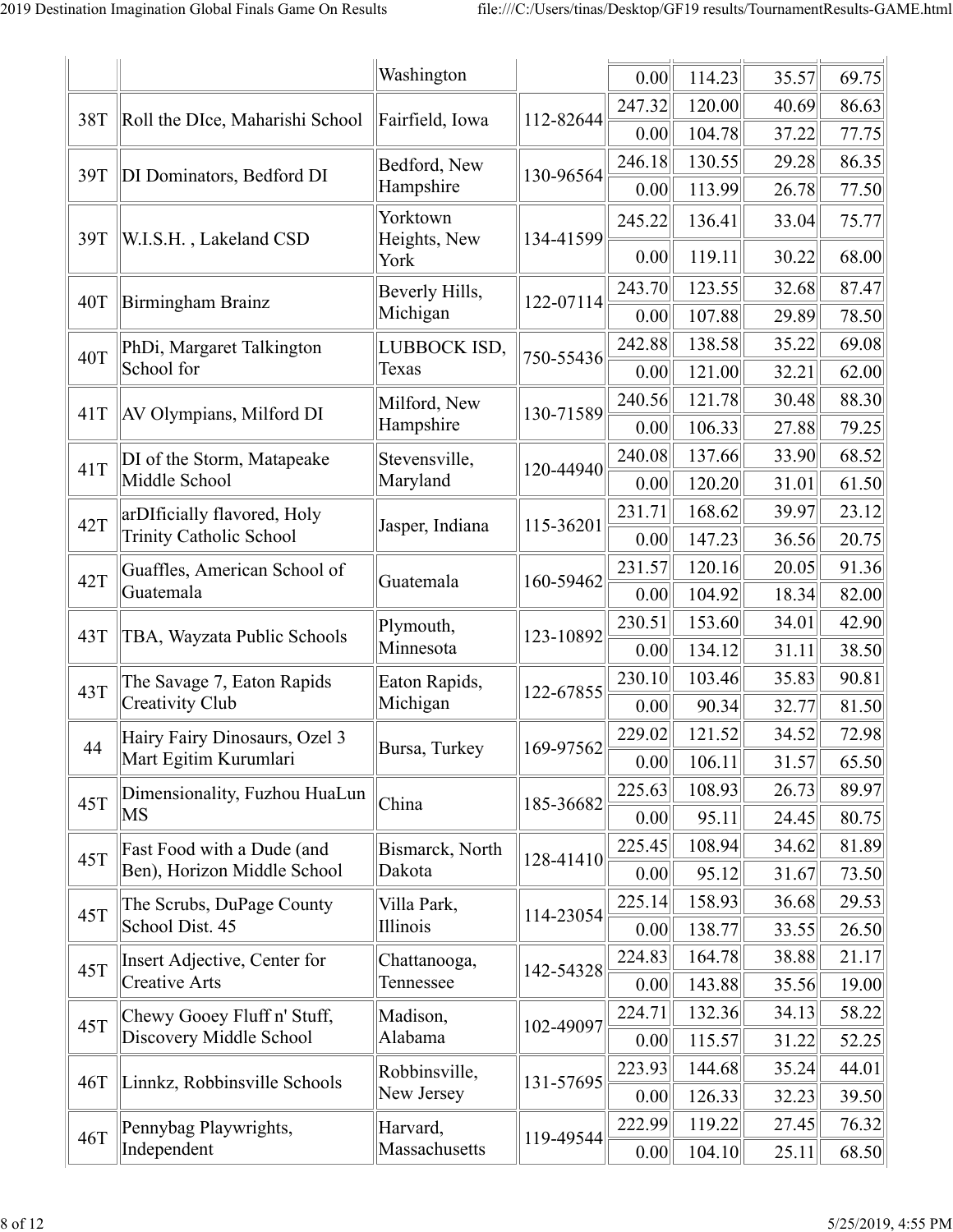|     | Traversing team, ShiJiaZhuang           |                  |           | 221.78 | 97.18  | 29.89 | 94.71 |
|-----|-----------------------------------------|------------------|-----------|--------|--------|-------|-------|
| 47  | Shimen Experimental Sch                 | China            | 185-66458 | 0.00   | 84.85  | 27.34 | 85.00 |
|     | Destructive Blue Chimps, Oak            | Beaverton,       |           | 219.59 | 127.89 | 32.93 | 58.77 |
| 48  | Hills MS 1                              | Oregon           | 137-30722 | 0.00   | 111.67 | 30.12 | 52.75 |
| 49  | POKER, Hangzhou Baochu                  | China            | 185-70693 | 218.09 | 126.48 | 38.13 | 53.48 |
|     | Pagoda Experimental Sch                 |                  |           | 0.00   | 110.44 | 34.88 | 48.00 |
| 50  | SCAM, River Heights                     | Winnipeg,        | 193-36823 | 215.06 | 117.21 | 32.67 | 65.18 |
|     |                                         | Manitoba         |           | 0.00   | 102.34 | 29.88 | 58.50 |
| 51T | Sweet Dreams, Douglas DI                | Box Elder, South | 141-88538 | 212.87 | 142.24 | 34.14 | 36.49 |
|     |                                         | Dakota           |           | 0.00   | 124.20 | 31.23 | 32.75 |
|     | Aberdeen MS None of the                 | Aberdeen,        |           | 212.84 | 154.60 | 33.17 | 25.07 |
| 51T | Above, Harford County Public<br>Schools | Maryland         | 120-01081 | 0.00   | 134.99 | 30.34 | 22.50 |
| 51T | 6 DIamonds in the Sky, Blind            | Rye Brook, New   | 134-69061 | 212.17 | 117.07 | 21.01 | 74.09 |
|     | <b>Brook-Rye UFSD</b>                   | York             |           | 0.00   | 102.22 | 19.22 | 66.50 |
| 52  | The Missing Marbles, Gasport            | Gasport, New     | 134-35794 | 210.90 | 128.42 | 28.44 | 54.04 |
|     | Area Friends                            | York             |           | 0.00   | 112.13 | 26.01 | 48.50 |
| 53  | Box of Sharpies, Sunflower              | Overland Park,   | 116-03715 | 208.37 | 124.71 | 22.10 | 61.56 |
|     | <b>Enhanced Learning</b>                | Kansas           |           | 0.00   | 108.89 | 20.21 | 55.25 |
| 54  | ?rpa?, Mandela International            | Santa Fe, New    | 132-93213 | 202.42 | 144.29 | 43.37 | 14.76 |
|     | Magnet School                           | Mexico           |           | 0.00   | 125.99 | 39.67 | 13.25 |
| 55  | The Merciful Llamas,                    | Little Rock,     | 103-21223 | 191.02 | 86.66  | 20.52 | 83.84 |
|     | Mann/FHSA                               | Arkansas         |           | 0.00   | 75.67  | 18.77 | 75.25 |
| 56  | CN Cougars, Central Noble               | Albion, Indiana  | 115-63510 | 184.82 | 117.57 | 22.96 | 44.29 |
|     | <b>Community School Corporation</b>     |                  |           | 0.00   | 102.66 | 21.00 | 39.75 |
| 57  | Get A Clue, Logansport High             | Logansport,      | 118-89481 | 176.56 | 73.42  | 15.67 | 87.47 |
|     | School                                  | Louisiana        |           | 0.00   | 64.11  | 14.33 | 78.50 |
| 58  | <b>IRRELEVANT, Henrico County</b>       | Glen Allen,      | 145-68515 | 172.75 | 97.12  | 28.55 | 47.08 |
|     | Public School                           | Virginia         |           | 0.00   | 84.80  | 26.11 | 42.25 |
| 59  | Game Bois, The Renaissance              | Phoenixville,    | 138-55627 | 153.02 | 67.44  | 19.56 | 66.02 |
|     | Academy                                 | Pennsylvania     |           | 0.00   | 58.89  | 17.89 | 59.25 |

## **C: Game On, Secondary Level**

| Rank                  | <b>Name</b>                                             | <b>Town</b> | Mbrshp#       | <b>Total</b> | Central | <b>Choice</b>                                                               | Instant |
|-----------------------|---------------------------------------------------------|-------------|---------------|--------------|---------|-----------------------------------------------------------------------------|---------|
|                       |                                                         |             |               |              |         | Deduct $\parallel$ Rw.Cen $\parallel$ Rw.TCE $\parallel$ RwInst $\parallel$ |         |
| EIEIOof, West Linn DI | West Linn, Oregon                                       | 137-93108   | 358.49        | 240.00       | 60.00   | 58.49                                                                       |         |
|                       |                                                         |             |               | 0.00         | 226.10  | 55.89                                                                       | 56.00   |
|                       | Dudes With Awesome<br>Bellevue,<br>Washington<br>Shades |             | $147 - 03516$ | 334.27       | 190.95  | 47.24                                                                       | 96.08   |
|                       |                                                         |             |               | 0.00         | 179.89  | 44.00                                                                       | 92.00   |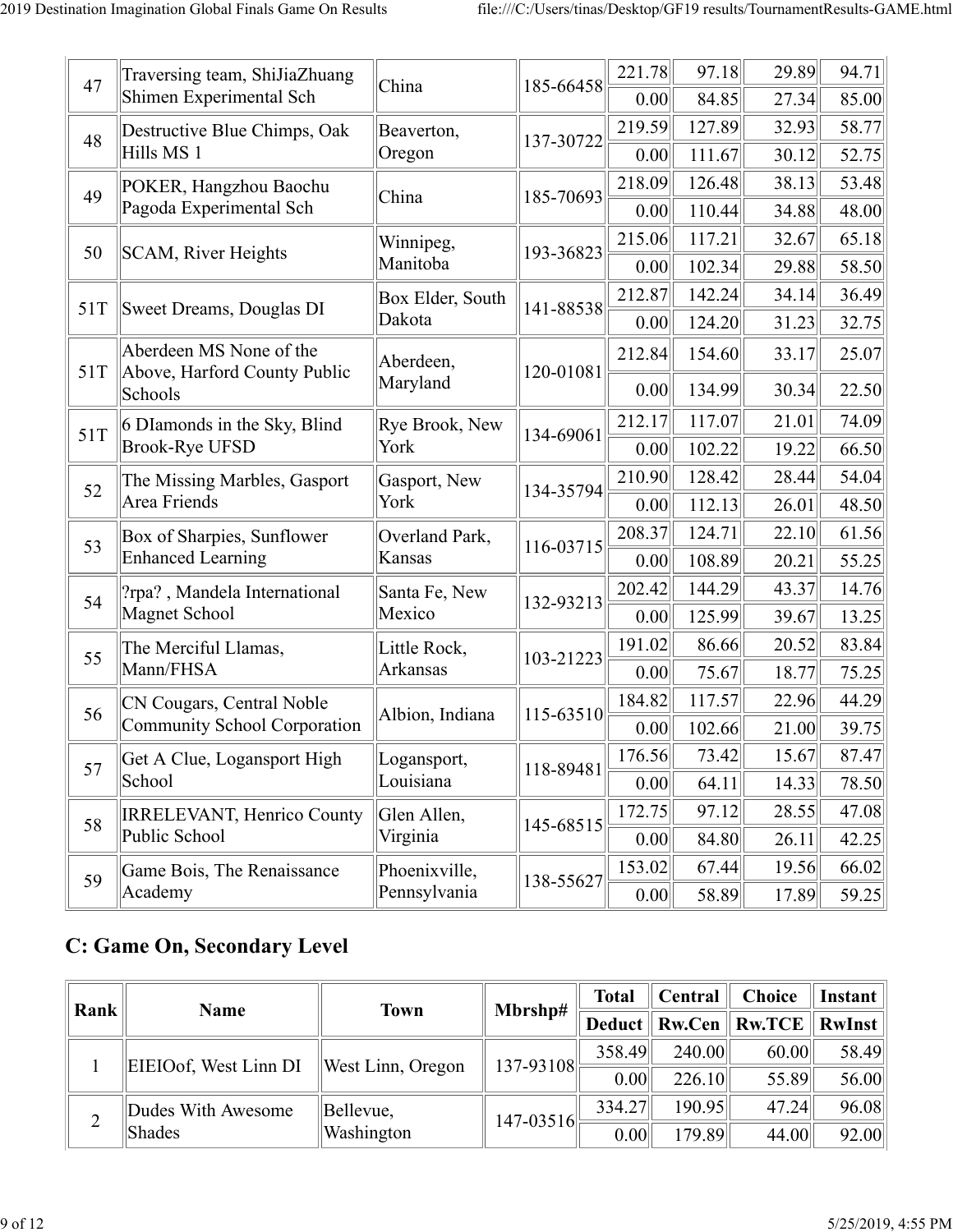| $\overline{3}$ | The Smooth Criminals,<br>Wauwatosa East High   | Wauwatosa               | 148-22833 | 318.18         | 182.69           | 38.88          | 96.61          |
|----------------|------------------------------------------------|-------------------------|-----------|----------------|------------------|----------------|----------------|
|                | School                                         | Wisconsin               |           | 0.00           | 172.11           | 36.22          | 92.50          |
| 4T             | The Village Iliads,                            | <b>CHAPEL HILL</b>      | 750-59281 | 316.37         | 181.76           | 48.19          | 86.42          |
|                | <b>CHAPEL HILL H S</b>                         | ISD, Texas              |           | 0.00           | 171.23           | 44.89          | 82.75          |
| 4T             | Go Ahead Team,<br>Shanghai Commercial          | China                   | 185-83820 | 315.76         | 173.45           | 44.14          | 98.17          |
|                | <b>Accounting School</b>                       |                         |           | 0.00           | 163.40           | 41.12          | 94.00          |
|                | 23, 633, 727, 822, 728                         | <b>BIRDVILLE ISD,</b>   |           | 314.24         | 198.62           | 47.47          | 68.15          |
| 5T             | Crabs, BIRDVILLE<br><b>HIGH SCHOOL</b>         | Texas                   | 750-74226 | 0.00           | 187.12           | 44.22          | 65.25          |
| 5T             | Decodables,                                    | Highlands Ranch,        | 106-27862 | 313.39         | 190.47           | 46.16          | 76.76          |
|                | HRHS/Skyview/STEM                              | Colorado                |           | 0.00           | 179.44           | 43.00          | 73.50          |
| 6T             | Ylopnoms, Sunapee                              | Sunapee, New            | 130-81095 | 301.72         | 207.34           | 45.55          | 48.83          |
|                | Middle High School                             | Hampshire               |           | 0.00           | 195.33           | 42.43          | 46.75          |
| 6T             | The Evolution of<br>Imbeciles, Grandview       | Centennial,             | 106-32919 | 300.88         | 157.59           | 46.16          | 97.13          |
|                | HS                                             | Colorado                |           | 0.00           | 148.46           | 43.00          | 93.00          |
| $\tau$         | FireBird, Best of the Bay                      | San Ramon,              | 105-36421 | 293.32         | 162.27           | 44.37          | 86.68          |
|                |                                                | California              |           | 0.00           | 152.87           | 41.33          | 83.00          |
| 8              | Murphy's Law,                                  | Memphis, Tennessee      | 142-01077 | 292.29         | 170.43           | 43.53          | 78.33          |
|                | Hutchison School                               |                         |           | 0.00           | 160.56           | 40.55          | 75.00          |
| <b>9T</b>      | Side Tracked, Hudson<br><b>School District</b> | Hudson, Wisconsin       | 148-83663 | 287.04<br>0.00 | 155.55<br>146.54 | 41.15<br>38.33 | 90.34<br>86.50 |
|                | The Out of Control                             |                         |           | 286.54         | 184.35           | 51.28          | 50.91          |
| <b>9T</b>      | Warthogs, Centerville<br><b>City Schools</b>   | Centerville, Ohio       | 135-19006 | 0.00           | 173.67           | 47.77          | 48.75          |
|                | inDIcisive, WESTLAKE                           |                         |           | 283.48         | 165.25           | 51.65          | 66.58          |
| 10T            | ΗS                                             | <b>EANES ISD, Texas</b> | 750-90135 | 0.00           | 155.68           | 48.11          | 63.75          |
|                | Shanghai Datong HS,                            |                         |           | 282.49         | 160.64           | 43.78          | 78.07          |
| 10T            | Shanghai Datong High<br>School                 | China                   | 185-02485 | 0.00           | 151.34           | 40.78          | 74.75          |
|                | We are G.R.A.O.T.,                             |                         |           | 277.80         | 171.13           | 41.40          | 65.27          |
| 11             | <b>REDLANDS</b><br><b>THINKTANK</b>            | Redlands, California    | 105-58327 | 0.00           | 161.22           | 38.56          | 62.50          |
| 12T            | Duckburg, Richwoods                            | PEORIA, Illinois        | 114-41964 | 275.10         | 142.96           | 43.89          | 88.25          |
|                | <b>High School</b>                             |                         |           | 0.00           | 134.68           | 40.88          | 84.50          |
| 12T            | The Flexecutioners,<br><b>ALLEN H S</b>        | <b>ALLEN ISD, Texas</b> | 750-19340 | 274.62         | 154.02           | 41.75          | 78.85          |
|                |                                                |                         |           | 0.00           | 145.10           | 38.89          | 75.50          |
| 13             | Frozen Explosion,<br>Hamilton Southeastern     | Fishers, Indiana        | 115-43064 | 270.28         | 151.56           | 33.86          | 84.86          |
|                |                                                |                         |           | 0.00           | 142.78           | 31.54          | 81.25          |
| 14             | Reliccs, Beijing National China<br>Day School  |                         | 185-89658 | 268.12         | 121.11           | 47.01          | 100.00         |
|                |                                                |                         |           | 0.00           | 114.10           | 43.79          | 95.75          |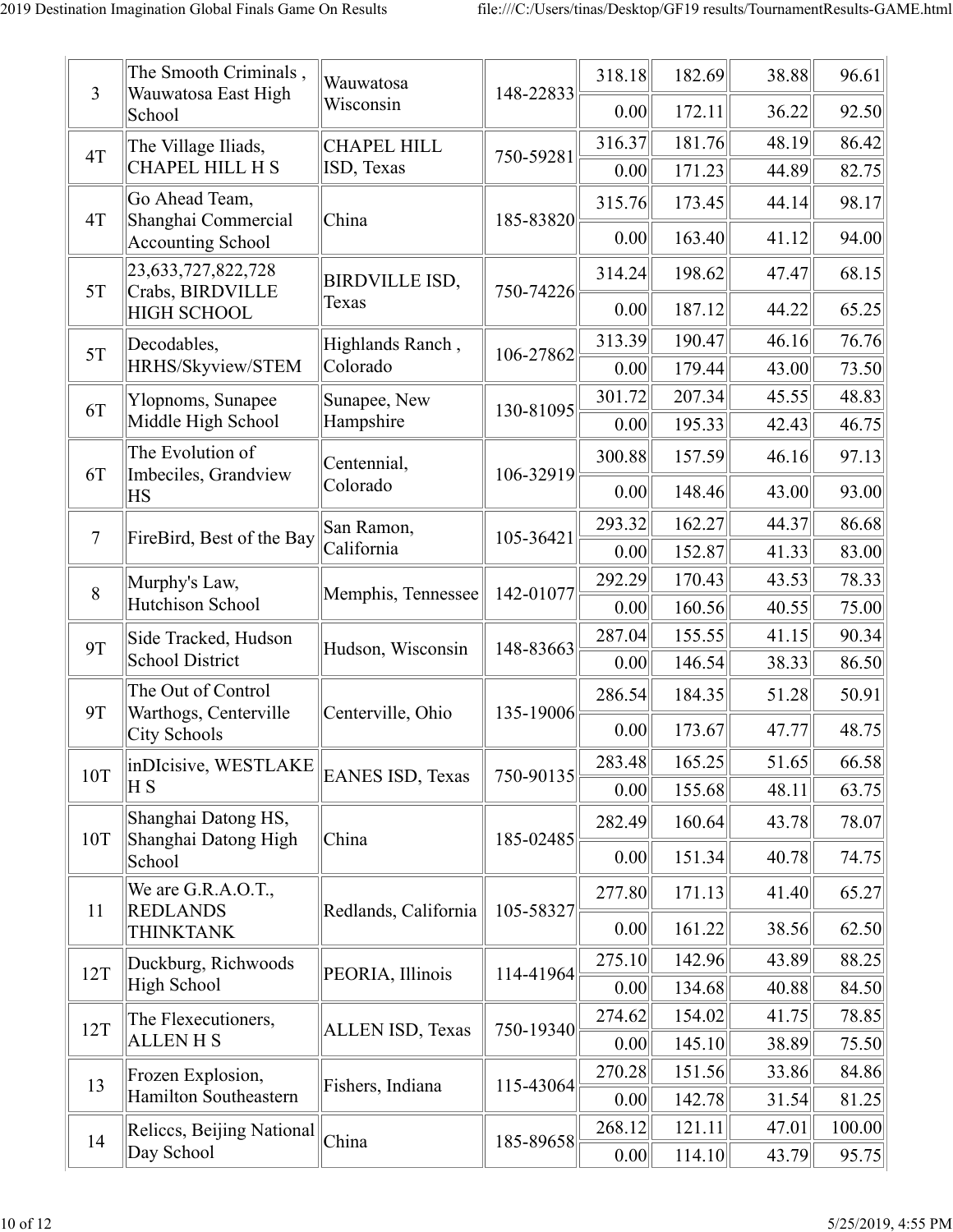| 15T | TAEGEUK WARRIOR,                         | South Korea, KASI -  | 171-31562 | 267.05         | 149.81           | 37.34          | 79.90          |
|-----|------------------------------------------|----------------------|-----------|----------------|------------------|----------------|----------------|
|     | <b>KASI</b>                              | South Korea          |           | 0.00           | 141.13           | 34.78          | 76.50          |
| 15T | Lactose N' Tolerant,                     | Croton-on-Hudson,    | 134-02174 | 267.05         | 152.97           | 38.88          | 75.20          |
|     | Croton-Harmon UFSD                       | New York             |           | 0.00           | 144.11           | 36.22          | 72.00          |
| 16  | Mustache Madness,                        | Greenville ISD,      | 750-11100 | 264.96         | 165.59           | 41.15          | 58.22          |
|     | Greenville High School                   | Texas                |           | 0.00           | 156.00           | 38.33          | 55.75          |
| 17  | What's a team name!!!,                   | Campbell, Ohio       | 135-75366 | 256.00         | 144.93           | 43.18          | 67.89          |
|     | Campbell city schools                    |                      |           | 0.00           | 136.54           | 40.22          | 65.00          |
| 18  | Seven Days, Primary<br>School no. 5      | Wroclaw, Poland      | 178-53380 | 252.33<br>0.00 | 154.98<br>146.00 | 40.69<br>37.90 | 56.66<br>54.25 |
|     | Little Chute High                        |                      |           |                |                  |                |                |
| 19  | School, Little Chute                     | Little Chute,        | 148-41256 | 247.16         | 158.75           | 42.46          | 45.95          |
|     | Area School District                     | Wisconsin            |           | 0.00           | 149.56           | 39.55          | 44.00          |
| 20  | <b>Holliston PTO</b>                     | Holliston,           | 119-70109 | 244.16         | 146.94           | 41.87          | 55.35          |
|     |                                          | Massachusetts        |           | 0.00           | 138.43           | 39.00          | 53.00          |
| 21T | Dimensions & Dragons,                    | Chula Vista,         | 105-85240 | 242.39         | 177.86           | 45.21          | 19.32          |
|     | Element Education, Inc.                  | California           |           | 0.00           | 167.56           | 42.11          | 18.50          |
| 21T | Dinosaurz, Green                         | Lakewood, Colorado   | 106-87275 | 241.47         | 147.80           | 36.75          | 56.92          |
|     | Mountain High School                     |                      |           | 0.00           | 139.24           | 34.23          | 54.50          |
| 22  | Rolling 20's, Jaffrey-                   | New Hampshire        | 130-06163 | 238.97         | 132.58           | 43.20          | 63.19          |
|     | Rindge SAU                               |                      |           | 0.00           | 124.90           | 40.24          | 60.50          |
| 23T | 100% Sane, Oak                           | Birmingham,          | 102-82852 | 237.14         | 113.69           | 36.50          | 86.95          |
|     | Mountain High School                     | Alabama              |           | 0.00           | 107.11           | 34.00          | 83.25          |
| 23T | Audacity of the Mind,                    | Dillon, Colorado     | 106-44475 | 236.68         | 129.74           | 41.40          | 65.54          |
|     | Summit High School                       |                      |           | 0.00           | 122.23           | 38.56          | 62.75          |
| 24  | Darwin's Rejects,                        | Fairfield, Iowa      | 112-35045 | 232.71         | 106.69           | 40.90          | 85.12          |
|     | Maharishi School                         |                      |           | 0.00           | 100.51           | 38.10          | 81.50          |
|     | Supersonic                               |                      |           | 229.90         | 115.82           | 34.71          | 79.37          |
| 25  | Mathematicals 8,<br>Oakwood City Schools | Dayton, Ohio         | 135-57596 | 0.00           | 109.11           | 32.33          | 76.00          |
|     | The 5th DImensions,                      |                      |           | 227.11         | 159.70           | 43.65          | 23.76          |
| 26  | USN/JTMoore                              | Nashville, Tennessee | 142-95802 | 0.00           | 150.45           | 40.66          | 22.75          |
|     | Rocket Science, A.C.                     | Fairview/Asheville   |           | 222.39         | 157.72           | 39.60          | 25.07          |
| 27  | <b>REYNOLDS HIGH</b><br><b>SCHOOL</b>    | NC, North Carolina   | 127-40783 | 0.00           | 148.59           | 36.89          | 24.00          |
|     | Shrapmetal,                              |                      |           | 218.06         | 112.40           | 31.25          | 74.41          |
| 28  | Independent<br>Homeschoolers             | Franklin, Tennessee  | 142-16207 | 0.00           | 105.89           | 29.11          | 71.25          |
|     | Williamsport HS<br>CluebyDoo Gang,       | Williamsport,        |           | 214.21         | 140.47           | 34.84          | 38.90          |
| 29  | Williamsport High<br>School              | Maryland             | 120-85911 | 0.00           | 132.33           | 32.45          | 37.25          |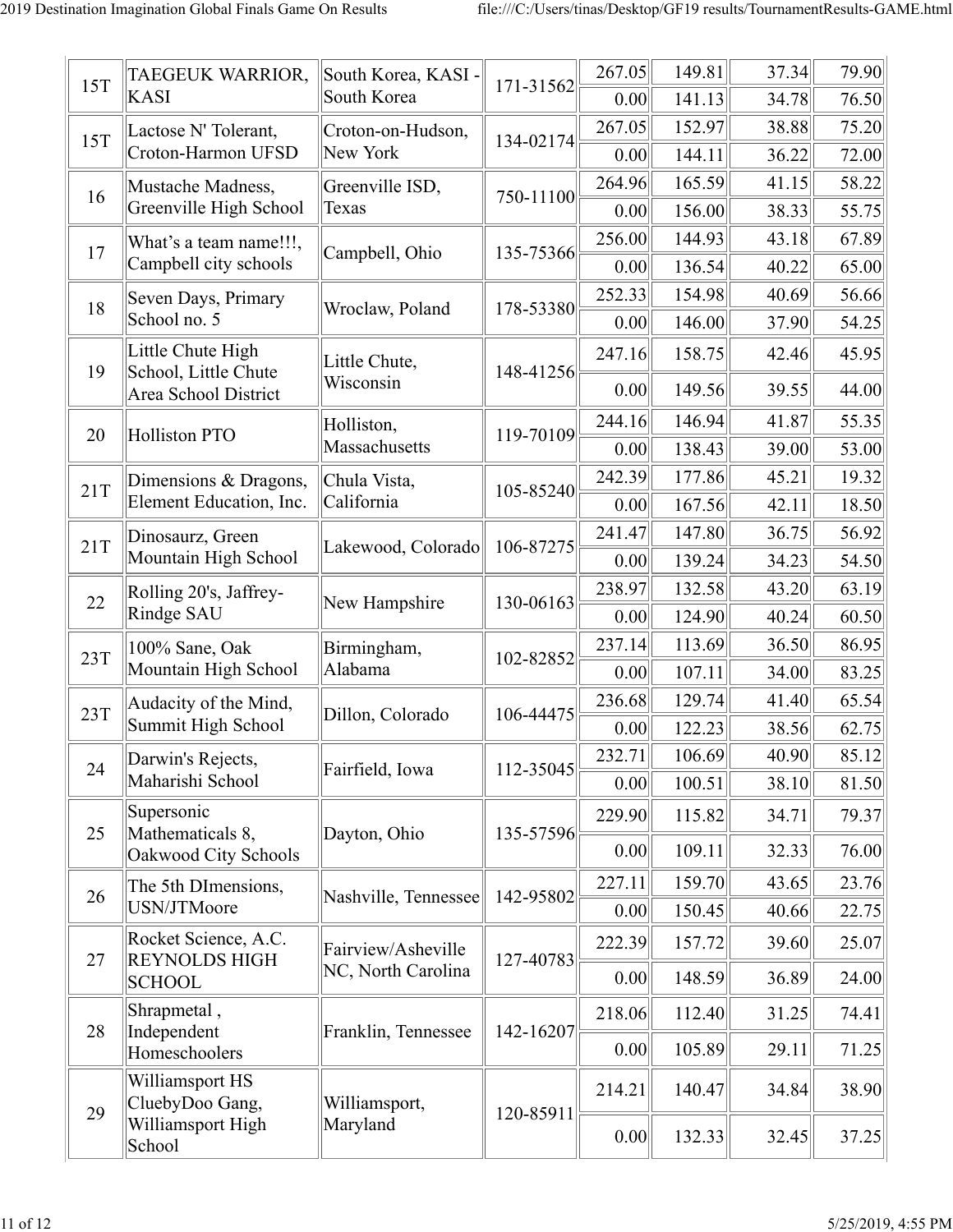| 30  | Figments of Imagination, Washington,<br>Homeschool | Maryland             | 120-38228 | 211.72<br>0.00 | 125.50<br>118.23 | 31.13<br>29.00 | 55.09<br>52.75 |
|-----|----------------------------------------------------|----------------------|-----------|----------------|------------------|----------------|----------------|
|     |                                                    |                      |           |                |                  |                |                |
| 31  | Sticky Hippos, Blaine                              | Coon Rapids,         | 123-49298 | 210.26         | 131.50           | 46.65          | 32.11          |
|     | High School                                        | Minnesota            |           | 0.00           | 123.88           | 43.45          | 30.75          |
| 32  | Hip Hippos, Douglas DI                             | Box Elder, South     | 141-27670 | 209.00         | 155.09           | 37.46          | 16.45          |
|     |                                                    | Dakota               |           | 0.00           | 146.11           | 34.89          | 15.75          |
| 33T | meDIna master-pieces,                              | Medina, New York     | 134-77945 | 197.28         | 127.02           | 39.97          | 30.29          |
|     | Medina CSD                                         |                      |           | 0.00           | 119.66           | 37.23          | 29.00          |
| 33T | Tungsten DIoxide,<br>Illinois Independent          | Elmhurst, Illinois   | 114-24498 | 196.37         | 140.36           | 40.08          | 15.93          |
|     | High School                                        |                      |           | 0.00           | 132.23           | 37.33          | 15.25          |
| 34  | The Panthers, Derby                                |                      |           | 195.01         | 121.83           | 25.40          | 47.78          |
|     | High School                                        | Derby, Kansas        | 116-90277 | 0.00           | 114.77           | 23.66          | 45.75          |
| 35  | Insert Name Here,                                  | Texarkana, Arkansas  | 103-30598 | 190.18         | 106.97           | 39.61          | 43.60          |
|     | Texarkana SD                                       |                      |           | 0.00           | 100.77           | 36.90          | 41.75          |
| 36  | Ga-NAP-tic Empire of<br>Cheese, Northern Cass      | Hunter, North        | 128-24377 | 186.45         | 108.28           | 39.01          | 39.16          |
|     | School                                             | Dakota               |           | 0.00           | 102.01           | 36.34          | 37.50          |
| 37  | SAIHC Pineapple Mafia,                             | Fruitland, Maryland  | 120-15031 | 181.25         | 109.20           | 33.15          | 38.90          |
|     | <b>SAIHC</b>                                       |                      |           | 0.00           | 102.88           | 30.88          | 37.25          |
| 38  | The Unforgettables,<br>Thomas Jefferson Arts       | Elizabeth, New       | 131-16747 | 176.74         | 126.31           | 38.16          | 12.27          |
|     | Academy                                            | Jersey               |           | 0.00           | 118.99           | 35.55          | 11.75          |
| 39  | It has to fit on a T Shirt,                        |                      |           | 173.65         | 117.60           | 36.73          | 19.32          |
|     | Beachwood City Schools                             | Beachwood, Ohio      | 135-88321 | 0.00           | 110.79           | 34.21          | 18.50          |
| 40  | Blobsters, Georgetown                              | Georgetown, Illinois | 114-31031 | 149.68         | 96.13            | 30.31          | 23.24          |
|     | Ridge Farm Schools                                 |                      |           | 0.00           | 90.56            | 28.23          | 22.25          |

#### **C: Game On, University Level**

| Rank | <b>Name</b>                  | <b>Town</b>       | Mbrshp#       | <b>Total</b>  | Central       | <b>Choice</b> | <b>Instant</b> |
|------|------------------------------|-------------------|---------------|---------------|---------------|---------------|----------------|
|      |                              |                   |               | <b>Deduct</b> | <b>Rw.Cen</b> | <b>Rw.TCE</b> | <b>RwInst</b>  |
|      | SEGUIN<br>TREASURE,<br>EARLY | <b>SEGUIN ISD</b> | $750 - 15394$ | 400.00        | 240.00        | 60.00         | 100.00         |
|      | COLLEGE HIGH<br>  SCHOOL     |                   |               | 0.00          | 164.21        | 37.55         | 61.50          |

Page generated by the Destination Imagination scoring program version 2019 (Global Finals)-20190428 on Sat May 25 13:53:50 CDT 2019.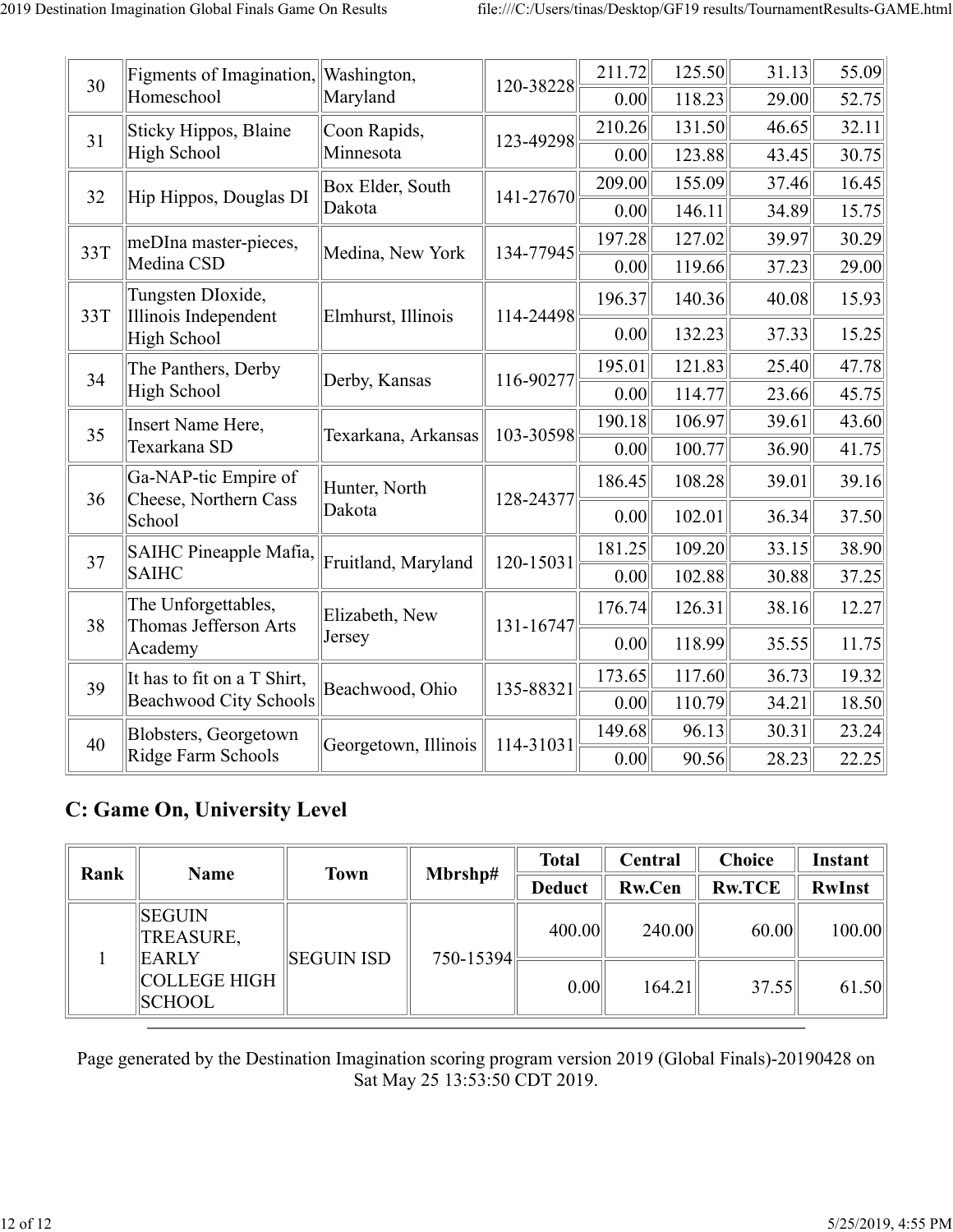# **2019 Destination Imagination Global Finals Heads Up Results**

*Destination Imagination congratulates all the students who participated in the Kansas City tournament. We think you are all winners!*

Teams emphasized *as such* are going on to the next level of competition.

# D: Heads Up

#### **D: Heads Up, Elementary Level**

|                |                                                          |                                  |           | <b>Total</b>  | <b>Central</b> | <b>Instant</b> |
|----------------|----------------------------------------------------------|----------------------------------|-----------|---------------|----------------|----------------|
| Rank           | <b>Name</b>                                              | <b>Town</b>                      | Mbrshp#   | <b>Deduct</b> | <b>Rw.Cen</b>  | <b>RwInst</b>  |
| $\mathbf{1}$   | Naturally Occurring<br>Electrolytes, Palisades           | Charlotte, North Carolina        | 127-05052 | 353.47        | 254.92         | 98.55          |
|                | Park                                                     |                                  |           | 0.00          | 192.34         | 85.00          |
| $\overline{2}$ | Freedom, Beijing New                                     | China                            | 185-16075 | 337.34        | 241.40         | 95.94          |
|                | Epoch Sch of CAS                                         |                                  |           | 0.00          | 182.14         | 82.75          |
| $\overline{3}$ | Six Smarties, Rush                                       | Maple Grove, Minnesota           | 123-70746 | 326.78        | 229.68         | 97.10          |
|                | Creek Elementary                                         |                                  |           | 0.00          | 173.29         | 83.75          |
| $\overline{4}$ | Hard Headed Hornets,<br>Hemmeter Elementary              | Saginaw, Michigan                | 122-41635 | 323.35        | 236.39         | 86.96          |
|                |                                                          |                                  |           | 0.00          | 178.36         | 75.00          |
| 5T             | Pink Panthers, Platte<br><b>River Academy</b>            | Highlands Ranch,<br>Colorado     | 106-49851 | 320.20        | 225.42         | 94.78          |
|                |                                                          |                                  |           | 0.00          | 170.08         | 81.75          |
| 5T             | HomesteadWakefield<br>DramaQueen,<br>Homestead Wakefield | Bel Air, Maryland                | 120-88219 | 320.11        | 220.11         | 100.00         |
|                |                                                          |                                  |           | 0.00          | 166.07         | 86.25          |
| 6T             | The Wonders of DI,<br><b>BENAVIDES</b>                   | <b>BROWNSVILLE ISD,</b>          | 750-85537 | 314.18        | 234.18         | 80.00          |
|                | ELEMENTARY                                               | Texas                            |           | 0.00          | 176.69         | 69.00          |
| 6T             | NO NAME, Emine                                           | BURSA/MUDANYA,                   | 169-25507 | 313.62        | 300.00         | 13.62          |
|                | Ornek Schools                                            | Turkey                           |           | 0.00          | 226.35         | 11.75          |
| 7T             | The American Stars,                                      | <b>HAYS</b><br>CONSOLIDATED ISD, | 750-89737 | 312.16        | 226.36         | 85.80          |
|                | Independent                                              | Texas                            |           | 0.00          | 170.79         | 74.00          |
| 7T             | Oh My DI, Immaculate<br>Conception Grade                 | Elmhurst, Illinois               | 114-79758 | 311.56        | 221.70         | 89.86          |
|                | School                                                   |                                  |           | 0.00          | 167.27         | 77.50          |
| 8              | Trying Tigers, Miller                                    | MIDLOTHIAN ISD,                  | 750-30700 | 311.10        | 229.65         | 81.45          |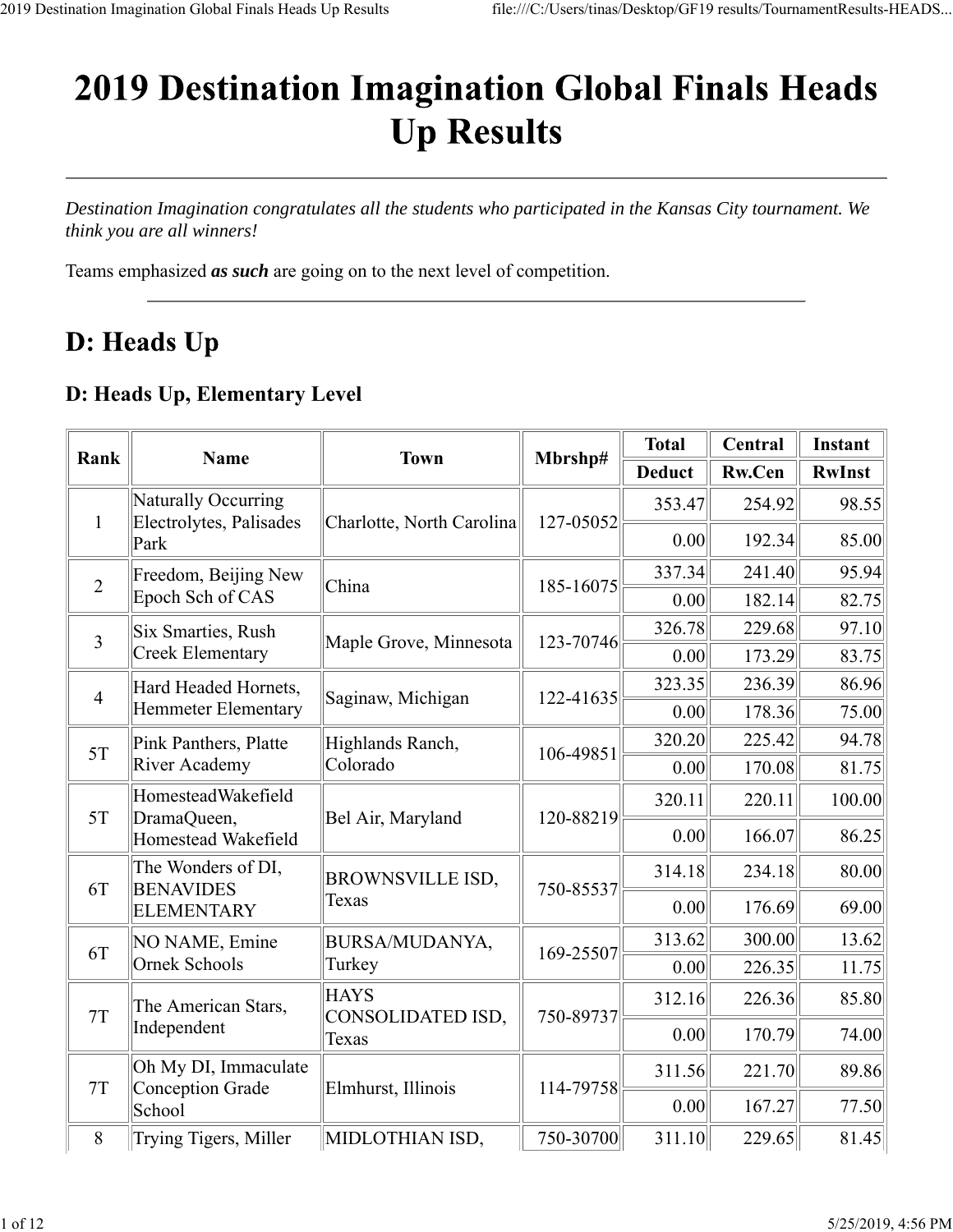|           | Elementary                                                          | Texas                    |           | 0.00   | 173.27 | 70.25 |
|-----------|---------------------------------------------------------------------|--------------------------|-----------|--------|--------|-------|
| <b>9T</b> | Three Heads and a Tale,                                             |                          |           | 309.37 | 245.31 | 64.06 |
|           | Parkside Elementary                                                 | Columbus, Indiana        | 115-15625 | 0.00   | 185.09 | 55.25 |
| <b>9T</b> | <b>Magnificent Money</b>                                            | <b>KLEIN ISD, Texas</b>  | 750-88570 | 309.04 | 220.05 | 88.99 |
|           | Masters, HASSLER EL                                                 |                          |           | 0.00   | 166.03 | 76.75 |
| 10        | The JAELEaN Pioneers,                                               | Sun Prairie, Wisconsin   | 148-49937 | 304.88 | 219.95 | 84.93 |
|           | <b>Sacred Hearts School</b>                                         |                          |           | 0.00   | 165.95 | 73.25 |
| 11T       | Parachuting Smarty<br>Turkeys in a, Wilder<br><b>Elementary</b> and | Littleton, Colorado      | 106-19280 | 302.42 | 209.38 | 93.04 |
|           | Mackintosh Academy                                                  |                          |           | 0.00   | 157.98 | 80.25 |
| 11T       | Flying, Peking                                                      | China                    | 185-62029 | 301.58 | 224.77 | 76.81 |
|           | University ES                                                       |                          |           | 0.00   | 169.59 | 66.25 |
| 12        | Gotta Roll!, RTWKIDS                                                | Arcadia, California      | 105-54171 | 297.32 | 199.93 | 97.39 |
|           | Public Speaking                                                     |                          |           | 0.00   | 150.85 | 84.00 |
| 13        | Figure It Out, GVW                                                  | WESTFORD,                | 119-22169 | 292.33 | 228.56 | 63.77 |
|           | School                                                              | Massachusetts            |           | 0.00   | 172.45 | 55.00 |
| 14T       | Salem's DI of the Tiger,<br>Salem Avenue                            | Hagerstown, Maryland     | 120-45443 | 289.27 | 221.15 | 68.12 |
|           | Elementary                                                          |                          |           | 0.00   | 166.86 | 58.75 |
|           | Champion Narwhals,                                                  | Denver, Colorado         |           | 289.16 | 202.78 | 86.38 |
| 14T       | <b>Bradley International</b><br>School                              |                          | 106-36666 | 0.00   | 153.00 | 74.50 |
| 14T       | ECOMMAA, Spring                                                     | Elkhorn, Nebraska        | 129-40479 | 288.62 | 211.23 | 77.39 |
|           | <b>Ridge Elementary</b>                                             |                          |           | 0.00   | 159.37 | 66.75 |
| 15T       | The Coin Flippers,                                                  | Yorktown Heights, New    | 134-39463 | 285.09 | 185.67 | 99.42 |
|           | Yorktown CSD                                                        | York                     |           | 0.00   | 140.09 | 85.75 |
| 15T       | Imaginators, Medina                                                 | Bellevue, Washington     | 147-09065 | 284.73 | 213.72 | 71.01 |
|           | <b>Elementary PTA DI</b>                                            |                          |           | 0.00   | 161.25 | 61.25 |
| 16        | Heads Up, Seven Up!,                                                | Grants Pass, Oregon      | 137-30373 | 282.83 | 186.89 | 95.94 |
|           | Fort Vannoy Elementary                                              |                          |           | 0.00   | 141.01 | 82.75 |
| 17T       | News Channel 34,<br><b>Scales Elementary 3rd</b>                    | Brentwood, Tennessee     | 142-24408 | 280.75 | 221.91 | 58.84 |
|           | Grade                                                               |                          |           | 0.00   | 167.43 | 50.75 |
| 17T       | MOUNTAIN LIONS,<br><b>Manchester Elementary</b><br>Elkhorn Public   | Omaha, Nebraska          | 129-48173 | 280.54 | 188.95 | 91.59 |
|           | Schools                                                             |                          |           | 0.00   | 142.56 | 79.00 |
| 18        | DREAM SEEKERS,                                                      | Jakarta 12960, Indonesia |           | 278.94 | 224.74 | 54.20 |
|           | Royal Primary Academy                                               |                          | 335-54154 | 0.00   | 169.57 | 46.75 |
| 19T       | DIknows Cayman,                                                     | West Bay, Cayman         | 183-40381 | 277.68 | 193.62 | 84.06 |
|           | <b>DICayman</b>                                                     | Islands                  |           | 0.00   | 146.09 | 72.50 |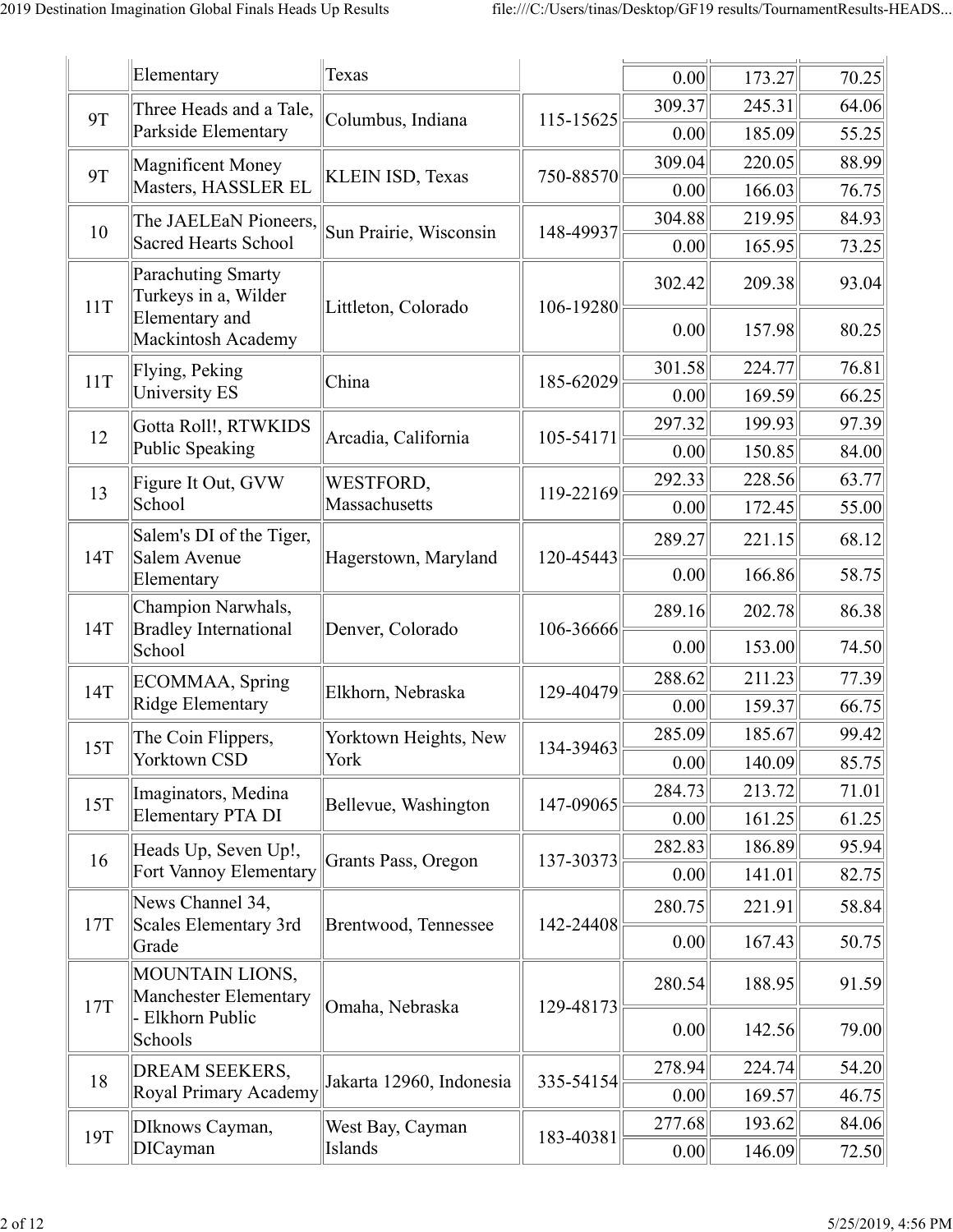| 19T        | Cherry on D Ice Cream,<br><b>BUTLER EL</b>          | ARLINGTON ISD,<br>Texas     | 750-46961 | 277.31         | 229.48           | 47.83          |
|------------|-----------------------------------------------------|-----------------------------|-----------|----------------|------------------|----------------|
|            |                                                     |                             |           | 0.00           | 173.14           | 41.25          |
| 20         | Super 7 Sensations,<br><b>Rush Creek Elementary</b> | Maple Grove, Minnesota      | 123-75732 | 276.11<br>0.00 | 189.44<br>142.93 | 86.67<br>74.75 |
|            |                                                     |                             |           | 265.89         | 216.90           | 48.99          |
| 21         | Brainy Beavers, mission<br>valley elementary        | Fremont, California         | 105-51039 | 0.00           | 163.65           | 42.25          |
| 22T        | The minDIaks,<br>Mountain Home                      | Mountain Home,              | 103-83732 | 263.20         | 193.06           | 70.14          |
|            | <b>Creativity Council</b>                           | <b>Arkansas</b>             |           | 0.00           | 145.66           | 60.50          |
| 22T        | DI Bufandas, RL                                     | Burbank, California         | 105-66986 | 263.13         | 170.96           | 92.17          |
|            | Stevenson                                           |                             |           | 0.00           | 128.99           | 79.50          |
| 22T        | Kabuki Kittens, Bedford Bedford NH, New             |                             | 130-69043 | 263.04         | 176.37           | 86.67          |
|            | DI                                                  | Hampshire                   |           | 0.00           | 133.07           | 74.75          |
| 22T        | St Michaels ES The<br>Shady Bunch, St               | St Michaels, Maryland       | 120-11799 | 262.23         | 197.30           | 64.93          |
|            | Michaels Elementary<br>School                       |                             |           | 0.00           | 148.86           | 56.00          |
|            | The Runaway                                         |                             |           | 260.80         | 203.70           | 57.10          |
| 23T        | Hamstens, De Pere<br><b>School District</b>         | De Pere, Wisconsin          | 148-70597 | 0.00           | 153.69           | 49.25          |
| 23T        | Improv Genies,                                      | South Bend, Indiana         | 115-84454 | 260.40         | 209.97           | 50.43          |
|            | Kennedy Academy                                     |                             |           | 0.00           | 158.42           | 43.50          |
| 23T        | The Flying Burritos<br>from Mars, Van Horne         | Vancouver, British          | 153-31061 | 259.97         | 187.22           | 72.75          |
|            | Elementary                                          | Columbia                    |           | 0.00           | 141.26           | 62.75          |
| 24T        | Non-Cents, W A                                      | <b>BIRDVILLE ISD, Texas</b> | 750-21040 | 257.12         | 215.67           | 41.45          |
|            | PORTER EL                                           |                             |           | 0.00           | 162.72           | 35.75          |
| 24T        | Gibbs Go Getters, Gibbs                             | Little Rock, Arkansas       | 103-27168 | 256.71         | 186.28           | 70.43          |
|            | Magnet                                              |                             |           | 0.00           | 140.55           | 60.75          |
| 25         | Random Guess,<br>Jefferson Elementary               | Pullman, Washington         | 147-27102 | 255.82         | 210.31           | 45.51          |
|            | School                                              |                             |           | 0.00           | 158.68           | 39.25          |
| 26T        | Critical Creators,                                  |                             |           | 254.76         | 190.70           | 64.06          |
|            | Washington Int. School                              | Pekin, Illinois             | 114-71293 | 0.00           | 143.88           | 55.25          |
| 26T        | The Thrive, Mt.                                     | Mt. Pleasant, Tennessee     | 142-57308 | 254.27         | 186.73           | 67.54          |
|            | Pleasant                                            |                             |           | 0.00           | 140.89           | 58.25          |
| 27         | Cosmic Burgers,<br><b>INSTITUTO ANGLO</b>           | APODACA, Mexico             | 164-14362 | 246.02         | 197.61           | 48.41          |
|            | <b>BRITÁNICO CAMPUS</b><br>LA FE                    |                             |           | 0.00           | 149.10           | 41.75          |
| <b>28T</b> | The Awesome<br>Possums!!, Readington                | Whitehouse Station, New     | 131-00386 | 244.39         | 195.40           | 48.99          |
|            | Township Schools                                    | Jersey                      |           | 0.00           | 147.43           | 42.25          |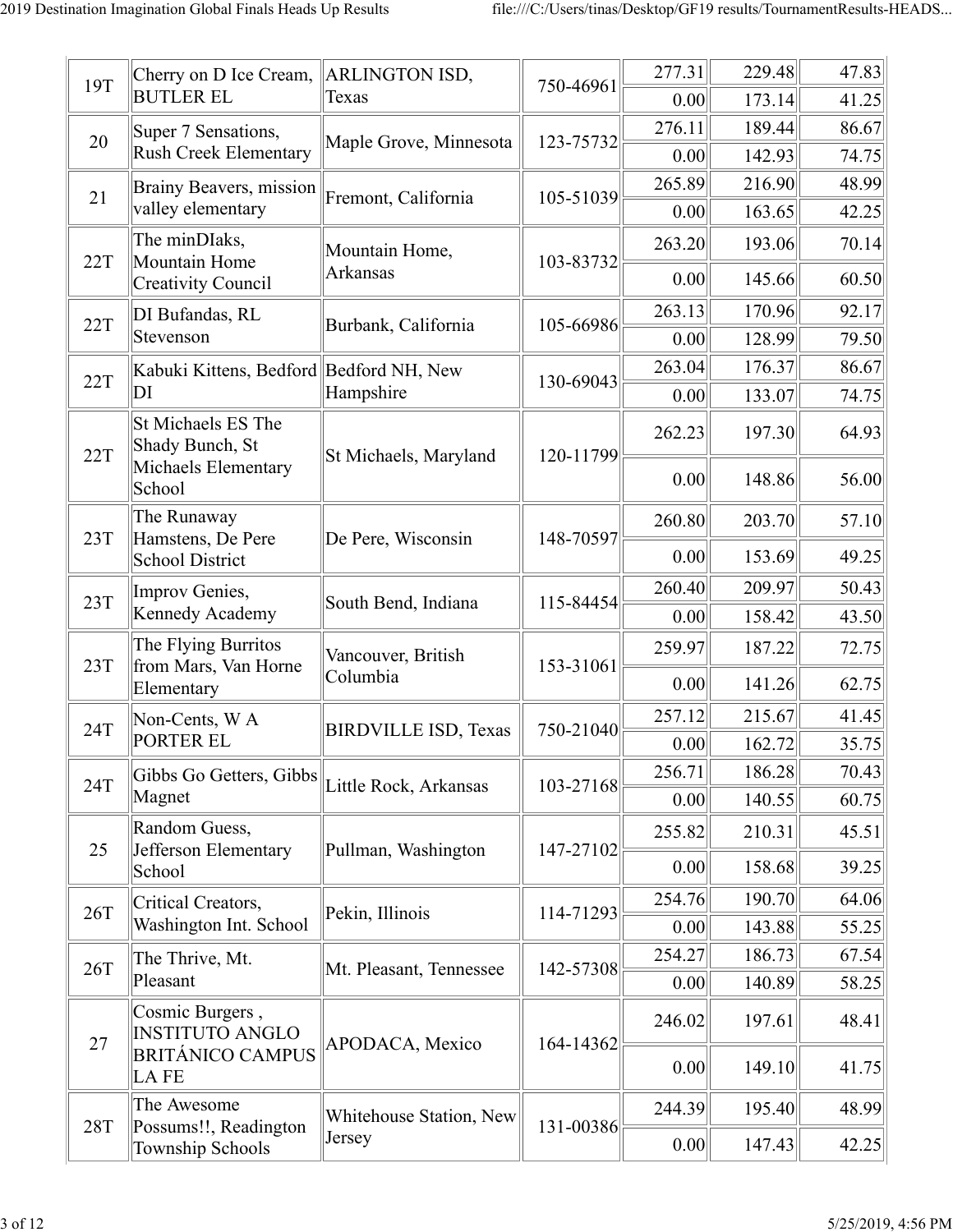| <b>28T</b> | Creative Minds,<br><b>Bicentennial Elementary</b> | Nashua, New Hampshire    | 130-74379 | 243.39         | 158.75           | 84.64          |
|------------|---------------------------------------------------|--------------------------|-----------|----------------|------------------|----------------|
|            |                                                   |                          |           | 0.00<br>243.03 | 119.78<br>154.91 | 73.00<br>88.12 |
| 29         | Radioactive Rabbits,<br><b>Western Creativity</b> | Spring Arbor, Michigan   | 122-66056 | 0.00           | 116.88           | 76.00          |
|            | The Suchichapinitos,                              | Guatemala City,          |           | 241.07         | 194.69           | 46.38          |
| 30         | American School of<br>Guatemala                   | Guatemala                | 160-19310 | 0.00           | 146.89           | 40.00          |
|            | Cool Name Pending,                                | LEVELLAND ISD,           | 750-08216 | 238.59         | 189.89           | 48.70          |
| 31         | LEVELLAND<br><b>INTERMEDIATE</b>                  | Texas                    |           | 0.00           | 143.27           | 42.00          |
| 32         | Four Golden<br>Coinprovers,                       | Germantown, Wisconsin    | 148-02180 | 237.44         | 180.05           | 57.39          |
|            | Germantown School<br>District                     |                          |           | 0.00           | 135.85           | 49.50          |
| 33         | PawSome Alphas,                                   | BROWNSVILLE ISD,         | 750-59801 | 235.55         | 189.46           | 46.09          |
|            | <b>HUDSON EL</b>                                  | Texas                    |           | 0.00           | 142.95           | 39.75          |
| 34T        | Plushy Bongo, Westford                            | Westford, Massachusetts  | 119-10618 | 232.73         | 164.32           | 68.41          |
|            | Day School                                        |                          |           | 0.00           | 123.98           | 59.00          |
| 34T        | The Shining Stars,<br>Shanghai Luwan No.1         | China                    | 185-62880 | 232.23         | 181.22           | 51.01          |
|            | Central ES                                        |                          |           | 0.00           | 136.73           | 44.00          |
| 35T        | DI Dropping Dragons,                              | St. Clairsville, Ohio    | 135-83180 | 231.24         | 189.79           | 41.45          |
|            | St. Clairsville Schools                           |                          |           | 0.00           | 143.20           | 35.75          |
| 35T        | Magical Challengers,<br>FMV Ayazaga Isik          | Istanbul, Turkey         | 169-22397 | 231.02         | 187.83           | 43.19          |
|            | Ortaokulu                                         |                          |           | 0.00           | 141.72           | 37.25          |
| 35T        | #RockinRaccoons,<br>Readington Township           | Whitehouse Station, New  | 131-00672 | 230.32         | 170.32           | 60.00          |
|            | Schools                                           | Jersey                   |           | 0.00           | 128.51           | 51.75          |
| 36         | You Never Mess With<br>the Fisheeee, The          | Clayton, Missouri        | 124-46557 | 229.63         | 193.11           | 36.52          |
|            | Wilson School                                     |                          |           | 0.00           | 145.70           | 31.50          |
| 37         | The Flipz, Eaton Rapids                           | Eaton Rapids, Michigan   | 122-63351 | 216.96         | 161.31           | 55.65          |
|            | Creativity Club                                   |                          |           | 0.00           | 121.71           | 48.00          |
| 38         | Frijoninjas, COLEGIO                              | Querétaro, Mexico        | 164-87954 | 213.03         | 179.70           | 33.33          |
|            | <b>ALAMOS</b>                                     |                          |           | 0.00           | 135.58           | 28.75          |
| 39T        | Golden Goats, Orchard                             | Orchard Park, New York   | 134-26642 | 202.55         | 151.25           | 51.30          |
|            | Park CSD                                          |                          |           | 0.00           | 114.12           | 44.25          |
| 39T        | Spicy Dragon Shrimp,<br>Shanxi TongBaoYuJie       | China                    | 185-71021 | 201.55         | 158.36           | 43.19          |
|            | School                                            |                          |           | 0.00           | 119.48           | 37.25          |
| 40         | Super 6, St Elizabeth<br>Seton Elementary         | Rapid City, South Dakota | 141-52624 | 167.04         | 152.84           | 14.20          |
|            | School                                            |                          |           | 0.00           | 115.32           | 12.25          |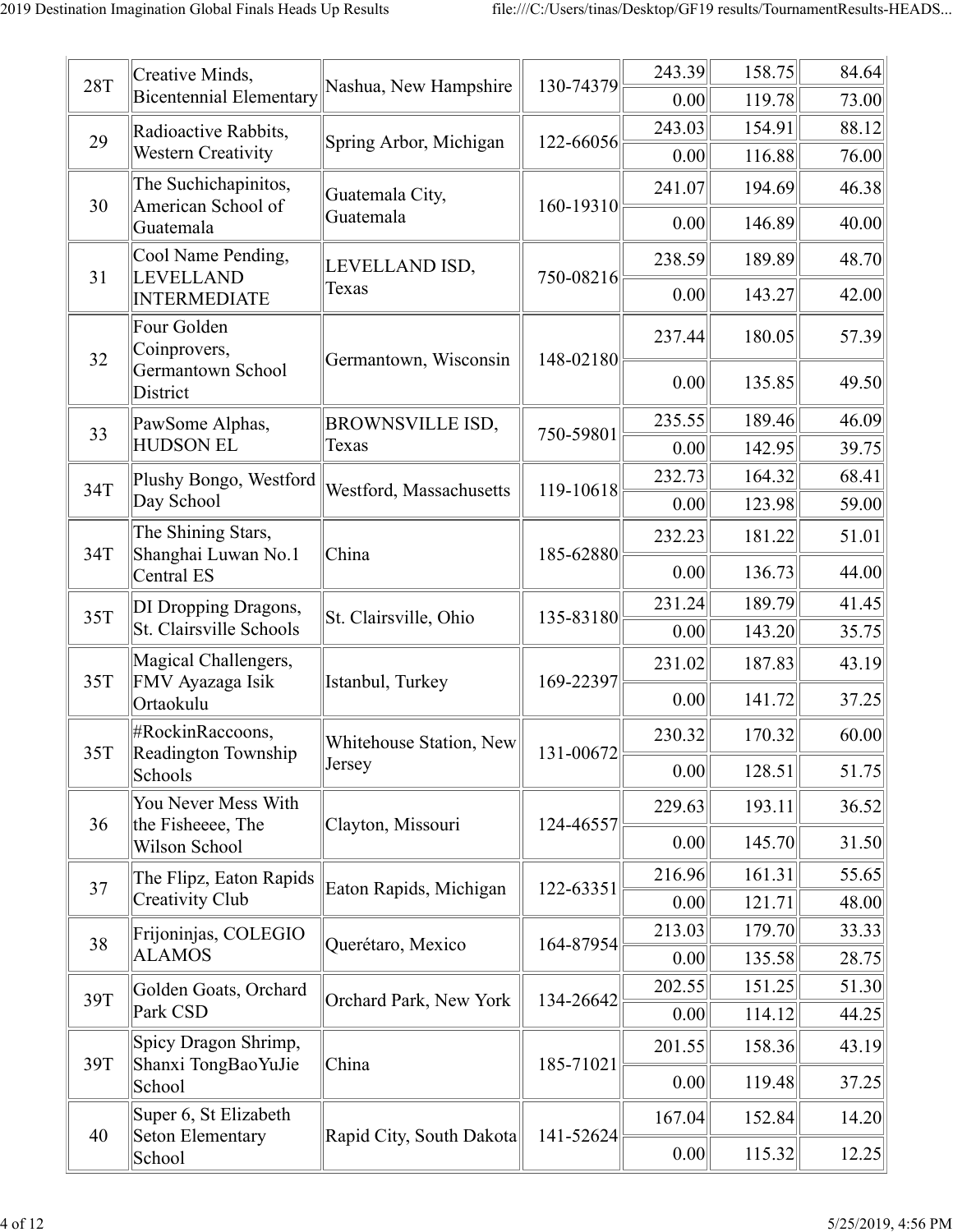## **D: Heads Up, Middle Level**

| Rank           | <b>Name</b>                                   | <b>Town</b>                          | Mbrshp#   | <b>Total</b>  | Central | Instant       |
|----------------|-----------------------------------------------|--------------------------------------|-----------|---------------|---------|---------------|
|                |                                               |                                      |           | <b>Deduct</b> | Rw.Cen  | <b>RwInst</b> |
| $\mathbf{1}$   | Caarbadarbons,<br><b>POLK MIDDLE</b>          | CARROLLTON-<br><b>FARMERS BRANCH</b> | 750-85719 | 353.79        | 300.00  | 53.79         |
|                | <b>SCHOOL</b>                                 | ISD, Texas                           |           | 0.00          | 202.14  | 52.00         |
| $\overline{2}$ | The Royal<br>Challengers,                     | KATY ISD, Texas                      | 750-46729 | 351.37        | 286.20  | 65.17         |
|                | <b>Stockdick Junior</b><br>High               |                                      |           | 0.00          | 192.84  | 63.00         |
| 3              | <b>Windsor Knolls MS</b>                      |                                      |           | 346.24        | 290.72  | 55.52         |
|                | Woah!, Windsor<br>Knolls Middle School        | Monrovia, Maryland                   | 120-71438 | 0.00          | 195.89  | 53.67         |
| 4T             | Pickle Unicorns,<br><b>WALNUT GROVE</b>       | MIDLOTHIAN ISD,                      | 750-80553 | 344.70        | 265.05  | 79.65         |
|                | <b>MIDDLE SCHOOL</b>                          | Texas                                |           | 0.00          | 178.59  | 77.00         |
| 4T             | Basic Librarians,<br><b>COLEGIO</b>           | CALI, Colombia                       | 157-58361 | 343.72        | 249.93  | 93.79         |
|                | <b>BOLIVAR</b>                                |                                      |           | 0.00          | 168.40  | 90.67         |
| 5T             | The Five, Grantham                            | Grantham, New                        | 130-05553 | 338.36        | 242.85  | 95.51         |
|                | Village School                                | Hampshire                            |           | 0.00          | 163.63  | 92.33         |
| 5T             | <b>Roland Park CS</b><br>#AquaticFlames,      | Baltimore City,                      | 120-33316 | 337.39        | 259.11  | 78.28         |
|                | <b>Roland Park Country</b><br>School          | Maryland                             |           | 0.00          | 174.59  | 75.67         |
| 6              | Da A-Team, Bellville                          | Bellville ISD, Texas                 | 750-11878 | 327.81        | 281.26  | 46.55         |
|                | Jr. High                                      |                                      |           | 0.00          | 189.51  | 45.00         |
| $\tau$         | Dover Sherborn DI,<br>Dover Sherborn          | Sherborn,                            | 119-28890 | 322.29        | 232.29  | 90.00         |
|                | Destination<br>Imagination                    | Massachusetts                        |           | 0.00          | 156.52  | 87.00         |
| 8              | Mindblowers,<br>Mckelvie                      | Bedford, New                         | 130-69287 | 319.43        | 240.81  | 78.62         |
|                | Intermediate School                           | Hampshire                            |           | 0.00          | 162.26  | 76.00         |
| 9              | Accident Prone,<br><b>Bayside Destination</b> | Huntingtown,                         | 120-49443 | 317.01        | 235.63  | 81.38         |
|                | Imagination                                   | Maryland                             |           | 0.00          | 158.77  | 78.67         |
| 10             | Improv-phecies,                               | Little Rock, Arkansas                | 103-40365 | 310.39        | 275.22  | 35.17         |
|                | <b>FHSA</b>                                   |                                      |           | 0.00          | 185.44  | 34.00         |
| 11T            | Crystal Cats, San<br>Ramon and                | San Ramon, California                | 105-90714 | 306.08        | 207.81  | 98.27         |
|                | Pleasanton                                    |                                      |           | 0.00          | 140.02  | 95.00         |
| 11T            | Warsaw Team of<br>Creativity, Primary         | Warszawa, Poland                     | 178-01431 | 305.83        | 238.93  | 66.90         |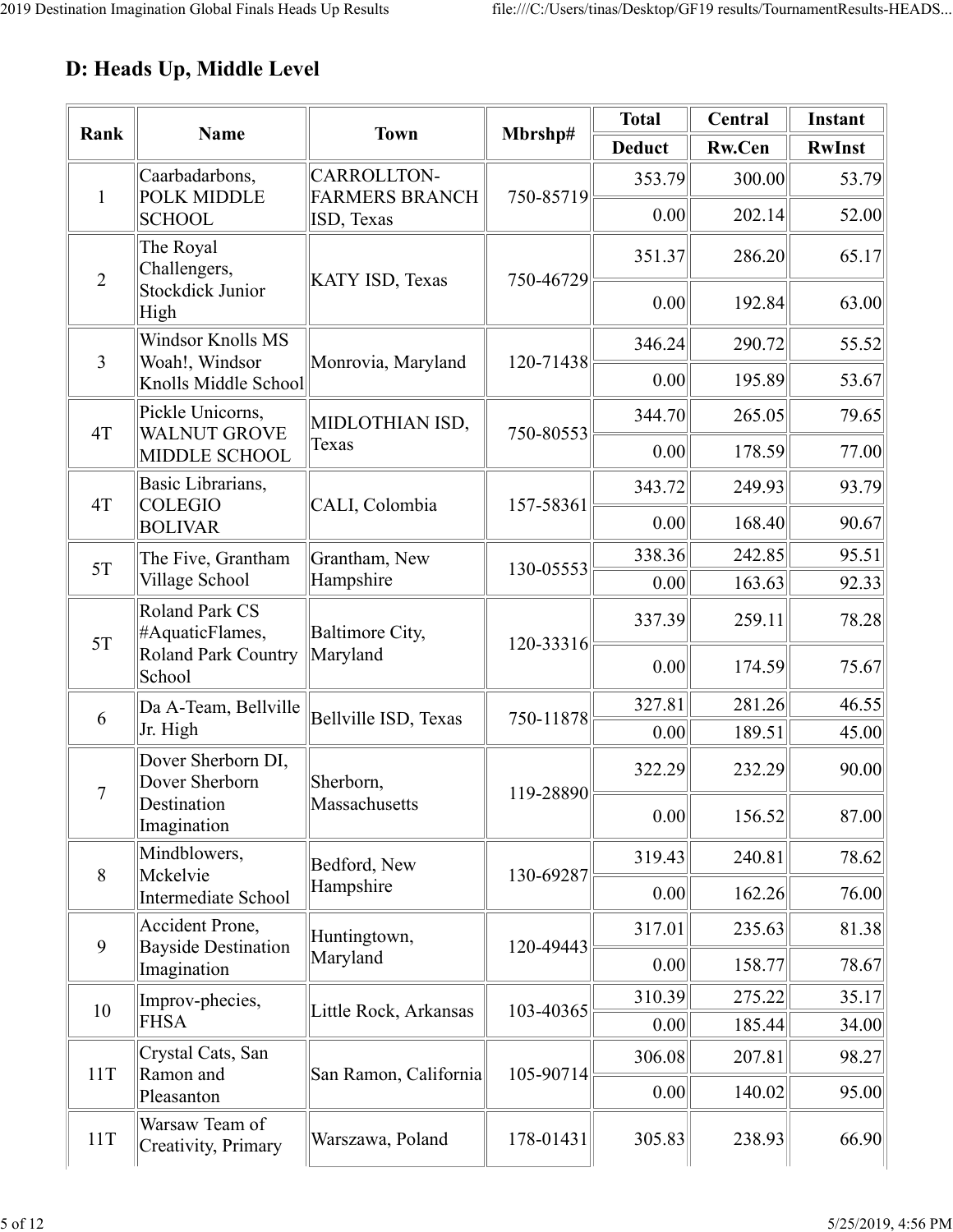|     | School with Special<br>Needs Integrative<br>Classes no. 206 |                                  |           | 0.00           | 160.99           | 64.67          |
|-----|-------------------------------------------------------------|----------------------------------|-----------|----------------|------------------|----------------|
| 12  | 24/7, Beach Park<br>Middle School                           | Beach Park, Illinois             | 114-21107 | 303.12<br>0.00 | 226.91<br>152.89 | 76.21<br>73.67 |
| 13T | Hot Pot Avengers,<br>Chongqing B.I.                         | China                            | 185-73450 | 298.63         | 198.63           | 100.00         |
|     | Academy                                                     |                                  |           | 0.00           | 133.84           | 96.67          |
| 13T | <b>Jiggly Jumpin Jittery</b><br>Jellybeans, The             | Tustin, California               | 105-65504 | 298.06         | 203.93           | 94.13          |
|     | Official Jellybeans                                         |                                  |           | 0.00           | 137.41           | 91.00          |
| 14T | I Don't Know, Stop<br>Asking Me,                            | Germantown,                      | 148-52847 | 294.78         | 233.41           | 61.37          |
|     | Germantown School<br>District                               | Wisconsin                        |           | 0.00           | 157.27           | 59.33          |
| 14T | <b>B.O.B, KASI</b>                                          | South Korea, KASI -              | 171-87941 | 294.41         | 202.69           | 91.72          |
|     |                                                             | South Korea                      |           | 0.00           | 136.57           | 88.67          |
| 15T | THEY, R.M. Marrs                                            | Omaha, Nebraska                  | 129-55034 | 285.60         | 190.77           | 94.83          |
|     |                                                             |                                  |           | 0.00           | 128.54           | 91.67          |
|     | Rice Krispies,<br><b>RTWKIDS Public</b><br>Speaking         | Arcadia, California              | 105-44288 | 284.90         | 207.66           | 77.24          |
| 15T |                                                             |                                  |           | 0.00           | 139.92           | 74.67          |
| 16  | 7 SAVVY<br><b>SKITTLES, Manzano</b><br>$\overline{\rm M}$ S | <b>BROWNSVILLE</b><br>ISD, Texas | 750-80356 | 281.63         | 237.15           | 44.48          |
|     |                                                             |                                  |           | 0.00           | 159.79           | 43.00          |
| 17  | Yes and ,<br>Lighthouse School                              | Spring Lake Park,<br>Minnesota   | 123-04151 | 278.17         | 206.10           | 72.07          |
|     |                                                             |                                  |           | 0.00           | 138.87           | 69.67          |
| 18T | DI Bosses, Belmont                                          | Pueblo, Colorado                 | 106-93083 | 274.81         | 190.68           | 84.13          |
|     |                                                             |                                  |           | 0.00           | 128.48           | 81.33          |
| 18T | The Kickin'<br>Chickens,<br>Immaculate                      | Elmhurst, Illinois               | 114-12618 | 274.09         | 222.71           | 51.38          |
|     | <b>Conception Grade</b><br>School                           |                                  |           | 0.00           | 150.06           | 49.67          |
|     | The Eternal Flame,                                          |                                  |           | 273.40         | 177.20           | 96.20          |
| 19  | Redmond<br>Independant                                      | Redmond, Washington              | 147-63527 | 0.00           | 119.40           | 93.00          |
| 20T | Now We Blame The<br>Mustard, Mukilteo                       | Mukilteo, Washington             |           | 271.53         | 214.29           | 57.24          |
|     | Independent                                                 |                                  | 147-90832 | 0.00           | 144.39           | 55.33          |
| 20T | The Prickly<br>Pineapples, Grant<br>Ranch School -          | Denver, Colorado                 | 106-77716 | 270.65         | 186.52           | 84.13          |
|     | Denver Public<br>Schools                                    |                                  | 0.00      | 125.68         | 81.33            |                |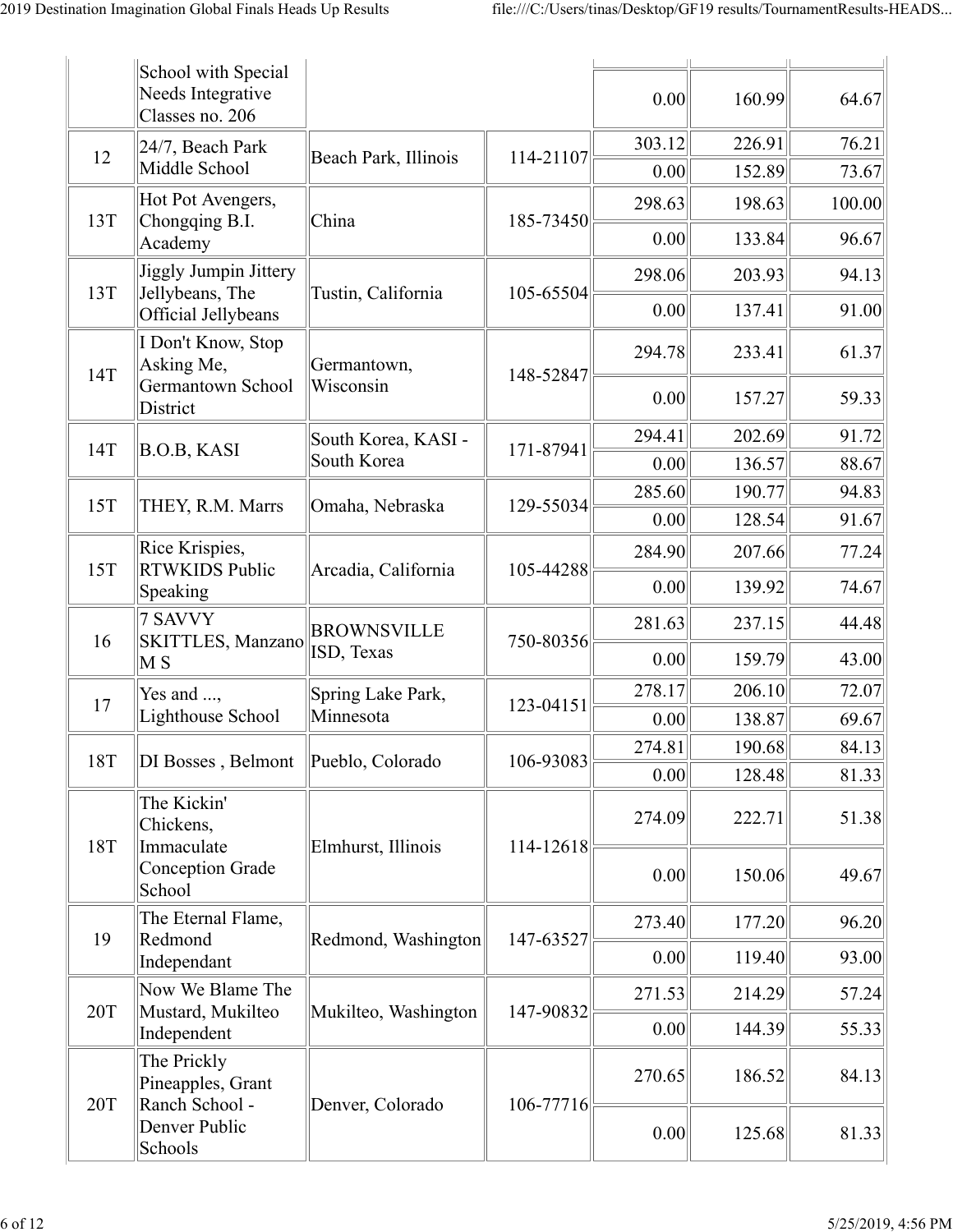| 21  | E.I.P., Beijing<br>Experimental Sch of<br><b>HTTC</b>               | China                          | 185-73474 | 269.95 | 253.40 | 16.55 |
|-----|---------------------------------------------------------------------|--------------------------------|-----------|--------|--------|-------|
|     |                                                                     |                                |           | 0.00   | 170.74 | 16.00 |
| 22T | Flipped, KLEB INT                                                   | <b>KLEIN ISD, Texas</b>        | 750-51793 | 266.26 | 229.36 | 36.90 |
|     |                                                                     |                                |           | 0.00   | 154.54 | 35.67 |
| 22T | Hungrier Thinkers,                                                  | Golden, Colorado               | 106-24325 | 265.28 | 208.39 | 56.89 |
|     | Unaffiliated Jeffco                                                 |                                |           | 0.00   | 140.41 | 55.00 |
| 23  | The Walmart<br>Greeters, NORTH                                      | <b>BIRDVILLE ISD,</b>          | 750-73874 | 260.34 | 205.86 | 54.48 |
|     | <b>RIDGE MIDDLE</b>                                                 | Texas                          |           | 0.00   | 138.71 | 52.67 |
| 24T | Dugongos, American                                                  | Guatemala                      | 160-53161 | 259.09 | 159.78 | 99.31 |
|     | School of Guatemala                                                 |                                |           | 0.00   | 107.66 | 96.00 |
| 24T | Melrose DI                                                          | Melrose,                       | 119-23109 | 259.07 | 177.01 | 82.06 |
|     |                                                                     | Massachusetts                  |           | 0.00   | 119.27 | 79.33 |
| 25  | Eureka!, Mt. Pleasant                                               | Mt. Pleasant,                  | 142-68944 | 253.37 | 180.62 | 72.75 |
|     |                                                                     | Tennessee                      |           | 0.00   | 121.70 | 70.33 |
| 26T | <b>Every Coin Begins</b><br>With K, Douglas<br><b>Wyoming Teams</b> | Douglas, Wyoming               | 150-62355 | 252.34 | 204.41 | 47.93 |
|     |                                                                     |                                |           | 0.00   | 137.73 | 46.33 |
| 26T | Ummm, Holt-                                                         | Holt, Michigan                 | 122-15137 | 251.55 | 187.41 | 64.14 |
|     | Dimondale DI                                                        |                                |           | 0.00   | 126.28 | 62.00 |
| 26T | Sans-Props,<br><b>Clarkston Creativity</b><br>Crew                  | Clarkston, Michigan            | 122-44529 | 251.49 | 170.11 | 81.38 |
|     |                                                                     |                                |           | 0.00   | 114.62 | 78.67 |
|     | Cool Team, Guiyang<br>Zhongtian Secondary<br>School                 | China                          | 185-01831 | 247.97 | 150.73 | 97.24 |
| 27  |                                                                     |                                |           | 0.00   | 101.56 | 94.00 |
|     | Aspirational                                                        | Vancouver, British<br>Columbia | 153-48689 | 246.96 | 177.99 | 68.97 |
| 28  | Impromptuers, Maple<br><b>Grove Elementary</b>                      |                                |           | 0.00   | 119.93 | 66.67 |
| 29  |                                                                     | South Korea, KASI -            | 171-76655 | 242.04 | 202.39 | 39.65 |
|     | Dream Station, KASI                                                 | South Korea                    |           | 0.00   | 136.37 | 38.33 |
|     | James Bond<br>Baguettes, Wright                                     |                                |           | 237.25 | 161.74 | 75.51 |
| 30T | City R-II School<br>District                                        | Wright City, Missouri          | 124-57546 | 0.00   | 108.98 | 73.00 |
| 30T | Nobility Warriors,<br>Immaculate Heart of                           |                                |           | 236.61 | 164.54 | 72.07 |
|     | Mary                                                                | Cuyahoga Falls, Ohio           | 135-05432 | 0.00   | 110.87 | 69.67 |
| 31T | Imagine Dragons,                                                    | sterling Heights,<br>Michigan  | 122-71029 | 234.83 | 168.97 | 65.86 |
|     | Bemis Junior High                                                   |                                |           | 0.00   | 113.85 | 63.67 |
| 31T | Smores, Kinnelon                                                    | Kinnelon, New Jersey           | 131-95299 | 234.15 | 197.60 | 36.55 |
|     | Public Schools                                                      |                                |           | 0.00   | 133.14 | 35.33 |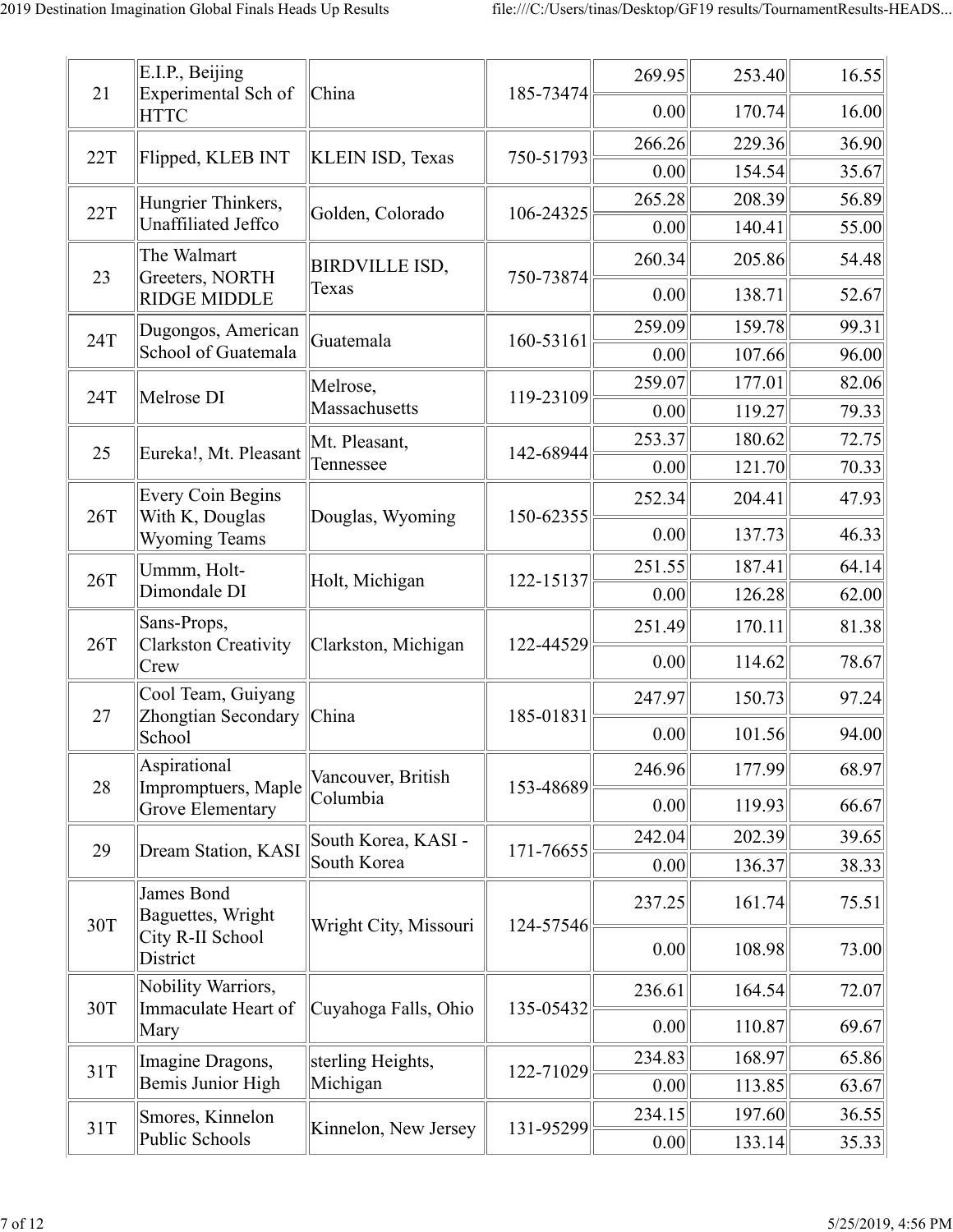| 31T | Daily Amusement<br>Circle, ZhenJiang            | China                  | 185-92823 | 233.94 | 153.59 | 80.35 |
|-----|-------------------------------------------------|------------------------|-----------|--------|--------|-------|
|     | <b>First Foreign</b><br>Language School         |                        |           | 0.00   | 103.49 | 77.67 |
| 32  | Nameless, Pine River                            | LeRoy, Michigan        | 122-52182 | 233.78 | 165.51 | 68.27 |
|     | Area Creativity Club                            |                        |           | 0.00   | 111.52 | 66.00 |
| 33T | The Team We Are<br>Not Publicly All,            | Greenwood Village,     | 106-85903 | 230.70 | 167.60 | 63.10 |
|     | Campus MS                                       | Colorado               |           | 0.00   | 112.93 | 61.00 |
| 33T | Martha and the 4                                |                        |           | 229.77 | 170.11 | 59.66 |
|     | Amigos, Sacred<br><b>Hearts School</b>          | Sun Prairie, Wisconsin | 148-56709 | 0.00   | 114.62 | 57.67 |
|     | The Legendary                                   | Yorktown Heights,      |           | 226.54 | 177.23 | 49.31 |
| 34  | Llamas, Yorktown<br><b>CSD</b>                  | New York               | 134-92980 | 0.00   | 119.42 | 47.67 |
|     | Navy Blue Pillows,                              |                        |           | 224.74 | 184.74 | 40.00 |
| 35T | <b>Forest Park</b><br>elementary school         | Fremont, California    | 105-83608 | 0.00   | 124.48 | 38.67 |
| 35T | Super Payk, Primary                             |                        |           | 224.59 | 128.39 | 96.20 |
|     | School Slobodka                                 | Wroclaw, Poland        | 178-84532 | 0.00   | 86.51  | 93.00 |
| 36T | Can-DI, TED<br><b>KOCAELI</b><br><b>COLLEGE</b> | Basiskele, Turkey      | 169-97027 | 221.54 | 179.13 | 42.41 |
|     |                                                 |                        |           | 0.00   | 120.70 | 41.00 |
| 36T | Heads and Tales,<br>Three Rivers Local<br> SD   | Cleves, Ohio           | 135-61719 | 221.36 | 152.39 | 68.97 |
|     |                                                 |                        |           | 0.00   | 102.68 | 66.67 |
| 37  | Half a Dozen Eggs,                              | Clarence, New York     | 134-64330 | 220.53 | 156.74 | 63.79 |
|     | <b>Clarence DI Boosters</b>                     |                        |           | 0.00   | 105.61 | 61.67 |
| 38T | Frostie Goldfish,                               |                        |           | 213.28 | 150.52 | 62.76 |
|     | Robinson Middle<br>School                       | Kingsport, Tennessee   | 142-20202 | 0.00   | 101.42 | 60.67 |
| 38T | Just DI It, Christina                           | Trenton, New Jersey    | 131-98800 | 212.47 | 179.37 | 33.10 |
|     | Seix Academy                                    |                        |           | 0.00   | 120.86 | 32.00 |
| 39  | Gentlemen Boys,<br>Maple Grove Middle           | Maple Grove,           | 123-56090 | 209.41 | 142.51 | 66.90 |
|     | School                                          | Minnesota              |           | 0.00   | 96.02  | 64.67 |
| 40  | Fantastic Beasts,                               | Columbus, Indiana      | 115-44088 | 205.52 | 166.21 | 39.31 |
|     | <b>NMS</b>                                      |                        |           | 0.00   | 111.99 | 38.00 |
| 41  | oh., Parkside                                   | Columbus, Indiana      | 115-46669 | 204.27 | 149.79 | 54.48 |
|     | Elementary                                      |                        |           | 0.00   | 100.93 | 52.67 |
| 42  | Road unless paper,<br>Maharishi School          | Fairfield, Iowa        | 112-71822 | 193.21 | 178.39 | 14.82 |
|     | Third Time's A                                  |                        |           | 0.00   | 120.20 | 14.33 |
| 43  |                                                 | Columbiana, Ohio       | 135-21305 | 185.24 | 141.10 | 44.14 |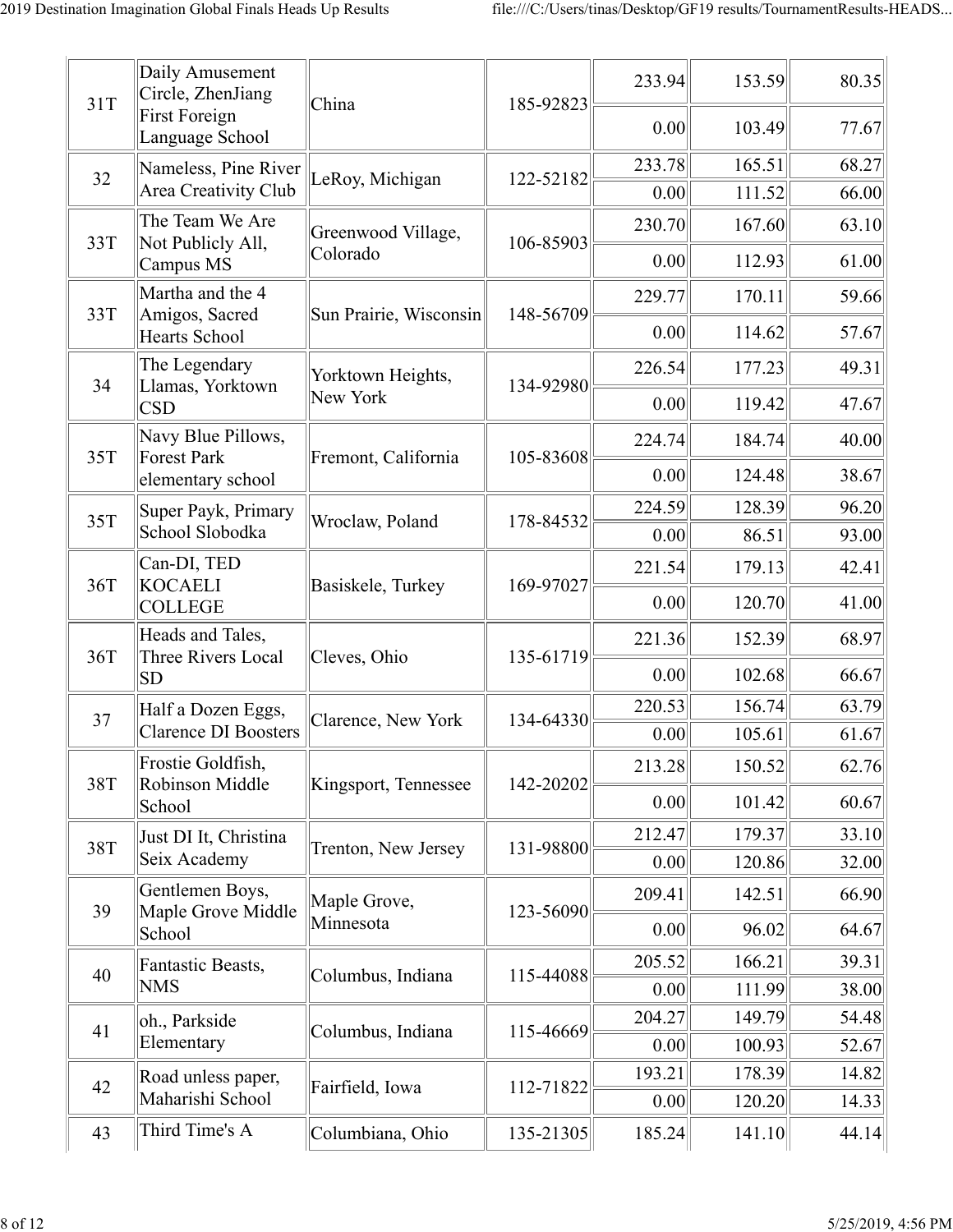|    | Charm, Columbiana<br>Schools             |                                            |           | 0.00   | 95.07  | 42.67 |
|----|------------------------------------------|--------------------------------------------|-----------|--------|--------|-------|
| 44 | Drama Llamas,                            | Morning Star Middle   Mississauga, Ontario | 154-50622 | 165.77 | 133.70 | 32.07 |
|    | School                                   |                                            |           | 0.00   | 90.09  | 31.00 |
| 45 | Dream Team, Detroit<br>Public Schools -  | Detroit, Michigan                          | 122-94542 | 143.47 | 111.40 | 32.07 |
|    | Clippert Multicultural<br>Magnet Academy |                                            |           | 0.00   | 75.06  | 31.00 |
| 46 | Salty Spoons,                            | Presque Isle, Maine                        | 121-48955 | 133.18 | 123.18 | 10.00 |
|    | Presque Isle Middle<br>School            |                                            |           | 0.00   | 83.00  | 9.67  |

## **D: Heads Up, Secondary Level**

| Rank           |                                        | <b>Town</b>             | Mbrshp#                                                                    | <b>Total</b>  | Central                                                  | Instant       |
|----------------|----------------------------------------|-------------------------|----------------------------------------------------------------------------|---------------|----------------------------------------------------------|---------------|
|                | <b>Name</b>                            |                         |                                                                            | <b>Deduct</b> | <b>Rw.Cen</b>                                            | <b>RwInst</b> |
| $\mathbf{1}$   | Aqua Girls, Bay                        | Bay Village, Ohio       | 135-09625                                                                  | 400.00        | 300.00                                                   | 100.00        |
|                | <b>Village Rockets</b>                 |                         |                                                                            | 0.00          | 235.01                                                   | 63.25         |
| $\overline{2}$ | Aguaguates,<br>American School of      | Guatemala City,         | 160-95622                                                                  | 346.12        | 267.07                                                   | 79.05         |
|                | Guatemala                              | Guatemala               |                                                                            | 0.00          | 209.21                                                   | 50.00         |
| $\overline{3}$ | May-Ham!, WYLIE                        | <b>WYLIE ISD, Texas</b> |                                                                            | 344.84        | 269.35                                                   | 75.49         |
|                | ΗS                                     |                         |                                                                            | 0.00          | 211.00                                                   | 47.75         |
| $\overline{4}$ | Southern Seven,<br>Bellville High      | Bellville ISD, Texas    |                                                                            | 333.45        | 261.91<br>205.17<br>256.15<br>200.66<br>242.20<br>189.73 | 71.54         |
|                | School                                 |                         |                                                                            | 0.00          |                                                          | 45.25         |
| 5              | The Residuals,<br>Denver School of the | Denver, Colorado        | 106-26964                                                                  | 330.06        |                                                          | 73.91         |
|                | Arts / Accelerated<br>Schools          |                         |                                                                            | 0.00          |                                                          | 46.75         |
|                | Sporangy Orangyz,                      | Chicago, Illinois       | 114-61907                                                                  | 324.41        |                                                          | 82.21         |
| 6              | Independent<br>-Chicago                |                         |                                                                            | 0.00          |                                                          | 52.00         |
| $\overline{7}$ | Spicy Seniors, MT                      | MOUNT VERNON,           | 750-20076<br>750-60204<br>750-98482<br>126-81236<br>750-39735<br>105-55965 | 320.72        | 234.55                                                   | 86.17         |
|                | <b>VERNON H S</b>                      | Texas                   |                                                                            | 0.00          | 183.74                                                   | 54.50         |
| 8T             | <b>TEACUP, Bozeman</b>                 | Bozeman, Montana        |                                                                            | 318.25        | 245.13                                                   | 73.12         |
|                | DI                                     |                         |                                                                            | 0.00          | 192.03                                                   | 46.25         |
|                | Error 404: Team                        |                         |                                                                            | 317.50        | 251.10                                                   | 66.40         |
| 8T             | Name Not Found,<br><b>KLEIN H S</b>    | <b>KLEIN ISD, Texas</b> |                                                                            | 0.00          | 196.70                                                   | 42.00         |
| 9              | <b>Insert Team Name</b>                | Winters, California     |                                                                            | 314.83        | 233.01                                                   | 81.82         |
|                | Here, Winters DI                       |                         |                                                                            | 0.00          | 182.53                                                   | 51.75         |
| 10             | The Invincible                         | Redmond,                | $147 - 11571$                                                              | 312.66        | 254.95                                                   | 57.71         |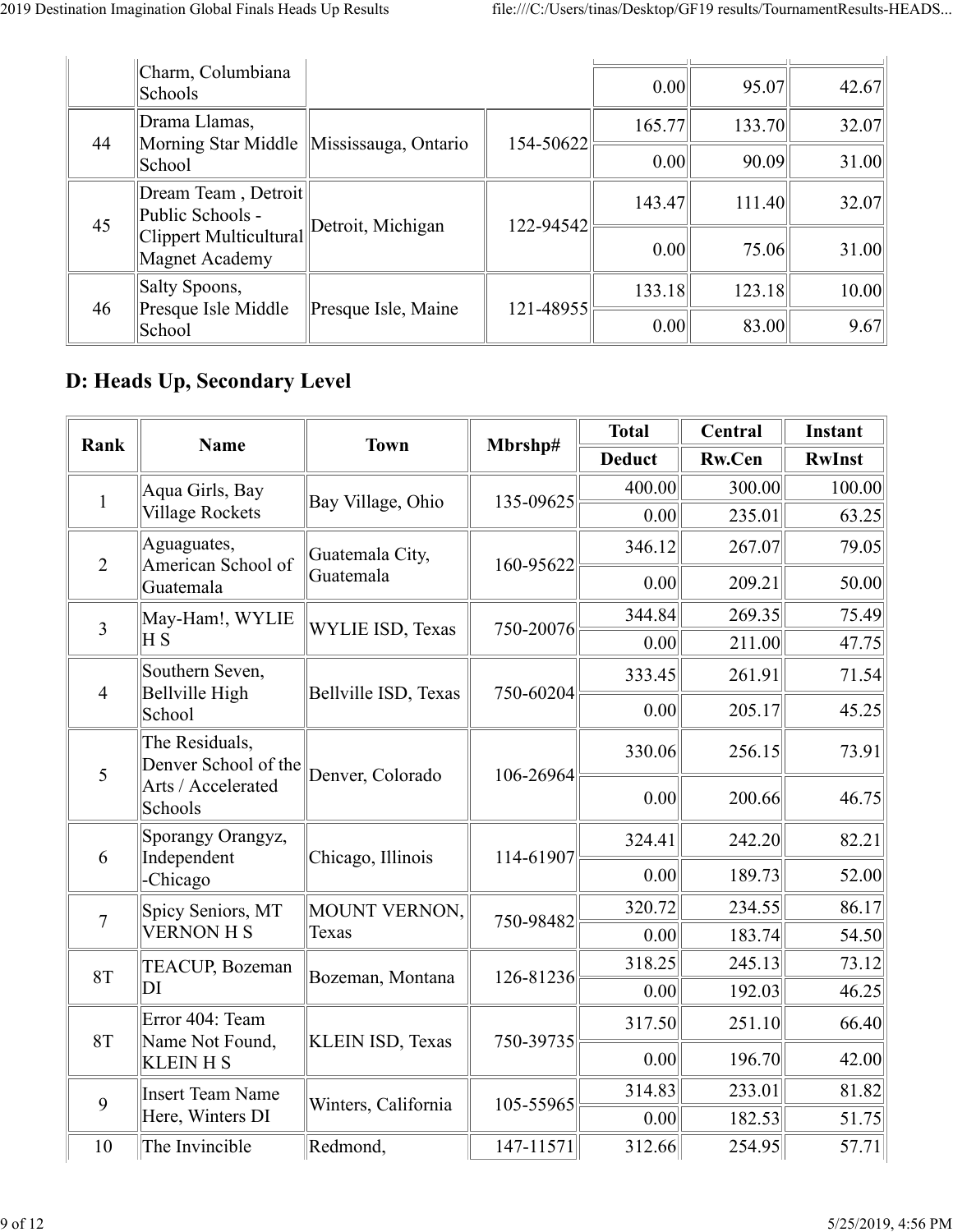|     | Improv-ers                                           | Washington                       |           | 0.00   | 199.72 | 36.50 |
|-----|------------------------------------------------------|----------------------------------|-----------|--------|--------|-------|
| 11  | 1-800-GETGREG,<br>Mercer Island High                 | Mercer Island,                   | 147-74056 | 311.64 | 215.20 | 96.44 |
|     | School                                               | Washington                       |           | 0.00   | 168.58 | 61.00 |
| 12T | Participation Award,                                 | Lombard, Illinois                | 114-93482 | 309.95 | 242.76 | 67.19 |
|     | Williams Team                                        |                                  |           | 0.00   | 190.17 | 42.50 |
| 12T | BrainStorm, DI                                       | Vorokhta, Ukraine                | 175-02223 | 309.90 | 243.50 | 66.40 |
|     | Ukraine                                              |                                  |           | 0.00   | 190.75 | 42.00 |
| 13  | Ferda 4, Sudbury DI                                  | Sudbury,                         | 119-68957 | 307.61 | 243.18 | 64.43 |
|     |                                                      | Massachusetts                    |           | 0.00   | 190.50 | 40.75 |
| 14  | Organized Mess,<br>Shakopee                          | Shakopee,                        | 123-41112 | 304.67 | 251.31 | 53.36 |
|     | Community Ed                                         | Minnesota                        |           | 0.00   | 196.87 | 33.75 |
| 15  | Monster Busters,<br>Beijing Medical                  |                                  |           | 298.74 | 216.53 | 82.21 |
|     | Univ. Attchd MS                                      | China                            | 185-58402 | 0.00   | 169.62 | 52.00 |
| 16  | WONK, Hereford                                       |                                  | 120-36723 | 289.51 | 210.85 | 78.66 |
|     | Zone Independent                                     | Parkton, Maryland                |           | 0.00   | 165.17 | 49.75 |
| 17  | Cents & Cents-<br>ability, Monadnock                 | New Hampshire<br>Regional Middle | 130-04812 | 285.63 | 228.32 | 57.31 |
|     | High School                                          |                                  |           | 0.00   | 178.86 | 36.25 |
| 18T | Gillbury Swans,                                      | Grafton,                         | 119-37924 | 283.83 | 206.75 | 77.08 |
|     | Grafton DI                                           | Massachusetts                    |           | 0.00   | 161.96 | 48.75 |
| 18T | <b>Blank Space</b> , Pine                            | Pine Bluff,                      | 103-12008 | 282.94 | 218.51 | 64.43 |
|     | <b>Bluff Schools GT</b>                              | Arkansas                         |           | 0.00   | 171.17 | 40.75 |
| 18T | Just Add Water, West<br>High School                  | West ISD, Texas                  | 750-79968 | 282.92 | 207.43 | 75.49 |
|     |                                                      |                                  |           | 0.00   | 162.49 | 47.75 |
| 19  | Human Espressos,<br>Frank J. Cicarell<br>Academy $@$ | Elizabeth, New                   | 131-63338 | 282.62 | 203.17 | 79.45 |
|     | Elizabeth High<br>School                             | Jersey                           |           | 0.00   | 159.16 | 50.25 |
|     |                                                      | San Ramon,                       |           | 280.75 | 215.53 | 65.22 |
| 20T | Team Tetris                                          | California                       | 105-96776 | 0.00   | 168.84 | 41.25 |
| 20T | bloopers, RTWKIDS                                    | Arcadia, California              | 105-69024 | 280.66 | 213.86 | 66.80 |
|     | Public Speaking                                      |                                  |           | 0.00   | 167.53 | 42.25 |
| 21T | Irish Wristwatch,<br>Lakes International             | Forest Lake,                     | 123-36784 | 278.02 | 217.15 | 60.87 |
|     | Language Academy                                     | Minnesota                        |           | 0.00   | 170.11 | 38.50 |
| 21T | IDI, Beijing 101                                     | China                            | 185-72540 | 277.96 | 210.77 | 67.19 |
|     | Middle School                                        |                                  |           | 0.00   | 165.11 | 42.50 |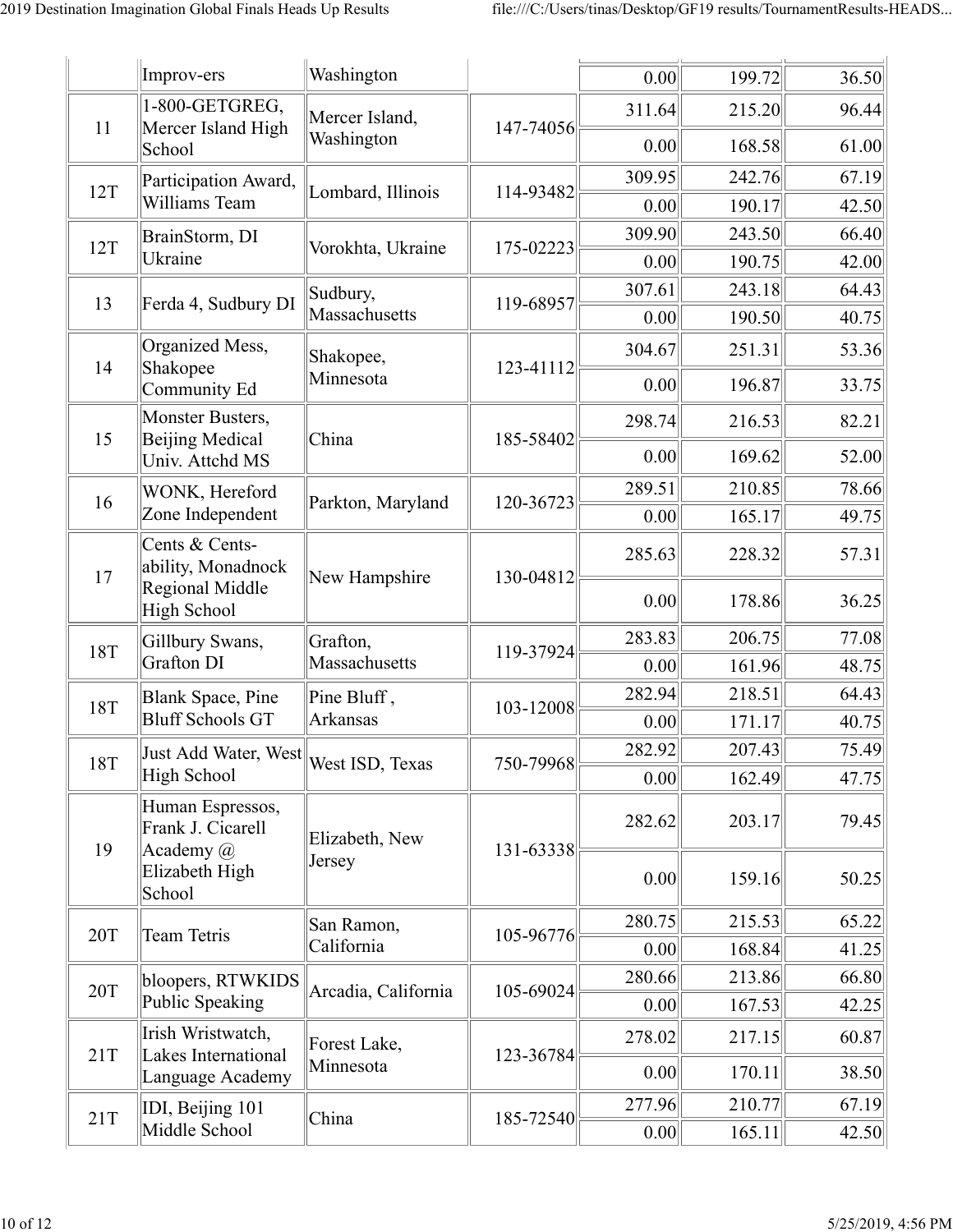| 22  | MISSION:<br>IMPROVable,                       | Duluth, Minnesota   | 123-19926 | 275.44 | 188.48 | 86.96 |
|-----|-----------------------------------------------|---------------------|-----------|--------|--------|-------|
|     | Duluth East High<br>School                    |                     |           | 0.00   | 147.65 | 55.00 |
| 23  | Tough Dinos, Anrod SAN ANDRES                 |                     | 164-49713 | 272.66 | 209.42 | 63.24 |
|     | School                                        | CHOLULA, Mexico     |           | 0.00   | 164.05 | 40.00 |
| 24T | Drama Quings,                                 | Greenwood Village,  | 106-61545 | 270.67 | 210.59 | 60.08 |
|     | Cherry Creek HS                               | Colorado            |           | 0.00   | 164.97 | 38.00 |
| 24T | <b>Rock Bottom</b><br>Carpets, Bob Jones      | Madison, Alabama    | 102-73830 | 270.29 | 194.01 | 76.28 |
|     | High School                                   |                     |           | 0.00   | 151.98 | 48.25 |
| 25  | Qcca, Canton Public                           | Canton, Connecticut | 107-56798 | 268.60 | 211.29 | 57.31 |
|     | Schools                                       |                     |           | 0.00   | 165.52 | 36.25 |
| 26T | Mr. Joker, Beijing                            | China               | 185-83679 | 266.28 | 205.41 | 60.87 |
|     | National Day School                           |                     |           | 0.00   | 160.91 | 38.50 |
| 26T | The Posse of<br>Awesomeness, Green Green Bay, |                     | 148-23145 | 266.13 | 212.38 | 53.75 |
|     | Bay Area Public<br>Schools                    | Wisconsin           |           | 0.00   | 166.37 | 34.00 |
|     | Puorg Yppah Eht,                              |                     |           | 265.82 | 194.67 | 71.15 |
| 26T | Beachwood City<br>Schools                     | Beachwood, Ohio     | 135-12818 | 0.00   | 152.50 | 45.00 |
|     | Dancing with the                              | Dobbs Ferry, New    |           | 265.55 | 217.33 | 48.22 |
| 26T | donkley feet, Dobbs<br>Ferry UFSD             | York                | 134-73743 | 0.00   | 170.25 | 30.50 |
| 26T | Masters of the Brain<br>Bread, Miamisburg     | Miamisburg, Ohio    | 135-86120 | 265.28 | 198.48 | 66.80 |
|     | City Schools                                  |                     |           | 0.00   | 155.48 | 42.25 |
| 27  | Noodle Flex, Mt.                              | Mt. Pleasant,       | 142-97695 | 260.83 | 180.59 | 80.24 |
|     | Pleasant                                      | Tennessee           |           | 0.00   | 141.47 | 50.75 |
| 28  | Stardusty<br>Matterbreads,                    | Cuautlancingo,      | 164-12762 | 254.83 | 202.26 | 52.57 |
|     | Instituto D'Amicis                            | Mexico              |           | 0.00   | 158.44 | 33.25 |
| 29T | Ravenna Public                                | Ravenna, Michigan   | 122-30137 | 250.74 | 199.36 | 51.38 |
|     | Schools                                       |                     |           | 0.00   | 156.17 | 32.50 |
|     | Brad the Bread & the                          | Cortlandt Manor,    |           | 250.54 | 182.95 | 67.59 |
| 29T | French Pota,<br>Lakeland CSD                  | New York            | 134-65549 | 0.00   | 143.32 | 42.75 |
| 30  | Drama Llamas, Holt-                           | Holt, Michigan      | 122-98281 | 244.13 | 175.36 | 68.77 |
|     | Dimondale DI                                  |                     |           | 0.00   | 137.37 | 43.50 |
| 31  | Salem Academy                                 | Salem,              | 119-62129 | 236.53 | 166.17 | 70.36 |
|     | <b>Charter School</b>                         | Massachusetts       |           | 0.00   | 130.17 | 44.50 |
| 32  | Here Comes Treble!, Delta, Colorado           |                     | 106-82794 | 233.14 | 178.59 | 54.55 |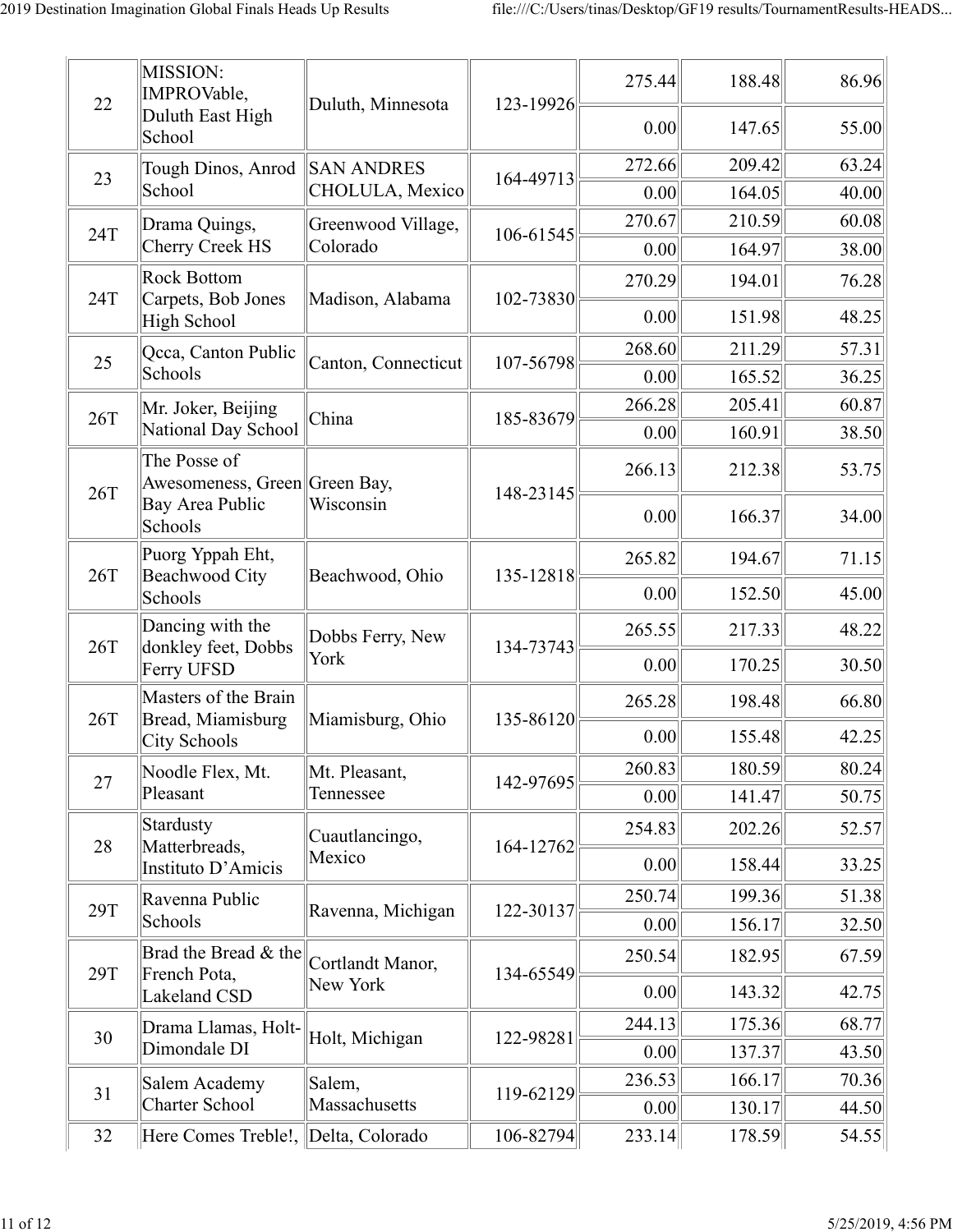|    | Delta High School                             |                         |               | 0.00   | 139.90 | 34.50 |
|----|-----------------------------------------------|-------------------------|---------------|--------|--------|-------|
| 33 | Still Thinking,<br>Wauwatosa East             | Wauwatosa,              | 148-15171     | 221.79 | 179.89 | 41.90 |
|    | High School                                   | Wisconsin               |               | 0.00   | 140.92 | 26.50 |
| 34 | WP Varsity, West<br><b>Platte Destination</b> | <b>WESTON, Missouri</b> | 124-23007     | 216.97 | 185.74 | 31.23 |
|    | Imagination                                   |                         |               | 0.00   | 145.50 | 19.75 |
| 35 | Phenom, Beijing<br>New Oriental               | China                   | 185-79258     | 213.63 | 183.20 | 30.43 |
|    | Academy                                       |                         |               | 0.00   | 143.51 | 19.25 |
| 36 | A Few Loose                                   | Catonsville,            | $120 - 05810$ | 208.40 | 172.04 | 36.36 |
|    | Screws, Catonsville<br>Independent            | Maryland                |               | 0.00   | 134.77 | 23.00 |
| 37 | The Procrastinators,<br>Watertown School      | Watertown, South        | 141-48451     | 204.06 | 172.44 | 31.62 |
|    | District                                      | Dakota                  |               | 0.00   | 135.08 | 20.00 |
| 38 | Later Gators,                                 | LEVELLAND ISD,          | 750-60352     | 202.50 | 172.07 | 30.43 |
|    | <b>LEVELLAND H S</b>                          | Texas                   |               | 0.00   | 134.79 | 19.25 |
| 39 | Jabber Talkies,                               | Churubusco, Indiana     | 115-78101     | 176.14 | 166.65 | 9.49  |
|    | Churubusco Schools                            |                         |               | 0.00   | 130.55 | 6.00  |

## **D: Heads Up, University Level**

| Rank           | <b>Name</b>                                     | <b>Town</b>                 | Mbrshp#   | <b>Total</b>  | Central       | <b>Instant</b> |
|----------------|-------------------------------------------------|-----------------------------|-----------|---------------|---------------|----------------|
|                |                                                 |                             |           | <b>Deduct</b> | <b>Rw.Cen</b> | <b>RwInst</b>  |
|                | ∥Quick I Need a Team                            | Savage,                     | 123-05969 | 400.00        | 300.00        | 100.00         |
|                | Name, NDMNWIDI                                  | Minnesota                   |           | 0.00          | 170.74        | 65.75          |
|                | The Children of<br><b>VMHS, VETERANS</b>        | <b>MISSION</b><br>CONS ISD, | 750-20188 | 299.64        | 230.44        | 69.20          |
| $\overline{2}$ | MEMORIAL HIGH<br><b>SCHOOL</b>                  | Texas                       |           | 0.00          | 131.15        | 45.50          |
| $\overline{3}$ | DIoxyribonucleic Acid,<br>E Austin College Prep | Private or                  | 750-85645 | 285.82        | 242.09        | 43.73          |
|                | Second.                                         | Charter, Texas              |           | 0.00          | 137.78        | 28.75          |
|                | For Better or for                               | <b>IRVING ISD,</b>          |           | 203.48        | 188.27        | 15.21          |
| $\overline{4}$ | Worse, Jack E. Singley<br>Academy               | Texas                       | 750-33950 | 0.00          | 107.15        | 10.00          |

Page generated by the Destination Imagination scoring program version 2019 (Global Finals)-20190428 on Sat May 25 13:53:50 CDT 2019.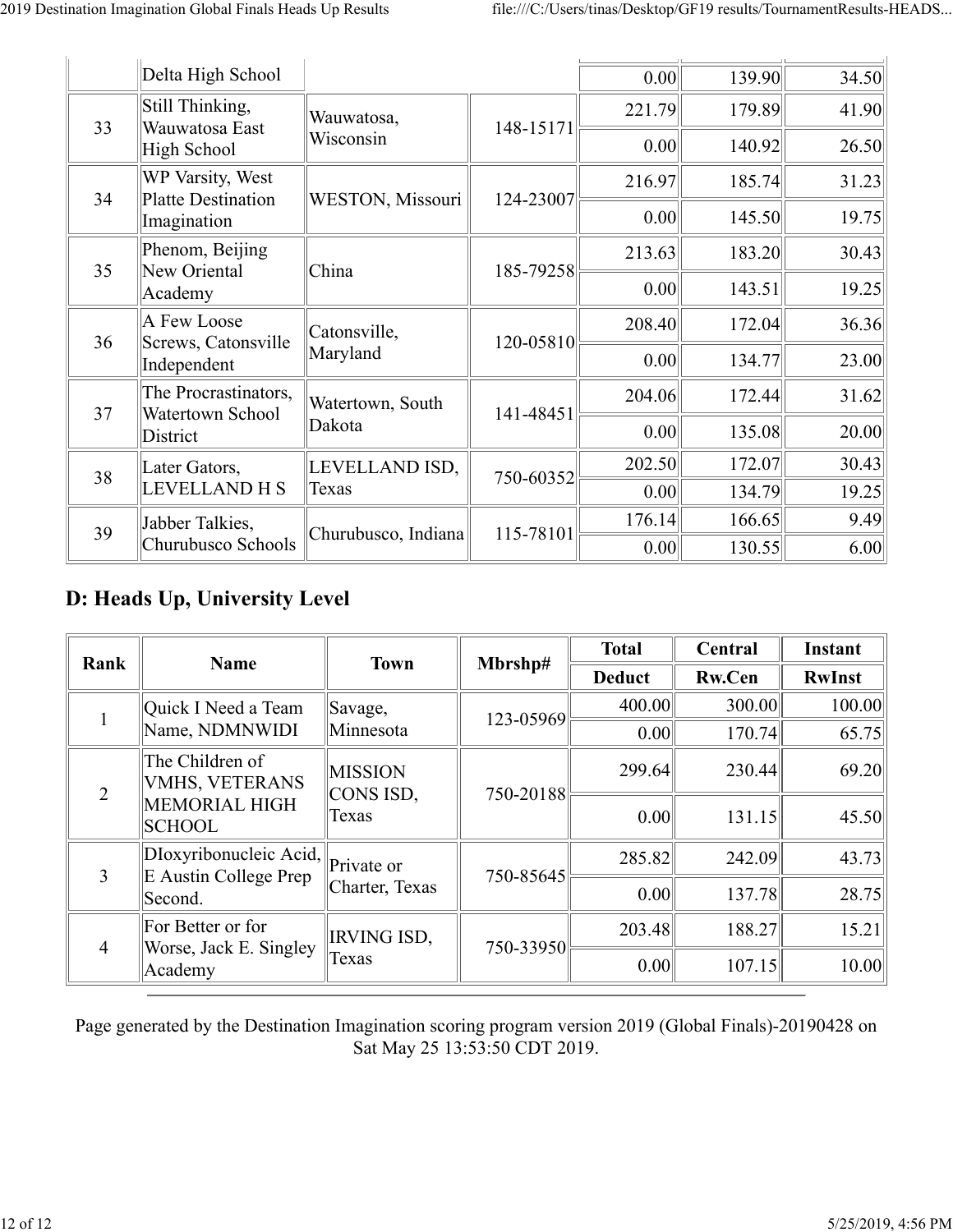# **2019 Destination Imagination Global Final Medical Mystery Results**

*Destination Imagination congratulates all the students who participated in the Kansas City tournament. We think you are all winners!*

Teams emphasized *as such* are going on to the next level of competition.

## **B: Medical Mystery**

## **B: Medical Mystery, Elementary Level**

|                |                                            |                     |           | <b>Total</b>  | Central | <b>Choice</b> | Instant       |
|----------------|--------------------------------------------|---------------------|-----------|---------------|---------|---------------|---------------|
| Rank           | <b>Name</b>                                | <b>Town</b>         | Mbrshp#   | <b>Deduct</b> | Rw.Cen  | <b>Rw.TCE</b> | <b>RwInst</b> |
| 1              | N Salisbury Mustache<br>Mustangs, Wicomico | Salisbury, Maryland | 120-27025 | 388.14        | 240.00  | 55.26         | 92.88         |
|                | County Public Schools                      |                     |           | 0.00          | 171.46  | 38.56         | 88.00         |
| $\overline{2}$ | Poke You In DI,                            | Fishers, Indiana    | 115-81868 | 380.29        | 235.24  | 50.33         | 94.72         |
|                | Hamilton Southeastern                      |                     |           | 0.00          | 168.06  | 35.12         | 89.75         |
| $\overline{3}$ | D-Indecisive<br>Aagalahoogas,              | COLUMBUS,           | 115-99674 | 377.40        | 226.51  | 59.07         | 91.82         |
|                | Southside Elementary<br>School             | Indiana             |           | 0.00          | 161.82  | 41.22         | 87.00         |
| $\overline{4}$ | Medical Minions, St.                       | Meomonee Falls,     | 148-31893 | 376.23        | 236.47  | 52.16         | 87.60         |
|                | Mary School                                | Wisconsin           |           | 0.00          | 168.94  | 36.40         | 83.00         |
| 5              | Galactic Rainbows,                         | Pleasanton,         | 105-43881 | 375.11        | 224.91  | 56.53         | 93.67         |
|                | Independent                                | California          |           | 0.00          | 160.68  | 39.45         | 88.75         |
| 6T             | Chitty Chatty<br>Narwhals, Columbia        | Mukilteo,           | 147-02065 | 365.96        | 217.66  | 54.63         | 93.67         |
|                | <b>Elementary School</b>                   | Washington          |           | 0.00          | 155.50  | 38.12         | 88.75         |
| 6T             | Newton Noodle                              | Massachusetts       | 119-77251 | 365.89        | 232.93  | 42.99         | 89.97         |
|                | Nibblers, Newton DI                        |                     |           | 0.00          | 166.41  | 30.00         | 85.25         |
| $\overline{7}$ | Mystical Mustangs,                         | <b>BROWNSVILLE</b>  | 750-30788 | 359.80        | 209.04  | 56.04         | 94.72         |
|                | <b>GONZALEZ EL</b>                         | ISD, Texas          |           | 0.00          | 149.34  | 39.11         | 89.75         |
| 8              | Kinetic Kids, Best of                      | San Ramon,          | 105-19142 | 354.46        | 206.24  | 55.87         | 92.35         |
|                | the Bay                                    | California          |           | 0.00          | 147.34  | 38.99         | 87.50         |
| 9              | Fluffy Unicorns,                           | Beverly Hills,      | 122-81611 | 350.75        | 209.16  | 47.13         | 94.46         |
|                | Birmingham Brainz                          | Michigan            |           | 0.00          | 149.43  | 32.89         | 89.50         |
| 10             | Wait There's a Typo,                       | Deerfield, Illinois | 114-40872 | 348.12        | 198.08  | 58.75         | 91.29         |
|                | Walden - DPS 109                           |                     |           | 0.00          | 141.51  | 41.00         | 86.50         |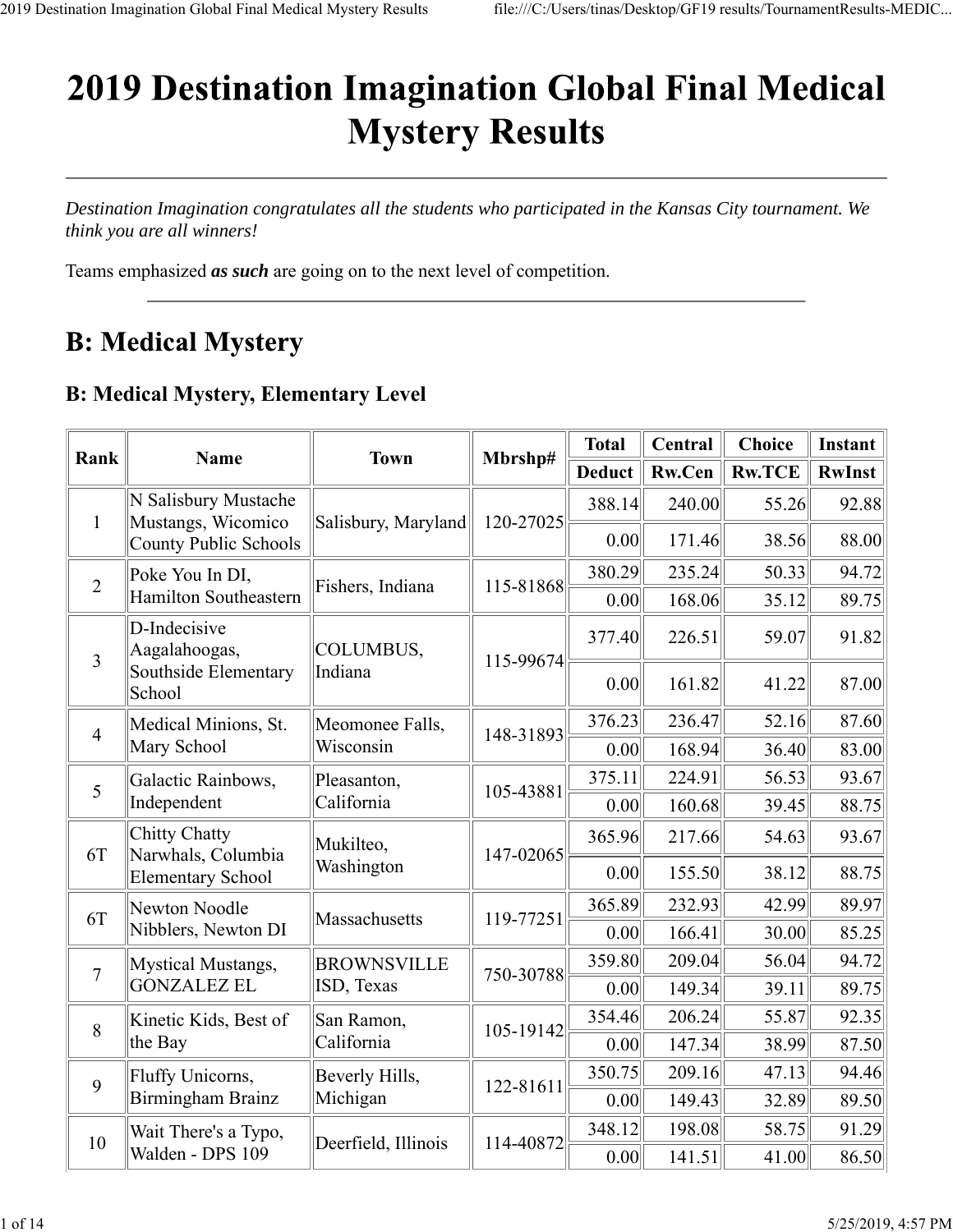| 11T | Breaking The Silence,<br>Chongqing        | China                   | 185-17358 | 344.38 | 200.57 | 54.63 | 89.18  |
|-----|-------------------------------------------|-------------------------|-----------|--------|--------|-------|--------|
|     | TianTaiGang ES                            |                         |           | 0.00   | 143.29 | 38.12 | 84.50  |
| 11T | Boogie Knights,                           | Osceola, Wisconsin      | 148-01728 | 344.32 | 204.75 | 47.75 | 91.82  |
|     | Osceola Schools                           |                         |           | 0.00   | 146.28 | 33.32 | 87.00  |
| 12  | Aurora, Shanghai ES of                    | China                   | 185-17413 | 339.78 | 194.40 | 45.38 | 100.00 |
|     | <b>STPC</b>                               |                         |           | 0.00   | 138.88 | 31.67 | 94.75  |
| 13  | LeaDIng Lynwood                           | Farmingville, New       | 134-65908 | 335.95 | 192.56 | 46.82 | 96.57  |
|     | Tigers, Sachem CSD                        | York                    |           | 0.00   | 137.57 | 32.67 | 91.50  |
| 14  | Harpers Heart Heroes,                     | Kalamazoo,              | 122-85863 | 333.49 | 198.06 | 51.26 | 84.17  |
|     | Kalamazoo Creatives                       | Michigan                |           | 0.00   | 141.50 | 35.77 | 79.75  |
| 15T | Challenge Me Inc.,                        | Andover,                | 119-43260 | 330.56 | 193.49 | 47.62 | 89.45  |
|     | Challenge Me, Inc.                        | Massachusetts           |           | 0.00   | 138.23 | 33.23 | 84.75  |
| 15T | We Drew it out of a                       | Sammamish,              | 147-11788 | 329.96 | 188.01 | 46.96 | 94.99  |
|     | Hat, Creekside PTSA                       | Washington              |           | 0.00   | 134.32 | 32.77 | 90.00  |
| 15T | Steiner 1 - Screen<br>Smashers, STEINER   | LEANDER ISD,            | 750-66800 | 329.63 | 190.44 | 50.80 | 88.39  |
|     | <b>RANCH EL</b>                           | Texas                   |           | 0.00   | 136.05 | 35.45 | 83.75  |
| 16T | Dance Fleaver, MTSD                       | Mequon, Wisconsin       | 148-86388 | 328.76 | 188.52 | 51.59 | 88.65  |
|     | [OL]                                      |                         |           | 0.00   | 134.68 | 36.00 | 84.00  |
| 16T | The Glitching KFC                         | Aurora, Colorado        | 106-96849 | 328.20 | 186.73 | 43.32 | 98.15  |
|     | Fort Fighters, Altitude                   |                         |           | 0.00   | 133.40 | 30.23 | 93.00  |
| 17T | Magicians of the mind,                    | <b>ROUND ROCK</b>       | 750-63914 | 326.52 | 193.74 | 38.85 | 93.93  |
|     | Patsy Sommer Elem                         | ISD, Texas              |           | 0.00   | 138.41 | 27.11 | 89.00  |
| 17T | D'Iagnosis,                               | <b>KLEIN ISD, Texas</b> | 750-55364 | 326.07 | 190.18 | 44.60 | 91.29  |
|     | <b>BENIGNUS EL</b>                        |                         |           | 0.00   | 135.87 | 31.12 | 86.50  |
| 18  | Lynnfield Public                          | Lynnfield,              | 119-21364 | 322.40 | 181.88 | 47.12 | 93.40  |
|     | Schools                                   | Massachusetts           |           | 0.00   | 129.94 | 32.88 | 88.50  |
|     | The 7 Life Saving                         |                         |           | 319.90 | 227.84 | 53.01 | 39.05  |
| 19T | Scientists, Sandy<br>Valley Local Schools | Magnolia, Ohio          | 135-39643 | 0.00   | 162.77 | 36.99 | 37.00  |
|     | The Shominishos,                          |                         |           | 319.25 | 205.69 | 60.00 | 53.56  |
| 19T | Euroamericano Valle                       | Monterrey, Mexico       | 164-09734 | 0.00   | 146.95 | 41.87 | 50.75  |
|     | Nerdy Narwahls, MT                        | <b>MIDLOTHIAN</b>       |           | 319.17 | 178.79 | 48.56 | 91.82  |
| 19T | <b>PEAK EL</b>                            | ISD, Texas              | 750-89822 | 0.00   | 127.73 | 33.89 | 87.00  |
|     | YOUYOULUMING,                             |                         |           | 313.75 | 174.41 | 48.84 | 90.50  |
| 20  | Ningbo Zhenhai<br>Jiaochuan Bilingual ES  | China                   | 185-91271 | 0.00   | 124.60 | 34.08 | 85.75  |
|     | SuperDATives,                             | YENISEHIR,              |           | 311.46 | 191.76 | 42.66 | 77.04  |
| 21  | <b>TOROS KOLEJI</b>                       | Turkey                  | 169-93930 | 0.00   | 137.00 | 29.77 | 73.00  |
| 22T | MysteriousSicks,                          | Independent, Texas      | 750-71699 | 309.95 | 167.68 | 45.70 | 96.57  |
|     |                                           |                         |           |        |        |       |        |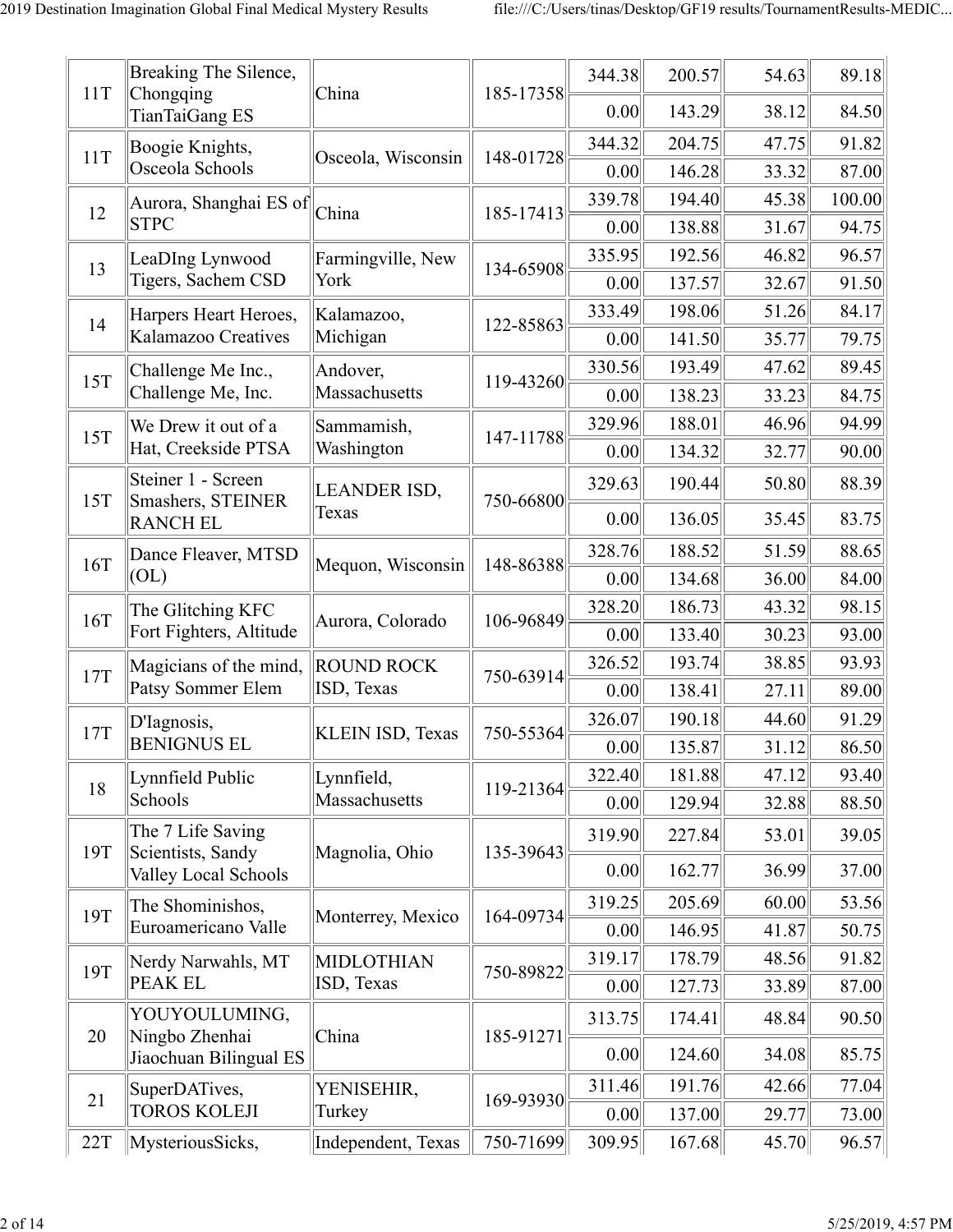|     | Independent                                              |                       |           | 0.00   | 119.79 | 31.89 | 91.50 |
|-----|----------------------------------------------------------|-----------------------|-----------|--------|--------|-------|-------|
|     | Gibbs Duct Tape                                          | Little Rock,          |           | 309.19 | 168.14 | 45.54 | 95.51 |
| 22T | Dreamers, Gibbs<br>Magnet                                | Arkansas              | 103-08063 | 0.00   | 120.12 | 31.78 | 90.50 |
| 23  | Scientific Beeings!,                                     | Clarksville, Virginia | 145-72479 | 306.18 | 171.62 | 43.79 | 90.77 |
|     | Clarksville Elementary                                   |                       |           | 0.00   | 122.61 | 30.56 | 86.00 |
| 24  | Too Legit to Quit!,                                      | Justin, Texas         | 750-94607 | 303.13 | 171.22 | 42.20 | 89.71 |
|     | Northwest ISD                                            |                       |           | 0.00   | 122.32 | 29.45 | 85.00 |
| 25  | <b>DNA</b> Detectives,<br><b>Buckeye Valley Local</b>    | Delaware, Ohio        | 135-90234 | 297.07 | 173.04 | 37.75 | 86.28 |
|     | Schools                                                  |                       |           | 0.00   | 123.62 | 26.34 | 81.75 |
| 26T | Shooting Stars, Orono                                    | Orono, Minnesota      | 123-98287 | 293.46 | 157.25 | 39.64 | 96.57 |
|     | DI                                                       |                       |           | 0.00   | 112.34 | 27.66 | 91.50 |
| 26T | Greenbrier, Greenbrier                                   | Greenbrier,           | 103-55956 | 293.11 | 154.38 | 42.69 | 96.04 |
|     | Schools                                                  | Arkansas              |           | 0.00   | 110.29 | 29.79 | 91.00 |
| 27T | Dream Team,                                              | Greenbrier,           | 103-97620 | 289.98 | 167.89 | 34.23 | 87.86 |
|     | Greenbrier Schools                                       | Arkansas              |           | 0.00   | 119.94 | 23.89 | 83.25 |
| 27T | DI Deeetectives,                                         | Brighton, Michigan    | 122-71447 | 289.87 | 154.36 | 43.95 | 91.56 |
|     | <b>Brighton Creativity</b>                               |                       |           | 0.00   | 110.28 | 30.67 | 86.75 |
| 27T | Crazy A's, Alexandria                                    | Alexandria,           | 123-72078 | 288.99 | 156.70 | 39.15 | 93.14 |
|     | Public Schools                                           | Minnesota             |           | 0.00   | 111.95 | 27.32 | 88.25 |
| 28  | Funny Like Your<br>Funny Bone, Woodland Eagan, Minnesota |                       | 123-71921 | 283.76 | 154.20 | 38.53 | 91.03 |
|     | Elementary School                                        |                       |           | 0.00   | 110.16 | 26.89 | 86.25 |
| 29  | Six Muskateers,                                          | Greenwood Village,    | 106-49276 | 277.33 | 157.86 | 35.83 | 83.64 |
|     | Greenwood                                                | Colorado              |           | 0.00   | 112.78 | 25.00 | 79.25 |
| 30  | Mystery Medics,<br>Wright City R-II                      | Wright City,          | 124-14031 | 274.21 | 149.56 | 36.79 | 87.86 |
|     | School District                                          | Missouri              |           | 0.00   | 106.85 | 25.67 | 83.25 |
| 31T | Overcomers, Creative                                     | Purcellville,         | 145-96835 | 271.69 | 156.28 | 29.13 | 86.28 |
|     | for Christ                                               | Virginia              |           | 0.00   | 111.65 | 20.33 | 81.75 |
| 31T | Don't Breathe, Harvest<br>Ridge Cooperative              | Newcastle,            | 105-98402 | 271.66 | 142.42 | 31.35 | 97.89 |
|     | Charter School                                           | California            |           | 0.00   | 101.75 | 21.88 | 92.75 |
| 31T | TEC-TK, Bradford                                         | Bradford,             | 142-87550 | 271.25 | 162.61 | 40.30 | 68.34 |
|     | Special School District                                  | Tennessee             |           | 0.00   | 116.17 | 28.12 | 64.75 |
| 32  | <b>Shiny Rainbow</b><br>Cheeseballs, Ossining            | Ossining, New York    | 134-56084 | 266.95 | 191.01 | 45.07 | 30.87 |
|     | <b>UFSD</b>                                              |                       |           | 0.00   | 136.46 | 31.45 | 29.25 |
|     | Loading dot, dot, dot                                    | Brentwood,            |           | 265.88 | 145.98 | 34.41 | 85.49 |
| 33T | SUCCESS, Scales<br>Elementary                            | Tennessee             | 142-64445 | 0.00   | 104.29 | 24.01 | 81.00 |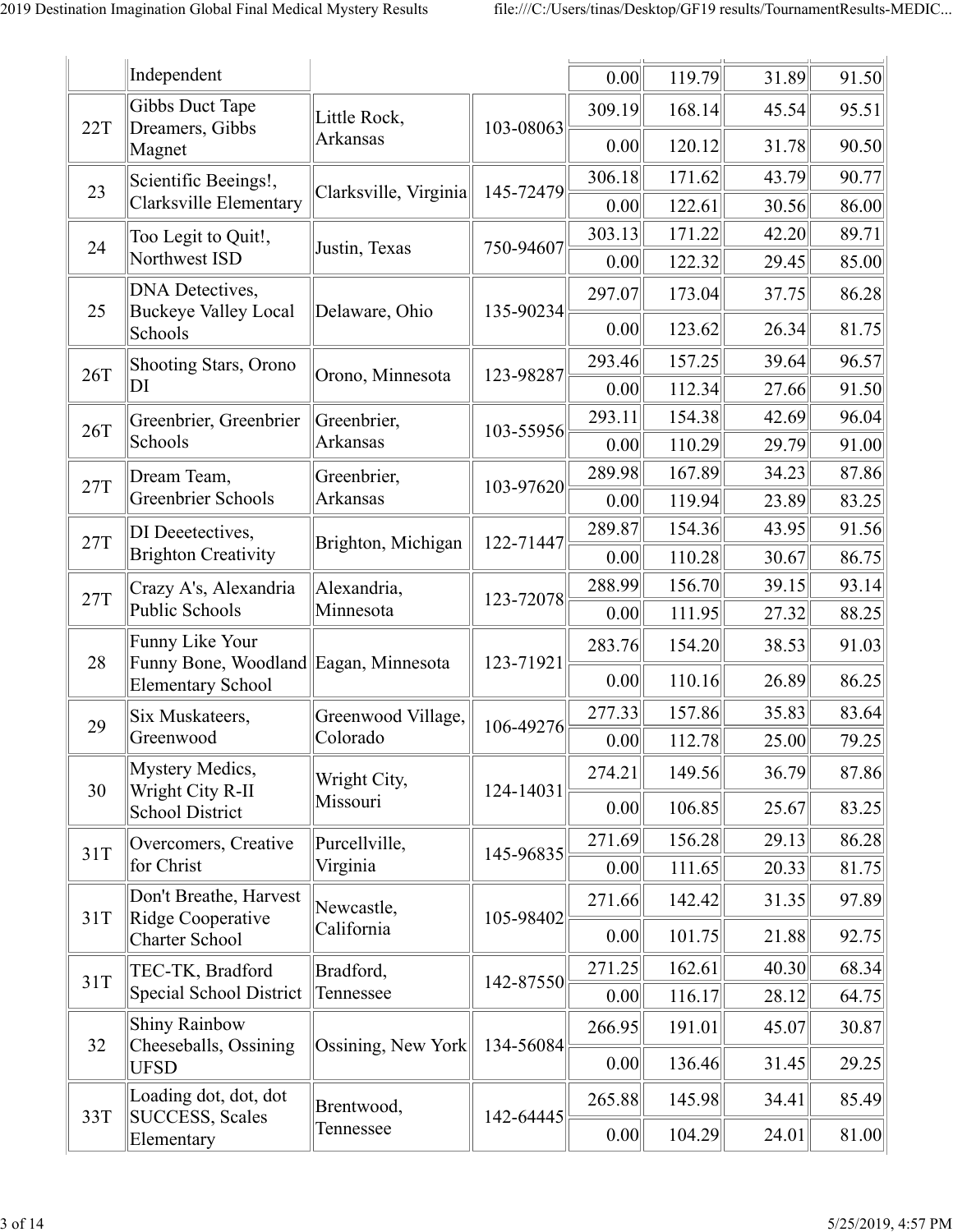| 33T | Cedaredge Aqua<br>Agents, Cedaredge                              | Cedaredge,                   | 106-45753 | 265.22         | 150.99           | 43.78          | 70.45          |
|-----|------------------------------------------------------------------|------------------------------|-----------|----------------|------------------|----------------|----------------|
|     | <b>Elementary School</b>                                         | Colorado                     |           | 0.00           | 107.87           | 30.55          | 66.75          |
| 34T | Westchester ES<br>Squbuckamas,                                   | Catonsville,                 | 120-93719 | 264.36         | 132.98           | 40.61          | 90.77          |
|     | Westchester<br>Elementary                                        | Maryland                     |           | 0.00           | 95.00            | 28.34          | 86.00          |
| 34T | DI Diligent Detectives,<br><b>ST. VINCENT</b><br>dePAUL CATHOLIC | Private or Charter,<br>Texas | 750-26908 | 263.77         | 190.90           | 34.88          | 37.99          |
|     | <b>SC</b>                                                        |                              |           | 0.00           | 136.38           | 24.34          | 36.00          |
| 35T | DIva-tude, Webster<br><b>Area Destination</b>                    | Webster, South<br>Dakota     | 141-15064 | 262.44         | 133.61           | 38.06          | 90.77          |
|     | Imagination                                                      |                              |           | 0.00           | 95.45            | 26.56          | 86.00          |
| 35T | WES Fighters,<br><b>Washinton Elementary</b>                     | McPherson, Kansas            | 116-74892 | 262.37         | 140.90           | 35.98          | 85.49          |
|     |                                                                  |                              |           | 0.00<br>260.95 | 100.66<br>167.12 | 25.11<br>48.71 | 81.00<br>45.12 |
| 36  | Colorful Fairies, Center<br>of Culture Knurow                    | Wroclaw, Poland              | 178-66675 | 0.00           | 119.39           | 33.99          | 42.75          |
|     | The 5 McLim Muddy                                                |                              |           | 257.68         | 152.12           | 41.71          | 63.85          |
| 37  | Monkeys, Hanover<br><b>Elementary School</b>                     | Buffalo, Minnesota           | 123-06856 | 0.00           | 108.68           | 29.11          | 60.50          |
| 38T | DSDI, Dover Sherborn                                             | DIY- DI Youth,               | 119-20460 | 254.18         | 121.78           | 32.66          | 99.74          |
|     | DI                                                               | Massachusetts                |           | 0.00           | 87.00            | 22.79          | 94.50          |
| 38T | Bluejays, Central<br>Minnesota Christian                         | Prinsburg,                   | 123-18771 | 253.40         | 135.31           | 26.27          | 91.82          |
|     | School                                                           | Minnesota                    |           | 0.00           | 96.67            | 18.33          | 87.00          |
| 39T | Millersville Brainiacs,<br>Anne Arundel County                   | Millersville,                | 120-87164 | 252.23         | 148.43           | 37.57          | 66.23          |
|     | Public Schools                                                   | Maryland                     |           | 0.00           | 106.04           | 26.22          | 62.75          |
| 39T | DItectives,<br><b>International Talent</b>                       | Carmel, Indiana              | 115-08434 | 252.01         | 170.01           | 52.71          | 29.29          |
|     | Academy                                                          |                              |           | 0.00           | 121.46           | 36.78          | 27.75          |
| 40T | DIagnosed!, Pisgah                                               | Candler, North               | 127-18974 | 246.01         | 188.83           | 43.46          | 13.72          |
|     | Elementary                                                       | Carolina                     |           | 0.00           | 134.90           | 30.33          | 13.00          |
| 40T | Imaginary ducks,<br>Spring Ridge                                 | Elkhorn, Nebraska            | 129-41452 | 245.09         | 141.29           | 19.89          | 83.91          |
|     | Elementary                                                       |                              |           | 0.00           | 100.94           | 13.88          | 79.50          |
| 41  | The Medical Puppies,<br><b>Eaton Rapids</b>                      | Eaton Rapids,                | 122-22020 | 242.26         | 124.66           | 32.64          | 84.96          |
|     | Creativity Club                                                  | Michigan                     |           | 0.00           | 89.06            | 22.78          | 80.50          |
| 42T | DI Phages, Sheridan                                              | Lincoln, Nebraska            | 129-54442 | 237.25         | 174.72           | 37.73          | 24.80          |
|     | Elementary                                                       |                              |           | 0.00           | 124.82           | 26.33          | 23.50          |
| 42T | Seven Superior Sea<br>Cows, Fairfield                            | Fairfield, Virginia          | 145-26070 | 236.94         | 132.29           | 39.48          | 65.17          |
|     | <b>Elementary School</b>                                         |                              |           | 0.00           | 94.51            | 27.55          | 61.75          |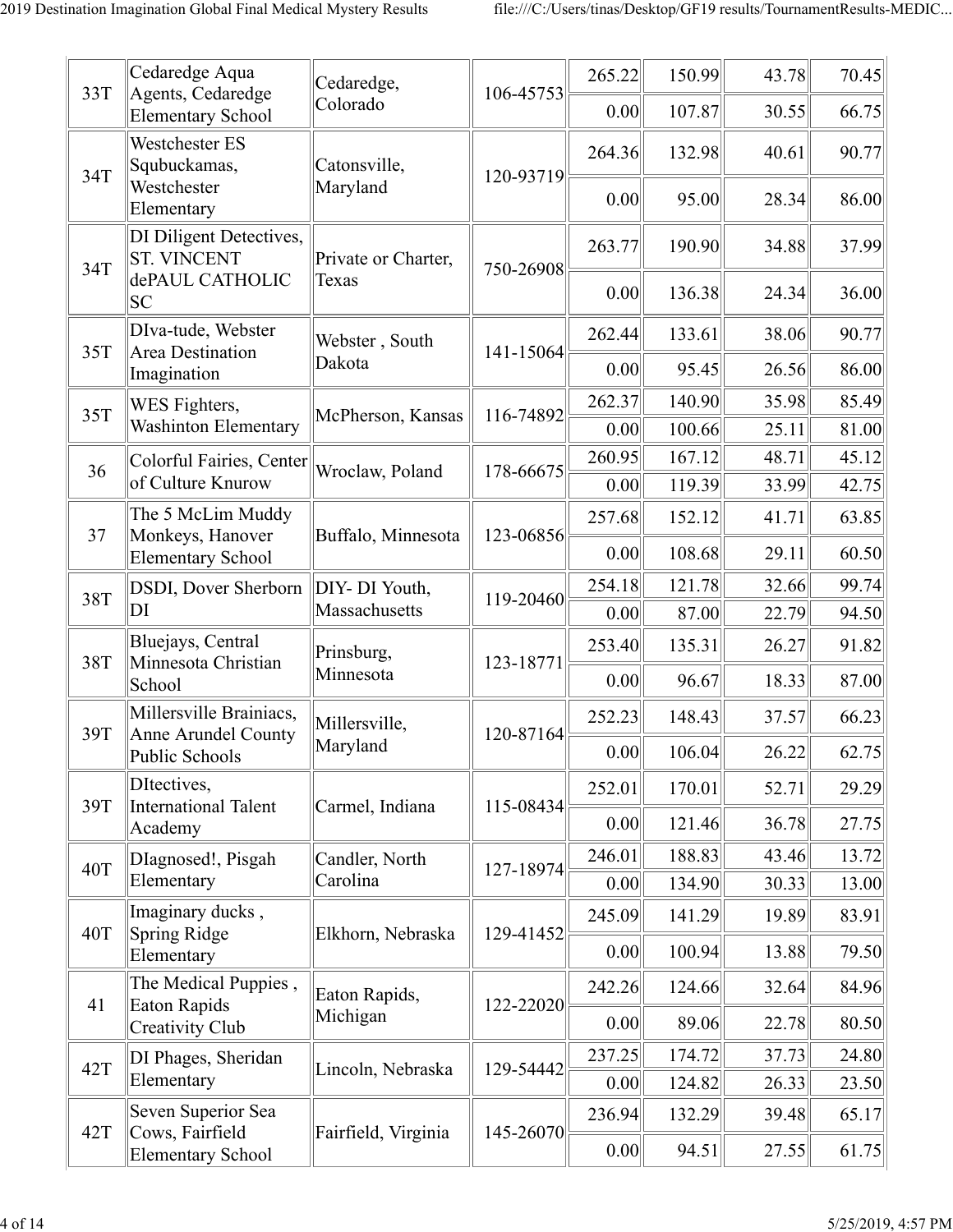| 43  | Medical Masterminds,<br>Lemon Road              | Falls Church,           | 145-54289 | 235.41 | 163.98 | 48.74 | 22.69 |
|-----|-------------------------------------------------|-------------------------|-----------|--------|--------|-------|-------|
|     | Elementary school                               | Virginia                |           | 0.00   | 117.15 | 34.01 | 21.50 |
| 44  | Milky Way Heaven,<br><b>ETON Smart Kids</b>     | China                   | 185-94406 | 232.47 | 106.38 | 30.58 | 95.51 |
|     | Science Panjin Center                           |                         |           | 0.00   | 76.00  | 21.34 | 90.50 |
| 45  | DI Quacks, American                             | Guatemala City,         | 160-25453 | 221.06 | 128.31 | 33.12 | 59.63 |
|     | School of Guatemala                             | Guatemala               |           | 0.00   | 91.67  | 23.11 | 56.50 |
| 46T | Pioneer, Ningbo<br>Luotuo Central Primary China |                         | 185-96334 | 212.32 | 128.15 | 46.97 | 37.20 |
|     | School                                          |                         |           | 0.00   | 91.55  | 32.78 | 35.25 |
| 46T | DI Doctors, Harper                              | Wilmette, Illinois      | 114-60648 | 212.02 | 154.60 | 36.31 | 21.11 |
|     | Elementary                                      |                         |           | 0.00   | 110.45 | 25.34 | 20.00 |
| 47T | Fantastic Four,<br>Kinnelon Public              | Kinnelon, New<br>Jersey | 131-01304 | 196.25 | 113.90 | 30.11 | 52.24 |
|     | Schools                                         |                         |           | 0.00   | 81.37  | 21.01 | 49.50 |
| 47T | Pumpkin Spice Lattes,                           | Wilmette, Illinois      | 114-98259 | 195.65 | 139.90 | 32.79 | 22.96 |
|     | McKenzie Elementary                             |                         |           | 0.00   | 99.95  | 22.88 | 21.75 |
| 48  | The Catastrophes, SAU<br>47 Jaffrey-Rindge      | Jaffrey, New            | 130-86605 | 187.75 | 83.51  | 18.49 | 85.75 |
|     | Schools                                         | Hampshire               |           | 0.00   | 59.66  | 12.90 | 81.25 |
| 49  | Eureka, Özel Izmir                              | IZMIR, Turkey           | 169-83870 | 185.93 | 120.53 | 40.60 | 24.80 |
|     | <b>SEV Ortaokulu</b>                            |                         |           | 0.00   | 86.11  | 28.33 | 23.50 |
| 50  | Inspired, Windham,                              | Windham NH, New         | 130-53356 | 178.75 | 106.65 | 38.85 | 33.25 |
|     | NH DI                                           | Hampshire               |           | 0.00   | 76.19  | 27.11 | 31.50 |
| 51  | The Unforgetables,<br>Julian Harris             | Decatur, Alabama        | 102-28833 | 154.43 | 110.05 | 26.44 | 17.94 |
|     | Elementary                                      |                         |           | 0.00   | 78.62  | 18.45 | 17.00 |

### **B: Medical Mystery, Middle Level**

| <b>Rank</b>    | <b>Name</b>              | <b>Town</b>     | Mbrshp#       | <b>Total</b>        | Central | <b>Choice</b>       | <b>Instant</b> |
|----------------|--------------------------|-----------------|---------------|---------------------|---------|---------------------|----------------|
|                |                          |                 |               | Deduct <sup> </sup> |         | $Rw.Cen$   $Rw.TCE$ | <b>RwInst</b>  |
|                | Highly Addictive, STEM   | San Diego,      | $105 - 29364$ | 385.45              | 240.00  | 60.00               | 85.45          |
|                | Cells                    | California      |               | 0.00                | 188.06  | 45.44               | 80.75          |
| $\overline{2}$ | It's Classified, GARLAND | KATY ISD, Texas | $750 - 59032$ | 350.88              | 212.63  | 51.21               | 87.04          |
|                | <b>MCMEANS JR HIGH</b>   |                 |               | 0.00                | 166.61  | 38.78               | 82.25          |
| 3              | BedfordMADI              | Bedford,        | 119-84637     | 304.80              | 169.01  | 51.93               | 83.86          |
|                |                          | Massachusetts   |               | 0.00                | 132.43  | 39.33               | 79.25          |
|                | The Other Guys, Multi-   | PFLUGERVILLE    | 750-84047     | 298.27              | 159.46  | 47.54               | 91.27          |
| $\overline{4}$ | Campus                   | ISD, Texas      |               | 0.00                | 124.95  | 36.00               | 86.25          |
| 5              | Da Cheeeeeeze, Wayzata   | Plymouth,       | 123-40135     | 285.17              | 153.56  | 42.99               | 88.62          |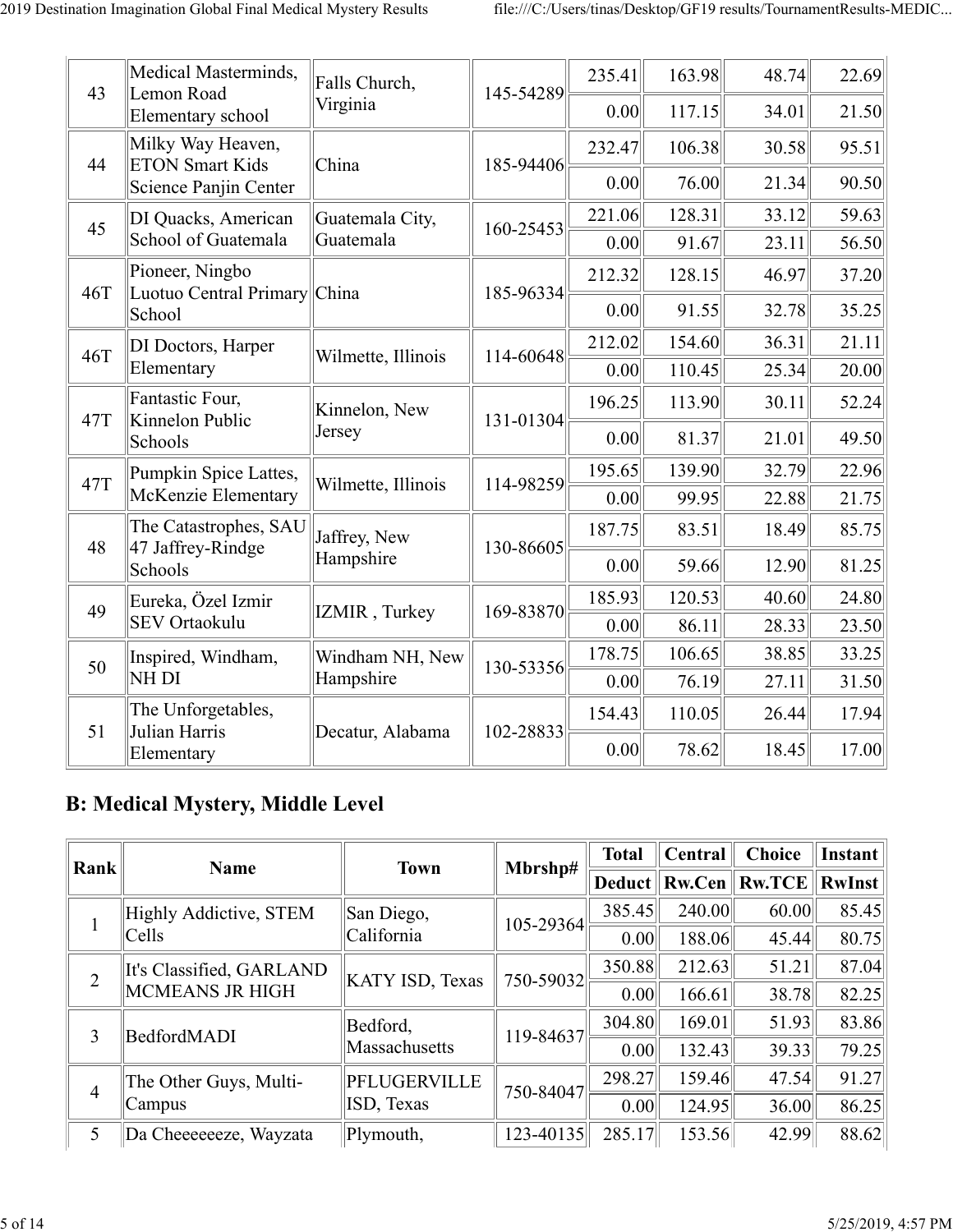|                | Public Schools                                     | Minnesota                    |           | 0.00   | 120.33 | 32.56 | 83.75  |
|----------------|----------------------------------------------------|------------------------------|-----------|--------|--------|-------|--------|
| 6              | Nobody, Krimmel                                    |                              |           | 282.25 | 171.07 | 28.90 | 82.28  |
|                | Intermediate                                       | Klein ISD, Texas             | 750-11521 | 0.00   | 134.05 | 21.89 | 77.75  |
| $\overline{7}$ | Children of the Cornnflaek,                        | Centerville, Ohio            | 135-16293 | 280.59 | 160.80 | 30.37 | 89.42  |
|                | Centerville City Schools                           |                              |           | 0.00   | 126.00 | 23.00 | 84.50  |
| 8              | Operation B-Positive,                              | Toronto, Ontario             | 154-87607 | 279.14 | 153.08 | 36.38 | 89.68  |
|                | Transfiguration of Our Lord                        |                              |           | 0.00   | 119.95 | 27.55 | 84.75  |
| 9              | The Purple Crumbs Stuck in<br>Your, Barberton City | Barberton, Ohio              | 135-54733 | 263.27 | 183.50 | 33.74 | 46.03  |
|                | Schools                                            |                              |           | 0.00   | 143.79 | 25.55 | 43.50  |
| 10             | Devil Bread, Monarch PK-8                          | Louisville,                  | 106-83099 | 261.76 | 130.80 | 30.96 | 100.00 |
|                |                                                    | Colorado                     |           | 0.00   | 102.49 | 23.45 | 94.50  |
| 11T            | D.I. Janes, Knox Junior                            | The Woodlands,               | 750-87418 | 259.72 | 159.80 | 40.93 | 58.99  |
|                | High School                                        | Texas                        |           | 0.00   | 125.22 | 31.00 | 55.75  |
| 11T            | The Mistakes, Albemarle                            | Charlottesville,             | 145-38747 | 259.54 | 142.38 | 34.62 | 82.54  |
|                | <b>County Schools</b>                              | Virginia                     |           | 0.00   | 111.57 | 26.22 | 78.00  |
| 12T            | Wooden Warriors, Elkhorn                           | Omaha, Nebraska              | 129-02750 | 257.99 | 136.27 | 31.24 | 90.48  |
|                | Ridge Middle School                                |                              |           | 0.00   | 106.78 | 23.66 | 85.50  |
| 12T            | Paint, It's Not a Phase,                           | Hudson, Wisconsin            | 148-58500 | 257.35 | 127.48 | 34.90 | 94.97  |
|                | Hudson School District                             |                              |           | 0.00   | 99.89  | 26.43 | 89.75  |
| 13             | N.Salisbury Peculiar<br>Pandas, North Salisbury    | Salisbury,                   | 120-68973 | 256.38 | 155.50 | 37.12 | 63.76  |
|                | Elementery                                         | Maryland                     |           | 0.00   | 121.85 | 28.11 | 60.25  |
| 14             | Casper Mountain Treetops,                          | Casper, Wyoming              | 150-02559 | 253.58 | 144.94 | 34.04 | 74.60  |
|                | CY Middle School                                   |                              |           | 0.00   | 113.57 | 25.78 | 70.50  |
| <b>15T</b>     | AstroDocs, Wray School                             | Wray, Colorado               | 106-76376 | 252.36 | 157.05 | 42.40 | 52.91  |
|                | District RD-2                                      |                              |           | 0.00   | 123.06 | 32.11 | 50.00  |
| 15T            | DI or Die, Clarence DI                             | Clarence, New                | 134-64843 | 252.06 | 145.14 | 36.81 | 70.11  |
|                | <b>Boosters</b>                                    | York                         |           | 0.00   | 113.73 | 27.88 | 66.25  |
|                | KOIN, KASI                                         | South Korea,<br>KASI - South |           | 249.98 | 133.29 | 32.56 | 84.13  |
| 16T            |                                                    | Korea                        | 171-14726 | 0.00   | 104.44 | 24.66 | 79.50  |
| <b>16T</b>     | Mustache Maniacs, Blind                            | Rye Brook, New               | 134-62211 | 249.52 | 126.07 | 31.39 | 92.06  |
|                | <b>Brook-Rye UFSD</b>                              | York                         |           | 0.00   | 98.79  | 23.77 | 87.00  |
| 17             | <b>MLK</b><br>TheIntellectualWingDIngs,            | Laurel, Maryland             | 120-09624 | 248.39 | 123.22 | 35.49 | 89.68  |
|                | Martin Luther King Jr.<br>Middle School            |                              |           | 0.00   | 96.55  | 26.88 | 84.75  |
| <b>18T</b>     | Organ Trail, Pleasant Hill                         | Pleasant Hill,               | 137-94134 | 247.02 | 122.09 | 27.58 | 97.35  |
|                | Middle School                                      | Oregon                       |           | 0.00   | 95.67  | 20.89 | 92.00  |
| 18T            | Duct Tape Experts, Our                             | Farmington,                  | 122-84110 | 246.77 | 118.83 | 37.99 | 89.95  |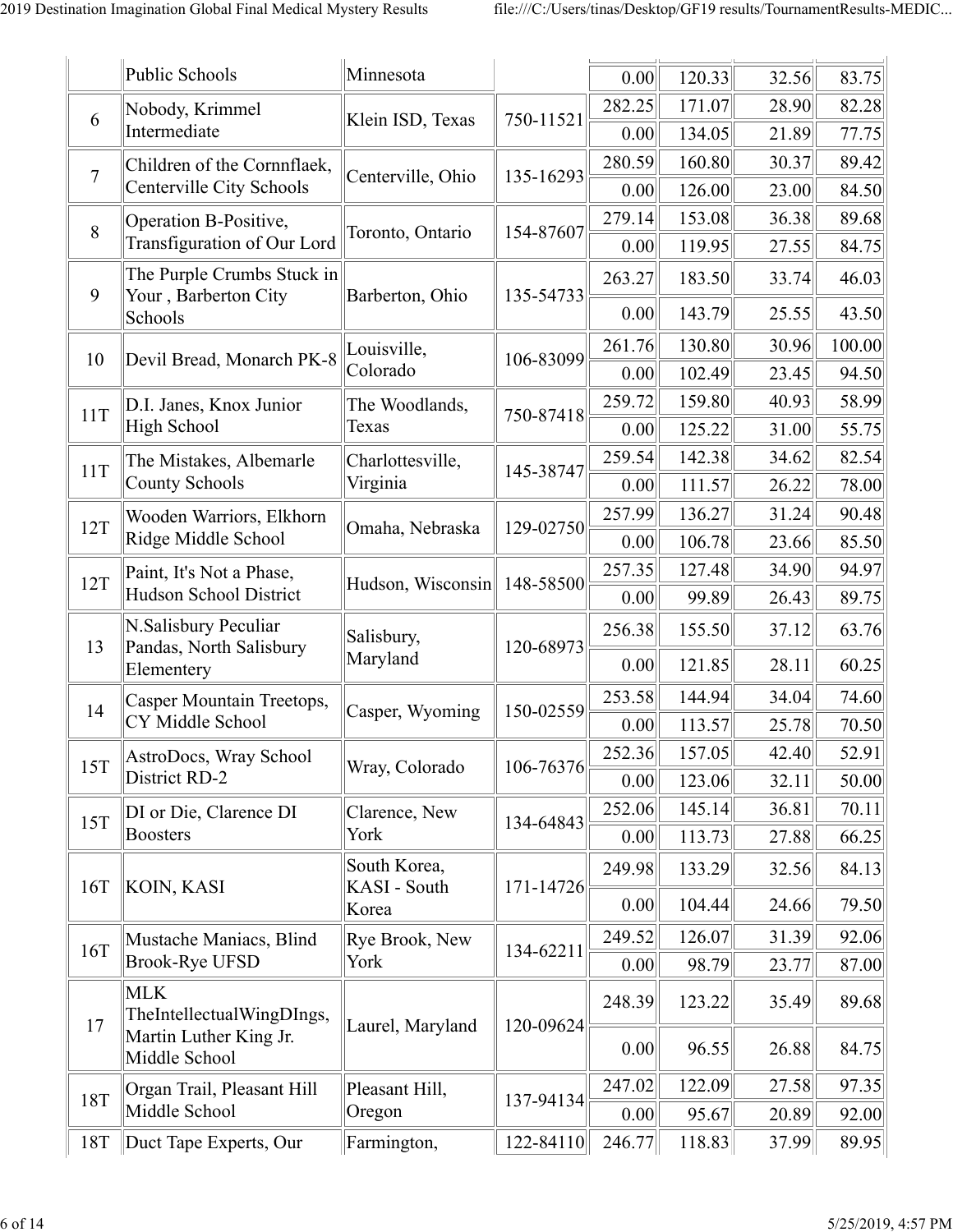|     | Lady of Sorrows                                       | Michigan              |           | 0.00   | 93.11  | 28.77 | 85.00 |
|-----|-------------------------------------------------------|-----------------------|-----------|--------|--------|-------|-------|
|     | SSMS Scientific,                                      | <b>SULPHUR</b>        |           | 244.17 | 159.89 | 37.98 | 46.30 |
| 19T | <b>SULPHUR SPRINGS</b><br><b>MIDDLE</b>               | SPRINGS ISD,<br>Texas | 750-74606 | 0.00   | 125.29 | 28.76 | 43.75 |
| 19T | Spam Artists, South                                   | South Pasadena,       | 105-94251 | 243.26 | 137.13 | 42.11 | 64.02 |
|     | Pasadena Middle School                                | California            |           | 0.00   | 107.45 | 31.89 | 60.50 |
| 20  | Sand Artwork, Hangzhou<br>Wenhai Experimental         | China                 | 185-26883 | 242.79 | 134.08 | 35.96 | 72.75 |
|     | School                                                |                       |           | 0.00   | 105.06 | 27.23 | 68.75 |
| 21T | Poncho Squad, Reeds                                   | Reeds Spring,         | 124-37928 | 236.95 | 113.15 | 28.03 | 95.77 |
|     | Spring School District                                | Missouri              |           | 0.00   | 88.66  | 21.23 | 90.50 |
|     | St. Peter's                                           |                       |           | 236.04 | 124.42 | 22.47 | 89.15 |
| 21T | Destined2Imagine, St<br>Peter's School                | Waldorf, Maryland     | 120-47296 | 0.00   | 97.49  | 17.02 | 84.25 |
| 22  | PROJECT ETERNITY,<br>Shenzhen Senior HS Group         | China                 | 185-98421 | 233.23 | 138.06 | 24.80 | 70.37 |
|     | North Campus                                          |                       |           | 0.00   | 108.18 | 18.78 | 66.50 |
| 23T | Serious 7, JIM BARNES                                 | <b>SEGUIN ISD,</b>    | 750-47334 | 230.82 | 134.15 | 37.41 | 59.26 |
|     | MIDDLE SCHOOL                                         | Texas                 |           | 0.00   | 105.12 | 28.33 | 56.00 |
| 23T | Legendary Floating Mind<br>Tricks, Devinny Elementary | Lakewood,             | 106-53747 | 230.72 | 109.51 | 23.33 | 97.88 |
|     | - Nissen                                              | Colorado              |           | 0.00   | 85.81  | 17.67 | 92.50 |
| 24T | Hint of Lime, Henrico                                 | Richmond,             | 145-32572 | 228.65 | 123.99 | 37.99 | 66.67 |
|     | County Public Schools                                 | Virginia              |           | 0.00   | 97.16  | 28.77 | 63.00 |
| 24T | Sophisticated Snails, St.                             | Private or Charter,   | 750-60032 | 227.86 | 131.00 | 39.45 | 57.41 |
|     | Monica                                                | Texas                 |           | 0.00   | 102.65 | 29.88 | 54.25 |
| 24T | L.E.D.S., Holt-Dimondale                              | Holt, Michigan        | 122-19974 | 227.77 | 139.40 | 39.16 | 49.21 |
|     | DI                                                    |                       |           | 0.00   | 109.23 | 29.66 | 46.50 |
| 25  | Dogs with Bow Ties,                                   | Sammamish,            | 147-07011 | 226.11 | 106.06 | 26.40 | 93.65 |
|     | Independent                                           | Washington            |           | 0.00   | 83.11  | 19.99 | 88.50 |
| 26T | The Oxymorons, St Thomas                              | Rapid City, South     | 141-66064 | 225.06 | 127.06 | 26.84 | 71.16 |
|     | More Middle School                                    | Dakota                |           | 0.00   | 99.56  | 20.33 | 67.25 |
| 26T | DIsorganized and<br>DIstracted, Hamilton              | Fishers, Indiana      | 115-50728 | 224.79 | 124.57 | 38.58 | 61.64 |
|     | Southeastern                                          |                       |           | 0.00   | 97.61  | 29.22 | 58.25 |
| 26T | Seven Wonders of<br>Wrentham, Wrentham                | Wrentham,             | 119-01173 | 224.67 | 147.62 | 28.90 | 48.15 |
|     | Public Schools                                        | Massachusetts         |           | 0.00   | 115.67 | 21.89 | 45.50 |
| 26T | The D.I. vergent Thinkers,                            | Sturgeon Bay,         | 148-38603 | 224.47 | 134.51 | 29.64 | 60.32 |
|     | <b>Sturgeon Bay Schools</b>                           | Wisconsin             |           | 0.00   | 105.40 | 22.45 | 57.00 |
| 27T | How Pleasantly Spooky,                                | Grantham, New         | 130-80733 | 222.92 | 120.10 | 21.87 | 80.95 |
|     | Lebanon Middle School                                 | Hampshire             |           | 0.00   | 94.11  | 16.56 | 76.50 |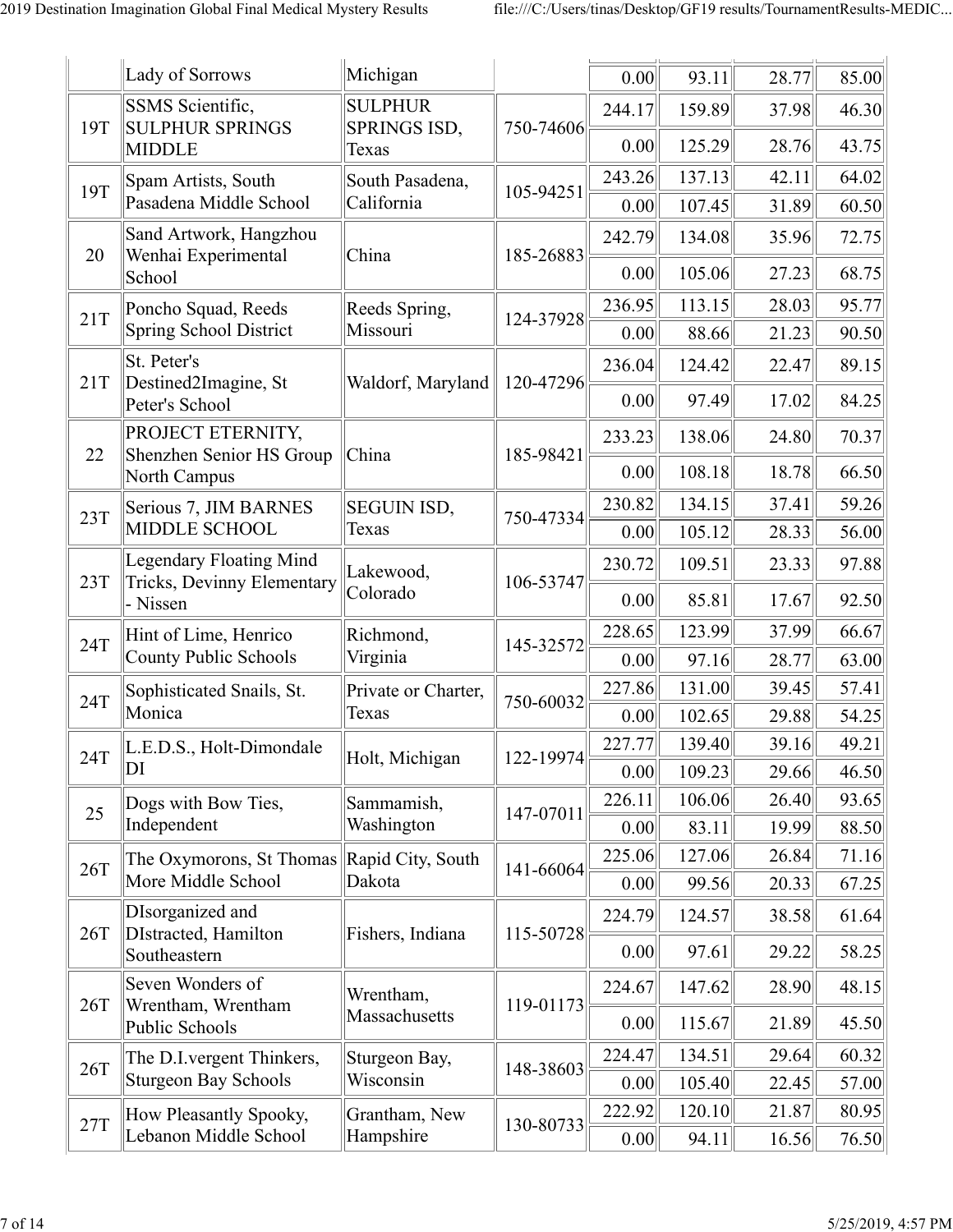|     | Future 7even, Emine Örnek                      |                               |           | 222.53         | 107.28           | 27.15          | 88.10          |
|-----|------------------------------------------------|-------------------------------|-----------|----------------|------------------|----------------|----------------|
| 27T | Schools                                        | Bursa, Turkey                 | 169-96598 | 0.00           | 84.06            | 20.56          | 83.25          |
|     | <b>Ultimate Giant Purple</b>                   |                               |           | 219.46         | 105.77           | 23.48          | 90.21          |
| 28  | Pandas, Parkside<br><b>Elementary School</b>   | Columbus, Indiana             | 115-70966 | 0.00           | 82.88            | 17.78          | 85.25          |
| 29T | GENE-iuses, St. Paul                           | Grosse Pointe,                | 122-51199 | 218.41         | 141.71           | 31.99          | 44.71          |
|     | Catholic School                                | Michigan                      |           | 0.00           | 111.04           | 24.23          | 42.25          |
| 29T | Game Hunters, American                         | San Pedro Garza               | 164-42817 | 218.17         | 118.46           | 29.34          | 70.37          |
|     | Institute of Monterrey S.C.                    | Garcia, Mexico                |           | 0.00           | 92.82            | 22.22          | 66.50          |
| 29T | I'm DI-ing, Haughton                           | Haughton,                     | 118-64412 | 217.74         | 101.80           | 26.26          | 89.68          |
|     | Middle School                                  | Louisiana                     |           | 0.00           | 79.77            | 19.89          | 84.75          |
| 30  | Triple S, Greenbrier Schools                   | Greenbrier,                   | 103-88319 | 215.82         | 143.21           | 26.84          | 45.77          |
|     |                                                | Arkansas                      |           | 0.00           | 112.22           | 20.33          | 43.25          |
| 31T | Savage Sisters, Crestview                      | Columbiana, Ohio              | 135-55335 | 214.34         | 137.18           | 21.87          | 55.29          |
|     | Middle School                                  |                               |           | 0.00           | 107.49           | 16.56          | 52.25          |
| 31T | A Bowl of Chicken,<br>Hangzhou DingLan         | China                         | 185-21459 | 214.33         | 109.27           | 24.64          | 80.42          |
|     | <b>Experimental MS</b>                         |                               |           | 0.00           | 85.62            | 18.66          | 76.00          |
| 32T | Zesty Italians, Roosevelt                      | Coon Rapids,                  | 123-32039 | 212.18         | 114.70           | 24.20          | 73.28          |
|     | Middle School                                  | Minnesota                     |           | 0.00           | 89.88            | 18.33          | 69.25          |
| 32T | <b>Sugar Rush</b>                              | San Ramon,                    | 105-82117 | 211.43         | 140.76           | 32.57          | 38.10          |
|     |                                                | California                    |           | 0.00           | 110.30           | 24.67          | 36.00          |
| 33  | Backstage Crew, Center for                     | Chattanooga,                  | 142-15287 | 210.28         | 123.01           | 40.18          | 47.09          |
|     | <b>Creative Arts</b>                           | Tennessee                     |           | 0.00           | 96.39            | 30.43          | 44.50          |
| 34T | CATscans, Northern Cass                        | Hunter, North                 | 128-81383 | 203.53         | 104.88           | 18.49          | 80.16          |
|     | School                                         | Dakota                        |           | 0.00           | 82.18            | 14.00          | 75.75          |
| 34T | W.I.L.L. S.M.I.T.H., CY<br>Middle School       | Casper, Wyoming               | 150-49511 | 203.17         | 109.34           | 27.43          | 66.40          |
|     |                                                |                               |           | 0.00<br>203.07 | 85.68<br>94.46   | 20.77<br>25.81 | 62.75<br>82.80 |
| 34T | DIsco Sloths, Independent                      | Tacoma,<br>Washington         | 147-17489 | 0.00           | 74.02            | 19.55          | 78.25          |
|     | The Anonymous Aces,                            |                               |           | 201.45         | 107.07           | 23.48          | 70.90          |
| 35  | Academy for Science and                        | Huntsville,<br>Alabama        | 102-10334 |                |                  |                |                |
|     | Foreign Language                               |                               |           | 0.00           | 83.90            | 17.78          | 67.00          |
| 36  | Random Hospital, Shanghai                      | China                         | 185-52312 | 198.14         | 140.07           | 36.38          | 21.69          |
|     | Shanghong MS                                   |                               |           | 0.00           | 109.76           | 27.55          | 20.50          |
| 37T | Nostalgic Nightmare,<br>Maharishi School       | Fairfield, Iowa               | 112-49699 | 194.71         | 96.94            | 20.26          | 77.51          |
|     |                                                |                               |           | 0.00           | 75.96            | 15.34          | 73.25          |
| 37T | Efshkinshtine, Mountain<br>Lakes BOE           | Mountain Lakes,<br>New Jersey | 131-53153 | 194.47<br>0.00 | 127.68<br>100.05 | 18.64<br>14.12 | 48.15<br>45.50 |
|     |                                                |                               |           | 193.98         | 97.56            | 18.64          | 77.78          |
| 37T | Lafee Zaviers, American<br>School of Guatemala | Guatemala City,<br>Guatemala  | 160-31361 | 0.00           | 76.45            | 14.12          | 73.50          |
|     |                                                |                               |           |                |                  |                |                |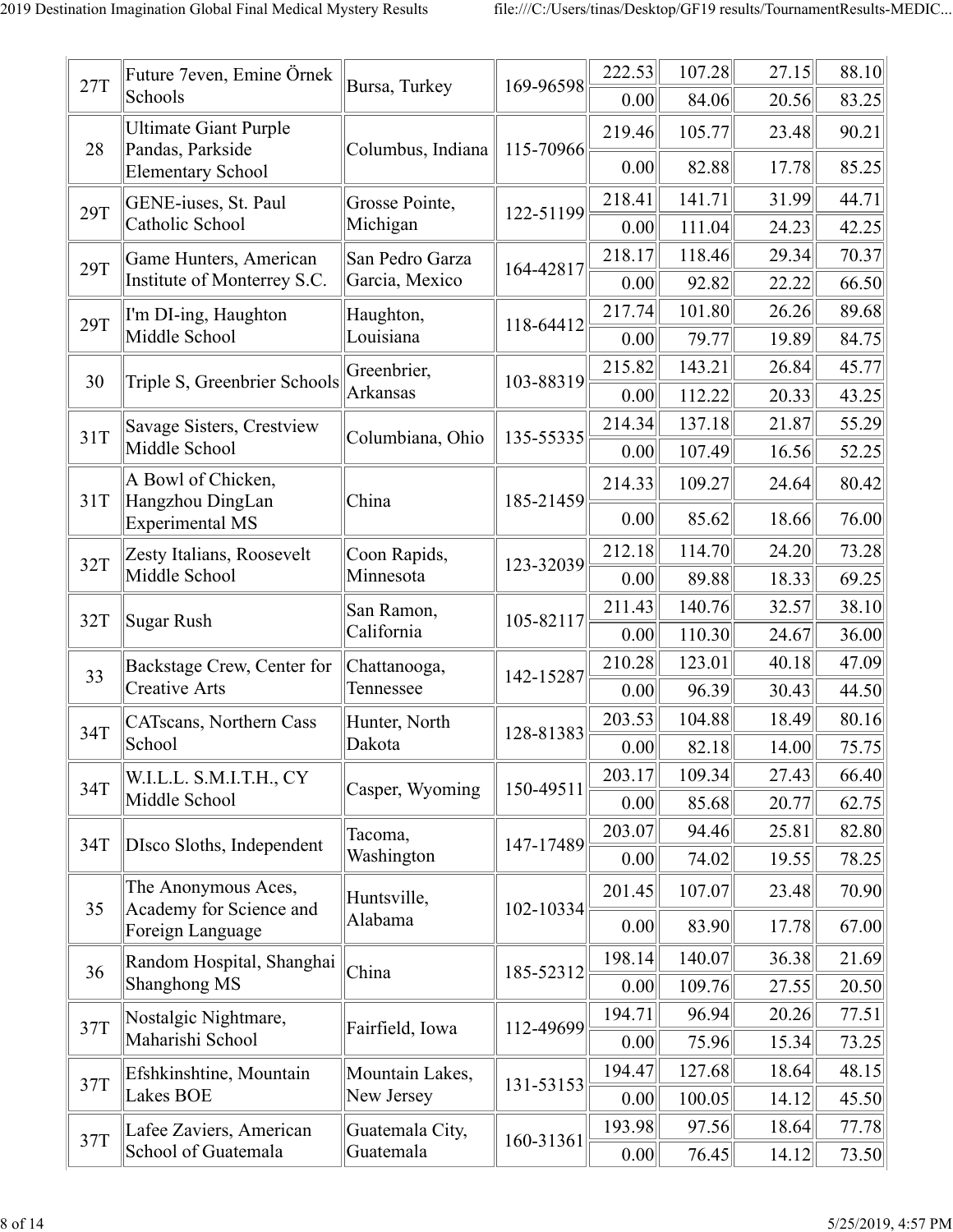| 38T        | Tasteless Food, Washington                                  | Pekin, Illinois         | 114-22716 | 193.68 | 118.98 | 31.84 | 42.86 |
|------------|-------------------------------------------------------------|-------------------------|-----------|--------|--------|-------|-------|
|            | Int. School                                                 |                         |           | 0.00   | 93.23  | 24.11 | 40.50 |
| 38T        | UnDIagnosed, Caruso -                                       | Deerfield, Illinois     | 114-26678 | 192.86 | 102.11 | 28.32 | 62.43 |
|            | <b>DPS 109</b>                                              |                         |           | 0.00   | 80.01  | 21.45 | 59.00 |
| 39         | The Phageants, West Point                                   | Vancouver, British      | 153-59439 | 191.37 | 80.83  | 23.77 | 86.77 |
|            | Grey Academy                                                | Columbia                |           | 0.00   | 63.34  | 18.00 | 82.00 |
| 40         | Safety Pins and Hot Glue,<br><b>Bradford Special School</b> | Bradford,<br>Tennessee  | 142-45548 | 189.49 | 94.86  | 30.08 | 64.55 |
|            | District                                                    |                         |           | 0.00   | 74.33  | 22.78 | 61.00 |
| 41T        | PiWizards, The Renaissance                                  | Phoenixville,           | 138-69476 | 188.09 | 114.78 | 29.92 | 43.39 |
|            | Academy                                                     | Pennsylvania            |           | 0.00   | 89.94  | 22.66 | 41.00 |
| 41T        | Wizer Pigs, Eden Prairie<br><b>Schools Community</b>        | Eden Prairie,           | 123-84300 | 187.84 | 97.64  | 21.42 | 68.78 |
|            | Education                                                   | Minnesota               |           | 0.00   | 76.51  | 16.22 | 65.00 |
| 42         | Clumsy Pandas, Tri-Valley                                   | Colton, South           | 141-01746 | 184.42 | 84.65  | 16.44 | 83.33 |
|            |                                                             | Dakota                  |           | 0.00   | 66.33  | 12.45 | 78.75 |
| 43         | Colors of Creativity,                                       | Robbinsville, New       | 131-85718 | 175.81 | 113.13 | 24.06 | 38.62 |
|            | Robbinsville Schools                                        | Jersey                  |           | 0.00   | 88.65  | 18.22 | 36.50 |
| 44T        | Ductape Imagination, NOT                                    | Independent, Texas      | 750-00509 | 168.30 | 99.21  | 25.97 | 43.12 |
|            | <b>SHOWN</b>                                                |                         |           | 0.00   | 77.74  | 19.67 | 40.75 |
| 44T        | flowheartness, IENU                                         | Monterrey,              | 164-52685 | 167.65 | 117.84 | 24.94 | 24.87 |
|            |                                                             | Mexico                  |           | 0.00   | 92.34  | 18.89 | 23.50 |
| 45T        | <b>Fire Breathing Rubber</b>                                | greenbay,               | 148-93624 | 167.23 | 90.98  | 30.22 | 46.03 |
|            | Duckies, Howard Suamico                                     | Wisconsin               |           | 0.00   | 71.29  | 22.89 | 43.50 |
| 45T        | The Twinkies, Fox Ridge                                     | Aurora, Colorado        | 106-49161 | 166.47 | 125.37 | 26.55 | 14.55 |
|            | MS                                                          |                         |           | 0.00   | 98.24  | 20.11 | 13.75 |
| 46         | The MEME Team, Holy                                         | Jasper, Indiana         | 115-81832 | 165.93 | 84.53  | 20.55 | 60.85 |
|            | <b>Trinity Catholic School</b>                              |                         |           | 0.00   | 66.24  | 15.56 | 57.50 |
| 47T        | Wayland Wizards, Wayland                                    | Wayland,                | 119-15445 | 159.10 | 97.58  | 36.39 | 25.13 |
|            | DI                                                          | Massachusetts           |           | 0.00   | 76.46  | 27.56 | 23.75 |
| 47T        | Eureka!, Mt. Pleasant                                       | Mt. Pleasant,           | 142-99872 | 158.66 | 111.82 | 28.32 | 18.52 |
|            |                                                             | Tennessee               |           | 0.00   | 87.62  | 21.45 | 17.50 |
| 48T        | Kool Karrot Cids,                                           | Oxford, Ohio            | 135-63855 | 156.82 | 83.46  | 27.86 | 45.50 |
|            | Talawanda School District                                   |                         |           | 0.00   | 65.40  | 21.10 | 43.00 |
| <b>48T</b> | Flabbergasted Dinosaurs,<br>Greenbrier Schools              | Greenbrier,<br>Arkansas | 103-87250 | 156.76 | 74.75  | 16.14 | 65.87 |
|            |                                                             |                         |           | 0.00   | 58.57  | 12.22 | 62.25 |
| 49         | Smart Dummiez,<br>Elizabethtown Area School                 | Elizabethtown,          | 138-26052 | 154.73 | 79.42  | 23.46 | 51.85 |
|            | District                                                    | Pennsylvania            |           | 0.00   | 62.23  | 17.77 | 49.00 |
| 50         | Ekin-Medic, EKIN                                            | Menemen, Turkey         | 169-78997 | 152.12 | 80.83  | 32.14 | 39.15 |
|            |                                                             |                         |           | 0.00   | 63.34  | 24.34 | 37.00 |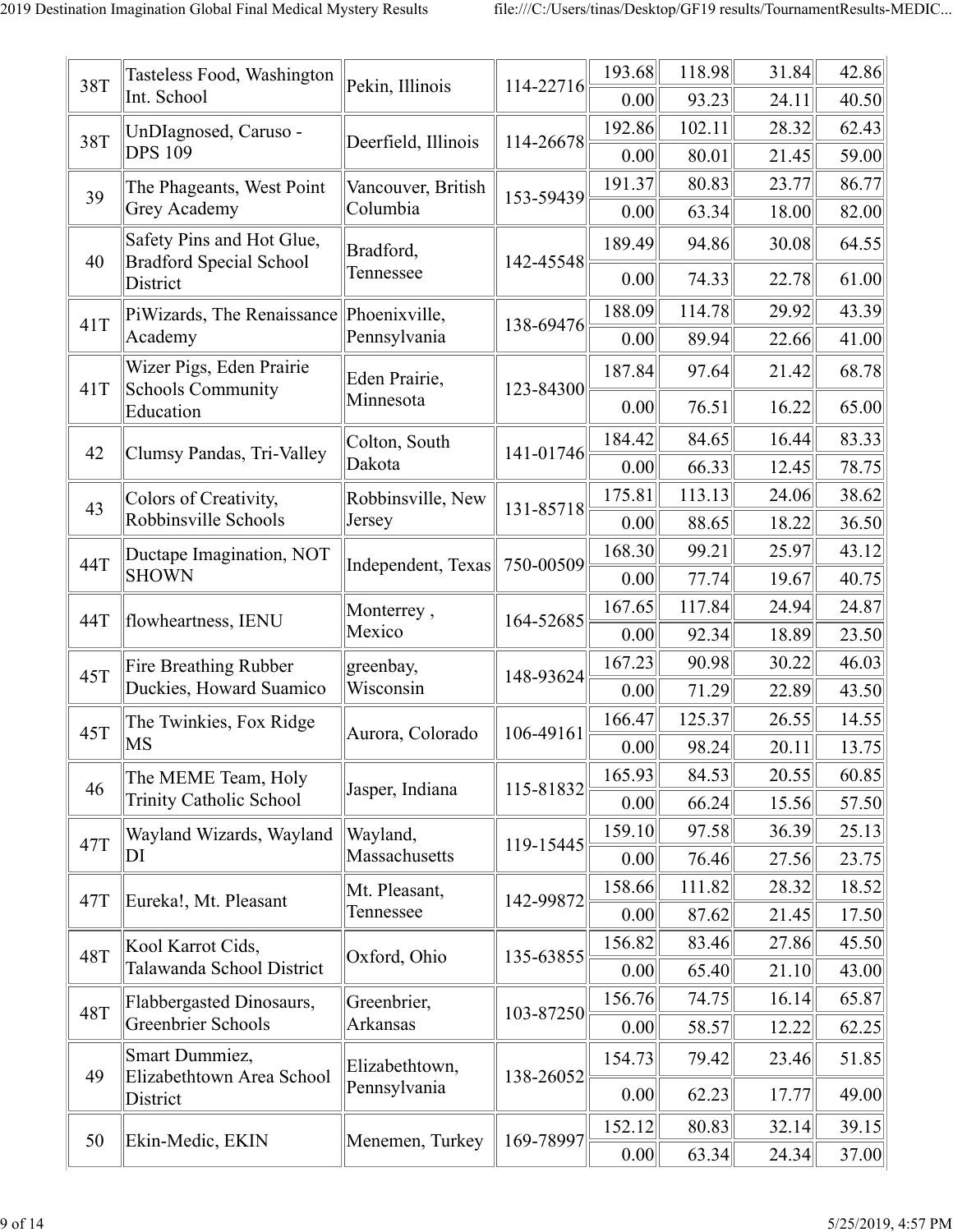| 51 | Brainiac Beavers, Beaver<br>Local Schools                      | East Liverpool,<br>Ohio | $135 - 99086$ | 146.72<br>0.00 | 77.94<br>61.07 | 12.17<br>9.22 | 56.61<br>53.50 |
|----|----------------------------------------------------------------|-------------------------|---------------|----------------|----------------|---------------|----------------|
|    | <b>THE BANNER OF</b><br><b>INGENUITY, Zhenjiang</b><br>  China |                         | 136.82        | 89.40          | 24.93          | 22.49         |                |
| 52 | Foreign Language Sch                                           |                         | 185-07003     | 0.00           | 70.05          | 18.88         | 21.25          |
|    | Big Booty Pigs, East                                           | Fairmont, West          | 149-80911     | 85.88          | 57.13          | 11.29         | 17.46          |
| 53 | Fairmont Middle                                                | Virginia                |               | 0.00           | 44.77          | 8.55          | 16.50          |

## **B: Medical Mystery, Secondary Level**

| Rank           | <b>Name</b>                          | <b>Town</b>             | Mbrshp#   | <b>Total</b>  | Central       | <b>Choice</b> | Instant       |
|----------------|--------------------------------------|-------------------------|-----------|---------------|---------------|---------------|---------------|
|                |                                      |                         |           | <b>Deduct</b> | <b>Rw.Cen</b> | <b>Rw.TCE</b> | <b>RwInst</b> |
| $\mathbf{1}$   | And Then There<br>Were Two, Kirkland | Kirkland,<br>Washington | 147-72992 | 356.10        | 240.00        | 60.00         | 56.10         |
|                | Independent DI                       |                         |           | 0.00          | 194.28        | 49.57         | 46.00         |
| $\overline{2}$ | Made with Real<br>Cheese, Hamilton   | Fishers, Indiana        | 115-54676 | 324.30        | 209.94        | 53.38         | 60.98         |
|                | Southeastern                         |                         |           | 0.00          | 169.95        | 44.10         | 50.00         |
| 3              | Ravenna Public                       | Ravenna,                | 122-11314 | 294.07        | 154.27        | 39.80         | 100.00        |
|                | Schools                              | Michigan                |           | 0.00          | 124.88        | 32.88         | 82.00         |
| $\overline{4}$ | Noggin Shock, Mt.                    | Mt. Pleasant,           | 142-11668 | 289.22        | 183.31        | 56.21         | 49.70         |
|                | Pleasant                             | Tennessee               |           | 0.00          | 148.39        | 46.44         | 40.75         |
| 5              | How Do You Work<br>An Elevator?,     | Deerfield, Illinois     | 114-47429 | 287.10        | 171.17        | 47.33         | 68.60         |
|                | Deerfield HS                         |                         |           | 0.00          | 138.56        | 39.10         | 56.25         |
| 6              | Evolve, The<br>Academy of Science    | The Woodlands,          | 750-29656 | 280.86        | 204.85        | 53.14         | 22.87         |
|                | & Technology                         | Texas                   |           | 0.00          | 165.83        | 43.90         | 18.75         |
| $7\mathrm{T}$  | The Zurfendurphs,                    | Saline, Michigan        | 122-44953 | 275.72        | 174.92        | 48.97         | 51.83         |
|                | Saline DI                            |                         |           | 0.00          | 141.60        | 40.46         | 42.50         |
| 7T             | G-Dog Sandwich<br>and the 6 Apostle, | Berlin, New             | 130-51070 | 275.00        | 180.07        | 52.86         | 42.07         |
|                | Berlin                               | Hampshire               |           | 0.00          | 145.77        | 43.67         | 34.50         |
| 8              | Sleep Is Not<br>Mandatory, Anoka     | Coon Rapids,            | 123-58823 | 272.55        | 161.77        | 41.27         | 69.51         |
|                | Hennepin Schools                     | Minnesota               |           | 0.00          | 130.95        | 34.10         | 57.00         |
| 9              | Los 7 Caldos,                        | Guatemala               | 160-99173 | 269.14        | 159.49        | 37.39         | 72.26         |
|                | Village School                       |                         |           | 0.00          | 129.11        | 30.89         | 59.25         |
| 10             | Dream Scorpions,                     | EANES ISD,              | 750-42055 | 260.74        | 190.03        | 42.36         | 28.35         |
|                | <b>WESTLAKE H S</b>                  | Texas                   |           | 0.00          | 153.83        | 35.00         | 23.25         |
| 11T            | Enchanter of Time,<br>Shanghai       | China                   | 185-05051 | 259.09        | 177.00        | 50.69         | 31.40         |
|                | XiangMing High<br>School             |                         |           | 0.00          | 143.28        | 41.88         | 25.75         |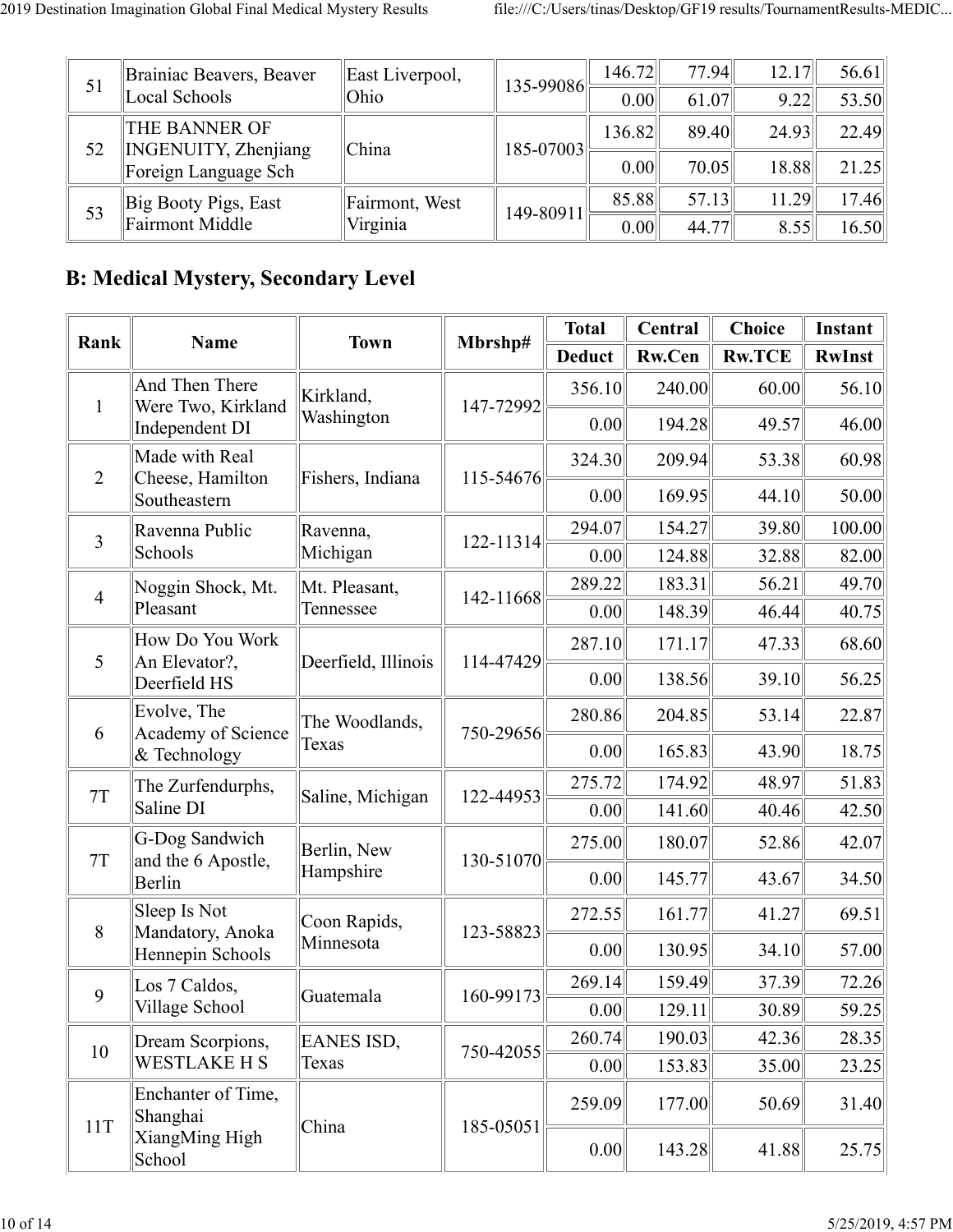| 11T | Great Mills 6th DI-<br>Mension, Great     | Great Mills,        | 120-03408 | 258.69         | 186.47           | 46.00          | 26.22          |
|-----|-------------------------------------------|---------------------|-----------|----------------|------------------|----------------|----------------|
|     | Mills HS                                  | Maryland            |           | 0.00           | 150.95           | 38.00          | 21.50          |
| 12T | The Nerdz,                                | <b>LEWISVILLE</b>   | 750-18965 | 254.87         | 149.55           | 53.80          | 51.52          |
|     | <b>HEBRON H S</b>                         | ISD, Texas          |           | 0.00           | 121.06           | 44.45          | 42.25          |
| 12T | $\text{tiny.cc/2rb22y},$<br>Newton DI     | Massachusetts       | 119-88364 | 254.07<br>0.00 | 159.70<br>129.28 | 46.81<br>38.67 | 47.56<br>39.00 |
|     | We haven't FigureD                        |                     |           | 252.10         | 176.05           | 44.65          | 31.40          |
| 13T | It Out Yet, Hamilton<br>Southeastern      | Fishers, Indiana    | 115-29796 | 0.00           | 142.51           | 36.89          | 25.75          |
|     | Brain Storm,                              | Millington, New     |           | 252.08         | 157.49           | 39.41          | 55.18          |
| 13T | <b>Bernards DI</b>                        | Jersey              | 131-03126 | 0.00           | 127.49           | 32.56          | 45.25          |
| 14T | PINK, Central Coast Arroyo Grande,        |                     | 105-54277 | 249.88         | 161.96           | 47.07          | 40.85          |
|     | DI                                        | California          |           | 0.00           | 131.11           | 38.89          | 33.50          |
| 14T | Juice Box Heroes,<br>Greenville Christian | Private or Charter, | 750-98073 | 249.18         | 181.61           | 48.67          | 18.90          |
|     | School                                    | Texas               |           | 0.00           | 147.01           | 40.21          | 15.50          |
| 14T | the crew, Veterans<br>Memorial High       | <b>CORPUS</b>       | 750-03829 | 248.88         | 170.56           | 46.92          | 31.40          |
|     | School                                    | CHRISTI, Texas      |           | 0.00           | 138.07           | 38.76          | 25.75          |
| 15  | Leaving Gravity,                          | China               | 185-43229 | 248.86         | 174.16           | 44.52          | 30.18          |
|     | Shanghai LuWan<br>Senior HS               |                     |           | 0.00           | 140.98           | 36.78          | 24.75          |
|     | Cattus scriptor<br>cerebrum, High         |                     |           | 243.27         | 175.10           | 51.10          | 17.07          |
| 16T | School Complex no.                        | Wroclaw, Poland     | 178-33976 | 0.00           | 141.74           | 42.22          | 14.00          |
|     | Giorno's Pizzeria,                        | Croton-on-          |           | 242.88         | 169.18           | 46.26          | 27.44          |
| 16T | Croton-Harmon<br>High School              | Hudson, New<br>York | 134-08052 | 0.00           | 136.95           | 38.22          | 22.50          |
| 17T | Those Buffoons In<br>the Room, Elk Point- | Elk Point, South    | 141-52450 | 238.52         | 164.09           | 44.25          | 30.18          |
|     | Jefferson                                 | Dakota              |           | 0.00           | 132.83           | 36.56          | 24.75          |
| 17T | 4 Awesome Pickles                         | Needham,            | 119-97475 | 237.65         | 166.31           | 45.73          | 25.61          |
|     |                                           | Massachusetts       |           | 0.00           | 134.63           | 37.78          | 21.00          |
|     | The Small Mediums                         | Basking Ridge,      |           | 235.02         | 151.46           | 36.30          | 47.26          |
| 18T | at Large, Basking<br>Ridge Team           | New Jersey          | 131-64022 | 0.00           | 122.61           | 29.99          | 38.75          |
|     | The Ugly Barnacles,                       |                     |           | 234.42         | 161.28           | 36.86          | 36.28          |
| 18T | Milan Special<br><b>School District</b>   | Milan, Tennessee    | 142-81537 | 0.00           | 130.56           | 30.45          | 29.75          |
| 19T | D.I.agnosis, Hudson                       | Hudson,             | 148-27558 | 232.85         | 171.59           | 40.22          | 21.04          |
|     | School District                           | Wisconsin           |           | 0.00           | 138.90           | 33.23          | 17.25          |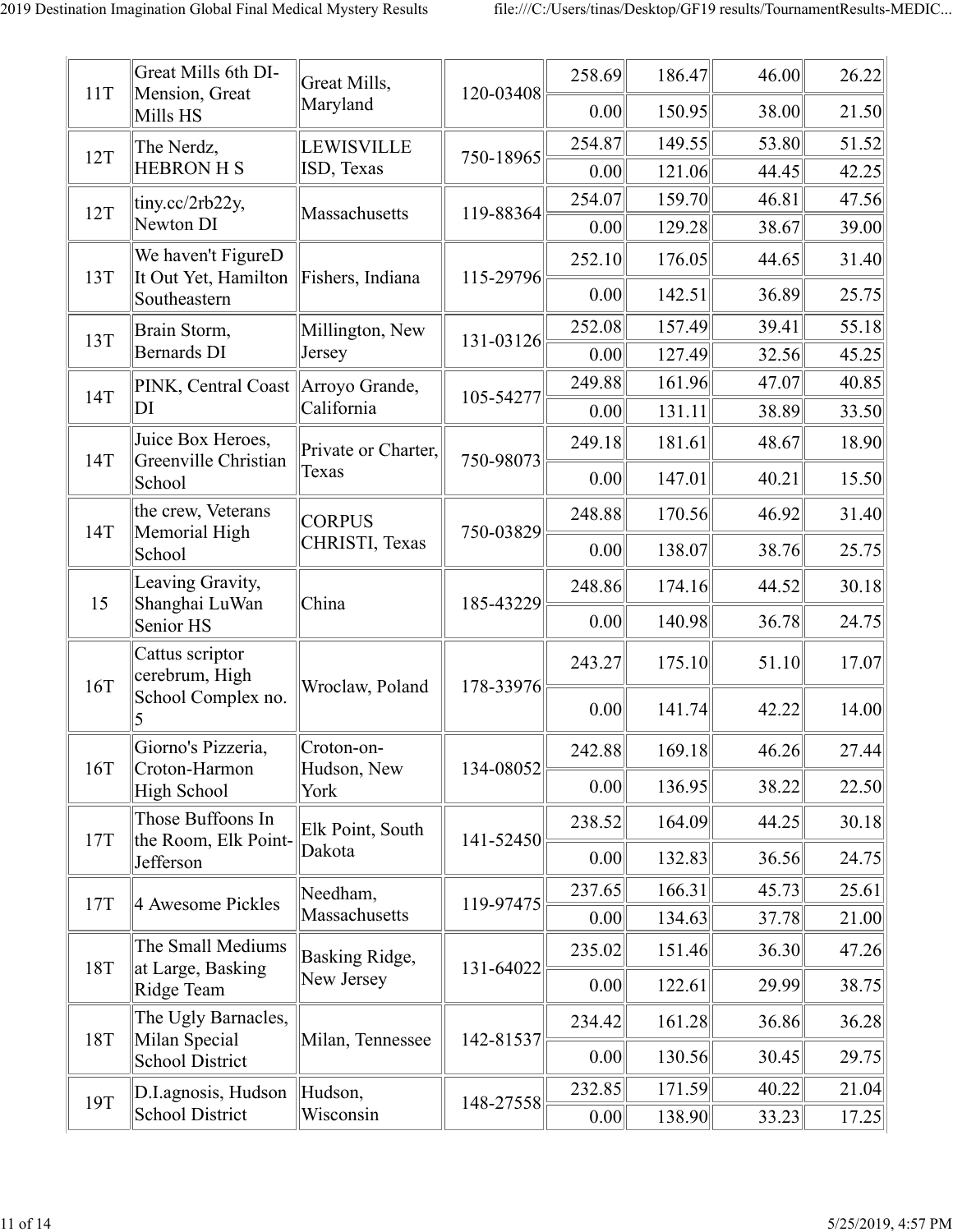| 19T        | just Do It!,<br>Middleton Cross                            | Middleton,                 | 148-97161 | 231.95 | 154.97 | 49.24 | 27.74 |
|------------|------------------------------------------------------------|----------------------------|-----------|--------|--------|-------|-------|
|            | Plains Area School<br>District                             | Wisconsin                  |           | 0.00   | 125.45 | 40.68 | 22.75 |
| 20         | Dragons7, Northside                                        | NORTHSIDE                  | 750-31811 | 230.34 | 155.18 | 48.03 | 27.13 |
|            | Schools                                                    | ISD, Texas                 |           | 0.00   | 125.62 | 39.68 | 22.25 |
| 21         | Key Lime Cupcakes,<br>Eden Prairie Schools<br>Community    | Eden Prairie,<br>Minnesota | 123-13327 | 228.85 | 132.60 | 46.55 | 49.70 |
|            | Education                                                  |                            |           | 0.00   | 107.34 | 38.46 | 40.75 |
|            | HumanLike,                                                 |                            |           | 226.46 | 146.44 | 43.13 | 36.89 |
| 22T        | Hangzhou Xuejun<br>ΗS                                      | China                      | 185-06139 | 0.00   | 118.54 | 35.63 | 30.25 |
| 22T        | Try Not to Die (An<br>Ode to Liver),                       | Little Rock,               | 103-53472 | 225.94 | 174.13 | 42.36 | 9.45  |
|            | Parkview High<br>School                                    | <b>Arkansas</b>            |           | 0.00   | 140.96 | 35.00 | 7.75  |
| 22T        | Okay, but can you do<br>this?, Reeds Spring                | Reeds Spring,              | 124-69623 | 225.50 | 159.57 | 41.54 | 24.39 |
|            | School District                                            | Missouri                   |           | 0.00   | 129.17 | 34.32 | 20.00 |
| 23T        | Curious flexing of<br>muscles, but, Lakes                  | Forest Lake,               | 123-69563 | 221.71 | 115.32 | 37.79 | 68.60 |
|            | International<br>Language Academy                          | Minnesota                  |           | 0.00   | 93.35  | 31.22 | 56.25 |
| 23T        | NO, Goffstown High Goffstown, New                          |                            | 130-86610 | 221.68 | 156.00 | 43.73 | 21.95 |
|            | School                                                     | Hampshire                  |           | 0.00   | 126.28 | 36.13 | 18.00 |
| 23T        | <b>Dormant Seals</b>                                       | Bellevue,                  | 147-35650 | 221.37 | 164.50 | 35.22 | 21.65 |
|            |                                                            | Washington                 |           | 0.00   | 133.16 | 29.10 | 17.75 |
| 24         | Hepta sapiens, Çevre                                       | Erenköy, Turkey            | 169-38893 | 218.25 | 142.68 | 38.07 | 37.50 |
|            | College                                                    |                            |           | 0.00   | 115.50 | 31.45 | 30.75 |
| 25         | Ware, Greenbrier                                           | Greenbrier,                | 103-27726 | 215.51 | 145.98 | 42.09 | 27.44 |
|            | Schools                                                    | <b>Arkansas</b>            |           | 0.00   | 118.17 | 34.77 | 22.50 |
| 26T        | Triple Threat, Holt-                                       | Holt, Michigan             | 122-66772 | 212.71 | 157.15 | 30.26 | 25.30 |
|            | Dimondale DI                                               |                            |           | 0.00   | 127.21 | 25.00 | 20.75 |
| 26T        | Thick Gucci<br>Chickens, South                             | Alma, Colorado             | 106-51783 | 211.73 | 134.18 | 41.27 | 36.28 |
|            | Park                                                       |                            |           | 0.00   | 108.62 | 34.10 | 29.75 |
| 27         | We D.I.d., FMV<br>Ispartakule Isik High   Istanbul, Turkey |                            | 169-51189 | 207.53 | 150.43 | 35.76 | 21.34 |
|            | School                                                     |                            |           | 0.00   | 121.77 | 29.54 | 17.50 |
| 28         | The Tigabunnies,<br><b>Barberton City</b>                  | Barberton, Ohio            | 135-60024 | 195.59 | 142.06 | 30.66 | 22.87 |
|            | Schools                                                    |                            |           | 0.00   | 115.00 | 25.33 | 18.75 |
| <b>29T</b> | Shrewsbury                                                 | Shrewsbury,                | 119-85843 | 194.25 | 127.45 | 40.89 | 25.91 |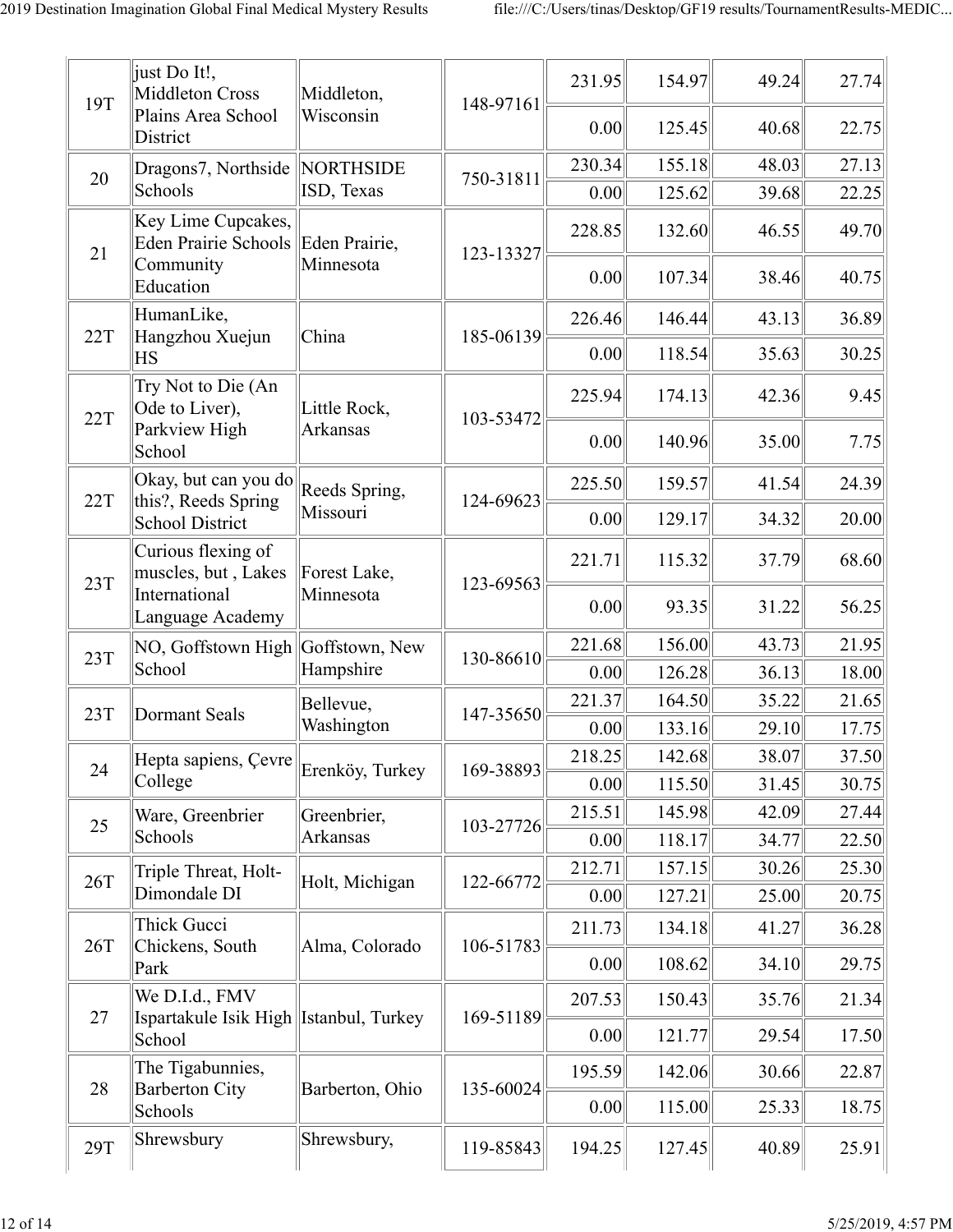|            | Lemonade Brains,<br><b>Shrewsbury Public</b><br>Schools                    | Massachusetts                         |               | 0.00           | 103.17           | 33.78          | 21.25          |
|------------|----------------------------------------------------------------------------|---------------------------------------|---------------|----------------|------------------|----------------|----------------|
| 29T        | <b>SMHS</b><br>DIoxyribonucleic<br>Acid, St Michaels<br><b>High School</b> | St Michaels,<br>Maryland              | 120-49495     | 193.34<br>0.00 | 114.61<br>92.78  | 30.25<br>24.99 | 48.48<br>39.75 |
| <b>29T</b> | Squadobots, Roll<br>Out, Coal Ridge<br><b>High School</b>                  | New Castle - Silt,<br>Colorado        | 106-65714     | 193.33<br>0.00 | 141.16<br>114.27 | 29.30<br>24.21 | 22.87<br>18.75 |
| 30         | OC IlluminaDI,<br>Orange County<br>Public Schools                          | Orange, Virginia                      | 145-85940     | 189.19<br>0.00 | 89.64<br>72.56   | 23.94<br>19.78 | 75.61<br>62.00 |
| 31T        | Caroline & Friends,<br><b>Brentwood High</b><br>School                     | Brentwood,<br>Tennessee               | 142-52930     | 185.75<br>0.00 | 118.47<br>95.90  | 34.96<br>28.88 | 32.32<br>26.50 |
| 31T        | <b>UCCU</b> , DI Ukraine                                                   | Kyiv, Ukraine                         | 175-31401     | 185.06<br>0.00 | 125.67<br>101.73 | 32.56<br>26.90 | 26.83<br>22.00 |
| 32         | DI Dynamite,<br><b>Western Creativity</b>                                  | Spring Arbor,<br>Michigan             | 122-74037     | 184.36<br>0.00 | 135.21<br>109.45 | 31.47<br>26.00 | 17.68<br>14.50 |
| 33         | Fierce Rodents of<br>Unusual Size,<br>Churubusco Schools                   | Churubusco,<br>Indiana                | 115-32735     | 176.32<br>0.00 | 130.69<br>105.79 | 32.83<br>27.12 | 12.80<br>10.50 |
| 34T        | LIFO, Kasi - South<br>Korea                                                | GOYANG-CITY,<br>KASI - South<br>Korea | 171-90228     | 175.22<br>0.00 | 117.29<br>94.95  | 30.80<br>25.45 | 27.13<br>22.25 |
| 34T        | A New DI-rection,<br><b>West Point Grey</b>                                | Vancouver, British<br>Columbia        | 153-68838     | 175.13<br>0.00 | 111.54<br>90.29  | 34.02<br>28.11 | 29.57<br>24.25 |
| 34T        | Academy<br>Yes, Portales<br>Municipal Schools                              | Portales, New<br>Mexico               | 132-14636     | 175.03<br>0.00 | 124.37<br>100.68 | 32.67<br>26.99 | 17.99<br>14.75 |
| 35         | Rainbow<br>Connection, Medina<br><b>CSD</b>                                | Medina, New<br>York                   | 134-90898     | 173.06<br>0.00 | 129.70<br>104.99 | 23.54<br>19.45 | 19.82<br>16.25 |
| 36T        | No LifeJust DI,<br><b>Buckeye Valley</b><br>Local Schools                  | Delaware, Ohio                        | 135-63514     | 163.14<br>0.00 | 121.88<br>98.66  | 29.98<br>24.77 | 11.28<br>9.25  |
| 36T        | Life Savers, Presque<br>Isle High School                                   | Presque Isle,<br>Maine                | 121-83671     | 162.43<br>0.00 | 118.13<br>95.63  | 34.85<br>28.79 | 9.45<br>7.75   |
| 37         | A-typical, PEI<br>Department of<br><b>Education</b> , Early                | Summerside,<br>Prince Edwards         | 207-12883     | 161.45         | 110.97           | 27.31          | 23.17          |
| 38         | Learning and Culture<br>Procrastination                                    | Island<br>Madison,                    | $102 - 17518$ | 0.00<br>159.52 | 89.83<br>105.90  | 22.56<br>28.92 | 19.00<br>24.70 |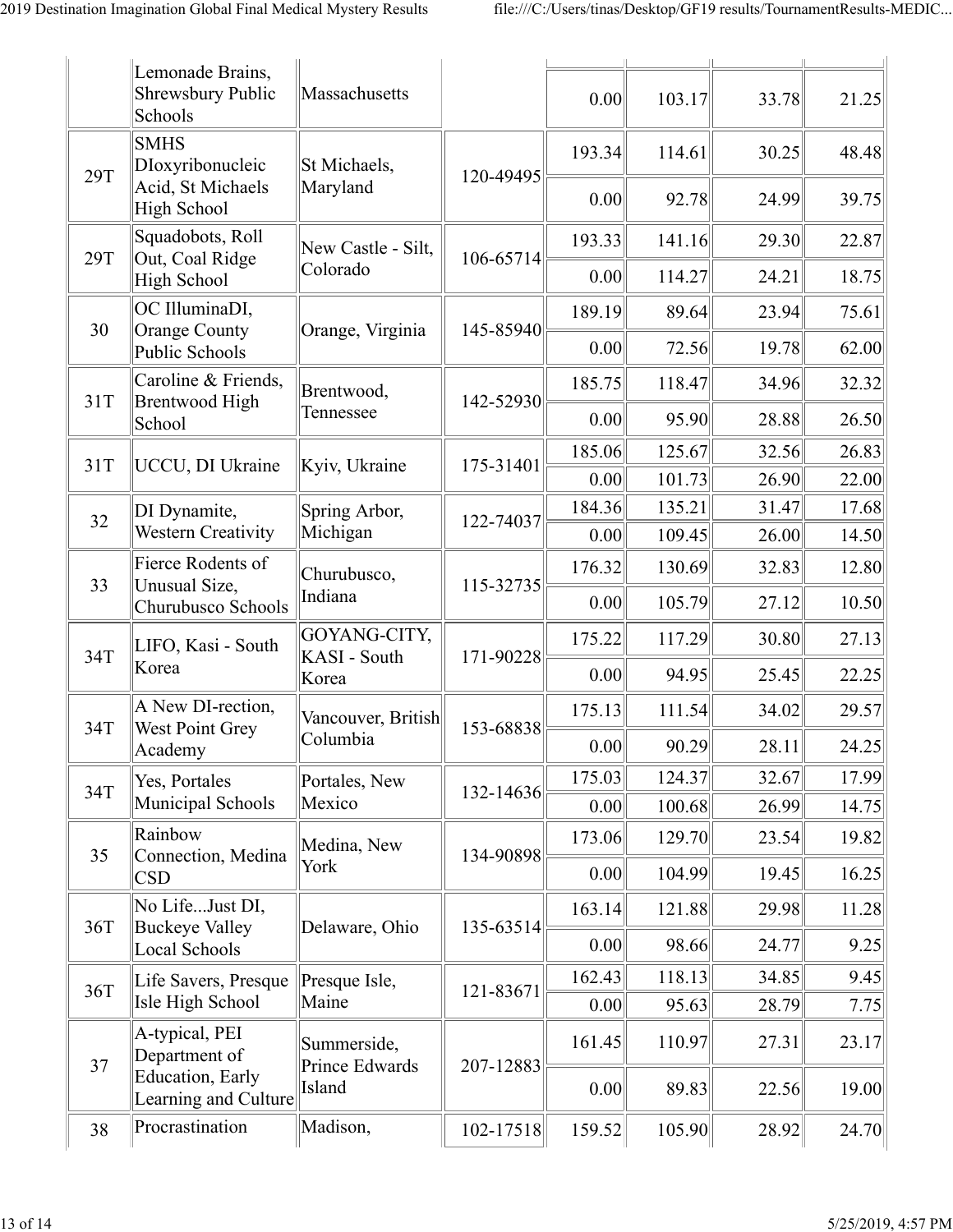|    | Station, Bob Jones<br>High School                               | Alabama            |           | 0.00                                                                                                                                         | 85.73  | 23.89 | 20.25 |
|----|-----------------------------------------------------------------|--------------------|-----------|----------------------------------------------------------------------------------------------------------------------------------------------|--------|-------|-------|
| 39 | <b>BRICK</b> , Indian                                           | Wintersville, Ohio | 135-28451 | 154.66                                                                                                                                       | 120.31 | 17.89 | 16.46 |
|    | Creek Local schools                                             |                    |           |                                                                                                                                              |        | 14.78 | 13.50 |
| 40 | Undecided.,<br>Mariemont High                                   | Cincinnati, Ohio   | 135-68103 |                                                                                                                                              | 97.31  | 27.44 | 26.83 |
|    | School                                                          |                    |           |                                                                                                                                              |        | 22.67 | 22.00 |
| 41 | <b>KALLPAY,</b><br><b>UNIDAD</b><br>Quito, Ecuador<br>166-03582 |                    | 149.91    |                                                                                                                                              | 27.71  | 15.55 |       |
|    | <b>EDUCATIVA</b><br><b>HONTANAR</b>                             |                    |           |                                                                                                                                              |        | 22.89 | 12.75 |
| 42 | Lil DI'nsteins,<br>Haughton High                                | Haughton,          | 118-10542 |                                                                                                                                              |        | 22.45 | 13.72 |
|    | School                                                          | Louisiana          |           |                                                                                                                                              |        | 18.55 | 11.25 |
|    | This Is Your Instant<br>Challenge, West                         | WESTON,            | 124-96583 |                                                                                                                                              |        | 24.22 | 21.34 |
| 43 | Platte Destination<br>Imagination                               | Missouri           |           | 97.39<br>0.00<br>151.58<br>0.00<br>78.77<br>106.65<br>86.33<br>0.00<br>106.10<br>142.27<br>85.89<br>0.00<br>86.04<br>131.60<br>0.00<br>69.65 |        | 20.01 | 17.50 |

## **B: Medical Mystery, University Level**

| Rank           | <b>Name</b>                                                           | <b>Town</b>        | Mbrshp#   | <b>Total</b>              | Central       | <b>Choice</b> | <b>Instant</b> |
|----------------|-----------------------------------------------------------------------|--------------------|-----------|---------------------------|---------------|---------------|----------------|
|                |                                                                       |                    |           | <b>Deduct</b>             | <b>Rw.Cen</b> | <b>Rw.TCE</b> | <b>RwInst</b>  |
|                | Otorhinolaryngolists,                                                 | Chattanooga,       | 142-55501 | 354.90                    | 240.00        | 60.00         | 54.90          |
|                | Center for Creative Arts Tennessee                                    |                    |           | 0.00                      | 159.30        | 38.45         | 14.00          |
|                | <b>THE FABULOUS</b><br>FOUR, DeKalb High                              | DeKalb ISD,        | 750-19018 | 269.81<br>123.87<br>45.94 | 100.00        |               |                |
| 2              | School                                                                | Texas              |           | 0.00                      | 82.22         | 29.44         | 25.50          |
|                | Mission Collegiate H.S., MISSION<br>Mission Collegiate High CONS ISD, |                    | 750-17499 | 226.62                    | 136.00        | 41.60         | 49.02          |
| 3              | School                                                                | Texas              |           | 0.00                      | 90.27         | 26.66         | 12.50          |
| $\overline{4}$ | Pollos Locos, Jack E.                                                 | <b>IRVING ISD,</b> | 750-32618 | 193.20                    | 84.88         | 27.93         | 80.39          |
|                | Singley Academy                                                       | Texas              |           | 0.00                      | 56.34         | 17.90         | 20.50          |

Page generated by the Destination Imagination scoring program version 2019 (Global Finals)-20190428 on Sat May 25 13:53:50 CDT 2019.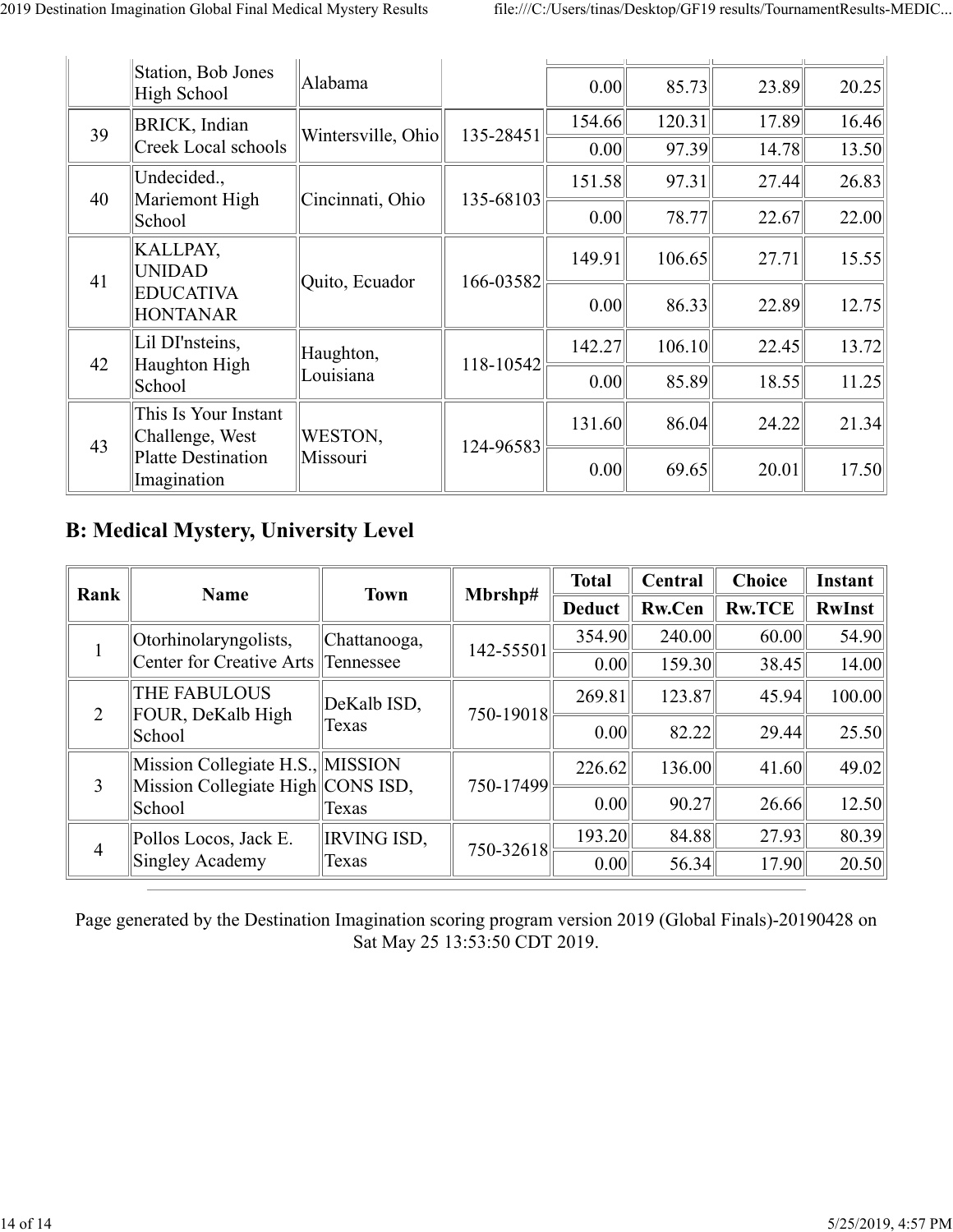# 2019 Destination Imagination Global Finals Monster **Effects Results**

*Destination Imagination congratulates all the students who participated in the Kansas City tournament. We think you are all winners!*

Teams emphasized *as such* are going on to the next level of competition.

## **E: Monster Effects**

#### **E: Monster Effects, Elementary Level**

| Rank           | <b>Name</b>                      | <b>Town</b>                  | Mbrshp#                  | <b>Total</b>  |       | WHR TWH/R         | CC               | <b>Choice</b>         | Instant |
|----------------|----------------------------------|------------------------------|--------------------------|---------------|-------|-------------------|------------------|-----------------------|---------|
|                |                                  |                              |                          | Deduct        |       |                   |                  | StrWt RwCCRwTCERwInst |         |
| $\mathbf{1}$   | Fucheng II, Yuyao Shinan ES      | China                        | 185-13748                | 377.23        | 80.72 | 1000.00           | 140.00           | 60.00                 | 96.51   |
|                |                                  |                              |                          | 0.00          |       |                   | $10.6$    108.90 | 48.56                 | 83.00   |
| $\sqrt{2}$     | Trick the Trick, Beijing         | China                        | 185-86398                | 337.90 100.00 |       | 970.00            | 103.37           | 45.58                 | 88.95   |
|                | Zhongguancun No.1 ES             |                              |                          | 0.00          |       | 8.3               | 80.41            | 36.89                 | 76.50   |
| 3              | The Ultimate Lumberjacks,        | Sturgeon Bay,                | 148-77198                | 303.09        |       | 89.80 1060.00     | 137.85           | 35.03                 | 40.41   |
|                | Sevastopol School                | Wisconsin                    |                          | 0.00          |       | 10.1              | 107.23           | 28.35                 | 34.75   |
| $\overline{4}$ | The Luminously Ludicrous         | Texas                        | 750-68155                | 288.91        | 50.43 | 890.00            | 109.65           | 41.33                 | 87.50   |
|                | Youths, Independent              |                              |                          | 0.00          |       | 15.1              | 85.29            | 33.45                 | 75.25   |
| 5T             | Cereal Solvers, Three Rivers     | Cleves, Ohio                 | 135-96283                | 280.94        | 45.26 | 820.00            | 106.14           | 31.87                 | 97.67   |
|                | Local SD                         |                              |                          | 0.00          |       | 15.5              | 82.56            | 25.79                 | 84.00   |
| 5T             | Steiner2 - Seven Sassy Savage    | <b>LEANDER</b>               | 750-93036                | 280.57        | 46.56 | 800.00            | 120.21           | 46.94                 | 66.86   |
|                | Sm, STEINER RANCH EL             | ISD, Texas                   |                          | 0.00          |       | 14.7              | 93.51            | 37.99                 | 57.50   |
|                |                                  | South Korea,                 |                          | 275.19        | 51.46 | 830.00            | 98.08            | 33.21                 | 92.44   |
| 6T             | Geomsan Magic, KASI              | KASI - South<br>Korea        | 171-36957                | 0.00          |       | 13.8              | 76.29            | 26.88                 | 79.50   |
| 6T             | Steiner3 - D.I.C.E., STEINER     | <b>LEANDER</b>               | 750-06178                | 275.05        | 64.87 | 940.00            | 106.78           | 36.25                 | 67.15   |
|                | <b>RANCH EL</b>                  | ISD, Texas                   |                          | 0.00          |       | 12.4              | 83.06            | 29.34                 | 57.75   |
| $\overline{7}$ | The dream team, Shanghai         | China                        | 185-52288                | 272.28        | 92.08 | 990.00            | 92.64            | 38.43                 | 49.13   |
|                | Huangpu First Central ES         |                              |                          | 0.00          |       | 9.2               | 72.06            | 31.10                 | 42.25   |
| 8              | Served with a Side of Fries, Ben | Highlands<br>Ranch,          | 106-05146                | 254.31        | 36.57 | 500.00            | 98.08            | 31.87                 | 87.79   |
|                | Franklin Academy                 | Colorado                     |                          | 0.00          |       | 11.7              | 76.29            | 25.79                 | 75.50   |
|                |                                  | Istanbul,                    |                          | 249.84        | 20.94 | 920.00            | 103.14           | 53.96                 | 71.80   |
| 9              | DIna, EYUBOGLU SCHOOLS           | Turkey                       | 169-07941                | 0.00          |       | 37.6              | 80.23            | 43.67                 | 61.75   |
|                | 4th Hall Down, WOODRIDGE         | <b>ALAMO</b>                 |                          | 243.06        | 34.53 | 460.00            | 100.48           | 36.54                 | 71.51   |
| 10             | EL                               | <b>HEIGHTS</b><br>ISD, Texas | 750-53466                | 0.00          |       | 11.4              | 78.16            | 29.57                 | 61.50   |
| 11             | Curious Chameleons, Miller       | MIDLOTHIAN                   | 750-96080                | 239.93        | 49.64 | 760.00            | 100.29           | 36.80                 | 53.20   |
|                | Elementary                       | ISD, Texas                   |                          | 0.00          |       | 13.1              | 78.01            | 29.78                 | 45.75   |
| 12             | Tough Tuskers, Somers CSD        | Somers, New                  | $134-63925$ 237.74 29.11 |               |       | $990.00$   104.71 |                  | 37.06                 | 66.86   |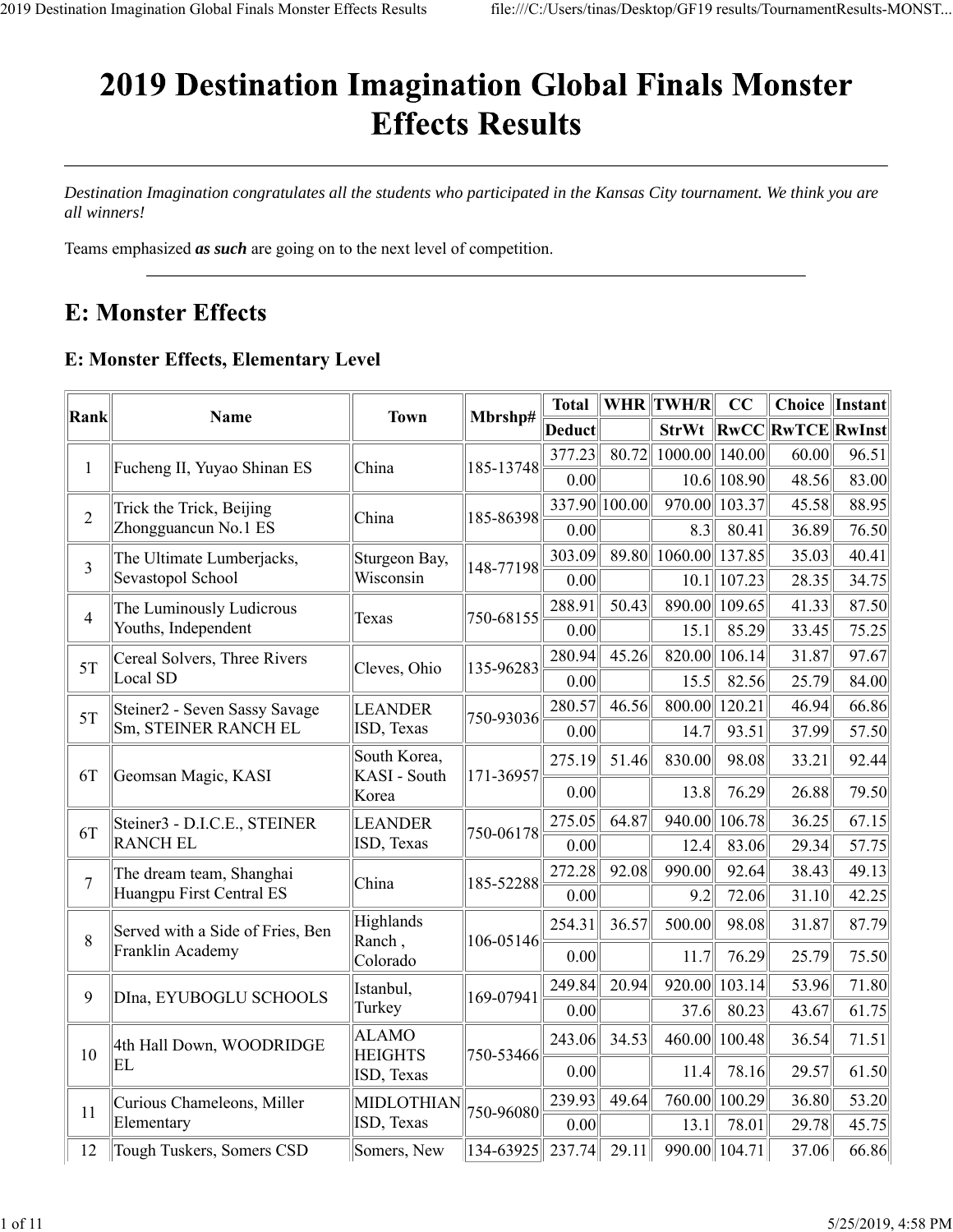|            |                                                         | York                           |                                                                                                                                                                                                                                                                  | 0.00           |       | 29.1              | 81.45          | 29.99          | 57.50          |
|------------|---------------------------------------------------------|--------------------------------|------------------------------------------------------------------------------------------------------------------------------------------------------------------------------------------------------------------------------------------------------------------|----------------|-------|-------------------|----------------|----------------|----------------|
| 13T        | The 7 Daredevils, Hidden Hills                          | San Ramon,                     |                                                                                                                                                                                                                                                                  | 234.16         | 19.01 | 540.00            | 100.29         | 41.60          | 73.26          |
|            |                                                         | California                     |                                                                                                                                                                                                                                                                  | 0.00           |       | 24.3              | 78.01          | 33.67          | 63.00          |
| 13T        | Pisa Party, Medina Elementary                           | Bellevue,                      | 147-76292                                                                                                                                                                                                                                                        | 233.19         | 26.64 | 520.00            | 102.71         | 38.72          | 65.12          |
|            | PTA DI                                                  | Washington                     | 105-33579<br>114-60068<br>134-81673<br>130-05118<br>185-82790<br>105-93104<br>114-82911<br>135-49349<br>123-49459<br>106-42640<br>123-22319<br>750-03959<br>122-03331<br>750-81996<br>147-66969<br>106-91788<br>106-38098<br>111-81019<br>130-23616<br>750-63526 | 0.00           |       | 16.7              | 79.89          | 31.34          | 56.00          |
| 14T        | The Purple Bananas, Elm School                          | Hinsdale,                      |                                                                                                                                                                                                                                                                  | 229.52         | 36.93 | 1010.00           | 92.36          | 40.35          | 59.88          |
|            | -Fourth Grade, Team 2                                   | Illinois                       |                                                                                                                                                                                                                                                                  | 0.00           |       | 23.4              | 71.84          | 32.66          | 51.50          |
| 14T        | Building Bulldogs 2.0, Irvington                        | Irvington, New                 |                                                                                                                                                                                                                                                                  | 228.94         | 24.07 | 920.00            | 103.28         | 32.40          | 69.19          |
|            | <b>UFSD</b>                                             | York                           |                                                                                                                                                                                                                                                                  | 0.00           |       | 32.7              | 80.34          | 26.22          | 59.50          |
| 15T        | DI Beezzz, Bedford DI                                   | Bedford, New                   |                                                                                                                                                                                                                                                                  | 227.54         | 14.56 | 320.00            | 83.43          | 38.56          | 90.99          |
|            |                                                         | Hampshire                      |                                                                                                                                                                                                                                                                  | 0.00           |       | 18.8              | 64.90          | 31.21          | 78.25          |
| 15T        | X-Idea Team, Shanghai JingAn                            | China                          |                                                                                                                                                                                                                                                                  | 226.86         | 47.42 | 460.00            | 110.93         | 50.78          | 17.73          |
|            | Zhabei No.2 Central ES                                  |                                |                                                                                                                                                                                                                                                                  | 0.00           |       | 8.3               | 86.29          | 41.10          | 15.25          |
| 16         | DInamites, Kolb Elementary                              | Dublin,                        |                                                                                                                                                                                                                                                                  | 226.41         | 8.62  | 145.00            | 75.66          | 42.13          | 100.00         |
|            | School                                                  | California                     |                                                                                                                                                                                                                                                                  | 0.00           |       | 14.4              | 58.85          | 34.10          | 86.00          |
| 17         | Best Banana Bunch, South Park -<br><b>DPS 109</b>       | Deerfield,                     |                                                                                                                                                                                                                                                                  | 224.76         | 31.82 | 1060.00 104.15    |                | 45.19          | 43.60          |
|            |                                                         | Illinois                       |                                                                                                                                                                                                                                                                  | 0.00           |       | 28.5              | 81.01          | 36.57          | 37.50          |
| 18         | Can't Stop DIing!, Pike Delta York<br>Local Schools     | Delta, Ohio                    |                                                                                                                                                                                                                                                                  | 223.55         | 28.77 | 770.00            | 104.93         | 39.27          | 50.58          |
|            |                                                         |                                |                                                                                                                                                                                                                                                                  | 0.00           |       | 22.9              | 81.62          | 31.78          | 43.50          |
| 19         | The Kernels, Rum River                                  | Andover,                       |                                                                                                                                                                                                                                                                  | 221.76         | 30.88 | 610.00            | 92.79          | 35.30          | 62.79          |
|            | Elementary                                              | Minnesota                      |                                                                                                                                                                                                                                                                  | 0.00           |       | 16.9              | 72.18          | 28.57          | 54.00          |
| 20         | The Expired Doritos, South Park                         | Alma,<br>Colorado              |                                                                                                                                                                                                                                                                  | 217.45         | 6.22  | 125.00            | 99.30          | 38.67          | 73.26          |
|            |                                                         |                                |                                                                                                                                                                                                                                                                  | 0.00           |       | 17.2              | 77.24          | 31.30          | 63.00          |
| 21         | Ping Pong Champions, Wayzata<br>Public Schools          | Plymouth,<br>Minnesota         |                                                                                                                                                                                                                                                                  | 215.46         | 28.08 | 640.00            | 95.87          | 30.75          | 60.76          |
|            |                                                         |                                |                                                                                                                                                                                                                                                                  | 0.00           |       | 19.5              | 74.57          | 24.89          | 52.25          |
| 22         | Jammin Junkers, Borchardt/Allen<br>E1                   | <b>FRISCO ISD,</b>             |                                                                                                                                                                                                                                                                  | 212.81         | 41.25 | 940.00            | 86.93          | 34.05          | 50.58          |
|            |                                                         | Texas                          |                                                                                                                                                                                                                                                                  | 0.00           |       | 19.5              | 67.62          | 27.56          | 43.50          |
| 23T        | Ravenna Public Schools                                  | Ravenna,<br>Michigan           |                                                                                                                                                                                                                                                                  | 211.73         | 41.52 | $990.00$   119.64 |                | 34.58          | 15.99          |
|            |                                                         |                                |                                                                                                                                                                                                                                                                  | 0.00           |       | 20.4              | 93.06          | 27.99          | 13.75          |
| 23T        | 6th DImension, Cornerstone<br>Elementary                | <b>FORT BEND</b><br>ISD, Texas |                                                                                                                                                                                                                                                                  | 210.93         | 20.76 | 410.00            | 101.57         | 40.63          | 47.97          |
|            |                                                         |                                |                                                                                                                                                                                                                                                                  | 0.00           | 42.78 | 16.9<br>940.00    | 79.01          | 32.88          | 41.25          |
| 24         | DI Zaster, DI Parents                                   | Redmond,<br>Washington         |                                                                                                                                                                                                                                                                  | 210.10         |       |                   | 94.64<br>73.62 | 36.92          | 35.76          |
|            |                                                         |                                |                                                                                                                                                                                                                                                                  | 0.00           |       | 18.8              |                | 29.88          | 30.75          |
| 25         | Turtle Squad, Lincoln Elementary                        | Delta,<br>Colorado             |                                                                                                                                                                                                                                                                  | 205.54<br>0.00 | 41.20 | 650.00<br>13.5    | 92.54<br>71.98 | 29.94<br>24.23 | 41.86<br>36.00 |
|            |                                                         |                                |                                                                                                                                                                                                                                                                  |                | 37.49 |                   |                |                |                |
| 26         | Six Ninja Pineapples With Sungla,<br>Slavens K-8 School | Denver,<br>Colorado            |                                                                                                                                                                                                                                                                  | 203.07<br>0.00 |       | 990.00<br>22.6    | 88.51<br>68.85 | 31.72<br>25.67 | 45.35<br>39.00 |
|            |                                                         |                                |                                                                                                                                                                                                                                                                  | 200.27         | 2.92  | 575.00            | 97.14          | 31.31          | 68.90          |
| 27         | Wreck It Monsters, Fulton Science<br>Academy            | Alpharetta,<br>Georgia         |                                                                                                                                                                                                                                                                  | 0.00           |       | 168.5             | 75.56          | 25.34          | 59.25          |
|            |                                                         |                                |                                                                                                                                                                                                                                                                  |                |       |                   |                |                |                |
| <b>28T</b> | The Gum Drop Gang, Highbridge                           | New Ipswich,<br>New            |                                                                                                                                                                                                                                                                  | 198.45         | 11.24 | 870.00            | 95.44          | 36.25          | 55.52          |
|            | Hill Elementary                                         | Hampshire                      |                                                                                                                                                                                                                                                                  | 0.00           |       | 66.2              | 74.24          | 29.34          | 47.75          |
| 28T        | Chapel Hill Electric Minds,                             | Dallas Region                  |                                                                                                                                                                                                                                                                  | 198.25         | 11.41 | 180.00            | 77.66          | 44.06          | 65.12          |
|            | Chapel Hill Preparatory                                 | ISD, Texas                     |                                                                                                                                                                                                                                                                  | 0.00           |       | 13.5              | 60.41          | 35.66          | 56.00          |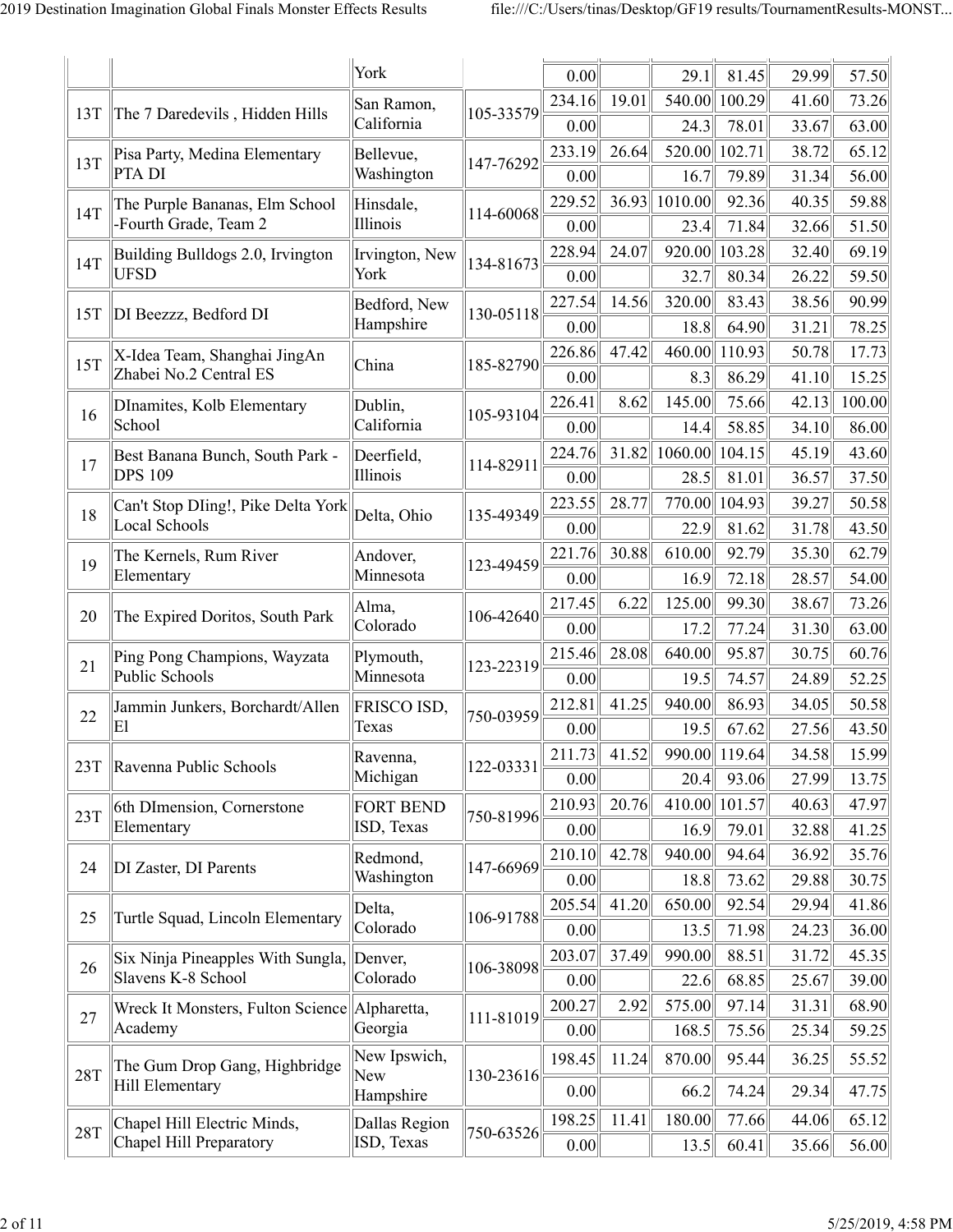| 29  | I Don't Know!, Germantown               | Germantown,               | 148-01218 | 196.79       | 24.64 |         | 530.00 115.87 | 34.19 | 22.09 |
|-----|-----------------------------------------|---------------------------|-----------|--------------|-------|---------|---------------|-------|-------|
|     | <b>School District</b>                  | Wisconsin                 |           | 0.00         |       | 18.4    | 90.13         | 27.67 | 19.00 |
| 30  | Crazy Brainers, Primary School          | Wroclaw,                  | 178-28777 | 194.27       | 6.82  | 295.00  | 111.36        | 30.74 | 45.35 |
|     | no. 28                                  | Poland                    |           | 0.00         |       | 37.0    | 86.62         | 24.88 | 39.00 |
| 31  | The Evil Potatoes, Palisades Park       | Charlotte,                | 127-41781 | 193.18       | 6.31  | 540.00  | 104.43        | 26.63 | 55.81 |
|     |                                         | North Carolina            |           | 0.00         |       | 73.3    | 81.23         | 21.55 | 48.00 |
| 32T | WoodSlash, American School              | Monterrey,                | 164-94832 | 191.34       | 20.91 | 440.00  | 89.36         | 25.26 | 55.81 |
|     | Foundation of Monterrey                 | Mexico                    |           | 0.00         |       | 18.0    | 69.51         | 20.44 | 48.00 |
| 32T | DI Rockets BTCDT, Collins               | Sterling<br>Heights,      | 122-97264 | 191.24       | 18.30 | 830.00  | 87.57         | 28.97 | 56.40 |
|     | Elementary                              | Michigan                  |           | 0.00         |       | 38.8    | 68.12         | 23.45 | 48.50 |
| 32T | Tators Of Steel, Columbus Public        | Columbus,                 | 129-26628 | 190.74       | 24.61 | 535.00  | 76.72         | 31.85 | 57.56 |
|     | Schools                                 | Nebraska                  |           | 0.00         |       | 18.6    | 59.68         | 25.78 | 49.50 |
| 33T | Kolorful Koalas, Ben Franklin           | Highlands<br>Ranch,       | 106-70484 | 187.49       | 22.00 | 810.00  | 66.64         | 34.32 | 64.53 |
|     | Academy                                 | Colorado                  |           | 0.00         |       | 31.5    | 51.84         | 27.78 | 55.50 |
| 33T | Mooing Monster Maniacs, Greater         | Jasper, Indiana           | 115-07426 | 187.21       | 22.46 | 1050.00 | 74.67         | 42.70 | 47.38 |
|     | Jasper Consolidated Schools             |                           |           | 0.00         |       | 40.0    | 58.08         | 34.56 | 40.75 |
|     |                                         | Corvallis,                |           | 184.56       | 11.41 | 380.00  | 72.51         | 31.45 | 69.19 |
| 34  | The Refined Palates, Corvallis DI       | Oregon                    | 137-68965 | 0.00         |       | 28.5    | 56.40         | 25.45 | 59.50 |
| 35T | Rookie Witch, OZEL TURK                 | Cakabey VD<br>8310020582, | 169-95124 | 180.06       | 30.54 | 1060.00 | 93.28         | 35.02 | 21.22 |
|     | <b>KOLEJI</b>                           | Turkey                    |           | 0.00         |       | 29.7    | 72.56         | 28.34 | 18.25 |
|     | HomesteadWakefield7Monstaneer, Bel Air, |                           |           | 179.32       | 29.81 | 540.00  | 67.22         | 24.44 | 57.85 |
| 35T | Homestead Wakefield                     | Maryland                  | 120-87987 | 0.00         |       | 15.5    | 52.29         | 19.78 | 49.75 |
|     |                                         | Shrewsbury,               |           | 178.37       | 21.00 | 1060.00 | 93.20         | 45.57 | 18.60 |
| 36  | Shrewsbury Public Schools               | Massachusetts             | 119-88645 | 0.00         |       | 43.2    | 72.50         | 36.88 | 16.00 |
| 37T | Fire Breathing Dragons, Elm             | Hinsdale,                 |           | 175.03       | 16.71 | 330.00  | 70.99         | 30.06 | 57.27 |
|     | School-Fire Breathing Dragons           | Illinois                  | 114-73182 | 0.00         |       | 16.9    | 55.22         | 24.33 | 49.25 |
|     | Monster Droppings, Notre Dame           | De Pere,                  |           | 174.77       | 13.61 | 910.00  | 79.86         | 31.30 | 50.00 |
| 37T | of DePere                               | Wisconsin                 | 148-48165 | 0.00         |       | 57.2    | 62.12         | 25.33 | 43.00 |
|     |                                         | Indianapolis,             |           | 172.63       | 8.94  | 325.00  | 69.72         | 33.21 | 60.76 |
| 38  | Mellow Unicorns, Independent            | Indiana                   | 115-82761 | 0.00         |       | 31.1    | 54.23         | 26.88 | 52.25 |
|     | The Shrewsbury Slayers,                 | Shrewsbury,               |           | 169.35       | 25.64 | 695.00  | 83.65         | 29.25 | 30.81 |
| 39  | <b>Shrewsbury Public Schools</b>        | Massachusetts             | 119-09703 | 0.00         |       | 23.2    | 65.07         | 23.67 | 26.50 |
| 40  | The LEAAADDers, Messmore                | Sterling<br>Heights,      | 122-72657 | 168.25       | 17.11 | 1050.00 | 67.35         | 29.43 | 54.36 |
|     | Elementary                              | Michigan                  |           | 0.00         |       | 52.5    | 52.39         | 23.82 | 46.75 |
| 41T | Farmadillos, Mountain Lakes             | Mountain<br>Lakes, New    | 131-03210 | 166.22       | 7.27  | 900.00  | 67.36         | 31.71 | 59.88 |
|     | <b>BOE</b>                              | Jersey                    |           | 0.00         |       | 105.9   | 52.40         | 25.66 | 51.50 |
| 41T | Team OomiZoomi, Seldens                 | Lansdowne,                | 145-64271 | 165.90       | 11.83 | 235.00  | 60.99         | 26.22 | 66.86 |
|     | Landing Elementary School               | Virginia                  |           | 0.00         |       | 17.0    | 47.44         | 21.22 | 57.50 |
| 41T | Pixels, Euroamericano Valle             | Monterrey,                | 164-18090 | 165.71       | 9.88  | 1050.00 | 56.66         | 29.11 | 70.06 |
|     |                                         | Mexico                    |           | 0.00         |       | 90.9    | 44.07         | 23.56 | 60.25 |
|     | 42T The 7 Survivors, American           | Monterrey,                | 164-64487 | 163.38 29.99 |       | 680.00  | 92.34         | 23.61 | 17.44 |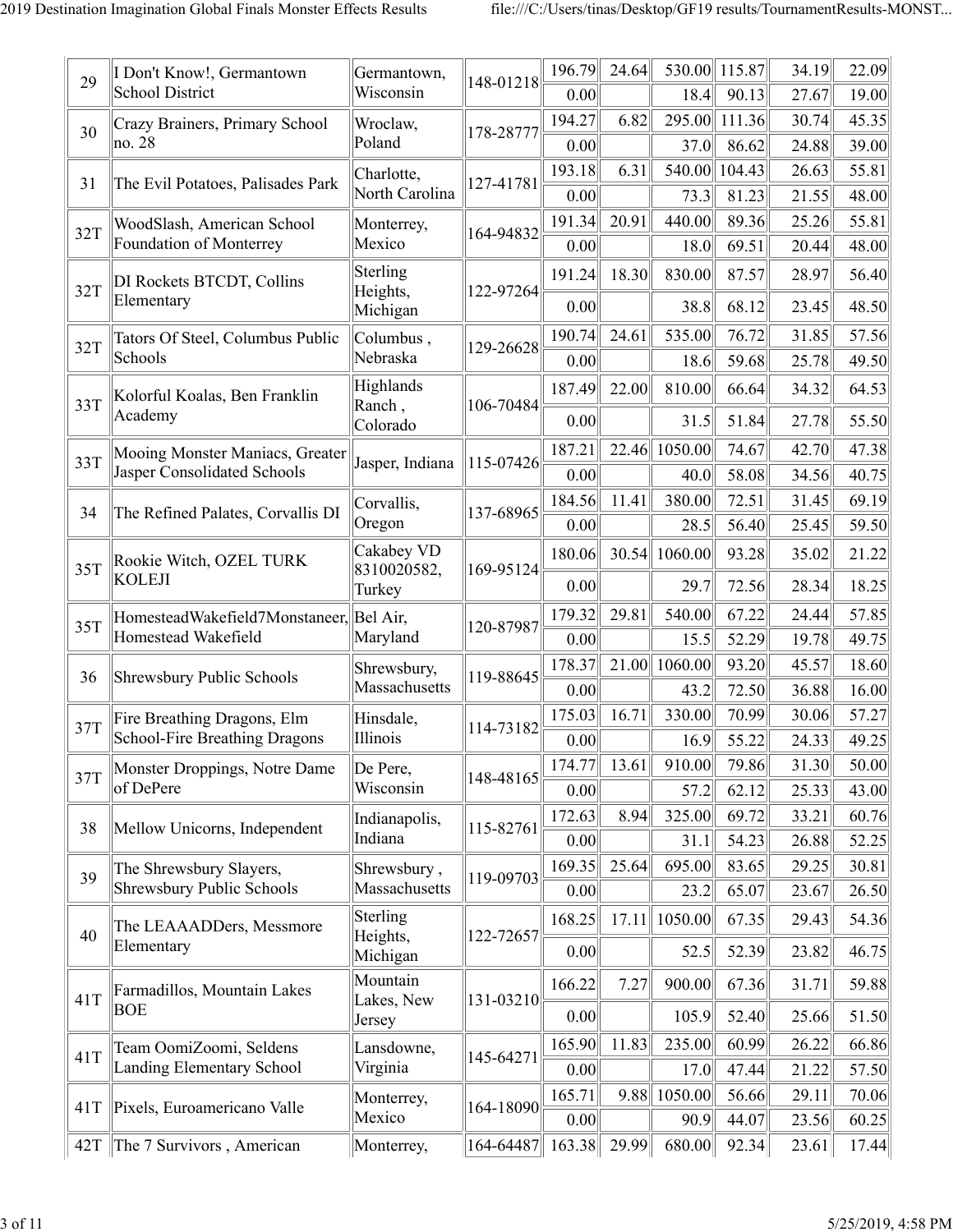|     | School Foundation of Monterrey                        | Mexico                      |           | 0.00   |       | 19.4   | 71.83 | 19.11 | 15.00 |
|-----|-------------------------------------------------------|-----------------------------|-----------|--------|-------|--------|-------|-------|-------|
| 42T | Wooden Structures in Artichokes,                      | San Diego,                  | 105-44547 | 163.13 | 33.84 | 870.00 | 68.50 | 31.72 | 29.07 |
|     | $\ln/a$                                               | California                  |           | 0.00   |       | 22.0   | 53.28 | 25.67 | 25.00 |
| 43  | Team Vulcan, Cottonwood Creek                         | Englewood,                  | 106-63355 | 162.24 | 7.32  | 650.00 | 79.92 | 30.06 | 54.94 |
|     |                                                       | Colorado                    |           | 10.00  |       | 75.9   | 62.17 | 24.33 | 47.25 |
| 44  | RGM The Creative Doughnuts,                           | Hyattsville,                | 120-44344 | 161.16 | 15.27 | 830.00 | 84.15 | 25.40 | 36.34 |
|     | Robert Goddard Montessori                             | Maryland                    |           | 0.00   |       | 46.5   | 65.46 | 20.56 | 31.25 |
| 45  | Summit Prep - Eng, The Summit                         | Summit Prep,                | 124-14360 | 157.06 | 0.95  | 185.00 | 60.63 | 29.78 | 65.70 |
|     | Preparatory School                                    | Missouri                    |           | 0.00   |       | 166.6  | 47.16 | 24.10 | 56.50 |
| 46  | Jones Lane Jaguars, Jones Lane                        | North Potomac,              | 120-04820 | 154.91 | 10.85 | 630.00 | 56.23 | 36.09 | 51.74 |
|     | Jaquars                                               | Maryland                    |           | 0.00   |       | 49.7   | 43.74 | 29.21 | 44.50 |
| 47T | The Fairly Fun Foodies,                               | Columbus,                   | 129-91383 | 152.80 | 20.83 | 650.00 | 61.99 | 26.08 | 43.90 |
|     | Columbus Public Schools                               | Nebraska                    |           | 0.00   |       | 26.7   | 48.22 | 21.11 | 37.75 |
| 47T | Jellyfish Apple Caramel Chickens, Plymouth,           |                             | 123-33089 | 152.55 | 0.65  | 10.00  | 65.13 | 24.85 | 61.92 |
|     | Wayzata Public Schools                                | Minnesota                   |           | 0.00   |       | 13.2   | 50.66 | 20.11 | 53.25 |
| 48  | Cardinal Crazy Monsters, Sandy                        | Magnolia, Ohio 135-20480    |           | 149.69 | 1.73  | 55.00  | 80.07 | 21.96 | 45.93 |
|     | Valley Local Schools                                  |                             |           | 0.00   |       | 27.2   | 62.28 | 17.77 | 39.50 |
| 49  | The Thingsmadragons, Green                            | Brattleboro,                | 146-54713 | 145.74 | 3.79  | 765.00 | 49.42 | 32.94 | 59.59 |
|     | <b>Street School</b>                                  | Vermont                     |           | 0.00   |       | 172.8  | 38.44 | 26.66 | 51.25 |
| 50  | The Godzillians, Hillfield                            | Hamilton,                   | 154-50388 | 139.58 | 29.54 | 870.00 | 62.49 | 29.53 | 18.02 |
|     | Strathallan College                                   | Ontario                     |           | 0.00   |       | 25.2   | 48.61 | 23.90 | 15.50 |
| 51T | NOTORIOUS NOCTURNALS,                                 | Jakarta 12960,              | 335-25936 | 137.58 | 1.16  | 220.00 | 87.66 | 31.03 | 17.73 |
|     | Royal Primary Academy                                 | Indonesia                   |           | 0.00   |       | 162.9  | 68.19 | 25.11 | 15.25 |
| 51T | Mon-Stars, BRCVPA                                     | Baton Rouge,                | 118-43810 | 137.29 | 3.06  | 120.00 | 58.08 | 30.22 | 45.93 |
|     |                                                       | Louisiana                   |           | 0.00   |       | 33.5   | 45.18 | 24.46 | 39.50 |
| 51T | Knowledgeable Narwhals, Tye                           | Arrington,                  | 145-28897 | 137.08 | 12.92 | 370.00 | 58.64 | 30.35 | 35.17 |
|     | <b>River Elementary School</b>                        | Virginia                    |           | 0.00   |       | 24.5   | 45.61 | 24.56 | 30.25 |
| 52T | DI-namiters, Webster Area                             | Webster, South              | 141-73269 | 125.85 | 7.52  | 990.00 | 80.13 | 22.50 | 15.70 |
|     | Destination Imagination                               | Dakota                      |           | 0.00   |       | 112.6  | 62.33 | 18.21 | 13.50 |
| 52T | Carrot Kids, Wright City R-II<br>School District      | Wright City,<br>Missouri    | 124-52622 | 125.76 | 3.32  | 325.00 | 57.45 | 21.68 | 43.31 |
|     |                                                       |                             |           | 0.00   |       | 83.8   | 44.69 | 17.55 | 37.25 |
| 53  | Superpowerful Donuts, Colegio<br>San Patricio Cumbres | Monterrey,<br>Mexico        | 164-54739 | 123.50 | 1.05  | 165.00 | 74.71 | 23.90 | 23.84 |
|     |                                                       |                             |           | 0.00   |       | 134.2  | 58.11 | 19.34 | 20.50 |
| 54  | Sassy Dolls, Graded School                            | Sao Paulo,<br><b>Brazil</b> | 163-44780 | 117.24 | 2.59  | 250.00 | 60.36 | 35.98 | 18.31 |
|     |                                                       |                             |           | 0.00   |       | 82.6   | 46.95 | 29.12 | 15.75 |
| 55  | Dabdogs, Christ Community                             | Kirkwood,<br>Missouri       | 124-63570 | 101.95 | 2.70  | 300.00 | 60.00 | 22.39 | 16.86 |
|     | Lutheran School                                       |                             |           | 0.00   |       | 95.1   | 46.67 | 18.12 | 14.50 |

#### **E: Monster Effects, Middle Level**

| Rank | <b>Name</b>                                         | Town             | Mbrshp#       | Total  |       | WHR $\ TWH/R\ $ | CC            | Choice    Instant                                                 |       |
|------|-----------------------------------------------------|------------------|---------------|--------|-------|-----------------|---------------|-------------------------------------------------------------------|-------|
|      |                                                     |                  |               | Deduct |       |                 |               | $StrWt \parallel RwCC \parallel RwTCE \parallel RwInst \parallel$ |       |
|      | $\left\ $ Zippy Zappy Zany                          |                  |               | 353.85 | 60.52 |                 | 880.00 136.22 | 60.00                                                             | 97.11 |
|      | Zealous Zoggles,<br>$\ \text{Slavens K-8 School}\ $ | Denver, Colorado | $106 - 01768$ | 0.00   |       |                 | $10.7$ 114.46 | 46.22                                                             | 92.50 |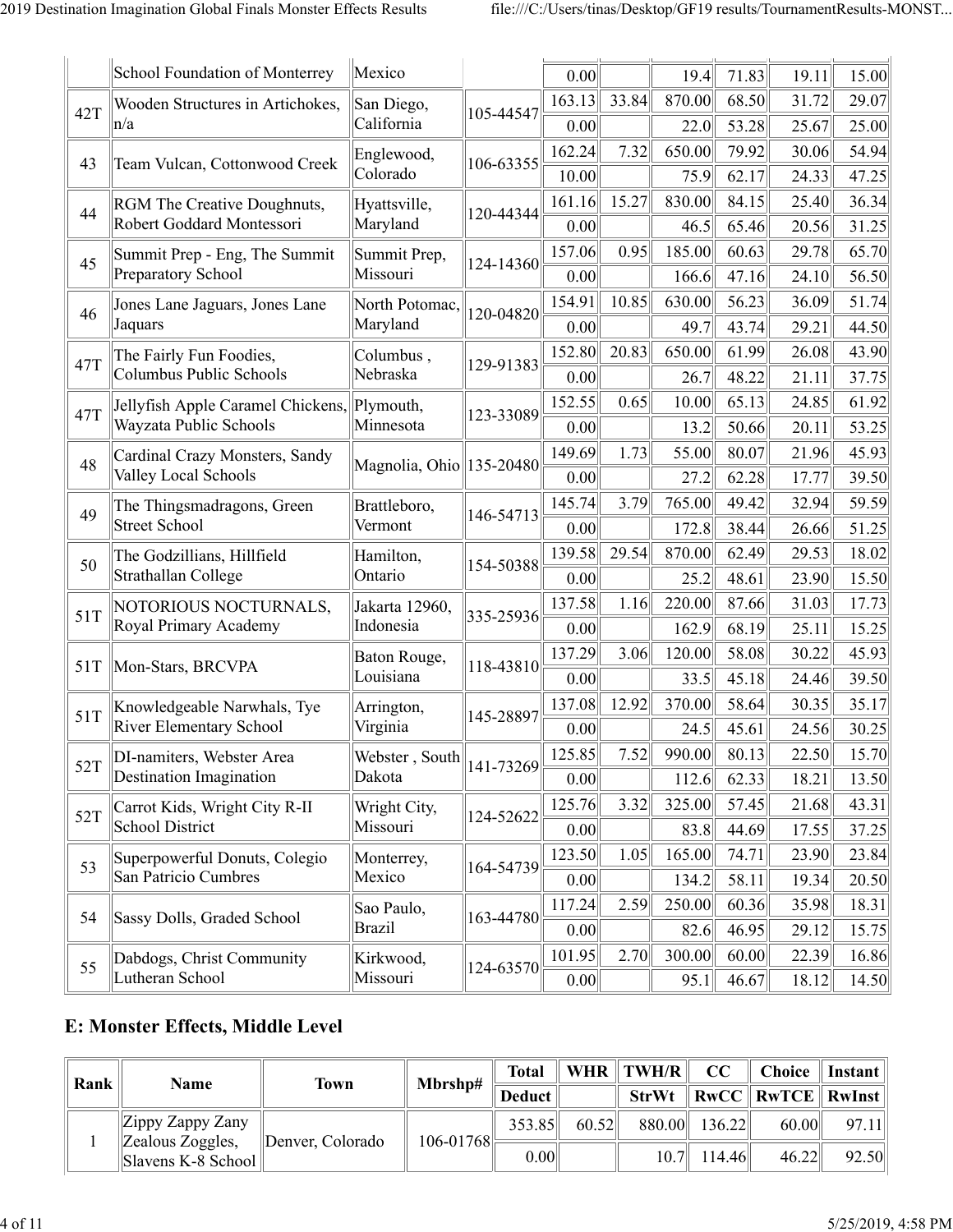| $\overline{c}$ | Typhoon, Shanghai<br>Songjiang Foreign                | China                        | 185-56206 | 349.64<br>0.00 | 100.00 | 1060.00<br>7.8 | 103.08<br>86.62 | 50.50<br>38.90 | 96.06<br>91.50 |
|----------------|-------------------------------------------------------|------------------------------|-----------|----------------|--------|----------------|-----------------|----------------|----------------|
|                | Language Sch                                          |                              |           | 322.95         | 47.31  | 810.00         | 140.00          | 57.69          | 77.95          |
| 3              | D. Inventors, Stemz                                   | REDMOND,<br>Washington       | 147-19848 | 0.00           |        | 12.6           | 117.64          | 44.44          | 74.25          |
|                | Unexpected Error,                                     |                              |           |                |        | 940.00         | 104.80          |                |                |
| 4              | <b>Islander Middle</b>                                | Mercer Island,<br>Washington | 147-81614 | 311.82         | 57.17  |                |                 | 53.79          | 96.06          |
|                | School                                                |                              |           | 0.00           |        | 12.1           | 88.06           | 41.44          | 91.50          |
| 5              | The Fast and the<br>Curious, William B. Dallas, Texas |                              | 750-19441 | 291.19         | 60.21  | 990.00         | 103.67          | 36.50          | 90.81          |
|                | Travis Academy                                        |                              |           | 0.00           |        | 12.1           | 87.11           | 28.12          | 86.50          |
|                | Anti Alliteration                                     |                              |           | 290.04         | 32.55  | 730.00         | 114.98          | 50.91          | 91.60          |
| 6              | Association,<br>Shepard - DPS 109                     | Deerfield, Illinois          | 114-95661 | 0.00           |        | 16.5           | 96.62           | 39.22          | 87.25          |
|                | The Fearsome Five,                                    |                              |           | 285.09         | 27.08  | 990.00         | 127.29          | 54.08          | 76.64          |
| 7              | <b>Beachwood City</b><br>Schools                      | Beachwood, Ohio              | 135-72136 | 0.00           |        | 26.9           | 106.96          | 41.66          | 73.00          |
|                | The Exploding                                         | Sun Prairie,                 |           | 282.62         | 33.82  | 910.00         | 107.92          | 44.55          | 96.33          |
| 8              | Heads, Sacred<br>Hearts School                        | Wisconsin                    | 148-22010 | 0.00           |        | 19.8           | 90.68           | 34.32          | 91.75          |
| 9              | Engineering<br>Megaminds, Caruso Deerfield, Illinois  |                              | 114-21875 | 276.97         | 24.94  | 800.00         | 121.92          | 48.75          | 81.36          |
|                | - DPS 109                                             |                              |           | 0.00           |        | 23.6           | 102.45          | 37.55          | 77.50          |
| 10             | Double Good,                                          | Spring Arbor,                | 122-07513 | 275.39         | 50.00  | 1060.00        | 91.46           | 43.12          | 90.81          |
|                | <b>Western Creativity</b>                             | Michigan                     |           | 0.00           |        | 15.6           | 76.85           | 33.22          | 86.50          |
| 11T            | From Another<br>Planet, Oakview                       | Andover, Minnesota           | 123-91229 | 273.41         | 22.19  | 410.00         | 112.87          | 49.90          | 88.45          |
|                | Middle School                                         |                              |           | 0.00           |        | 13.6           | 94.84           | 38.44          | 84.25          |
| 11T            | DI Dynamites!,<br><b>WEST RIDGE</b>                   | EANES ISD, Texas             | 750-11899 | 273.39         | 45.53  | 990.00         | 85.98           | 51.07          | 90.81          |
|                | <b>MIDDLE</b>                                         |                              |           | 0.00           |        | 16.0           | 72.25           | 39.34          | 86.50          |
| 12             | Ravenna Public                                        | Ravenna, Michigan            | 122-57096 | 267.18         | 55.32  | 1060.00        | 76.32           | 40.53          | 95.01          |
|                | Schools                                               |                              |           | 0.00           |        | 14.1           | 64.13           | 31.22          | 90.50          |
| 13T            | The Spicy<br>Avocados, Koç                            | Tuzla, Turkey                | 169-55154 | 265.40         | 23.09  | 750.00         | 100.76          | 41.55          | 100.00         |
|                | School                                                |                              |           | 0.00           |        | 23.9           | 84.67           | 32.01          | 95.25          |
| 13T            | Fantasy Dream<br>Weaving, Beijing                     | China                        | 185-74178 | 265.39         | 42.85  | 460.00         | 115.32          | 46.59          | 60.63          |
|                | No.57 HS                                              |                              |           | 0.00           |        | 7.9            | 96.90           | 35.89          | 57.75          |
|                | Wait! This isn't<br>Improv, KF 21                     | Klamath Falls,               |           | 264.52         | 27.59  | 450.00         | 103.87          | 53.79          | 79.27          |
| 13T            | CCLC - Ponderosa<br>Middle School                     | Oregon                       | 137-31092 | 0.00           |        | 12.0           | 87.28           | 41.44          | 75.50          |
| 14             | Boyz2Men                                              | Dublin, California           | 105-44944 | 261.02         | 28.10  | 970.00         | 102.49          | 40.67          | 89.76          |
|                |                                                       |                              |           | 0.00           |        | 25.4           | 86.12           | 31.33          | 85.50          |
| 15T            | Start to Finish 5.0,<br>Blind Brook Middle            | Rye Brook, New               | 134-95659 | 251.70         | 27.67  | 410.00         | 83.78           | 43.14          | 97.11          |
|                | School                                                | York                         |           | 0.00           |        | 10.9           | 70.40           | 33.23          | 92.50          |
| <b>15T</b>     | D.Isco Ballsa,                                        | Hudson-Aurora,               | 135-48532 | 251.50         | 25.36  | 610.00         | 100.18          | 40.40          | 85.56          |
|                | Independent                                           | Ohio                         |           | 0.00           |        | 17.7           | 84.18           | 31.12          | 81.50          |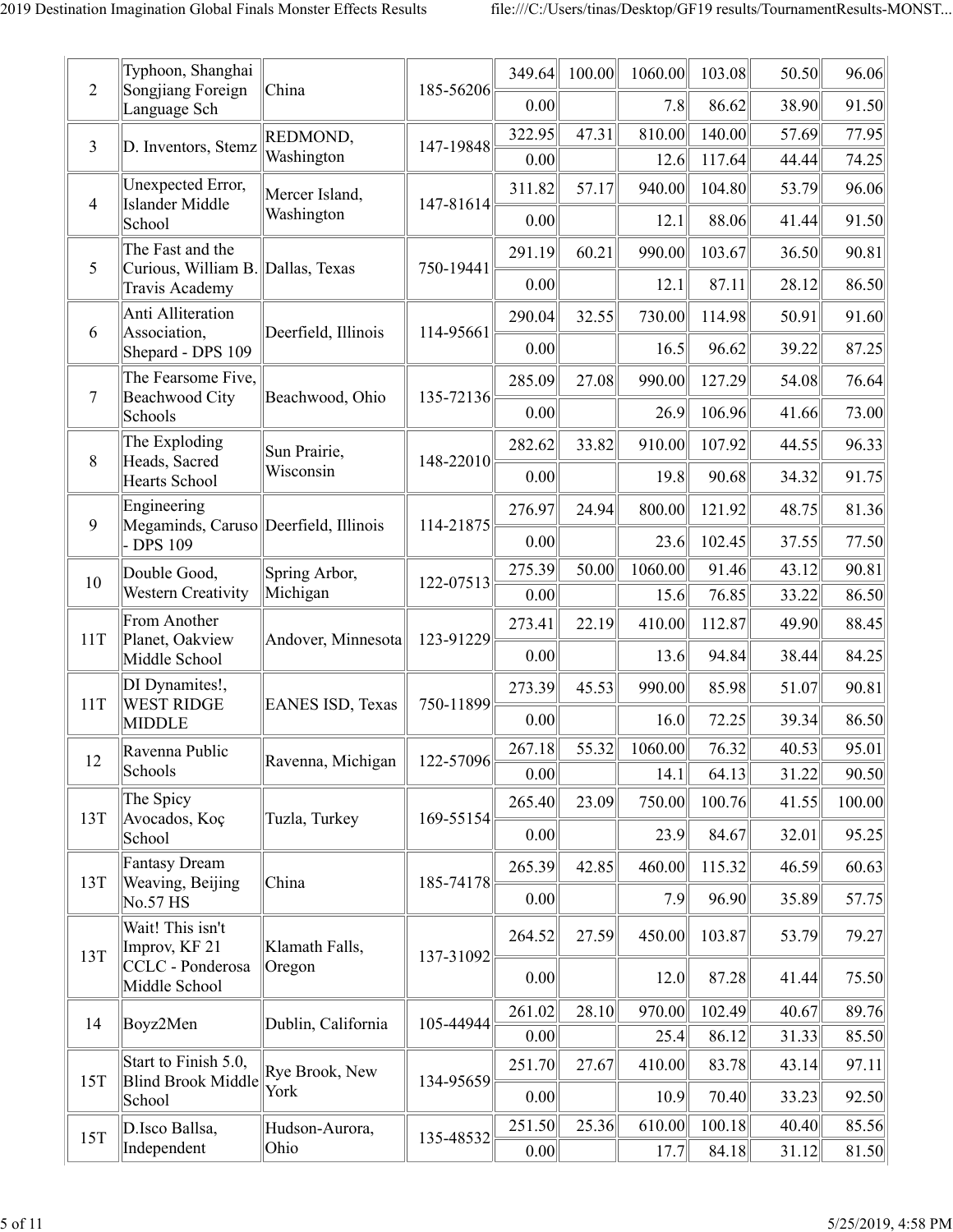| 16T | <b>Blazing Pork</b><br>Chops, Creative for                           | Purcellville,<br>Virginia | 145-56559 | 250.25<br>0.00 | 43.33 | 630.00<br>10.7 | 76.57<br>64.34 | 35.34<br>27.22 | 95.01<br>90.50 |
|-----|----------------------------------------------------------------------|---------------------------|-----------|----------------|-------|----------------|----------------|----------------|----------------|
|     | Christ                                                               |                           |           | 250.02         | 22.16 | 530.00         | 94.48          | 44.14          | 89.24          |
| 16T | Groton-Dunstable<br>Independent                                      | Groton,<br>Massachusetts  | 119-99108 | 0.00           |       | 17.6           | 79.39          | 34.00          | 85.00          |
|     | We Can't Agree,                                                      |                           |           | 249.16         | 40.93 | 840.00         | 78.10          | 37.22          | 92.91          |
| 17  | Independent                                                          | Bel Air, Maryland         | 120-31741 | 0.00           |       | 15.1           | 65.63          | 28.67          | 88.50          |
|     | S.O.C.K., PIKE                                                       |                           |           | 247.08         | 19.99 | 220.00         | 102.50         | 48.47          | 76.12          |
| 18  | <b>DELTA YORK</b><br><b>LOCAL SCHOOLS</b>                            | DELTA, Ohio               | 135-94303 | 0.00           |       | 8.1            | 86.13          | 37.34          | 72.50          |
| 19T | The Dragon's<br>Breath, KNOX<br><b>JUNIOR HIGH</b>                   | CONROE ISD,<br>Texas      | 750-53708 | 246.02         | 29.65 | 1060.00        | 97.34          | 45.28          | 73.75          |
|     | <b>SCHOOL</b>                                                        |                           |           | 0.00           |       | 26.3           | 81.79          | 34.88          | 70.25          |
| 19T | <b>SUPER SONIC</b>                                                   | Cortlandt Manor,          | 134-17770 | 245.93         | 36.16 | 860.00         | 89.87          | 38.80          | 81.10          |
|     | SIX, Lakeland CSD New York                                           |                           |           | 0.00           |       | 17.5           | 75.52          | 29.89          | 77.25          |
| 19T | <b>Heavy Metal</b><br>Fortune Tellers,<br>Computech Middle           | Fresno, California        | 105-12415 | 245.02         | 21.46 | 770.00         | 76.37          | 49.03          | 98.16          |
|     | School                                                               |                           |           | 0.00           |       | 26.4           | 64.17          | 37.77          | 93.50          |
| 20T | Smallwood<br>'Weight'sted<br>Potential, General                      | La Plata, Maryland        | 120-67715 | 242.12         | 32.58 | 890.00         | 95.87          | 45.43          | 68.24          |
|     | Smallwood Middle<br>School                                           |                           |           | 0.00           |       | 20.1           | 80.56          | 35.00          | 65.00          |
| 20T | Team DIabolical,                                                     | Blair, Nebraska           | 129-72056 | 242.00         | 7.96  | 395.00         | 99.37          | 45.43          | 89.24          |
|     | <b>Blair DI</b>                                                      |                           |           | 0.00           |       | 36.5           | 83.50          | 35.00          | 85.00          |
| 21  | The Extra-<br>Terrestrial Humans, <i>Keene</i> , New<br>Saint Joseph | Hampshire                 | 130-73734 | 240.01         | 17.49 | 630.00         | 89.79          | 41.13          | 91.60          |
|     | Regional School                                                      |                           |           | 0.00           |       | 26.5           | 75.45          | 31.68          | 87.25          |
| 22T | DI beats DOLLAR<br>bills, EYUBOGLU                                   | Istanbul, Turkey          | 169-50113 | 234.69         | 20.62 | 720.00         | 89.80          | 40.81          | 83.46          |
|     | <b>SCHOOLS</b>                                                       |                           |           | 0.00           |       | 25.7           | 75.46          | 31.44          | 79.50          |
| 22T | No Pink<br>Mountains!,                                               | Germantown,               | 148-97037 | 234.18         | 14.06 | 235.00         | 76.83          | 47.75          | 95.54          |
|     | Germantown<br><b>School District</b>                                 | Wisconsin                 |           | 0.00           |       | 12.3           | 64.56          | 36.78          | 91.00          |
| 23  | Board Stiff,<br>Roosevelt Middle                                     | Coon Rapids,              | 123-83256 | 232.12         | 35.45 | 530.00         | 91.56          | 40.81          | 64.30          |
|     | School                                                               | Minnesota                 |           | 0.00           |       | 11.0           | 76.94          | 31.44          | 61.25          |
| 24  | Cedar Park MS 4<br>The Thinkers,                                     | LEANDER ISD,              | 750-79407 | 231.08         | 16.00 | 300.00         | 97.92          | 41.83          | 75.33          |
|     | <b>CEDAR PARK</b><br><b>MIDDLE</b>                                   | Texas                     |           | 0.00           |       | 13.8           | 82.28          | 32.22          | 71.75          |
| 25T | DR.SIC, KASI                                                         | South Korea, KASI         | 171-79188 | 229.54         | 6.21  | 390.00         | 87.87          | 42.55          | 92.91          |
|     |                                                                      | South Korea               |           | 0.00           |       | 46.2           | 73.84          | 32.78          | 88.50          |
| 25T | Salem Academy                                                        | Salem,                    | 119-38884 | 228.57         | 14.22 | 315.00         | 74.13          | 51.77          | 88.45          |
|     | Charter School                                                       | Massachusetts             |           | 0.00           |       | 16.3           | 62.29          | 39.88          | 84.25          |
| 26T | Kanaka Maoli,                                                        | Columbus NE,              | 129-97360 | 228.24         | 36.61 | 980.00         | 84.32          | 50.35          | 56.96          |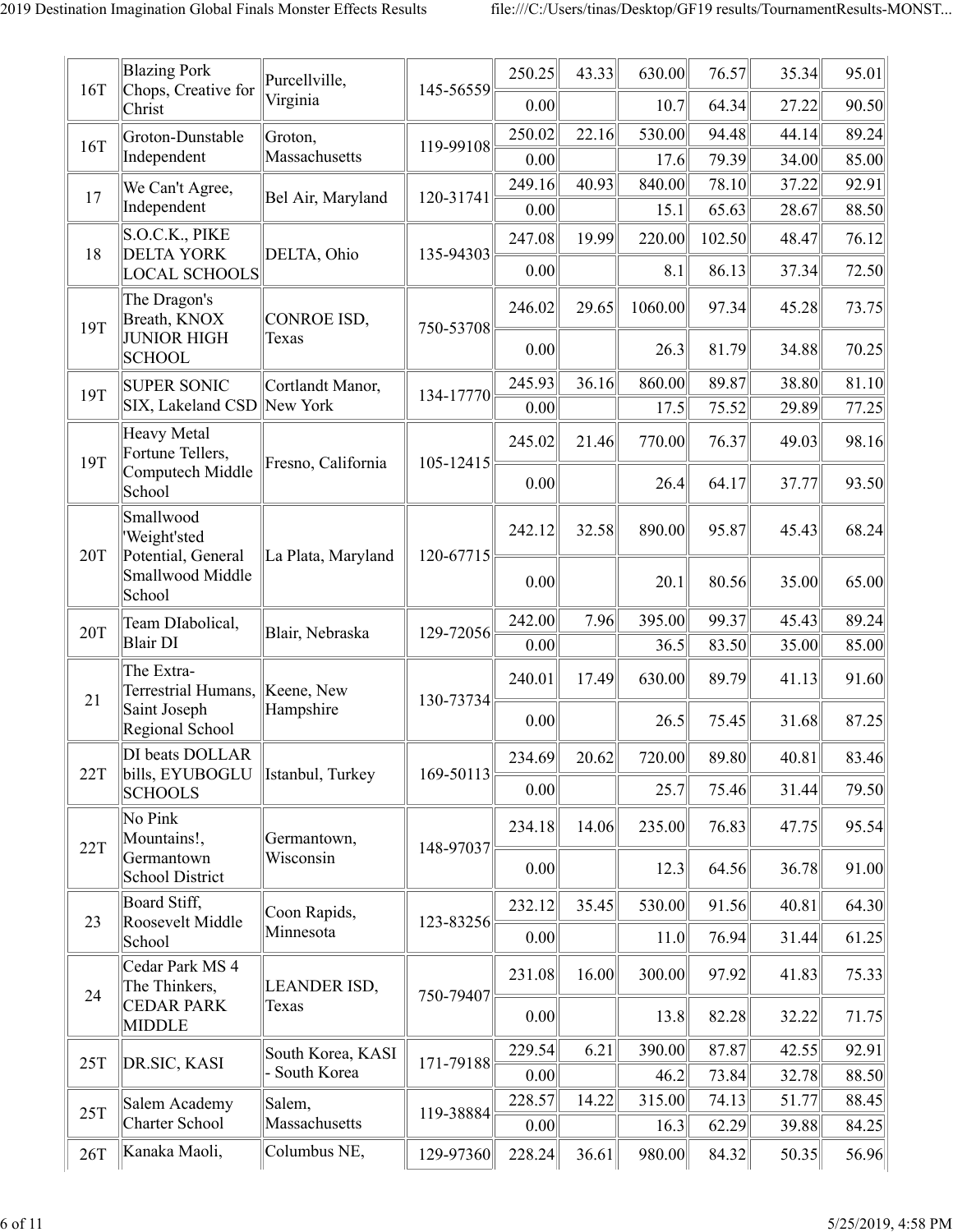|            | Columbus Public<br>Schools                                | Nebraska                            |           | 0.00           |       | 19.7           | 70.85          | 38.79          | 54.25          |
|------------|-----------------------------------------------------------|-------------------------------------|-----------|----------------|-------|----------------|----------------|----------------|----------------|
| 26T        | Swing into Action,<br>Tomken Road                         | Mississauga,                        | 154-79052 | 227.48         | 12.90 | 261.25         | 85.11          | 43.12          | 86.35          |
|            | Middle School                                             | Ontario                             |           | 0.00           |       | 14.9           | 71.52          | 33.22          | 82.25          |
| 27         | Raul Yzaguirre<br>Middle School, R.                       | PHARR-SAN<br><b>JUAN-ALAMO</b>      | 750-38169 | 226.55         | 16.31 | 215.00         | 85.83          | 53.81          | 70.60          |
|            | Yzaguirre MS                                              | ISD, Texas                          |           | 0.00           |       | 9.7            | 72.12          | 41.45          | 67.25          |
| <b>28T</b> | <b>Crestview Middle</b><br>School                         | Columbiana, Ohio                    | 135-70825 | 225.00         | 25.26 | 920.00         | 88.28          | 39.81          | 71.65          |
|            | Wings of Fire,                                            |                                     |           | 0.00<br>224.79 | 8.93  | 26.8<br>730.00 | 74.18<br>89.47 | 30.67<br>33.48 | 68.25<br>92.91 |
| 28T        | <b>Huron Destination</b>                                  | Huron, South<br>Dakota              | 141-94493 |                |       |                |                |                |                |
|            | Imagination<br><b>GALACTIC KIDS</b>                       |                                     |           | 0.00           |       | 60.2           | 75.18          | 25.79          | 88.50          |
| 29         | VOL. 2, Colegio<br>Americano                              | San Nicolás de los<br>Garza, Mexico | 164-28970 | 223.98         | 6.22  | 465.00         | 79.15          | 40.97          | 97.64          |
|            | Anáhuac de<br>Monterrey                                   |                                     |           | 0.00           |       | 55.0           | 66.51          | 31.56          | 93.00          |
| 30T        | Caution Yoki<br>YokiTos, Hotchkiss                        | Hotchkiss, Colorado                 | 106-33190 | 222.06         | 23.75 | 410.00         | 92.04          | 41.97          | 64.30          |
|            | $K-8$                                                     |                                     |           | 0.00           |       | 12.7           | 77.34          | 32.33          | 61.25          |
| 30T        | #wastedpotential,<br>Heritage Middle                      | 1951 Enon Rd<br>Valdese NC 28690,   | 127-66307 | 221.59         | 15.30 | 370.00         | 86.42          | 44.28          | 75.59          |
|            | School                                                    | North Carolina                      |           | 0.00           |       | 17.8           | 72.62          | 34.11          | 72.00          |
| 30T        | Infinite 7,<br><b>COPPELL</b>                             | COPPELL ISD,                        |           | 221.52         | 23.16 | 450.00         | 88.47          | 44.27          | 65.62          |
|            | <b>MIDDLE WEST</b>                                        | Texas                               | 750-10010 | 0.00           |       | 14.3           | 74.34          | 34.10          | 62.50          |
| 31         | Popster, Isikkent                                         | Yesilova - Izmir,                   | 169-53386 | 221.02         | 9.94  | 200.00         | 86.95          | 40.67          | 83.46          |
|            | Egitim Kampusu                                            | Turkey                              |           | 0.00           |       | 14.8           | 73.06          | 31.33          | 79.50          |
| 32         | Drastasticx Squad,<br>International<br>American School of | Cancun, Mexico                      | 164-69550 | 219.62         | 9.07  | 931.00         | 81.85          | 43.14          | 85.56          |
|            | Cancun                                                    |                                     |           | 0.00           |       | 75.5           | 68.78          | 33.23          | 81.50          |
| 33         | Creativity Crew,<br>Kaukauna Area                         | Kaukauna,                           | 148-49160 | 217.94         | 0.95  | 40.00          | 78.10          | 41.25          | 97.64          |
|            | School District                                           | Wisconsin                           |           | 0.00           |       | 31.0           | 65.63          | 31.78          | 93.00          |
| 34         | Afraid of the DI-                                         | Aztec, New Mexico                   | 132-96388 | 216.43         | 8.96  | 910.00         | 80.40          | 33.89          | 93.18          |
|            | ark, Aztec Schools                                        |                                     |           | 0.00           |       | 74.8           | 67.56          | 26.11          | 88.75          |
| 35         | A 1/2 Team, CY<br>Middle School                           | Casper, Wyoming                     | 150-34142 | 212.18<br>0.00 | 4.39  | 190.00<br>31.8 | 81.71<br>68.66 | 35.79<br>27.57 | 90.29<br>86.00 |
|            | Confusion,                                                |                                     |           | 208.49         | 2.40  | 410.00         | 80.13          | 34.62          | 91.34          |
| 36         | Chickahominy<br>Middle School                             | Mechanicsville,<br>Virginia         | 145-89864 | 0.00           |       | 125.8          | 67.33          | 26.67          | 87.00          |
|            | BFA STARs, Ben                                            | Highlands Ranch,                    |           | 205.88         | 18.80 | 810.00         | 75.03          | 44.86          | 67.19          |
| 37T        | Franklin Academy                                          | Colorado                            | 106-70884 | 0.00           |       | 31.7           | 63.05          | 34.56          | 64.00          |
| 37T        | St. Peter's<br>BrainStorm, St                             | Waldorf, Maryland                   | 120-18363 | 205.08         | 24.91 | 880.00         | 79.83          | 36.06          | 74.28          |
|            | Peter's School                                            |                                     |           | 10.00          |       | 26.0           | 67.08          | 27.78          | 70.75          |
| 38T        | Dominated                                                 | IN, Indiana                         | 115-00579 | 201.65         | 3.26  | 135.00         | 85.97          | 35.78          | 76.64          |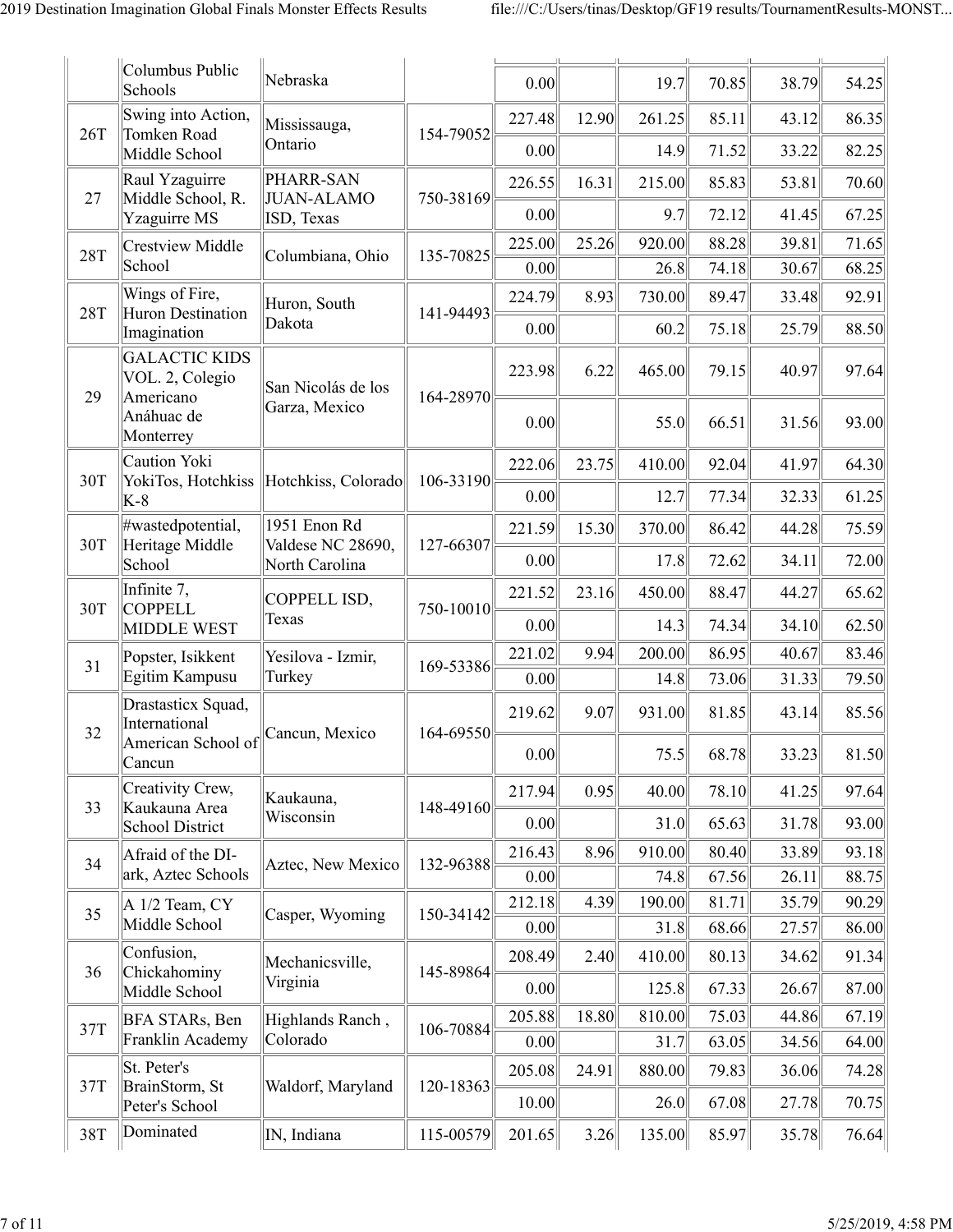|     | Intelligence,<br>Indiana DI              |                               |           | 0.00           |       | 30.5           | 72.24          | 27.56          | 73.00          |
|-----|------------------------------------------|-------------------------------|-----------|----------------|-------|----------------|----------------|----------------|----------------|
| 38T | The 7 DI-namites,                        | Guatemala                     | 160-18164 | 201.38         | 2.57  | 605.00         | 70.23          | 34.62          | 93.96          |
|     | Village School                           |                               |           | 0.00           |       | 173.2          | 59.01          | 26.67          | 89.50          |
| 38T | DI-ing Inside, West                      | Vancouver, British            | 153-97004 | 201.16         | 15.18 | 780.00         | 70.62          | 36.65          | 88.71          |
|     | Point Grey<br>Academy                    | Columbia                      |           | 10.00          |       | 37.8           | 59.34          | 28.23          | 84.50          |
| 38T | The Buttons,<br>VanDamme                 | Aliso Viejo,                  | 105-70896 | 201.07         | 18.57 | 810.00         | 77.89          | 23.51          | 81.10          |
|     | Academy                                  | California                    |           | 0.00           |       | 32.1           | 65.45          | 18.11          | 77.25          |
| 39T | Don't bring it up,                       | Fairfield, Iowa               | 112-86549 | 197.48         | 33.19 | 920.00         | 79.79          | 38.07          | 56.43          |
|     | Maharishi School                         |                               |           | 10.00          |       | 20.4           | 67.05          | 29.33          | 53.75          |
| 39T | Cool Name<br>Pending, Roosevelt          | Coon Rapids,                  | 123-36258 | 197.45         | 16.68 | 340.00         | 76.75          | 40.24          | 63.78          |
|     | Middle School                            | Minnesota                     |           | 0.00           |       | 15.0           | 64.49          | 31.00          | 60.75          |
| 40  | Three Nuts and the<br>Newbies, Bozeman   | Bozeman, Montana              | 126-34286 | 195.21         | 13.33 | 940.00         | 74.57          | 34.34          | 72.97          |
|     | DI                                       |                               |           | 0.00           |       | 51.9           | 62.66          | 26.45          | 69.50          |
| 41  | Zipper Tribe,                            | Laconia Middle<br>School, New | 130-78095 | 193.54         | 5.00  | 720.00         | 69.57          | 34.19          | 84.78          |
|     | <b>REAL</b> Initiative                   | Hampshire                     |           | 0.00           |       | 106.1          | 58.46          | 26.34          | 80.75          |
| 42T | Sixlits, Wayzata                         | Plymouth,                     | 123-74411 | 191.45         | 33.06 | 930.00         | 64.28          | 37.94          | 56.17          |
|     | Public Schools                           | Minnesota                     |           | 0.00           |       | 20.7           | 54.01          | 29.23          | 53.50          |
| 42T | Bath Toasters, Field NORTHBROOK,         |                               | 114-85937 | 191.31         | 3.41  | 180.00         | 83.32          | 33.45          | 71.13          |
|     | Middle School                            | Illinois                      |           | 0.00           |       | 38.8           | 70.01          | 25.77          | 67.75          |
| 43  | Twisted Reflection,<br>Beech Hill School | Otis, Maine                   | 121-35312 | 188.51<br>0.00 | 1.66  | 180.00<br>80.0 | 67.76<br>56.94 | 32.74<br>25.22 | 86.35<br>82.25 |
|     | StrawWrappers,                           |                               |           | 185.64         | 3.13  | 170.00         | 77.31          | 35.65          | 69.55          |
| 44T | Center for Creative<br>Arts              | Chattanooga,<br>Tennessee     | 142-88163 | 0.00           |       | 40.0           | 64.96          | 27.46          | 66.25          |
|     | No Name                                  | Texarkana,                    |           | 185.27         | 1.96  | 45.00          | 78.82          | 40.97          | 63.52          |
| 44T | Neccessary,<br>Texarkana SD              | Arkansas                      | 103-32933 | 0.00           |       | 16.9           | 66.23          | 31.56          | 60.50          |
|     | Johnny never ate                         | Little Rock,                  |           | 178.94         | 23.41 | 1050.00        | 57.41          | 30.14          | 67.98          |
| 45  | the sugar, Dunbar<br>Magnet              | Arkansas                      | 103-50554 | 0.00           |       | 33.0           | 48.24          | 23.22          | 64.75          |
| 46  | Chinchilla warriors,                     | Nd, North Dakota              | 128-65309 | 173.43         | 9.71  | 1060.00        | 52.05          | 30.57          | 81.10          |
|     | <b>Central Cass</b>                      |                               |           | 0.00           |       | 80.3           | 43.74          | 23.55          | 77.25          |
| 47  | DI Dragons,<br>McConnell Middle          | Loganville, Georgia           | 111-29466 | 168.92         | 11.36 | 440.00         | 68.83          | 33.61          | 55.12          |
|     | School                                   |                               |           | 0.00           |       | 28.5           | 57.84          | 25.89          | 52.50          |
| 48  | Infinity Squared,<br>Center for Creative | Chattanooga,                  | 142-17564 | 155.15         | 2.49  | 100.00         | 67.52          | 31.60          | 53.54          |
|     | Arts                                     | Tennessee                     |           | 0.00           |       | 29.5           | 56.74          | 24.34          | 51.00          |
|     | Winner, Hangzhou                         |                               |           | 149.96         | 33.22 | 650.00         | 79.02          | 23.81          | 13.91          |
| 49  | Yinhu Experimental China<br>MS           |                               | 185-34798 | 0.00           |       | 14.4           | 66.40          | 18.34          | 13.25          |
| 50  | Ineffable Orenda,                        | Mountain View,                | 105-03100 | 139.23         | 15.17 | 950.00         | 69.37          | 36.05          | 18.64          |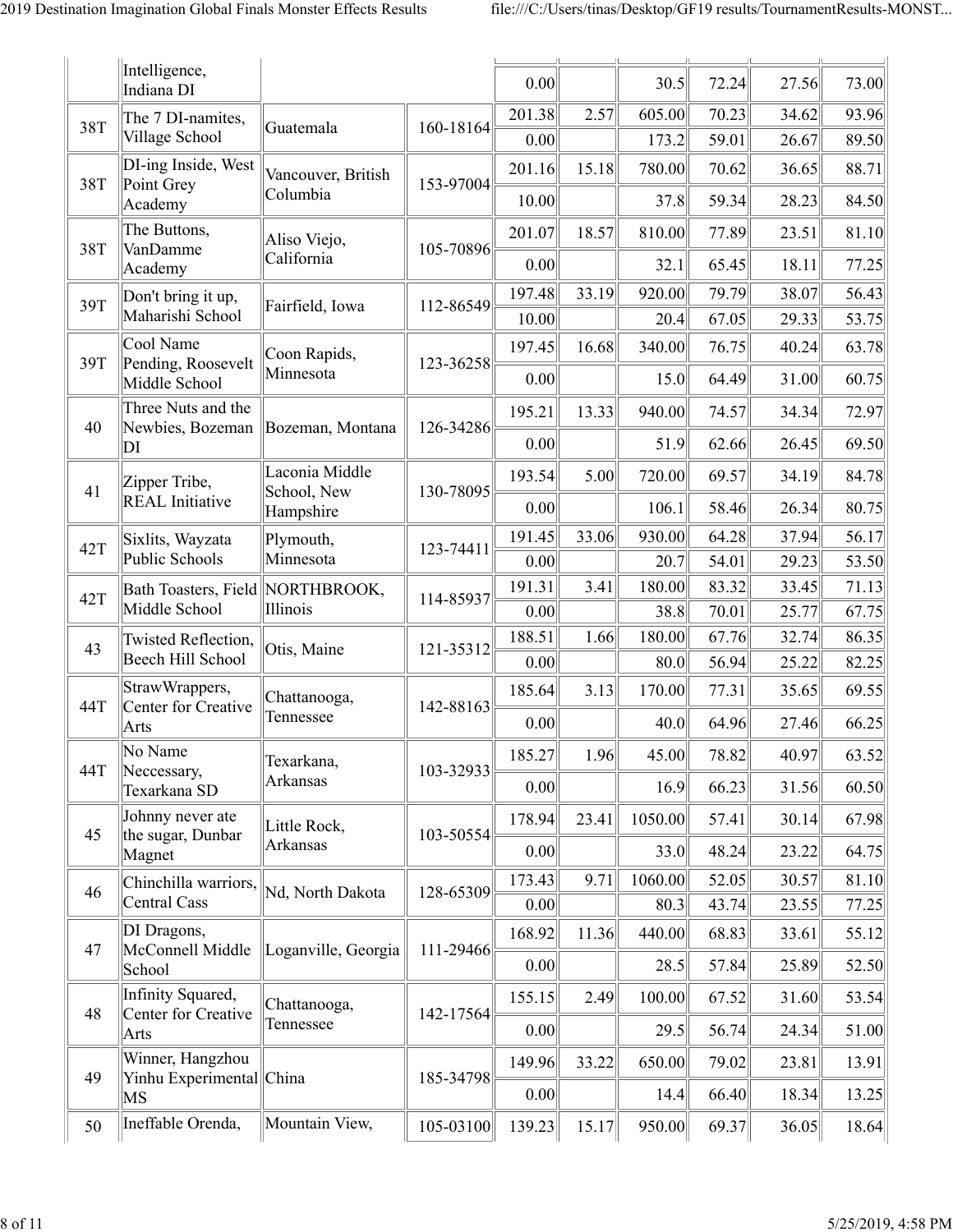| - -                                    |        |       |               |         |               |
|----------------------------------------|--------|-------|---------------|---------|---------------|
| ' M '<br>V <sub>1</sub> ew<br>lountair | $\sim$ |       | $\sim$ $\sim$ | 27.77   | $  ^{\prime}$ |
| $\ H\ $<br>sman                        |        | 100.0 | 40.1<br>30.2  | 20<br>∼ |               |

### **E: Monster Effects, Secondary Level**

| Rank           | Name                                         | <b>Town</b>                  | Mbrshp#   | <b>Total</b>  | <b>WHR</b> | <b>TWH/R</b> | CC          | <b>Choice</b> | Instant       |
|----------------|----------------------------------------------|------------------------------|-----------|---------------|------------|--------------|-------------|---------------|---------------|
|                |                                              |                              |           | <b>Deduct</b> |            | <b>StrWt</b> | <b>RwCC</b> | <b>RwTCE</b>  | <b>RwInst</b> |
| $\mathbf{1}$   | Dark Lord, Beijing                           | China                        | 185-86678 | 379.88        | 100.00     | 990.00       | 132.53      | 54.67         | 92.68         |
|                | 101 Middle School                            |                              |           | 0.00          |            | 8.1          | 120.66      | 50.22         | 85.50         |
| $\overline{2}$ | Legiblen't, Mercer                           | Mercer Island,               | 147-93557 | 358.58        | 91.29      | 1060.00      | 118.22      | 55.03         | 94.04         |
|                | <b>Island High School</b>                    | Washington                   |           | 0.00          |            | 9.5          | 107.63      | 50.55         | 86.75         |
| $\overline{3}$ | Taylor/Zawojski,                             | Sturgeon Bay,                | 148-98662 | 347.63        | 92.73      | 1020.00      | 111.38      | 51.65         | 91.87         |
|                | Sevastopol School                            | Wisconsin                    |           | 0.00          |            | 9.0          | 101.40      | 47.45         | 84.75         |
| $\overline{4}$ | Scientificn't, Mercer                        | Mercer Island,               | 147-54092 | 330.43        | 49.67      | 850.00       | 134.75      | 59.02         | 86.99         |
|                | <b>Island High School</b>                    | Washington                   |           | 0.00          |            | 14.0         | 122.68      | 54.22         | 80.25         |
| 5              | Fierce 7, Hamilton<br>Southeastern           | Fishers, Indiana             | 115-25740 | 323.98        | 54.55      | 860.00       | 123.58      | 53.71         | 92.14         |
|                |                                              |                              |           | 0.00          |            | 12.9         | 112.51      | 49.34         | 85.00         |
| 6              | The Twisted Sisters,<br>Michigan STEAM       | Holt, Michigan               | 122-50264 | 318.08        | 28.38      | 340.00       | 140.00      | 60.00         | 89.70         |
|                |                                              |                              |           | 0.00          |            | 9.8          | 127.46      | 55.12         | 82.75         |
| 7              | 28 Eyes, SEVEN<br><b>LAKES HIGH</b>          | KATY ISD,                    | 750-25683 | 309.72        | 53.66      | 1010.00      | 112.24      | 48.97         | 94.85         |
|                | <b>SCHOOL</b>                                | Texas                        |           | 0.00          |            | 15.4         | 102.19      | 44.99         | 87.50         |
|                | The New DImension,                           | Ashwaubenon,                 |           | 300.87        | 79.82      | 800.00       | 108.87      | 41.72         | 70.46         |
| 8              | Ashwaubenon High<br>School                   | Wisconsin                    | 148-92090 | 0.00          |            | 8.2          | 99.12       | 38.33         | 65.00         |
| 9              | Thunderbrains,                               | Columbus,                    | 129-12563 | 294.57        | 39.32      | 990.00       | 122.85      | 46.22         | 86.18         |
|                | Independent                                  | Nebraska                     |           | 0.00          |            | 20.6         | 111.85      | 42.46         | 79.50         |
|                | It All Starts With the                       | Coon Rapids,                 |           | 290.73        | 36.76      | 310.00       | 113.56      | 44.75         | 95.66         |
| 10             | Socks, Anoka<br>Hennepin Schools             | Minnesota                    | 123-54364 | 0.00          |            | 6.9          | 103.39      | 41.11         | 88.25         |
| 11T            | High Carbonation,                            | Bolton,                      | 119-79032 | 278.80        | 35.59      | 870.00       | 124.80      | 56.35         | 62.06         |
|                | Nashoba DI                                   | Massachusetts                |           | 0.00          |            | 20.0         | 113.62      | 51.77         | 57.25         |
| 11T            | Long Distance, Dover                         | Dover, New                   | 130-83544 | 277.85        | 28.70      | 670.00       | 102.09      | 47.06         | 100.00        |
|                | DI                                           | Hampshire                    |           | 0.00          |            | 19.1         | 92.95       | 43.23         | 92.25         |
| 12T            | Sleuth or Dare!,<br>MINERAL WELLS            | <b>MINERAL</b>               | 750-64776 | 277.54        | 44.79      | 1040.00      | 101.84      | 41.48         | 89.43         |
|                | ΗS                                           | WELLS ISD,<br>Texas          |           | 0.00          |            | 19.0         | 92.72       | 38.11         | 82.50         |
|                | Old Mill 6 iDIots & a                        | Annapolis,                   |           | 276.67        | 26.43      | 365.00       | 112.22      | 45.61         | 92.41         |
| 12T            | coach, Anne Arundel<br>county Public Schools | Maryland                     | 120-64913 | 0.00          |            | 11.3         | 102.17      | 41.90         | 85.25         |
| 13             | $(AM)2$ , Hopkinton                          | Hopkinton,                   | 119-98323 | 272.85        | 41.70      | 1060.00      | 95.53       | 42.94         | 92.68         |
|                | OM                                           | Massachusetts                |           | 0.00          |            | 20.8         | 86.97       | 39.45         | 85.50         |
| 14             | Seven Gears, KASI                            | South Korea,<br>KASI - South | 171-18778 | 267.08        | 39.60      | 910.00       | 91.59       | 37.25         | 98.64         |
|                |                                              | Korea                        |           | 0.00          |            | 18.8         | 83.39       | 34.22         | 91.00         |
| 15             | Si Sit Dolor, Westonka Minnetrista,          |                              | 123-05893 | 264.20        | 54.18      | 735.00       | 111.63      | 39.31         | 59.08         |
|                | Community Education Minnesota                |                              |           | 0.00          |            | 11.1         | 101.63      | 36.11         | 54.50         |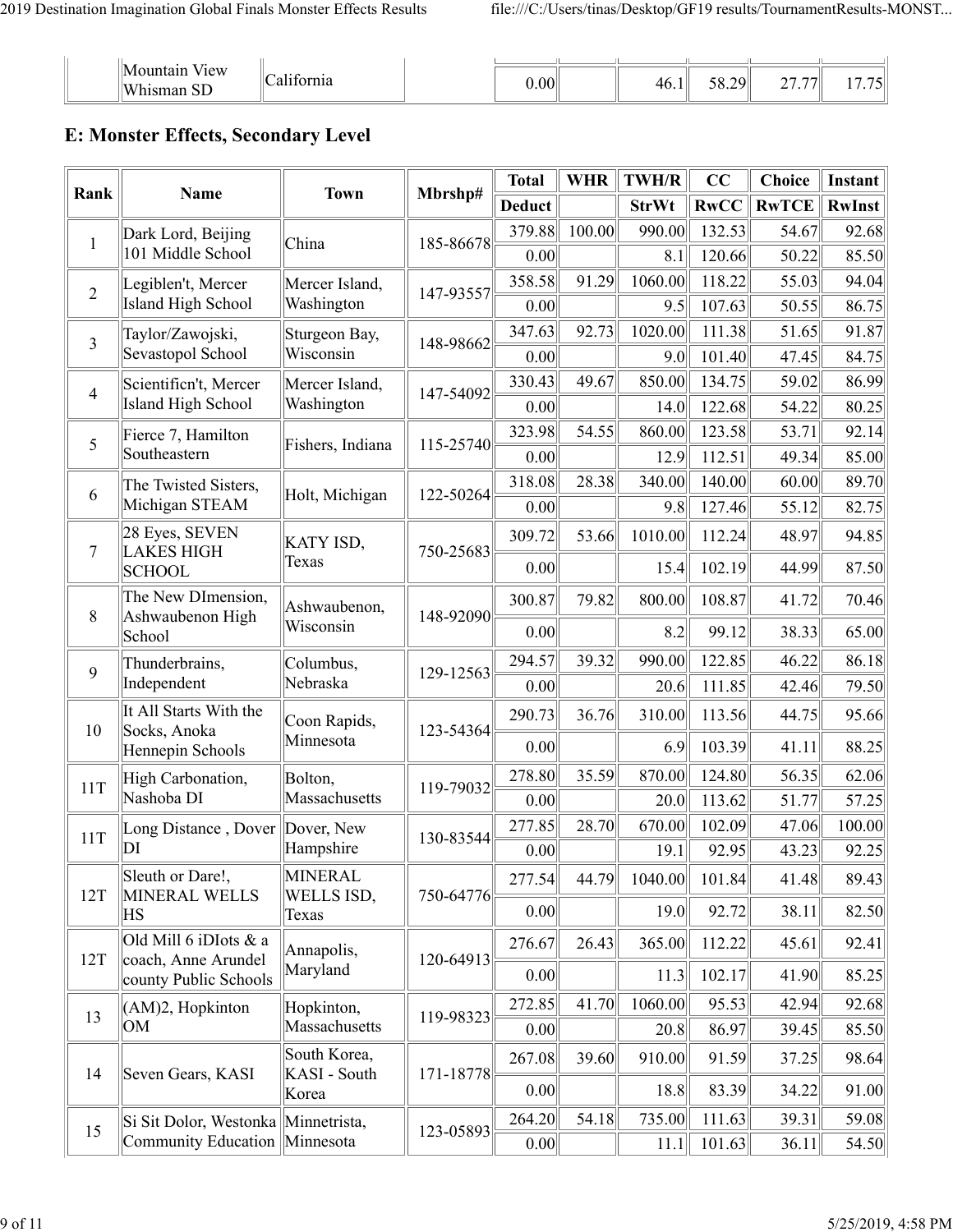|            | <b>PSJA ECHS, PSJA H</b>                     | PHARR-SAN                       |           | 256.49 | 56.20 | 680.00  | 104.48 | 50.55 | 45.26 |
|------------|----------------------------------------------|---------------------------------|-----------|--------|-------|---------|--------|-------|-------|
| 16         |                                              | <b>JUAN-ALAMO</b><br>ISD, Texas | 750-32728 | 0.00   |       | 9.9     | 95.12  | 46.44 | 41.75 |
| 17         | Millis DI Inc                                | Millis,                         | 119-66695 | 252.94 | 20.78 | 315.00  | 101.12 | 34.83 | 96.21 |
|            |                                              | Massachusetts                   |           | 0.00   |       | 12.4    | 92.06  | 32.00 | 88.75 |
| 18T        | Quad Squad,                                  | Columbiana,                     | 135-35798 | 245.23 | 20.02 | 907.72  | 108.70 | 44.15 | 72.36 |
|            | Columbiana Schools                           | Ohio                            |           | 0.00   |       | 37.1    | 98.96  | 40.56 | 66.75 |
| <b>18T</b> | The Revolutionists,<br>John Fraser Secondary | Mississauga,                    | 154-76623 | 245.17 | 29.09 | 910.00  | 95.87  | 33.49 | 86.72 |
|            | School                                       | Ontario                         |           | 0.00   |       | 25.6    | 87.28  | 30.77 | 80.00 |
| 19T        | Spicy Hot Noodles,                           | ALLEN ISD,                      | 750-96016 | 242.16 | 10.16 | 190.00  | 84.77  | 51.30 | 95.93 |
|            | <b>ALLENHS</b>                               | Texas                           |           | 0.00   |       | 15.3    | 77.18  | 47.13 | 88.50 |
| 19T        | Fire Spitting Dragons,<br>Watertown School   | Watertown,                      | 141-09511 | 241.98 | 12.70 | 135.00  | 96.17  | 42.32 | 90.79 |
|            | District                                     | South Dakota                    |           | 0.00   |       | 8.7     | 87.56  | 38.88 | 83.75 |
| 20         | Make a bird noise,                           | <b>Highlands Ranch</b>          | 106-51577 | 239.15 | 39.11 | 980.00  | 81.84  | 37.98 | 80.22 |
|            | Mountain Vista HS                            | , Colorado                      |           | 0.00   |       | 20.5    | 74.51  | 34.89 | 74.00 |
| 21T        | North Point Half 'N<br>1/2ish, North Point   | Waldorf,                        | 120-96685 | 237.03 | 37.57 | 900.00  | 95.64  | 43.66 | 60.16 |
|            | High School                                  | Maryland                        |           | 0.00   |       | 19.6    | 87.07  | 40.11 | 55.50 |
| 21T        | Bombulum Draconis,<br>Archuleta School       | Pagosa Springs<br>Secondary     | 106-77909 | 237.02 | 12.58 | 140.00  | 108.26 | 37.86 | 78.32 |
|            | District                                     | Schools,<br>Colorado            |           | 0.00   |       | 9.1     | 98.56  | 34.78 | 72.25 |
| 22         | Insert Name Here,                            | Texarkana,                      | 103-99753 | 233.79 | 15.86 | 310.00  | 85.81  | 40.52 | 91.60 |
|            | Texarkana SD                                 | Arkansas                        |           | 0.00   |       | 16.0    | 78.12  | 37.22 | 84.50 |
| 23         | D.I.N.O.S.A.U.R.S.,<br>Germantown School     | Germantown,                     | 148-05214 | 231.49 | 32.65 | 415.00  | 118.27 | 43.17 | 37.40 |
|            | District                                     | Wisconsin                       |           | 0.00   |       | 10.4    | 107.68 | 39.66 | 34.50 |
| 24T        | Roasted<br>Marshmallows                      | Greenville ISD.                 | 750-15418 | 228.17 | 71.24 | 1010.00 | 74.64  | 40.28 | 42.01 |
|            | Greenville High<br>School                    | Texas                           |           | 0.00   |       | 11.6    | 67.95  | 37.00 | 38.75 |
| 24T        | Thought Slayers, Carl                        | Carl Junction,                  |           | 227.75 | 38.13 | 480.00  | 82.26  | 26.60 | 80.76 |
|            | Junction                                     | Missouri                        | 124-36690 | 0.00   |       | 10.3    | 74.89  | 24.44 | 74.50 |
|            | ∥tieDI, EYUBOGLU                             | TURKEY-                         |           | 225.44 | 17.53 | 720.00  | 79.76  | 35.20 | 92.95 |
| 25         | <b>SCHOOLS</b>                               | ISTANBUL,<br>Turkey             | 169-18043 | 0.00   |       | 33.6    | 72.62  | 32.34 | 85.75 |
|            | Monster Conqueror,                           |                                 |           | 218.64 | 18.74 | 410.00  | 95.02  | 50.68 | 54.20 |
| 26         | The Experimental HS<br>of BNU                | China                           | 185-19196 | 0.00   |       | 17.9    | 86.51  | 46.56 | 50.00 |
| 27         | Pendulum Movement,                           | GOYANG-CITY,                    |           | 214.61 | 10.37 | 1060.00 | 79.57  | 34.70 | 89.97 |
|            | Kasi - South Korea                           | KASI - South<br>Korea           | 171-86634 | 0.00   |       | 83.6    | 72.44  | 31.88 | 83.00 |
|            | Bear-ly Functioning,                         | Anoka,                          |           | 213.34 | 25.95 | 260.00  | 78.85  | 42.69 | 65.85 |
| <b>28T</b> | Anoka Hennepin<br>Schools                    | Minnesota                       | 123-81354 | 0.00   |       | 8.2     | 71.79  | 39.22 | 60.75 |
|            | Screaming Banana                             | WYLIE ISD,                      |           | 212.61 | 41.99 | 780.00  | 67.18  | 41.38 | 62.06 |
| 28T        | Goats, WYLIE H S                             | Texas                           | 750-39685 | 0.00   |       | 15.2    | 61.16  | 38.01 | 57.25 |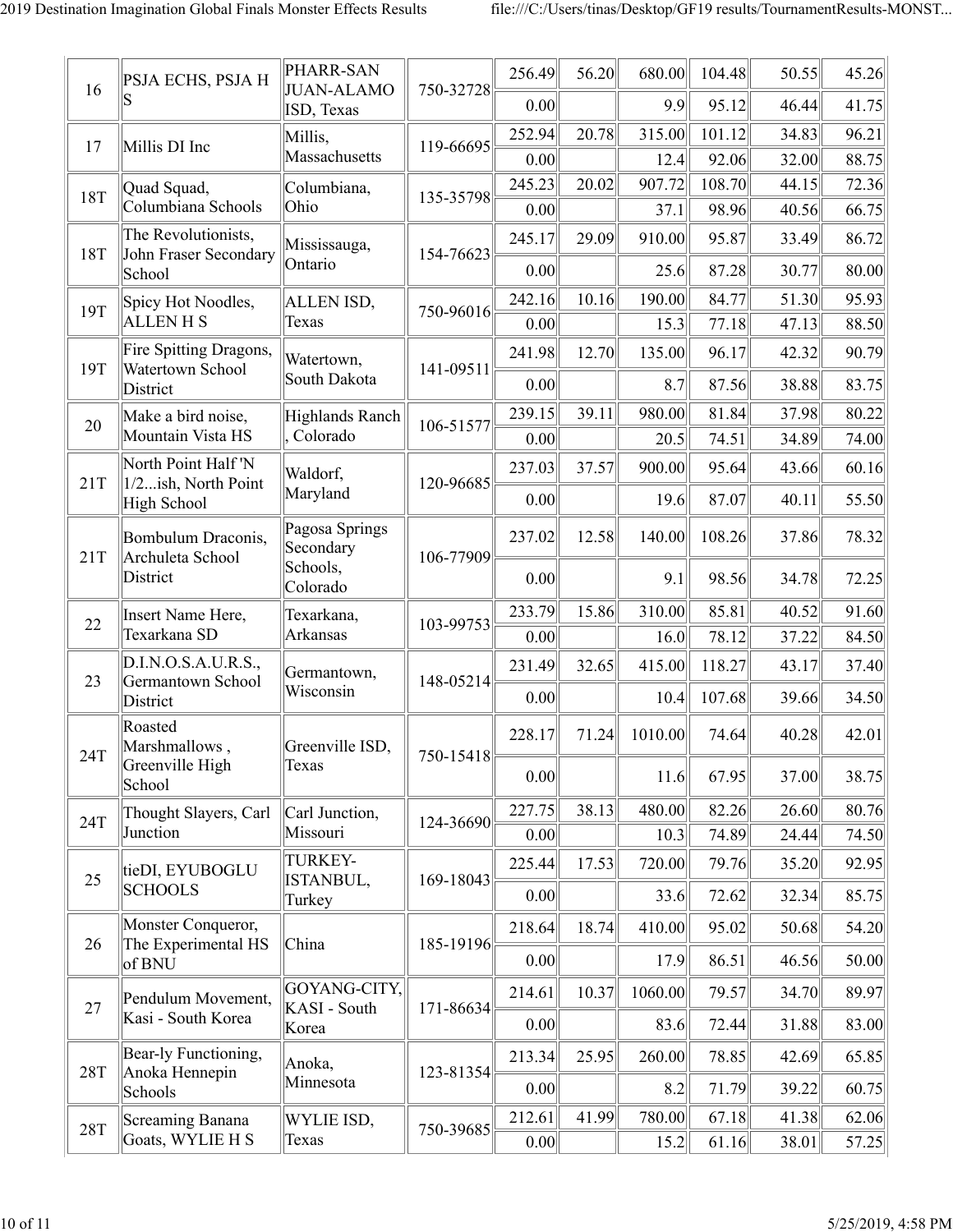| 29  | Joyful, Beijing New                                        | China                         | 185-52836     | 209.63         | 38.78 | 730.00         | 101.86         | 37.01          | 31.98          |
|-----|------------------------------------------------------------|-------------------------------|---------------|----------------|-------|----------------|----------------|----------------|----------------|
|     | <b>Talent Academy</b>                                      |                               |               | 0.00           |       | 15.4           | 92.74          | 34.00          | 29.50          |
| 30  | <b>ODIN'S RAVENS,</b><br><b>ISTANBUL</b><br><b>MARMARA</b> | ISTANBUL,                     | 169-59233     | 204.77         | 10.62 | 670.00         | 76.82          | 24.92          | 92.41          |
|     | PRIVATE HIGH<br><b>SCHOOL</b>                              | Turkey                        |               | 0.00           |       | 51.6           | 69.94          | 22.89          | 85.25          |
| 31T | Swedish Fish,<br>Mountain Lakes BOE                        | Mountain Lakes,<br>New Jersey | 131-26062     | 199.83<br>0.00 | 11.80 | 950.00<br>65.9 | 63.54<br>57.85 | 31.81<br>29.22 | 92.68<br>85.50 |
|     | All in the Mind,                                           |                               |               | 199.03         | 9.09  | 90.00          | 76.77          | 31.33          | 81.84          |
| 31T | <b>Greater Jasper</b><br><b>Consolidated Schools</b>       | Jasper, Indiana               | 115-31710     | 0.00           |       | 8.1            | 69.89          | 28.78          | 75.50          |
| 32T | Bear Minimum,                                              | Jefferson City,               |               | 196.99         | 22.70 | 1060.00        | 88.06          | 35.55          | 50.68          |
|     | Jefferson City Schools                                     | Missouri                      | 124-66152     | 0.00           |       | 38.2           | 80.17          | 32.66          | 46.75          |
| 32T | DIscovery Channel,<br>Limestone Rec                        | Limestone,                    | 121-90941     | 196.28         | 5.01  | 985.00         | 102.82         | 41.84          | 46.61          |
|     | Secondary Level Team                                       | Maine                         |               | 0.00           |       | 161.0          | 93.61          | 38.44          | 43.00          |
| 33  | Reincarnation,<br>Tsinghua University                      | China                         | 185-08766     | 192.92         | 22.84 | 270.75         | 77.19          | 36.52          | 56.37          |
|     | <b>Attached HS</b>                                         |                               |               | 0.00           |       | 9.7            | 70.28          | 33.55          | 52.00          |
| 34  | Hackensack HIgh<br>School Crushers,                        | Hackensack,                   | 131-90101     | 183.48         | 18.92 | 645.00         | 80.28          | 26.01          | 58.27          |
|     | hackensack high<br>school                                  | New Jersey                    |               | 0.00           |       | 27.9           | 73.09          | 23.89          | 53.75          |
| 35  | DIdeaFactory, TAKEV                                        | SAHIL EVLERI                  | 169-16513     | 179.60         | 19.19 | 1020.00        | 82.08          | 37.14          | 41.19          |
|     | OKULLARI                                                   | /IZMIR, Turkey                |               | 0.00           |       | 43.5           | 74.73          | 34.12          | 38.00          |
| 36  | :) O=Pe, Rock Canyon                                       | Highlands Ranch               | 106-55970     | 170.33         | 10.98 | 530.00         | 84.84          | 36.03          | 38.48          |
|     |                                                            | Colorado                      |               | 0.00           |       | 39.5           | 77.24          | 33.10          | 35.50          |
| 37T | We were seven,<br>Milford DI                               | Milford, New<br>Hampshire     | 130-52211     | 166.19         | 7.27  | 570.00         | 86.25          | 35.81          | 36.86          |
|     |                                                            |                               |               | 0.00           |       | 64.1           | 78.52          | 32.90          | 34.00          |
| 37T | Aguilas de Fuego,<br>Colegio San Patricio                  | Monterrey,                    | $164 - 04410$ | 165.82         | 11.27 | 420.00         | 82.40          | 44.51          | 27.64          |
|     | Cumbres                                                    | Mexico                        |               | 0.00           |       | 30.5           | 75.02          | 40.89          | 25.50          |
| 38  | Kreepy Karrots,<br>Dunstan Middle                          | Lakewood,                     | 106-90013     | 158.76         | 16.55 | 350.00         | 56.57          | 33.61          | 52.03          |
|     | School                                                     | Colorado                      |               | 0.00           |       | 17.3           | 51.50          | 30.88          | 48.00          |
| 39T | 7 UP, Village School                                       | Guatemala                     | 160-03946     | 136.00         | 3.69  | 760.00         | 62.04          | 25.83          | 44.44          |
|     |                                                            |                               |               | 0.00           |       | 168.7          | 56.48          | 23.73          | 41.00          |
| 39T | The Winchester<br>Sisters, Jefferson Jr/Sr                 | Edgewater,                    | 106-65779     | 135.63         | 3.21  | 135.00         | 47.48          | 25.05          | 59.89          |
|     | <b>High School</b>                                         | Colorado                      |               | 0.00           |       | 34.4           | 43.23          | 23.01          | 55.25          |

Page generated by the Destination Imagination scoring program version 2019 (Global Finals)-20190428 on Sat May 25 13:53:50 CDT 2019.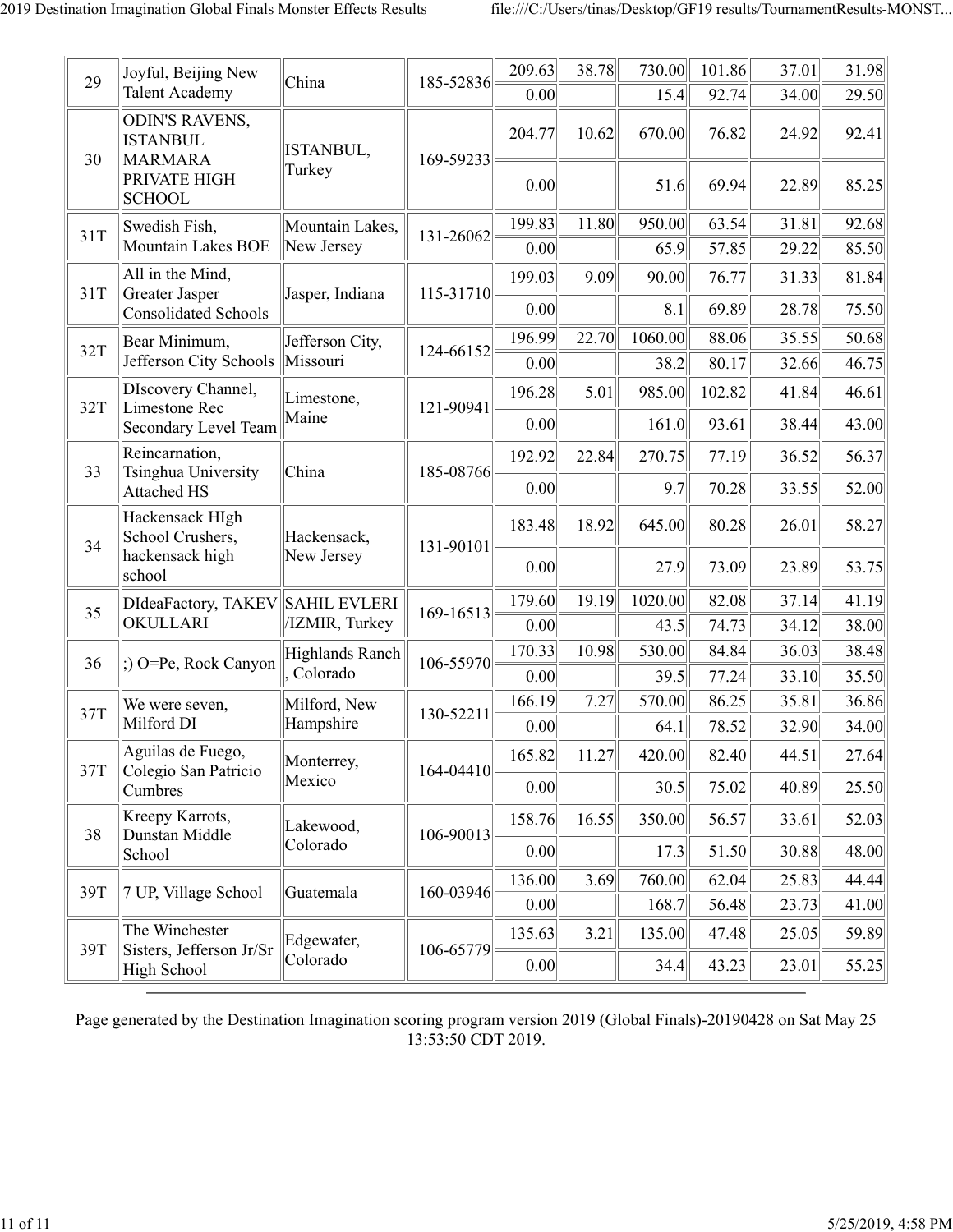## 2019 Destination Imagination Global Finals On Target Results

*Destination Imagination congratulates all the students who participated in the Kansas City tournament. We think you are all winners!* Teams emphasized *as such* are going on to the next level of competition.

## **A: On Target**

#### **A: On Target, Elementary Level**

| Rank           | Name                                           | <b>Town</b>               | Mbrshp#   | <b>Total</b>  | Aircraft      | <b>Drops</b>   | <b>Story</b>   | Choice        | Instant |
|----------------|------------------------------------------------|---------------------------|-----------|---------------|---------------|----------------|----------------|---------------|---------|
|                |                                                |                           |           | <b>Deduct</b> | <b>RwAirc</b> | <b>RwDrops</b> | <b>RwStory</b> | <b>Rw.TCE</b> | RwInst  |
| 1              | Think and Do, Nanjing<br>Zhiyuan Foreign Lang. | China                     | 185-00178 | 377.24        | 89.50         | 80.82          | 50.52          | 56.40         | 100.00  |
|                | ΙES                                            |                           |           | 0.00          | 79.33         | 73.44          | 43.23          | 45.22         | 71.75   |
|                | The Magic Pig7,                                |                           |           | 360.32        | 90.00         | 75.20          | 47.66          | 60.00         | 87.46   |
| $\overline{c}$ | Beijing Zhongguancun   China<br>No.1 ES        |                           | 185-79182 | 0.00          | 79.77         | 68.33          | 40.78          | 48.11         | 62.75   |
| 3              | Red Dragonfly, SHNU                            | China                     | 185-51048 | 347.33        | 65.96         | 90.00          | 54.14          | 55.70         | 81.53   |
|                | Demonstration ES                               |                           |           | 0.00          | 58.46         | 81.78          | 46.33          | 44.66         | 58.50   |
| 4T             | Sailing for Dreams,<br>Nanjing Zhiyuan         | China                     | 185-25416 | 313.29        | 82.75         | 72.39          | 17.66          | 49.20         | 91.29   |
|                | Foreign Lang. ES                               |                           |           | 0.00          | 73.34         | 65.78          | 15.11          | 39.45         | 65.50   |
| 4T             | Chewy Chew Crew,                               | Corpus Christi,           | 750-91745 | 312.95        | 73.97         | 67.01          | 60.00          | 37.41         | 74.56   |
|                | Independent                                    | Texas                     |           | 0.00          | 65.56         | 60.89          | 51.34          | 30.00         | 53.50   |
| 5              | ECNU-WFLS, Wuhu<br>Foreign Lang. Sch of        | China                     | 185-56823 | 310.62        | 58.21         | 74.35          | 46.88          | 54.87         | 76.31   |
|                | <b>ECNU</b>                                    |                           |           | 0.00          | 51.59         | 67.56          | 40.11          | 44.00         | 54.75   |
|                | 5th Grade SJS DI                               |                           |           | 290.75        | 77.72         | 59.31          | 38.04          | 46.69         | 68.99   |
| 6              | Team, St. Joseph<br>School                     | Ortonville, Michigan      | 122-45079 | 0.00          | 68.89         | 53.89          | 32.55          | 37.44         | 49.50   |
|                | Penger Superman,                               |                           |           | 282.61        | 73.95         | 85.60          | 40.37          | 40.18         | 42.51   |
| 7              | Shanghai No.2<br>PengLai Road ES               | China                     | 185-34113 | 0.00          | 65.54         | 77.78          | 34.54          | 32.22         | 30.50   |
| 8              | Break the Ice!,                                | Vancouver, British        | 153-78788 | 278.36        | 85.49         | 72.03          | 34.42          | 22.31         | 64.11   |
|                | Southlands Elementary                          | Columbia                  |           | 0.00          | 75.77         | 65.45          | 29.45          | 17.89         | 46.00   |
| <b>9T</b>      | The Glorious Gamers,                           | Ossining, New York        | 134-77235 | 276.62        | 70.45         | 78.51          | 26.10          | 9.57          | 91.99   |
|                | Ossining UFSD                                  |                           |           | 0.00          | 62.44         | 71.34          | 22.33          | 7.67          | 66.00   |
| <b>9T</b>      | TRAILBLAZERS,<br>Cornerstone                   | FORT BEND ISD,            | 750-77144 | 275.79        | 60.43         | 76.79          | 41.69          | 45.31         | 51.57   |
|                | Elementary                                     | Texas                     |           | 0.00          | 53.56         | 69.78          | 35.67          | 36.33         | 37.00   |
|                | The Light Bulbs,                               | Dublin and                |           | 261.12        | 85.75         | 61.02          | 55.96          | 37.83         | 20.56   |
| 10             | Dublin and Pleasanton                          | Pleasanton,<br>California | 105-69228 | 0.00          | 76.00         | 55.45          | 47.88          | 30.33         | 14.75   |
| 11             | Banana Warriors, Long Rochester Hills,         |                           | 122-91731 | 253.51        | 53.91         | 71.78          | 41.82          | 36.17         | 49.83   |
|                | Meadow DI                                      | Michigan                  |           | 0.00          | 47.78         | 65.22          | 35.78          | 29.00         | 35.75   |
| 12             | DI Dragons,<br>Immaculate                      | Elmhurst, Illinois        | 114-92688 | 247.94        | 58.42         | 70.07          | 34.53          | 28.82         | 56.10   |
|                | Conception Grade<br>School                     |                           |           | 0.00          | 51.78         | 63.67          | 29.55          | 23.11         | 40.25   |
| 13             | We Don't Have a Name Fishers, Indiana          |                           | 115-33339 | 235.17        | 47.65         | 61.01          | 47.66          | 53.76         | 25.09   |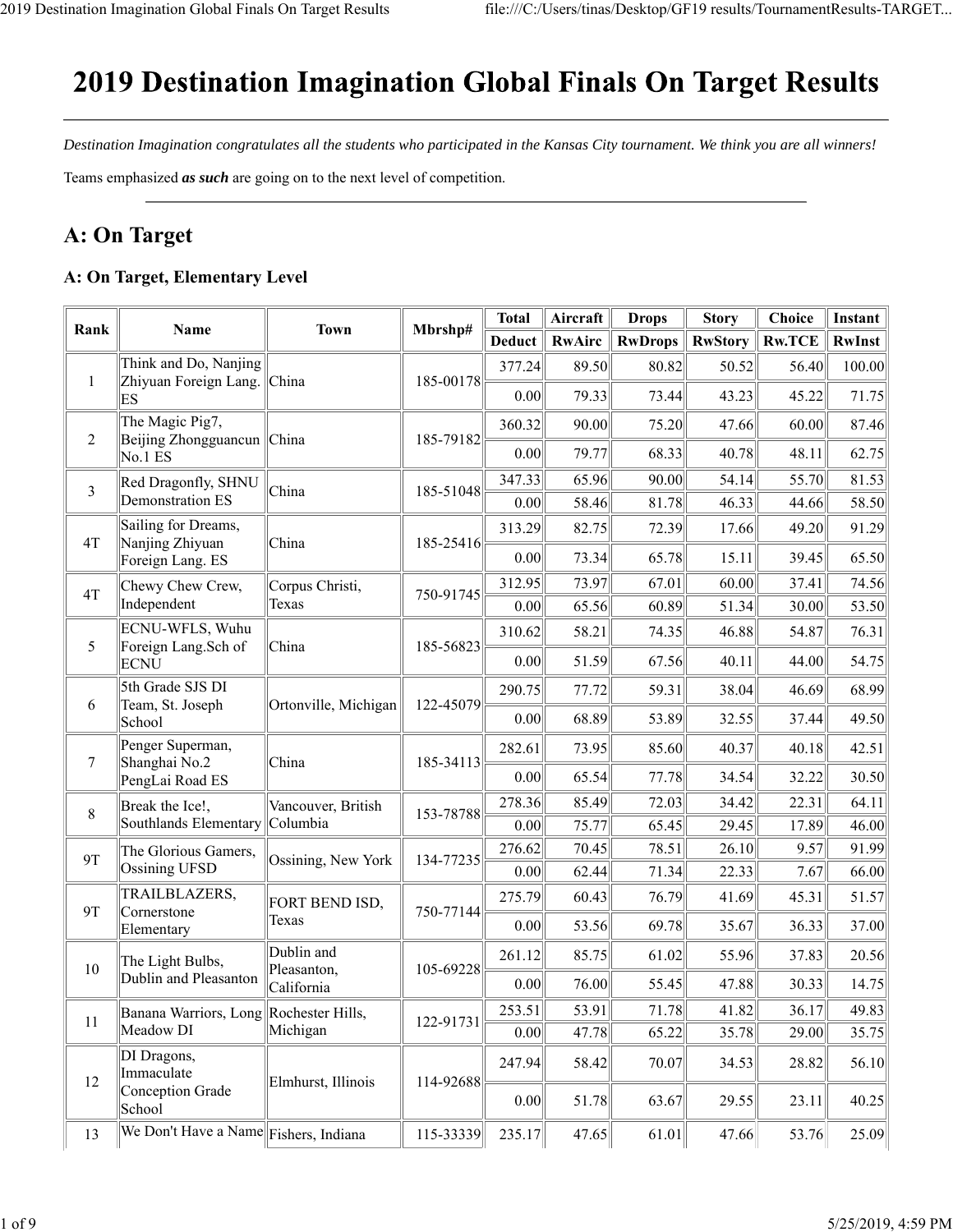|            | Yet, Hamilton<br>Southeastern                    |                               |           | 0.00           | 42.23          | 55.44          | 40.78          | 43.11          | 18.00          |
|------------|--------------------------------------------------|-------------------------------|-----------|----------------|----------------|----------------|----------------|----------------|----------------|
| 14         | Slices and D-Ices,<br>South Pasadena             | South Pasadena,<br>California | 105-16888 | 232.47<br>0.00 | 69.69<br>61.77 | 41.20<br>37.44 | 26.62<br>22.78 | 52.80<br>42.34 | 42.16<br>30.25 |
|            | <b>Unknown Space</b>                             |                               |           | 229.10         | 43.63          | 47.08          | 42.46          | 40.18          | 55.75          |
| 15         | Scientists, Shafer<br>Elementary                 | KATY ISD, Texas               | 750-45882 | 0.00           | 38.67          | 42.78          | 36.33          | 32.22          | 40.00          |
|            | Brainy Maniacs, San                              | San Ramon,                    |           | 225.18         | 60.93          | 59.43          | 24.05          | 23.28          | 57.49          |
| 16         | Ramon                                            | California                    | 105-61292 | 0.00           | 54.00          | 54.00          | 20.58          | 18.67          | 41.25          |
| 17         | Royal Stars, AIKEN                               | <b>BROWNSVILLE</b>            | 750-90290 | 220.43         | 23.81          | 44.14          | 45.18          | 40.05          | 67.25          |
|            | EL                                               | ISD, Texas                    |           | 0.00           | 21.10          | 40.11          | 38.66          | 32.11          | 48.25          |
| 18         | Pink Smarty Unicorns,<br>Elm School-Pink         | Hinsdale, Illinois            | 114-58938 | 219.16         | 54.65          | 64.81          | 33.24          | 36.84          | 29.62          |
|            | Smarty Unicorns                                  |                               |           | 0.00           | 48.44          | 58.89          | 28.44          | 29.54          | 21.25          |
| 19         | Land Hunting, Beijing                            | China                         | 185-15866 | 217.06         | 41.88          | 44.99          | 24.41          | 37.14          | 68.64          |
|            | Bayi School                                      |                               |           | 0.00           | 37.12          | 40.88          | 20.89          | 29.78          | 49.25          |
| 20         | The Walking Cheeto                               | Bellevue,                     | 147-22041 | 213.72         | 43.87          | 44.64          | 34.41          | 37.70          | 56.10          |
|            | Bears, Independent                               | Washington                    |           | 3.00           | 38.88          | 40.56          | 29.44          | 30.23          | 40.25          |
| 21         | Aero Einstein, Medina<br>Elementary PTA DI       | Bellevue,<br>Washington       | 147-27790 | 210.34         | 50.90          | 61.63          | 41.82          | 31.60          | 24.39          |
|            |                                                  |                               |           | 0.00<br>206.55 | 45.11<br>24.82 | 56.00<br>46.58 | 35.78<br>41.17 | 25.34<br>41.02 | 17.50<br>52.96 |
| 22         | 7 Siberian Pteranadons<br>Eat F.F.B, Sunset Park | Pueblo, Colorado              | 106-26508 | 0.00           | 22.00          | 42.33          | 35.23          | 32.89          | 38.00          |
|            | Seven Submariners,                               |                               |           |                |                |                |                |                |                |
| 23         | HARRY C WITHERS<br>EL                            | Dallas Region ISD,<br>Texas   | 750-91410 | 204.51<br>0.00 | 47.88<br>42.44 | 52.82<br>48.00 | 32.34<br>27.67 | 27.57<br>22.11 | 43.90<br>31.50 |
|            | Loading, Lincoln                                 |                               |           | 201.07         | 52.42          | 18.21          | 21.56          | 30.48          | 78.40          |
| 24T        | Elementary                                       | 53213, Wisconsin              | 148-33963 | 0.00           | 46.46          | 16.55          | 18.45          | 24.44          | 56.25          |
|            | The Islanders,                                   |                               |           | 200.93         | 25.32          | 62.37          | 28.05          | 32.58          | 52.61          |
| 24T        | Beachwood City<br>Schools                        | Beachwood, Ohio               | 135-24076 | 0.00           | 22.44          | 56.67          | 24.00          | 26.12          | 37.75          |
|            | Keena Space Dogs,                                | Worthington                   |           | 200.35         | 26.84          | 66.03          | 18.57          | 16.09          | 72.82          |
| 24T        | Worthington Schools                              | Schools, Ohio                 | 135-81648 | 0.00           | 23.79          | 60.00          | 15.89          | 12.90          | 52.25          |
|            | Golden Gators,                                   |                               |           | 198.55         | 45.13          | 25.19          | 26.62          | 24.26          | 77.35          |
| 25         | Greenwood Mill ES                                | Winchester, Virginia          | 145-33581 | 0.00           | 40.00          | 22.89          | 22.78          | 19.45          | 55.50          |
| 26         | Savage Seven, Fulton                             | Alpharetta, Georgia           | 111-70813 | 194.60         | 49.90          | 50.74          | 30.00          | 26.33          | 37.63          |
|            | Science Academy                                  |                               |           | 0.00           | 44.23          | 46.11          | 25.67          | 21.11          | 27.00          |
|            | HCC Payload                                      |                               |           | 190.75         | 27.08          | 8.93           | 22.59          | 42.25          | 89.90          |
| 27         | Pufferfish, Harford<br>Community College         | Bel Air, Maryland             | 120-61065 | 0.00           | 24.00          | 8.11           | 19.33          | 33.88          | 64.50          |
| <b>28T</b> | Purple Sneaky Killer<br>Duckies, Cottonwood      | Englewood,                    | 106-60196 | 188.82         | 30.34          | 49.15          | 28.69          | 22.45          | 58.19          |
|            | Creek                                            | Colorado                      |           | 0.00           | 26.89          | 44.66          | 24.55          | 18.00          | 41.75          |
| 28T        | Flying T-Rex's,<br>Freedom School                | Freedom, Wisconsin            | 148-26801 | 188.25         | 53.16          | 34.61          | 26.87          | 31.45          | 42.16          |
|            | District                                         |                               |           | 0.00           | 47.12          | 31.45          | 22.99          | 25.22          | 30.25          |
|            | Aksarben Setisoppo,                              |                               |           | 185.91         | 59.93          | 40.59          | 28.70          | 18.01          | 38.68          |
| 29         | Wheeler Elementary                               | Omaha, Nebraska               | 129-99818 | 0.00           | 53.12          | 36.88          | 24.56          | 14.44          | 27.75          |
| 30         | Aerodynamite, Town                               | Lexington,                    | 119-35898 | 184.38         | 52.64          | 53.80          | 27.02          | 28.27          | 22.65          |
|            | of Lexington                                     | Massachusetts                 |           | 0.00           | 46.66          | 48.89          | 23.12          | 22.67          | 16.25          |
| 31         | Flying Goats, Platte                             | Highlands Ranch,              | 106-73915 | 183.08         | 24.82          | 59.06          | 26.74          | 25.77          | 46.69          |
|            | River Academy                                    | Colorado                      |           | 0.00           | 22.00          | 53.67          | 22.88          | 20.66          | 33.50          |
| 32         | Giraffe Daffy Daff                               | Centennial, Colorado          | 106-73383 | 181.88         | 61.93          | 69.45          | 18.04          | 13.99          | 18.47          |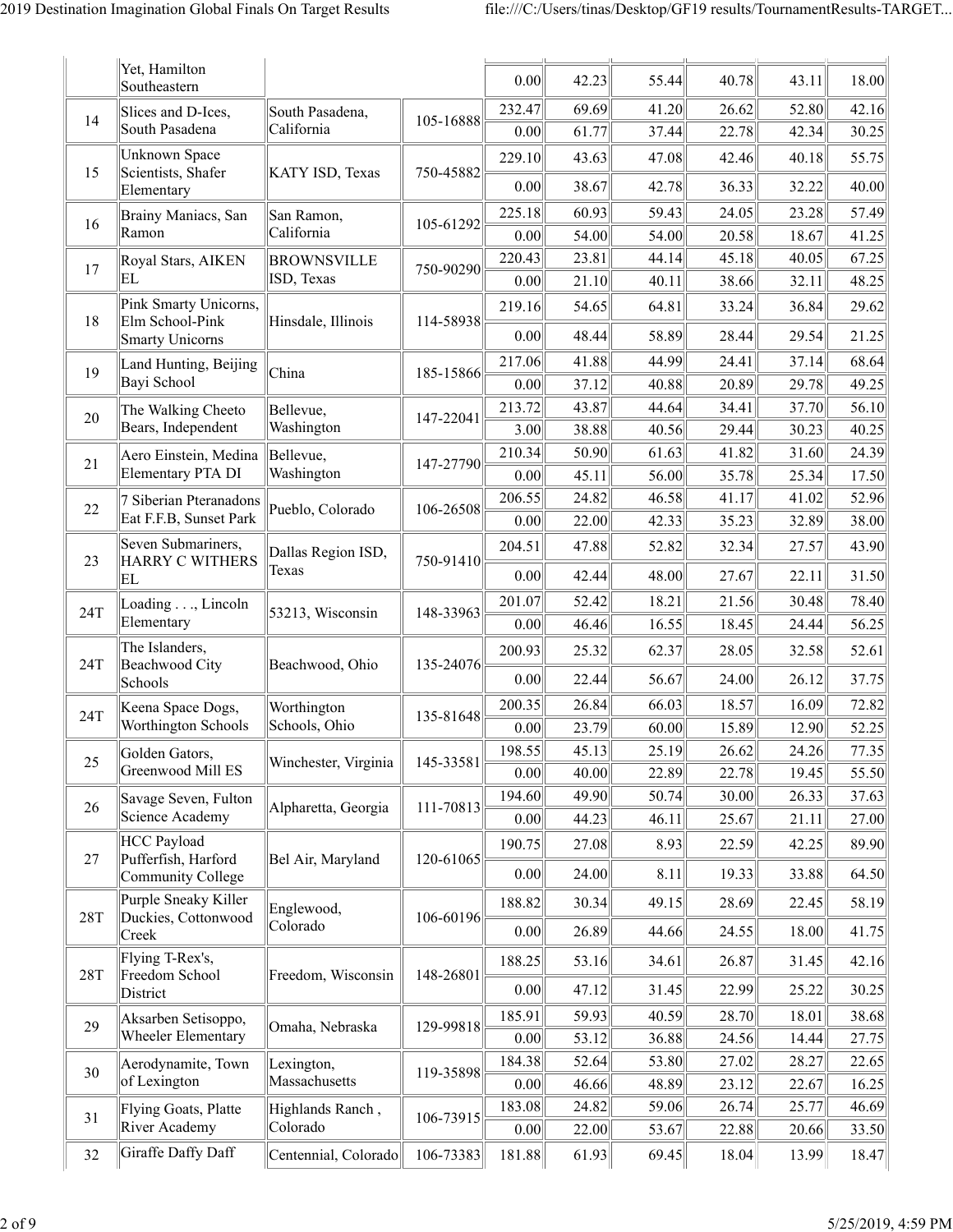|     | Spider Sparkl, Copper<br>Mesa Elementary      |                       |           | 0.00   | 54.89 | 63.11 | 15.44 | 11.22 | 13.25 |
|-----|-----------------------------------------------|-----------------------|-----------|--------|-------|-------|-------|-------|-------|
|     | The Weller Warriors,                          |                       |           | 179.77 | 43.12 | 32.05 | 49.74 | 34.65 | 20.21 |
| 33  | Centerville City<br>Schools                   | Ohio                  | 135-24950 | 0.00   | 38.22 | 29.12 | 42.56 | 27.78 | 14.50 |
|     |                                               |                       |           | 176.32 | 36.60 | 21.27 | 35.57 | 37.24 | 45.64 |
| 34  | Flying Physks                                 | Roseville, California | 105-15796 | 0.00   | 32.44 | 19.33 | 30.44 | 29.86 | 32.75 |
|     | DI PEEPS, Borchardt                           |                       |           | 175.02 | 49.88 | 43.78 | 26.10 | 26.34 | 28.92 |
| 35  | Elementary                                    | FRISCO ISD, Texas     | 750-93027 | 0.00   | 44.21 | 39.78 | 22.33 | 21.12 | 20.75 |
| 36T | Super 6, Wayzata                              | Plymouth,             | 123-57551 | 170.15 | 28.84 | 50.62 | 29.74 | 27.85 | 33.10 |
|     | Public Schools                                | Minnesota             |           | 0.00   | 25.56 | 46.00 | 25.45 | 22.33 | 23.75 |
| 36T | Mind Exploders,                               | MTSD, Wisconsin       | 148-99216 | 169.67 | 25.32 | 70.69 | 24.93 | 21.90 | 26.83 |
|     | <b>MTSD</b>                                   |                       |           | 0.00   | 22.44 | 64.23 | 21.33 | 17.56 | 19.25 |
| 37T | DI Donuts,<br>Brownsville                     | Charlottesville,      | 145-42515 | 167.16 | 31.09 | 31.18 | 24.41 | 25.08 | 55.40 |
|     | Elementary                                    | Virginia              |           | 0.00   | 27.56 | 28.33 | 20.89 | 20.11 | 39.75 |
| 37T | The King Aircrafts,                           | Mountain Lakes,       | 131-52283 | 167.05 | 34.85 | 17.37 | 20.00 | 14.69 | 80.14 |
|     | Mountain Lakes BOE                            | New Jersey            |           | 0.00   | 30.89 | 15.78 | 17.11 | 11.78 | 57.50 |
|     | MIGHTY EAGLES,                                |                       |           | 166.96 | 58.67 | 25.69 | 21.04 | 20.79 | 40.77 |
| 37T | Spring Ridge<br>Elementary                    | Elkhorn, Nebraska     | 129-59469 | 0.00   | 52.00 | 23.34 | 18.00 | 16.67 | 29.25 |
|     | The Tytans, Crestline                         |                       |           | 163.07 | 22.31 | 52.82 | 31.55 | 19.11 | 37.28 |
| 38  | Elementary                                    | Mtn Brook, Alabama    | 102-34018 | 0.00   | 19.77 | 48.00 | 27.00 | 15.32 | 26.75 |
|     |                                               | Bedford,              |           | 155.53 | 26.58 | 15.03 | 23.12 | 16.49 | 76.31 |
| 39T | BedfordMADI                                   | Massachusetts         | 119-53862 | 2.00   | 23.56 | 13.66 | 19.78 | 13.22 | 54.75 |
| 39T | The DI Falcons,<br>Kinnelon Public            | Kinnelon, New         | 131-20550 | 155.15 | 17.56 | 48.79 | 28.17 | 21.61 | 39.02 |
|     | Schools                                       | Jersey                |           | 0.00   | 15.56 | 44.33 | 24.10 | 17.33 | 28.00 |
| 40  | I 8 Pizza, Slavens K-8                        | Denver, Colorado      | 106-35041 | 148.39 | 34.11 | 35.94 | 35.43 | 15.38 | 27.53 |
|     | School                                        |                       |           | 0.00   | 30.23 | 32.66 | 30.32 | 12.33 | 19.75 |
| 41  | Terrific Travilah Girls,                      | North Potomac,        | 120-67760 | 144.63 | 26.08 | 15.89 | 19.35 | 20.24 | 63.07 |
|     | <b>Wonder Creations</b>                       | Maryland              |           | 0.00   | 23.12 | 14.44 | 16.56 | 16.23 | 45.25 |
| 42T | Technically On Target,<br>Legacy Elementary   | Bossier City,         | 118-42081 | 133.04 | 15.80 | 28.49 | 21.56 | 9.00  | 58.19 |
|     | School                                        | Louisiana             |           | 0.00   | 14.00 | 25.89 | 18.45 | 7.22  | 41.75 |
| 42T | Crazy Creators,<br><b>Woodland Elementary</b> | Eagan, Minnesota      | 123-02534 | 132.15 | 20.31 | 48.18 | 26.88 | 18.31 | 18.47 |
|     | School                                        |                       |           | 0.00   | 18.00 | 43.78 | 23.00 | 14.68 | 13.25 |
|     | Technological Ducks,<br>Fulton Science        | ALPHARETTA,           |           | 127.33 | 34.11 | 36.18 | 22.19 | 14.29 | 20.56 |
| 43  | Academy Private                               | Georgia               | 111-60307 |        |       |       |       |       |       |
|     | School                                        |                       |           | 0.00   | 30.23 | 32.88 | 18.99 | 11.46 | 14.75 |
| 44  | The Golden Gorillas,<br>Episcopal Collegiate  | Little Rock,          | 103-61236 | 119.43 | 20.31 | 33.14 | 20.77 | 15.94 | 29.27 |
|     | Lower School                                  | Arkansas              |           | 0.00   | 18.00 | 30.11 | 17.77 | 12.78 | 21.00 |
| 45  | Seven Children Seven<br>Dreams, EYUBOGLU      | Istanbul, Turkey      | 169-79319 | 117.96 | 6.02  | 8.93  | 29.74 | 29.37 | 43.90 |
|     | <b>SCHOOLS</b>                                |                       |           | 0.00   | 5.34  | 8.11  | 25.45 | 23.55 | 31.50 |
|     | 7 Gods of DI, Ernest P                        | Derry, New            |           | 114.42 | 11.28 | 22.99 | 28.18 | 24.79 | 27.18 |
| 46  | Barka Elementary<br>School                    | Hampshire             | 130-56507 | 0.00   | 10.00 | 20.89 | 24.11 | 19.88 | 19.50 |
| 47  | The 7 Wonders, Fraser                         |                       |           | 110.51 | 23.83 | 15.29 | 26.11 | 23.68 | 21.60 |
|     | Public Schools                                | Fraser, Michigan      | 122-69250 | 0.00   | 21.12 | 13.89 | 22.34 | 18.99 | 15.50 |
| 48  | Bull's Eye, Madison                           | Coon Rapids,          | 123-09136 | 102.09 | 10.28 | 33.14 | 21.31 | 24.82 | 12.54 |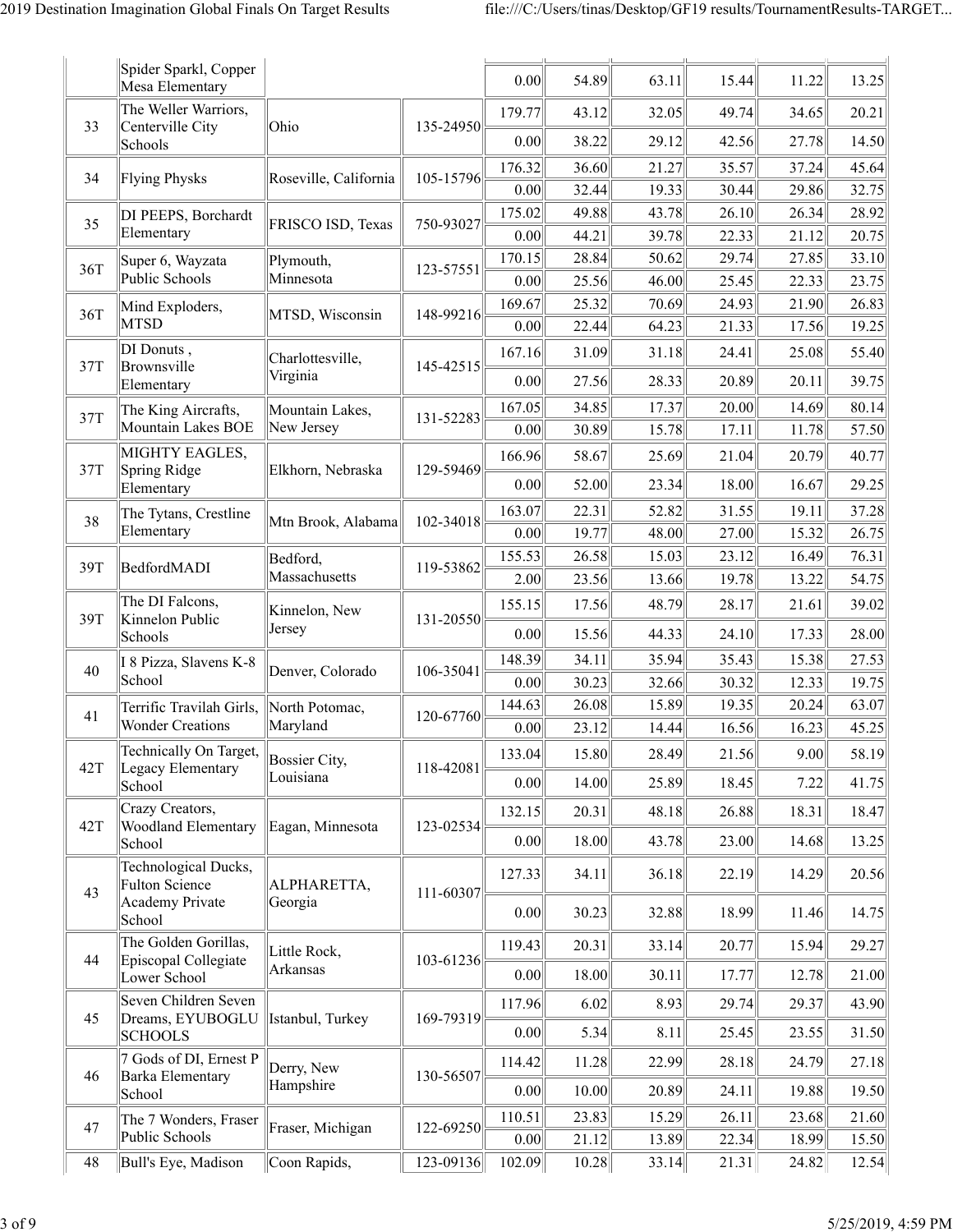|    | Elementary School                                 | Minnesota       |           | 0.00              | 9.11  | 30.11 | 18.23 | 19.90 | 9.00  |
|----|---------------------------------------------------|-----------------|-----------|-------------------|-------|-------|-------|-------|-------|
| 49 | Gee, I Hope This                                  |                 | 103-37789 | 90.80             | 43.12 | 12.23 | 12.21 | 17.32 | 5.92  |
|    | Works! 2.0, Texarkana   Texarkana, Arkansas<br>SD |                 |           | 0.00              | 38.22 | 11.11 | 10.45 | 13.89 | 4.25  |
| 50 | Galaxy Pandas, SAN<br><b>ROBERTO</b>              | San Pedro Garza | 164-33399 | 87.59             | 28.08 | 16.14 | 11.15 | 8.88  | 23.34 |
|    | <b>INTERNATIONAL</b><br><b>SCHOOL</b>             | García, Mexico  |           | 0.00 <sub>l</sub> | 24.89 | 14.67 | 9.54  | 7.12  | 16.75 |
| 51 | Teleporting Llamas, IC Asheville, North           |                 | 127-24460 | 84.66             | 6.51  | 5.87  | 25.06 | 17.60 | 29.62 |
|    | Imagine                                           | Carolina        |           | 0.00 <sub>l</sub> | 5.77  | 5.33  | 21.44 | 14.11 | 21.25 |
| 52 | Danger Space, Webster<br>Area Destination         | Webster, South  | 141-46511 | 82.27             | 8.02  | 11.98 | 14.67 | 24.26 | 23.34 |
|    | Imagination                                       | Dakota          |           | 0.00              | 7.11  | 10.89 | 12.55 | 19.45 | 16.75 |

#### **A: On Target, Middle Level**

|                                       |                                        | <b>Town</b>      |                                      | <b>Total</b> | Aircraft | <b>Drops</b>                                | <b>Story</b> | Choice   Instant |        |
|---------------------------------------|----------------------------------------|------------------|--------------------------------------|--------------|----------|---------------------------------------------|--------------|------------------|--------|
| <b>Rank</b>                           | Name                                   |                  | Mbrshp#                              |              |          | Deduct RwAirc RwDrops RwStory Rw.TCE RwInst |              |                  |        |
| 1                                     | Lightning Eagles, Shanghai YongChang   | China            | 185-63418                            | 391.32       | 90.00    | 90.00                                       | 55.56        | 55.76            | 100.00 |
|                                       | Private School                         |                  |                                      | 0.00         | 78.00    | 79.11                                       | 43.22        | 47.10            | 94.00  |
| 2                                     | DI-nosaurs, Hamilton Southeastern      | Fishers, Indiana | $\ 115 - 05924\ $                    | 347.53       | 59.75    | 85.71                                       | 52.99        | 58.12            | 90.96  |
|                                       |                                        |                  |                                      | 0.00         | 51.78    | 75.34                                       | 41.22        | 49.09            | 85.50  |
| 3                                     | Galactic Goobers, Faith Academy        | Private or       | 750-83338                            | 320.75       | 51.01    | 68.12                                       | 58.43        | 50.37            | 92.82  |
|                                       | Bellville                              | Charter, Texas   |                                      | 0.00         | 44.21    | 59.88                                       | 45.45        | 42.55            | 87.25  |
| $\overline{4}$                        | A Blimp in the Night, Tomken Road      | Mississauga,     | 154-82832                            | 314.05       | 66.92    | 68.13                                       | 60.00        | 37.88            | 81.12  |
|                                       | Middle School                          | Ontario          |                                      | 0.00         | 58.00    | 59.89                                       | 46.67        | 32.00            | 76.25  |
| 5                                     | Wait! This isn't Improv, KF 21 CCLC -  | Klamath Falls,   | 137-02829                            | 305.19       | 59.23    | 53.22                                       | 47.85        | 52.60            | 92.29  |
|                                       | Ponderosa Middle School                | Oregon           |                                      | 0.00         | 51.33    | 46.78                                       | 37.22        | 44.43            | 86.75  |
| 6                                     | DI of the Tigers, Independent          | Independent,     | 750-66080                            | 302.49       | 57.18    | 74.71                                       | 47.71        | 46.56            | 76.33  |
|                                       |                                        | Texas            |                                      | 0.00         | 49.56    | 65.67                                       | 37.11        | 39.33            | 71.75  |
| 7<br>DInsteins, Hamilton Southeastern |                                        | Fishers, Indiana | 80.25<br>300.09<br>$\ 115 - 60326\ $ | 68.77        | 44.29    | 48.80                                       | 57.98        |                  |        |
|                                       |                                        |                  |                                      | 0.00         | 69.55    | 60.45                                       | 34.45        | 41.22            | 54.50  |
| 8                                     | Phoenix, Shanghai Shanghong MS         | China            | 185-78786                            | 295.63       | 47.95    | 40.71                                       | 58.14        | 60.00            | 88.83  |
|                                       |                                        |                  |                                      | 0.00         | 41.56    | 35.78                                       | 45.22        | 50.68            | 83.50  |
| 9T                                    | Fire Breathing Rubber Duckies, Shepard | Deerfield,       | 114-06575                            | 291.04       | 42.31    | 70.41                                       | 45.28        | 44.21            | 88.83  |
|                                       | - DPS 109                              | Illinois         |                                      | 0.00         | 36.67    | 61.89                                       | 35.22        | 37.34            | 83.50  |
| 9T                                    | Powerful Cheese, Beijing Bayi School   | China            | 185-94109                            | 291.00       | 48.21    | 74.84                                       | 45.28        | 43.15            | 79.52  |
|                                       |                                        |                  |                                      | 0.00         | 41.78    | 65.78                                       | 35.22        | 36.45            | 74.75  |
| 9T                                    | Flying Squirrels, WAVEmakers           | Long Beach,      | 105-87329                            | 290.32       | 76.67    | 77.11                                       | 59.99        | 52.35            | 24.20  |
|                                       |                                        | California       |                                      | 0.00         | 66.45    | 67.78                                       | 46.66        | 44.22            | 22.75  |
| 10                                    | DIstruction, Immaculate Conception     | Elmhurst,        | 114-25333                            | 288.23       | 51.53    | 60.68                                       | 44.14        | 41.45            | 90.43  |
|                                       | Grade School                           | Illinois         |                                      | 0.00         | 44.66    | 53.34                                       | 34.33        | 35.01            | 85.00  |
| 11                                    | DI Bull's Eye, COPPELL MIDDLE          | COPPELL ISD,     | 750-95505                            | 282.67       | 34.86    | 75.35                                       | 45.43        | 46.98            | 80.05  |
|                                       | NORTH                                  | Texas            |                                      | 0.00         | 30.21    | 66.23                                       | 35.34        | 39.68            | 75.25  |
| 12                                    | DI-scord, South Pasadena Technical     | South Pasadena,  | 105-58255                            | 281.19       | 61.55    | 29.83                                       | 46.00        | 55.51            | 88.30  |
|                                       |                                        | California       |                                      | 0.00         | 53.34    | 26.22                                       | 35.78        | 46.89            | 83.00  |
| 13                                    | Everybody Except John, Northeast       | denver,          | 106-20314                            | 277.33       | 64.10    | 50.68                                       | 41.42        | 37.62            | 83.51  |
|                                       | Denver Independent                     | Colorado         |                                      | 0.00         | 55.55    | 44.55                                       | 32.22        | 31.78            | 78.50  |
| 14                                    | $ a^2 + b^2 = c^2$ , Mountain Laurel   | New Paltz, New   | 134-74725                            | 276.03       | 35.64    | 67.12                                       | 46.30        | 37.87            | 89.10  |
|                                       | Waldorf School                         | York             |                                      | 0.00         | 30.89    | 59.00                                       | 36.01        | 31.99            | 83.75  |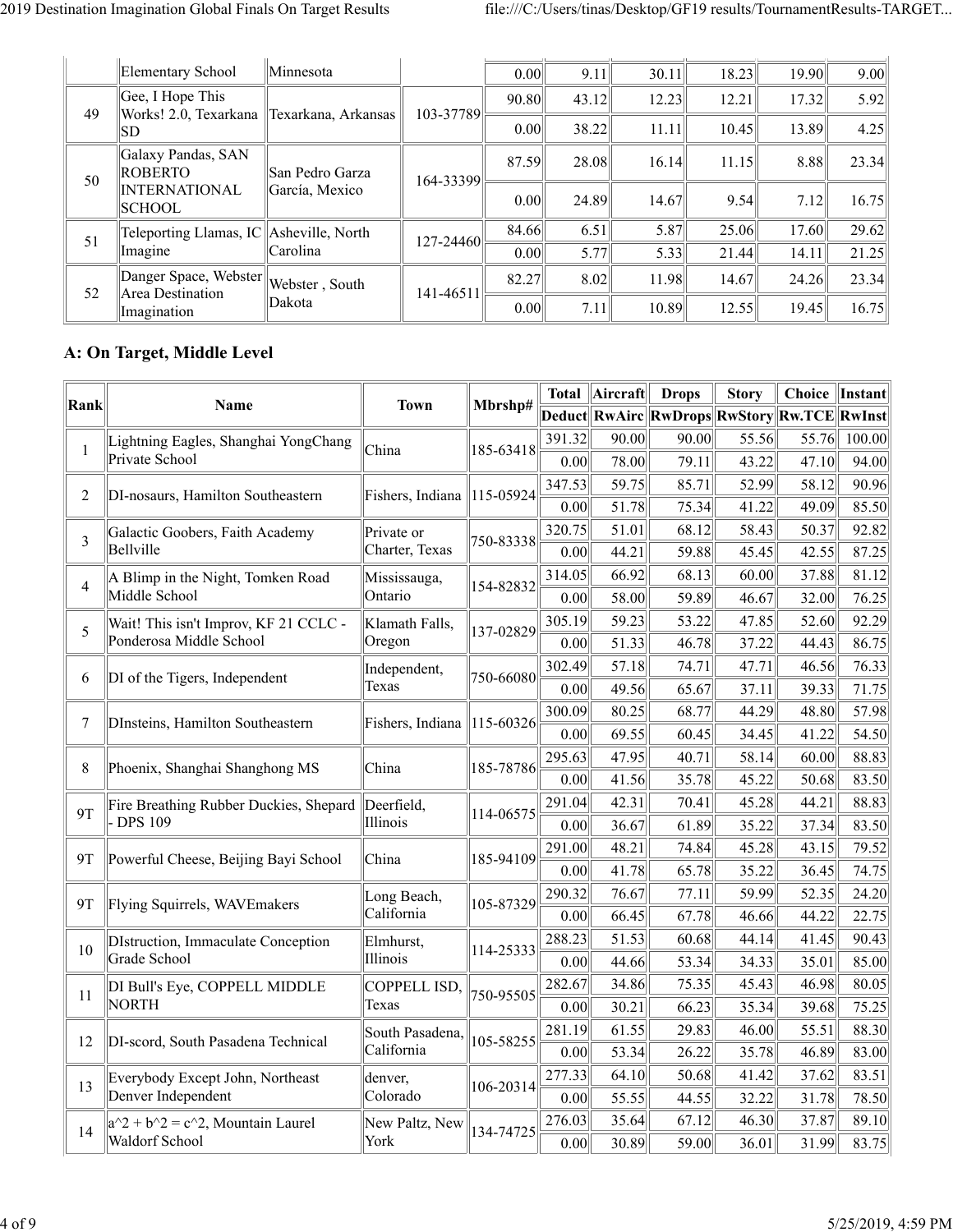| 15T | SANTA SAVERS, SCHOOL DISTRICT Denmark,                           |                              | 148-27734 | 274.23                   | 64.88          | 81.91          | 43.15          | 37.75          | 46.54          |
|-----|------------------------------------------------------------------|------------------------------|-----------|--------------------------|----------------|----------------|----------------|----------------|----------------|
|     | OF DENMARK                                                       | Wisconsin                    |           | 0.00                     | 56.23          | 72.00          | 33.56          | 31.89          | 43.75          |
| 15T | Piccowaxen Pangea Pineapples,                                    | Newburg,                     | 120-12553 | 273.29                   | 72.55          | 74.07          | 54.29          | 47.11          | 25.27          |
|     | Piccowaxen Middle School                                         | Maryland                     |           | 0.00                     | 62.88          | 65.11          | 42.23          | 39.79          | 23.75          |
| 16  | Ticklish Turkeys, Grosse Pointe DI                               | Grosse Pointe                | 122-98332 | 270.22                   | 56.92          | 16.43          | 54.29          | 47.37          | 95.21          |
|     |                                                                  | Park, Michigan               |           | 0.00                     | 49.33          | 14.44          | 42.23          | 40.01          | 89.50          |
| 17  | Andover Royals, Challenge Me, Inc.                               | Andover,                     | 119-38086 | 269.10                   | 50.77          | 30.97          | 42.14          | 49.74          | 95.48          |
|     |                                                                  | Massachusetts                |           | 0.00                     | 44.00          | 27.22          | 32.78          | 42.01          | 89.75          |
| 18  | AvalonBrookewoodSquareRutabaga,<br>Avalon and Brookewood Schools | Kensington,<br>Maryland      | 120-18072 | 266.03                   | 60.76          | 42.97          | 41.71          | 39.47          | 81.12          |
|     |                                                                  | Kewaskum                     |           | 0.00                     | 52.66          | 37.77          | 32.44          | 33.34          | 76.25          |
| 19T | Who Lost a Snake/Turtle?, Kewaskum                               | Middle School,               | 148-11552 | 260.75                   | 41.28          | 59.16          | 41.71          | 37.22          | 81.38          |
|     | <b>School District</b>                                           | Wisconsin                    |           | 0.00                     | 35.78          | 52.00          | 32.44          | 31.44          | 76.50          |
| 19T | Um, Denver Public Schools                                        | Denver,                      | 106-71780 | 260.43                   | 49.50          | 21.99          | 44.29          | 50.24          | 94.41          |
|     |                                                                  | Colorado                     |           | 0.00                     | 42.90          | 19.33          | 34.45          | 42.44          | 88.75          |
| 20  | The Incredibles 2, Transfiguration of our                        | Toronto,                     | 154-51153 | 258.76                   | 55.13          | 42.47          | 37.41          | 28.01          | 95.74          |
|     | Lord - TCDSB                                                     | Ontario                      |           | 0.00                     | 47.78          | 37.33          | 29.10          | 23.66          | 90.00          |
| 21  | Smartastics, Independent                                         | Independent,                 | 750-99506 | 257.49                   | 51.78          | 22.24          | 44.71          | 43.28          | 95.48          |
|     |                                                                  | Texas                        |           | 0.00                     | 44.88          | 19.55          | 34.78          | 36.56          | 89.75          |
| 22T | KermysKrustyKrewTookYourMomsWig,                                 | Casper,                      | 150-63518 | 249.59                   | 41.78          | 41.21          | 36.27          | 35.92          | 94.41          |
|     | CY Middle School                                                 | Wyoming                      |           | 0.00                     | 36.21          | 36.22          | 28.21          | 30.34          | 88.75          |
| 22T | The name doesn't matter!, St. Anne's-                            | Charlottesville,             | 145-07610 | 248.89<br>60.27<br>47.02 |                | 26.01          | 21.44          | 94.15          |                |
|     | Belfield School                                                  | Virginia                     |           | 0.00                     | 52.23          | 41.33          | 20.23          | 18.11          | 88.50          |
| 23  | Fierce Females Falling for Earth, Liberty                        | Aurora,                      | 106-43613 | 247.43                   | 47.95          | 28.69          | 37.13          | 46.69          | 86.97          |
|     | Middle School                                                    | Colorado                     |           | 0.00                     | 41.56          | 25.22          | 28.88          | 39.44          | 81.75          |
| 24T | Rocky LanDIng, West Point Grey                                   | Vancouver,<br><b>British</b> | 153-02797 | 238.20                   | 32.04          | 32.49          | 44.29          | 37.62          | 91.76          |
|     | Academy                                                          | Columbia                     |           | 0.00                     | 27.77          | 28.56          | 34.45          | 31.78          | 86.25          |
|     |                                                                  | Pierrre, South               | 141-20351 | 237.54                   | 24.62          | 52.33          | 40.86          | 43.93          | 75.80          |
| 24T | crayons, Pierre Indian Learning Center                           | Dakota                       |           | 0.00                     | 21.34          | 46.00          | 31.78          | 37.11          | 71.25          |
|     | 24T Shark Squad, OVCHE                                           | St. Clairsville,             | 135-70942 | 237.49                   | 26.92          | 48.53          | 41.85          | 27.10          | 93.09          |
|     |                                                                  | Ohio                         |           | 0.00                     | 23.33          | 42.66          | 32.55          | 22.89          | 87.50          |
| 25  | Grand Ledge Blazing Builders, Clever                             | Michigan                     | 122-54753 | 236.75                   | 53.58          | 37.42          | 31.14          | 26.31          | 88.30          |
|     | Comets                                                           |                              |           | 0.00                     | 46.44          | 32.89          | 24.22          | 22.22          | 83.00          |
| 26  | Wow, There's a Squirrel, Eden Prairie                            | Eden Prairie,                | 123-01813 | 232.87                   | 43.85          | 56.50          | 50.28          | 54.85          | 27.39          |
|     | Schools Community Education                                      | Minnesota                    |           | 0.00                     | 38.00          | 49.66          | 39.11          | 46.33          | 25.75          |
| 27  | Purple Top, Beijing No.12 High School                            | China                        | 185-77468 | 231.57                   | 46.41          | 45.12          | 57.15          | 55.50          | 27.39          |
|     |                                                                  |                              |           | 0.00                     | 40.22          | 39.66          | 44.45          | 46.88          | 25.75          |
| 28  | Oasis, Beijing No.57 HS                                          | China                        | 185-19765 | 229.69                   | 47.69          | 57.51          | 43.72          | 53.91          | 26.86          |
|     |                                                                  |                              |           | 0.00                     | 41.33          | 50.55          | 34.01          | 45.54          | 25.25          |
| 29  | The Aliens, Platteview Central                                   | SPRINGFIELD,<br>Nebraska     | 129-36547 | 222.66                   | 32.56          | 33.87          | 29.72          | 32.89          | 93.62          |
|     |                                                                  |                              |           | 0.00                     | 28.22          | 29.77          | 23.12          | 27.78          | 88.00          |
| 30  | D.I Got that dough, Transfiguration of<br>our Lord - TCDSB       | Toronto,                     | 154-14465 | 220.63                   | 43.85          | 36.41          | 41.86          | 28.03          | 70.48          |
|     |                                                                  | Ontario                      |           | 0.00                     | 38.00          | 32.00          | 32.56          | 23.68          | 66.25          |
| 31T | Trailblazers, Canon Exploratory Middle<br>School                 | Canon City,<br>Colorado      | 106-91833 | 216.03                   | 52.05          | 30.09          | 28.86          | 26.31          | 78.72          |
|     |                                                                  |                              |           | 0.00                     | 45.11          | 26.45          | 22.45          | 22.22          | 74.00          |
| 31T | Ravenna Public Schools                                           | Ravenna,<br>Michigan         | 122-58580 | 215.98<br>0.00           | 71.54<br>62.00 | 52.07<br>45.77 | 36.00<br>28.00 | 36.96<br>31.22 | 19.41<br>18.25 |
|     |                                                                  |                              |           | 213.22                   | 26.92          | 57.63          | 32.01          | 37.09          | 59.57          |
| 32  | Owls, Chilton Area Catholic School                               | Chilton,                     | 148-41072 |                          |                |                |                |                |                |
|     |                                                                  | Wisconsin                    |           | 0.00                     | 23.33          | 50.66          | 24.90          | 31.33          | 56.00          |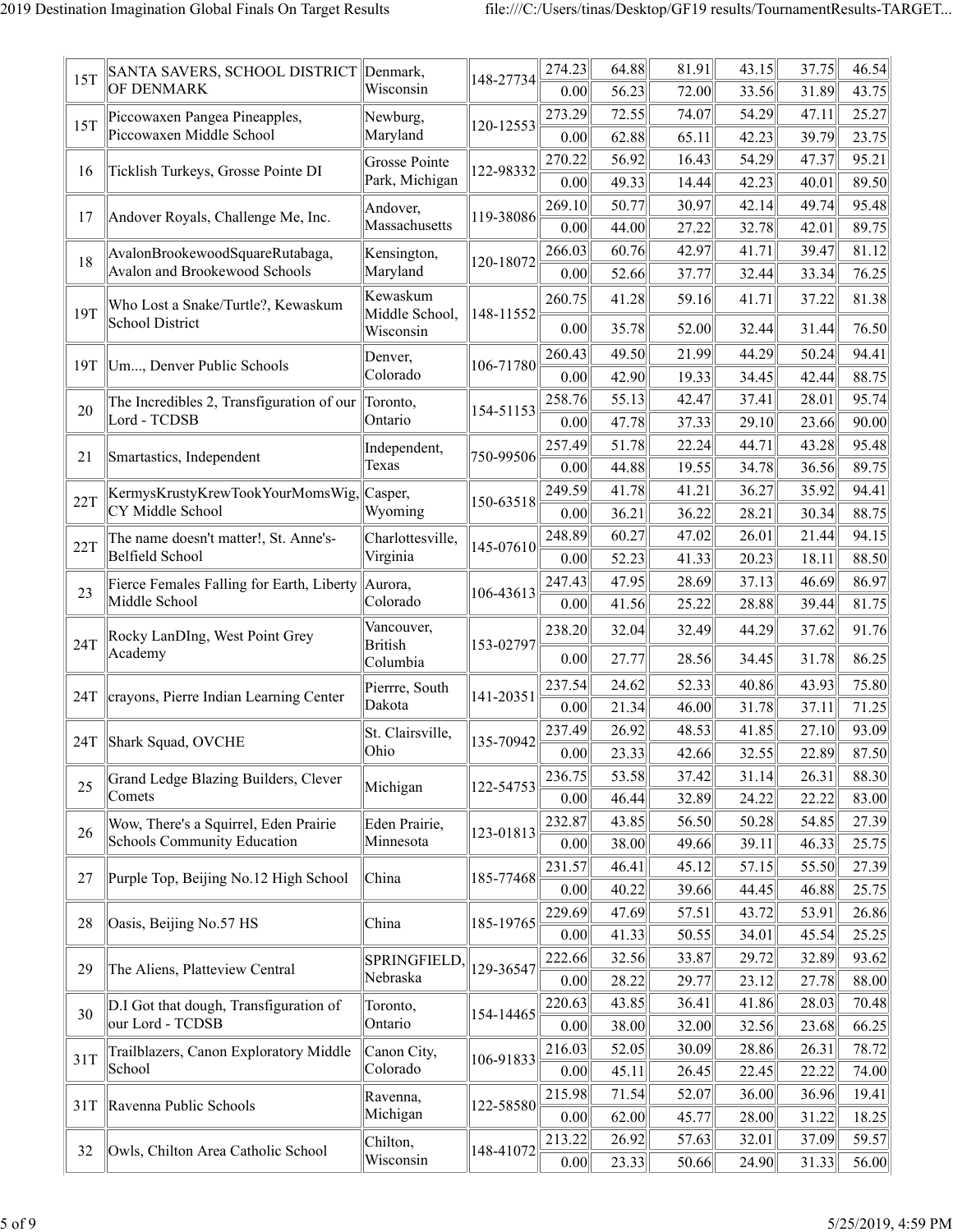| 33  | Medfield DI                                 | Medfield,<br>Massachusetts    | 119-59048              | 211.47<br>0.00 | 53.08<br>46.00 | 65.60<br>57.66 | 39.70<br>30.88 | 33.41<br>28.22 | 19.68<br>18.50                                                                                                                               |
|-----|---------------------------------------------|-------------------------------|------------------------|----------------|----------------|----------------|----------------|----------------|----------------------------------------------------------------------------------------------------------------------------------------------|
|     |                                             | Yorktown                      |                        | 206.55         | 29.73          | 27.80          | 38.41          | 26.83          | 83.78                                                                                                                                        |
| 34  | Geeks to the Fourth, Lakeland CSD           | Heights, New<br>York          | 134-85163              | 0.00           | 25.77          | 24.44          | 29.88          | 22.66          | 78.75                                                                                                                                        |
| 35  | The Swift Dumplings, Stowe Middle           | Stowe, Vermont   146-61557    |                        | 204.99         | 75.62          | 55.61          | 25.43          | 19.34          | 28.99                                                                                                                                        |
|     | School                                      |                               |                        | 0.00           | 65.54          | 48.88          | 19.78          | 16.34          | 27.25                                                                                                                                        |
| 36  | DI Donuts, BOWIE EL                         | <b>RICHARDSON</b>             | 750-53488              | 203.54         | 51.54          | 41.58          | 47.43          | 41.71          | 21.28                                                                                                                                        |
|     |                                             | ISD, Texas                    |                        | 0.00           | 44.67          | 36.55          | 36.89          | 35.23          | 20.00                                                                                                                                        |
| 37  | The Steam Watchers, Unity Charter<br>School | Morristown,<br>New Jersey     | 131-66372              | 200.79         | 65.39          | 46.14          | 25.57          | 37.09          | 26.60                                                                                                                                        |
|     |                                             | Vancouver,                    |                        | 0.00           | 56.67          | 40.56          | 19.89          | 31.33          | 25.00                                                                                                                                        |
| 38  | <b>IDIas From the Sky, Maple Grove</b>      | <b>British</b>                | 153-03556              | 199.31         | 26.93          | 36.67          | 35.84          | 36.31          | 63.56                                                                                                                                        |
|     | Elementary                                  | Columbia                      |                        | 0.00           | 23.34          | 32.23          | 27.88          | 30.67          | 59.75                                                                                                                                        |
| 39  | Don't Be Weirded Out, PIKE DELTA            | DELTA, Ohio                   | 135-16697              | 196.32         | 17.18          | 24.02          | 44.71          | 31.95          | 78.46                                                                                                                                        |
|     | YORK LOCAL SCHOOLS                          |                               |                        | 0.00           | 14.89          | 21.11          | 34.78          | 26.99          | 73.75                                                                                                                                        |
| 40  | The DIno Drones, Terence C. Reilly          | Elizabeth, New                | 131-84085              | 191.44         | 45.65          | 11.51          | 30.56          | 25.79          | 77.93                                                                                                                                        |
|     |                                             | Jersey                        | 120-32562<br>135-48377 | 0.00           | 39.56          | 10.12          | 23.77          | 21.78          | 73.25                                                                                                                                        |
| 41  | Purple People Eaters, Inspired Learning     | Frederick,                    |                        | 188.05         | 34.35          | 14.40          | 37.28          | 35.26          | 66.76                                                                                                                                        |
|     | in Action                                   | Maryland                      |                        | 0.00           | 29.77          | 12.66          | 29.00          | 29.78          | 62.75                                                                                                                                        |
|     | Society of Hippie Babies, Talawanda<br>42   | Oxford, Ohio                  |                        | 186.47         | 22.32          | 20.86          | 35.56          | 34.33          | 73.40                                                                                                                                        |
|     | School District                             |                               | 0.00<br>180.66         | 19.34          | 18.34          | 27.66          | 29.00          | 69.00          |                                                                                                                                              |
| 43  | Air Drops, Bilkent Laboratory and           | Ankara, Turkey                | 169-54809              |                | 33.59          | 58.02          | 42.28          | 28.95          | 17.82                                                                                                                                        |
|     | <b>International School</b>                 |                               |                        | 0.00           | 29.11          | 51.00          | 32.89          | 24.45          |                                                                                                                                              |
| 44T | Melbourne Meercats, One Giant Leap          | South Windsor,<br>Australia   | 151-30227              | 178.19         | 26.16          | 21.23          | 35.56          | 33.54          |                                                                                                                                              |
|     |                                             |                               |                        | 0.00           | 22.67<br>34.11 | 18.66          | 27.66          | 28.33<br>34.20 |                                                                                                                                              |
| 44T | New Horizon, The Renaissance<br>Academy     | Phoenixville,<br>Pennsylvania | 138-01691              | 177.93<br>0.00 | 29.56          | 51.95<br>45.66 | 34.00<br>26.45 | 28.89          |                                                                                                                                              |
|     |                                             | Greenwood                     | 106-57185              |                |                |                |                |                |                                                                                                                                              |
| 45  | Flying Squirrels, Campus MS                 | Village,<br>Colorado          |                        | 177.13<br>0.00 | 33.33<br>28.89 | 18.45<br>16.22 | 53.57<br>41.67 | 40.66<br>34.34 | 29.25                                                                                                                                        |
|     | <b>CRAZY BRAINS, ALKEV OZEL</b>             | buyukcekmece,                 |                        | 175.45         | 25.38          | 51.57          | 37.00          | 30.91          |                                                                                                                                              |
| 46  | ORTAOKULU                                   | Turkey                        | 169-37499              | 0.00           | 22.00          | 45.33          | 28.78          | 26.11          |                                                                                                                                              |
|     |                                             | Syracuse                      |                        | 173.95         | 60.24          | 39.44          | 23.28          | 29.98          |                                                                                                                                              |
| 47  | First Time Flyers, Syracuse DI              | Nebraska                      | 129-91734              | 0.00           | 52.21          | 34.67          | 18.11          | 25.32          | 19.75                                                                                                                                        |
|     |                                             | South Hampton,                |                        | 170.17         | 32.57          | 64.60          | 24.57          | 21.04          | 27.39                                                                                                                                        |
| 48  | Wingin' It, Barnard School                  | New Hampshire                 | 130-16505              | 0.00           | 28.23          | 56.78          | 19.11          | 17.77          | 25.75                                                                                                                                        |
| 49  | The Summit Flyers, The Summit               | Westminster,                  | 106-24628              | 168.78         | 41.03          | 31.47          | 46.57          | 26.31          | 16.75<br>61.70<br>58.00<br>23.67<br>22.25<br>31.12<br>30.59<br>28.75<br>21.01<br>23.40<br>22.00<br>24.20<br>22.75<br>50.27<br>47.25<br>17.02 |
|     | Academy                                     | Colorado                      |                        | 0.00           | 35.56          | 27.66          | 36.22          | 22.22          |                                                                                                                                              |
| 50T | Sycamore Intelligence Squad, Sycamore       | Indianapolis,                 | 115-04722              | 166.45         | 24.36          | 50.06          | 34.29          | 33.54          |                                                                                                                                              |
|     | School                                      | Indiana                       |                        | 0.00           | 21.11          | 44.00          | 26.67          | 28.33          |                                                                                                                                              |
| 50T | Mystical Albino Humpback Whales,            | Madison,                      | 102-86529              | 165.87         | 30.52          | 13.78          | 43.00          | 28.30          |                                                                                                                                              |
|     | Discovery Middle School                     | Alabama                       |                        | 0.00           | 26.45          | 12.11          | 33.45          | 23.90          |                                                                                                                                              |
| 51  | We Haven't Decided Yet!, Islander           | Mercer Island,                | 147-36635              | 155.27         | 36.42          | 11.75          | 44.71          | 45.37          |                                                                                                                                              |
|     | Middle School                               | Washington                    |                        | 0.00           | 31.56          | 10.33          | 34.78          | 38.32          | 16.00                                                                                                                                        |
| 52  | When life gives you lemons, Chagrin         | Chagrin Falls,                | 135-24285              | 153.31         | 22.05          | 35.27          | 36.00          | 35.79          | 24.20                                                                                                                                        |
|     | Falls Schools                               | Ohio                          |                        | 0.00           | 19.11          | 31.00          | 28.00          | 30.23          | 22.75                                                                                                                                        |
| 53  | Target Acquired, Columbus Public            | Columbus,                     | 129-56729              | 149.02         | 16.15          | 25.03          | 40.15          | 35.78          | 31.91                                                                                                                                        |
|     | Schools                                     | Nebraska                      |                        | 0.00           | 14.00          | 22.00          | 31.23          | 30.22          | 30.00                                                                                                                                        |
|     | 54T  Unknown, San Ramon Middle Schools      | San Ramon,                    | 105-98547              | 142.50         | 21.53          | 27.68          | 30.71          | 40.24          | 22.34                                                                                                                                        |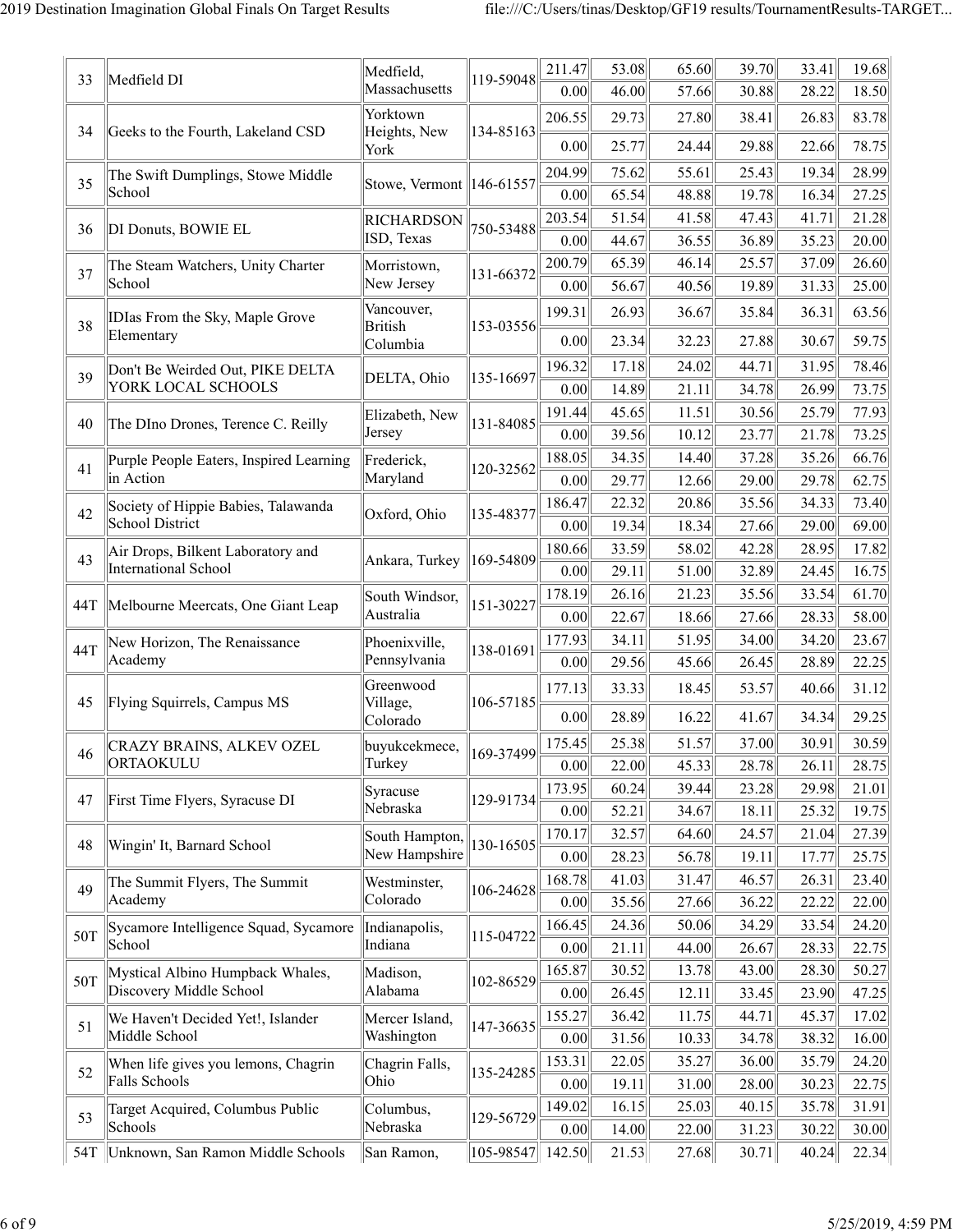|     |                                                          | California          |                   | 0.00   | 18.66 | 24.33  | 23.89 | 33.99 | 21.00 |
|-----|----------------------------------------------------------|---------------------|-------------------|--------|-------|--------|-------|-------|-------|
| 54T | The Inverted Nines, DERETCHIN EL                         | CONROE ISD,         | $750 - 18733$     | 141.99 | 15.91 | 15.42  | 47.85 | 43.93 | 18.88 |
|     |                                                          | Texas               |                   | 0.00   | 13.79 | 13.55  | 37.22 | 37.11 | 17.75 |
|     | Elizabeth's Team, Saint Joseph Regional<br>55<br> School | Keene, New          | $130 - 75110$     | 137.72 | 11.80 | $3.41$ | 24.16 | 16.70 | 81.65 |
|     |                                                          | Hampshire           |                   | 0.00   | 10.23 | 3.00   | 18.79 | 14.11 | 76.75 |
| 56  |                                                          | Little Rock,        | $\ 103 - 31345\ $ | 129.15 | 22.32 | 7.59   | 24.00 | 28.70 | 46.54 |
|     | Infinite Forest Rangers, FHSA                            | Arkansas            |                   | 0.00   | 19.34 | 6.67   | 18.67 | 24.24 | 43.75 |
| 57  | Dream Team, Wayzata Public Schools                       | Plymouth,           | 123-68337         | 123.80 | 18.73 | 17.57  | 35.14 | 28.69 | 23.67 |
|     |                                                          | Minnesota           |                   | 0.00   | 16.23 | 15.44  | 27.33 | 24.23 | 22.25 |
| 58  | Space Engineerz, Western Quebec<br>School Board          | Gatineau,<br>Quebec | $\ 156 - 03080\ $ | 114.39 | 18.70 | 6.33   | 34.00 | 33.55 | 21.81 |
|     |                                                          |                     |                   | 0.00   | 16.21 | 5.56   | 26.45 | 28.34 | 20.50 |

#### **A: On Target, Secondary Level**

| Rank           | <b>Name</b>                                           | <b>Town</b>      | Mbrshp#   | <b>Total</b>  | Aircraft | <b>Drops</b>   | <b>Story</b>   | <b>Choice</b> | Instant       |
|----------------|-------------------------------------------------------|------------------|-----------|---------------|----------|----------------|----------------|---------------|---------------|
|                |                                                       |                  |           | <b>Deduct</b> | RwAirc   | <b>RwDrops</b> | <b>RwStory</b> | <b>Rw.TCE</b> | <b>RwInst</b> |
| $\mathbf{1}$   | Super Dupers, Hamilton                                | Fishers, Indiana | 115-00895 | 363.88        | 90.00    | 90.00          | 56.47          | 60.00         | 67.41         |
|                | Southeastern                                          |                  |           | 0.00          | 84.23    | 76.22          | 42.88          | 50.11         | 60.50         |
| $\overline{c}$ | BottleCaps, Lake Geneva Lake Geneva,                  |                  | 148-90306 | 334.88        | 74.80    | 88.43          | 60.00          | 57.61         | 54.04         |
|                | Schools - Badger                                      | Wisconsin        |           | 0.00          | 70.00    | 74.89          | 45.56          | 48.11         | 48.50         |
| 3              | Baby Banana, No.1 HS                                  | China            | 185-11664 | 328.83        | 68.15    | 82.66          | 51.51          | 52.42         | 74.09         |
|                | Affiliated to ECNU                                    |                  |           | 0.00          | 63.78    | 70.00          | 39.11          | 43.78         | 66.50         |
| $\overline{4}$ | <b>Infinite Creative Crew</b>                         | Mukilteo,        | 147-32435 | 327.52        | 58.42    | 73.74          | 49.74          | 48.68         | 96.94         |
|                | (ICC), DTJ Systems                                    | Washington       |           | 0.00          | 54.67    | 62.45          | 37.77          | 40.66         | 87.00         |
| 5              | *forced laughter*,                                    | WYLIE ISD,       | 750-70612 | 319.23        | 69.35    | 60.61          | 49.89          | 39.38         | 100.00        |
|                | <b>WYLIE H S</b>                                      | Texas            |           | 0.00          | 64.90    | 51.33          | 37.88          | 32.89         | 89.75         |
| 6              | Little Chute High School,<br>Little Chute Area School | Little Chute,    | 148-44175 | 311.49        | 82.87    | 76.62          | 56.34          | 48.03         | 47.63         |
|                | District                                              | Wisconsin        |           | 0.00          | 77.56    | 64.89          | 42.78          | 40.11         | 42.75         |
| $\overline{7}$ | The Busted Biscuits,                                  | Fishers, Indiana | 115-20539 | 308.35        | 69.56    | 78.06          | 47.41          | 45.91         | 67.41         |
|                | Hamilton Southeastern                                 |                  |           | 0.00          | 65.10    | 66.11          | 36.00          | 38.34         | 60.50         |
| 8              | Future Dream, Shanghai                                | China            | 185-61417 | 301.94        | 74.80    | 74.39          | 42.59          | 38.85         | 71.31         |
|                | Gezhi High School                                     |                  |           | 0.00          | 70.00    | 63.00          | 32.34          | 32.45         | 64.00         |
| <b>9T</b>      | Masters of the Brain<br>Bread, Miamisburg City        | Miamisburg,      | 135-01176 | 299.60        | 59.61    | 61.40          | 44.76          | 41.63         | 92.20         |
|                | Schools                                               | Ohio             |           | 0.00          | 55.79    | 52.00          | 33.99          | 34.77         | 82.75         |
| 9T             | Lumpy Wombats,                                        | Hudson,          | 148-70105 | 299.32        | 55.79    | 54.32          | 50.93          | 44.69         | 93.59         |
|                | Hudson School District                                | Wisconsin        |           | 0.00          | 52.21    | 46.00          | 38.67          | 37.32         | 84.00         |
| 10             | 412 Squadron, One Giant South Windsor,                |                  | 151-54721 | 297.05        | 66.73    | 82.93          | 45.08          | 31.00         | 71.31         |
|                | Leap                                                  | Australia        |           | 0.00          | 62.45    | 70.23          | 34.23          | 25.89         | 64.00         |
| 11             | JP Eagles, I LOVE DI                                  | Farmington,      | 122-72594 | 286.01        | 78.11    | 83.72          | 43.75          | 37.25         | 43.18         |
|                |                                                       | Michigan         |           | 0.00          | 73.10    | 70.90          | 33.22          | 31.11         | 38.75         |
| 12T            | Cerebral Commotion,                                   | Marlborough,     | 119-80298 | 282.71        | 61.26    | 68.49          | 54.43          | 52.29         | 46.24         |
|                | <b>AMSA Charter School</b>                            | Massachusetts    |           | 0.00          | 57.33    | 58.00          | 41.33          | 43.67         | 41.50         |
| 12T            | Space oDIty, Greenville                               | Greenville ISD,  | 750-17295 | 281.73        | 40.36    | 75.05          | 46.09          | 46.97         | 73.26         |
|                | High School                                           | Texas            |           | 0.00          | 37.77    | 63.56          | 35.00          | 39.23         | 65.75         |
| 13             | ProDIgies, CLEMENTS                                   | <b>FORT BEND</b> | 750-06183 | 274.87        | 48.91    | 72.69          | 46.54          | 37.93         | 68.80         |
|                | H <sub>S</sub>                                        | ISD, Texas       |           | 0.00          | 45.77    | 61.56          | 35.34          | 31.68         | 61.75         |
| 14             | Radioative Rock Paper                                 | Duluth,          | 123-05016 | 273.04        | 65.31    | 78.97          | 42.29          | 36.05         | 50.42         |
|                | Scissors, Marshall School  Minnesota                  |                  |           | 0.00          | 61.12    | 66.88          | 32.11          | 30.11         | 45.25         |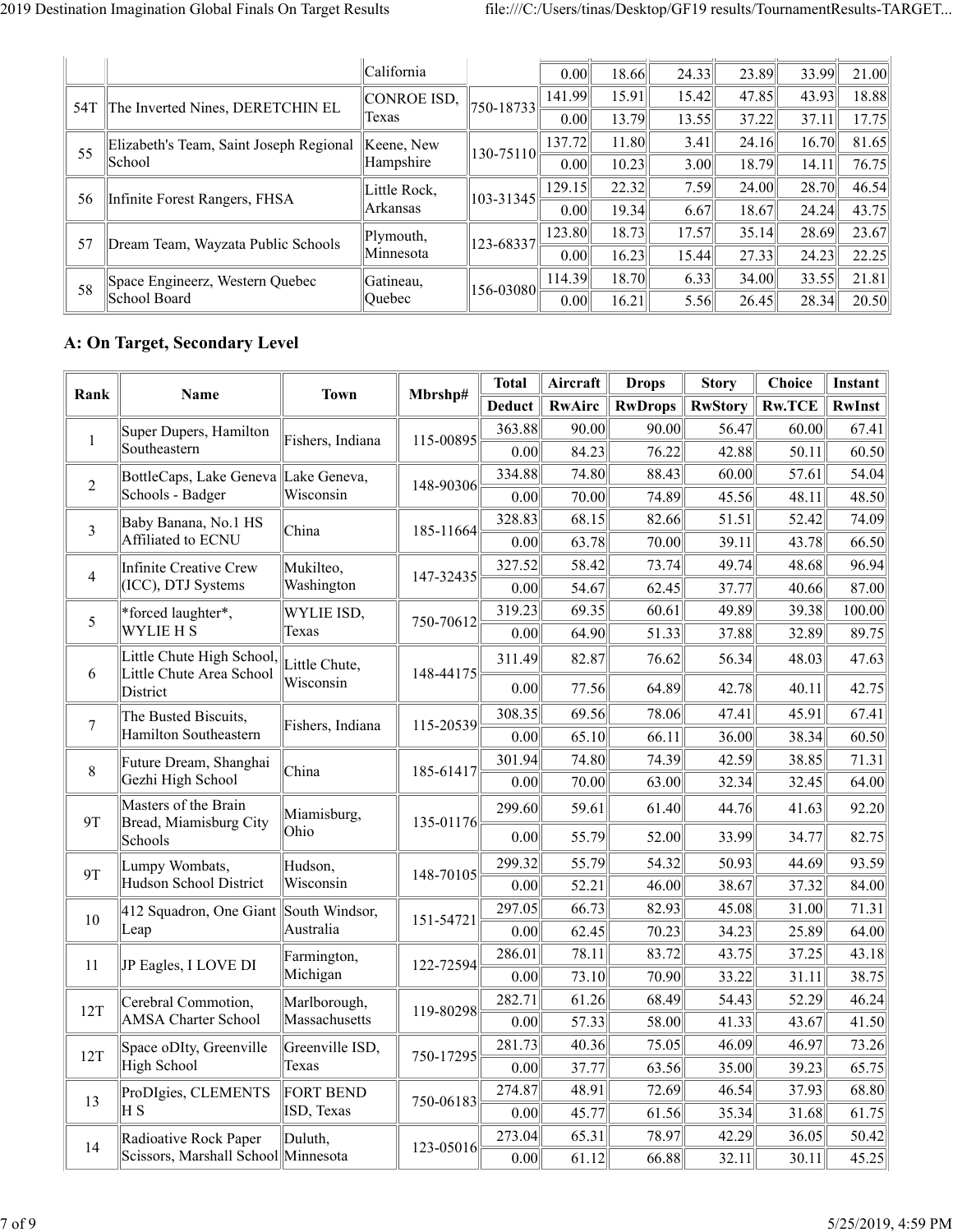| 15  | Those Kids Over There,                            | <b>ALAMO</b><br>HEIGHTS ISD,   | 750-35449      | 267.69         | 72.66          | 69.02          | 33.37          | 26.07          | 66.57          |
|-----|---------------------------------------------------|--------------------------------|----------------|----------------|----------------|----------------|----------------|----------------|----------------|
|     | <b>ALAMO HEIGHTS H S</b>                          | Texas                          |                | 0.00           | 68.00          | 58.45          | 25.34          | 21.77          | 59.75          |
| 16T | Otter Squad, Center for                           | Chattanooga,                   | 142-92050      | 264.99         | 38.70          | 69.80          | 48.00          | 38.85          | 69.64          |
|     | <b>Creative Arts</b>                              | Tennessee                      |                | 0.00           | 36.22          | 59.11          | 36.45          | 32.45          | 62.50          |
| 16T | Brainiacs, Independent                            | Independent,                   | 750-29259      | 264.07         | 45.59          | 56.94          | 47.57          | 43.78          | 70.19          |
|     |                                                   | Texas                          |                | 0.00           | 42.67          | 48.22          | 36.12          | 36.56          | 63.00          |
| 17  | Duct Tape Dudes,                                  | Londonderry,                   | 130-12331      | 253.70         | 50.57          | 29.66          | 40.07          | 38.97          | 94.43          |
|     | Londonderry DI                                    | New Hampshire                  |                | 0.00           | 47.33          | 25.12          | 30.43          | 32.55          | 84.75          |
| 18  | Just Add Water, Lake<br>Ridge High School         | <b>MANSFIELD</b><br>ISD, Texas | 750-55985      | 252.54<br>0.00 | 39.66<br>37.12 | 81.34<br>68.89 | 45.08<br>34.23 | 42.17<br>35.22 | 44.29<br>39.75 |
|     | Battlestar Sarcastica,                            | ALLEN ISD,                     |                | 243.95         | 38.70          | 22.18          | 49.02          | 40.18          | 93.87          |
| 19  | <b>ALLEN H S</b>                                  | Texas                          | 750-45271      | 0.00           | 36.22          | 18.78          | 37.22          | 33.56          | 84.25          |
|     | SS Legends, Center for                            | Chattanooga,                   |                | 238.12         | 15.20          | 51.95          | 44.04          | 40.58          | 86.35          |
| 20  | <b>Creative Arts</b>                              | Tennessee                      | 142-26431      | 0.00           | 14.23          | 44.00          | 33.44          | 33.89          | 77.50          |
|     |                                                   | Laguna Niguel,                 |                | 234.67         | 51.53          | 54.19          | 28.38          | 29.54          | 71.03          |
| 21  | Space Monkey Mafia                                | California                     | 105-95559      | 0.00           | 48.23          | 45.89          | 21.55          | 24.67          | 63.75          |
|     | Joker, Beijing                                    |                                |                | 230.95         | 54.37          | 66.92          | 30.43          | 32.71          | 46.52          |
| 22  | Experimental Sch of<br><b>HTTC</b>                | China                          | 185-79711      | 0.00           | 50.88          | 56.67          | 23.11          | 27.32          | 41.75          |
|     | DIstroyers, Mason City                            |                                |                | 227.59         | 67.67          | 69.14          | 29.70          | 39.91          | 21.17          |
| 23  | Schools                                           | Mason, Ohio                    | 135-03764      | 0.00           | 63.33          | 58.55          | 22.55          | 33.33          | 19.00          |
|     | Little Neon Monsters,<br>24T<br>Eagan High School | Eagan, Minnesota               | 123-88947      | 226.48         | 46.07          | 19.42          | 39.80          | 47.10          | 74.09          |
|     |                                                   |                                | 0.00<br>225.66 | 43.12          | 16.45          | 30.22          | 39.34          | 66.50          |                |
| 24T | Scientific Seven,                                 | Waldorf,                       | 120-74831      |                | 54.38          | 54.84          | 33.23          | 37.25          | 45.96          |
|     | Independent                                       | Maryland                       |                | 0.00           | 50.89          | 46.44          | 25.23          | 31.11          | 41.25          |
| 25  | Earth Cubed,                                      | Columbiana,                    | 135-20634      | 223.17         | 19.23          | 58.51          | 30.30          | 24.88          | 90.25          |
|     | Columbiana Schools                                | Ohio                           |                | 0.00           | 18.00          | 49.55          | 23.01          | 20.78          | 81.00          |
| 26  | <b>BEHAVIOR, KASI</b>                             | South Korea,<br>KASI - South   | 171-35218      | 220.90         | 44.16          | 61.28          | 34.68          | 32.59          | 48.19          |
|     |                                                   | Korea                          |                | 0.00           | 41.33          | 51.90          | 26.33          | 27.22          | 43.25          |
| 27  | Parkview Breakouts,                               | Orfordville,                   | 148-42681      | 219.59         | 44.88          | 60.74          | 56.05          | 33.13          | 24.79          |
|     | Parkview School District Wisconsin                |                                |                | 0.00           | 42.00          | 51.44          | 42.56          | 27.67          | 22.25          |
| 28  | The Moai of Easter<br>Island, Centerville City    | Centerville, Ohio              | 135-50339      | 217.93         | 48.19          | 53.01          | 34.82          | 38.46          | 43.45          |
|     | Schools                                           |                                |                | 0.00           | 45.10          | 44.89          | 26.44          | 32.12          | 39.00          |
| 29  | When Pigs Fly,                                    | Libertyville,                  | 114-82981      | 215.25         | 41.78          | 21.79          | 41.40          | 42.31          | 67.97          |
|     | Libertyville DI                                   | Illinois                       |                | 0.00           | 39.10          | 18.45          | 31.44          | 35.34          | 61.00          |
| 30T | Happy Accidents, Bad                              | Deford, Michigan               | 122-11310      | 210.49         | 60.79          | 55.76          | 37.18          | 34.20          | 22.56          |
|     | Axe                                               |                                |                | 0.00           | 56.89          | 47.22          | 28.23          | 28.56          | 20.25          |
| 30T | You know I had to do it<br>to 'em, Croton-Harmon  | Croton-on-<br>Hudson, New      | 134-74477      | 209.71         | 48.45          | 30.97          | 34.10          | 33.79          | 62.40          |
|     | <b>UFSD</b>                                       | York                           |                | 0.00           | 45.34          | 26.23          | 25.89          | 28.22          | 56.00          |
| 31  | Sugar Sugar, Fairview                             | Fletcher, North                | 127-62075      | 206.76         | 46.30          | 32.27          | 44.93          | 42.31          | 40.95          |
|     | Community                                         | Carolina                       |                | 0.00           | 43.33          | 27.33          | 34.12          | 35.34          | 36.75          |
| 32  | Parkside HS Carpe Diem,<br>Wicomico County Public | Salisbury,<br>Maryland         | 120-57381      | 201.60         | 41.32          | 25.59          | 48.00          | 43.24          | 43.45          |
|     | Schools                                           |                                |                | 0.00           | 38.67          | 21.67          | 36.45          | 36.11          | 39.00          |
| 33  | Purified Drinking Water,<br>Little Rock School    | Little Rock,                   | 103-51658      | 199.93         | 58.64          | 46.84          | 32.19          | 29.67          | 32.59          |
|     | District                                          | Arkansas                       |                | 0.00           | 54.88          | 39.67          | 24.44          | 24.78          | 29.25          |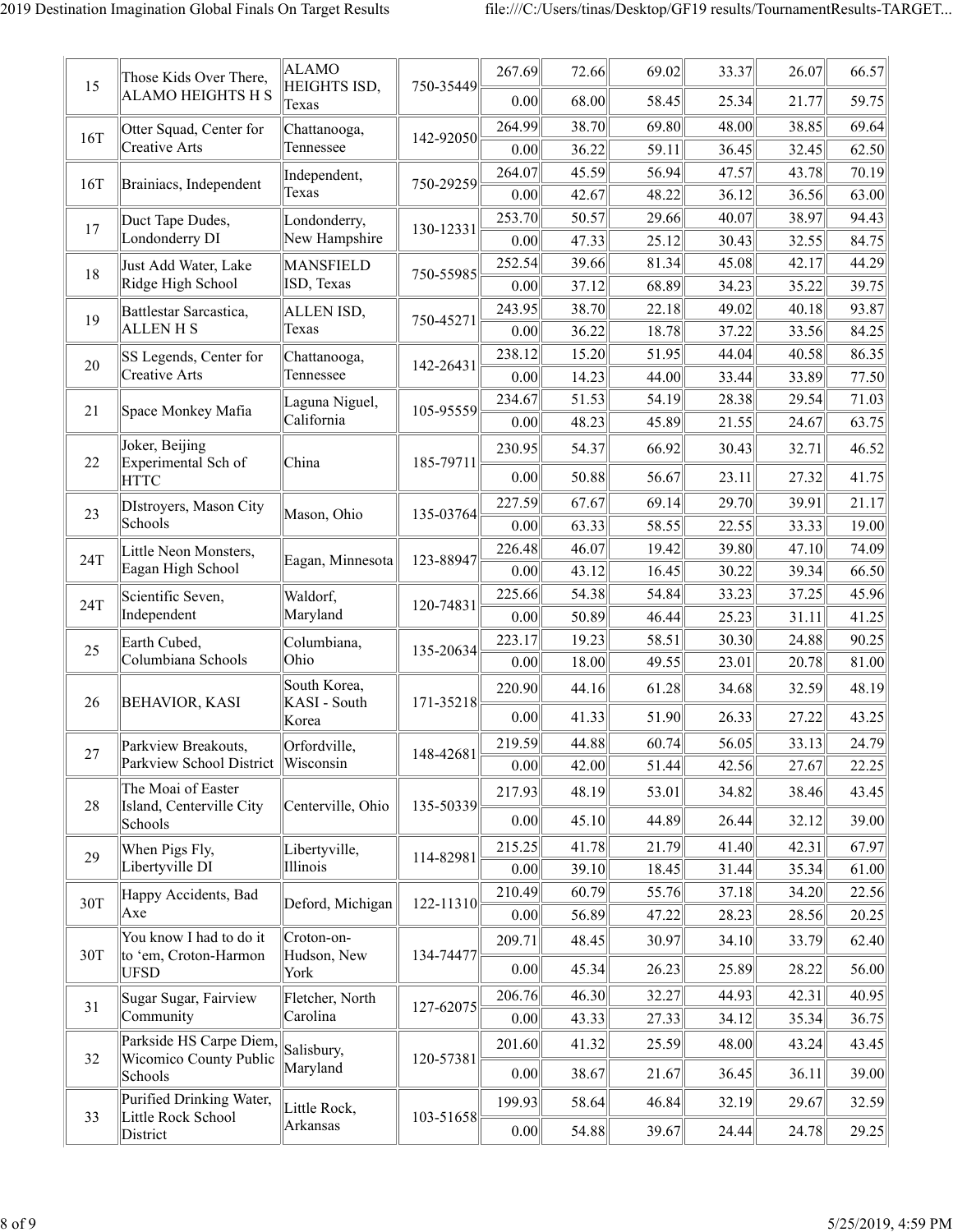| 34  | A Counter-Clockwise<br>Scapeboat, Compass         | Arvada, Colorado        | 106-47744 | 193.67 | 24.22 | 30.70 | 33.52 | 31.14 | 74.09 |
|-----|---------------------------------------------------|-------------------------|-----------|--------|-------|-------|-------|-------|-------|
|     | Montessori                                        |                         |           | 0.00   | 22.67 | 26.00 | 25.45 | 26.01 | 66.50 |
|     | Pundemic, Frank J.                                | Elizabeth, New          |           | 187.33 | 42.02 | 23.50 | 26.34 | 25.55 | 69.92 |
| 35  | Cicarell Academy @<br>Elizabeth High School       | Jersey                  | 131-54515 | 0.00   | 39.33 | 19.90 | 20.00 | 21.34 | 62.75 |
| 36  | Target Masters, Mascenic New Ipswich,             |                         | 130-94177 | 181.42 | 29.45 | 4.98  | 40.54 | 34.86 | 71.59 |
|     | Regional High School                              | New Hampshire           |           | 0.00   | 27.56 | 4.22  | 30.78 | 29.11 | 64.25 |
| 37T | Expect More. Pay Less.,                           | Fresno, California      | 105-05763 | 176.37 | 37.99 | 14.43 | 35.41 | 36.17 | 52.37 |
|     | Independent                                       |                         |           | 0.00   | 35.55 | 12.22 | 26.89 | 30.21 | 47.00 |
| 37T | Team FlyUp, High                                  | Zory, Poland            | 178-81241 | 176.16 | 51.29 | 20.46 | 26.33 | 31.00 | 47.08 |
|     | School Complex in Zory                            |                         |           | 0.00   | 48.00 | 17.33 | 19.99 | 25.89 | 42.25 |
| 38  | Saints Grade 11, St.                              | Vancouver,              | 153-97074 | 170.01 | 39.17 | 24.01 | 27.51 | 25.28 | 54.04 |
|     | George's School                                   | <b>British Columbia</b> |           | 0.00   | 36.66 | 20.33 | 20.89 | 21.11 | 48.50 |
| 39  | Camdibi<br>AEDI, Cagdas Bilim                     | mahallesi.              | 169-58352 | 166.89 | 38.00 | 11.68 | 25.90 | 24.74 | 66.57 |
|     | College                                           | Marmaris, Turkey        |           | 0.00   | 35.56 | 9.89  | 19.67 | 20.66 | 59.75 |
| 40  | I Have a Bad Hat,<br>Independent-Morris           | Chester, New            | 131-33395 | 163.39 | 10.44 | 23.62 | 32.04 | 30.99 | 66.30 |
|     | County NJ Academies                               | Jersey                  |           | 0.00   | 9.77  | 20.00 | 24.33 | 25.88 | 59.50 |
| 41  | The Shack Dwellers,<br><b>Gray New Gloucester</b> | Gray, Maine             | 121-78838 | 152.99 | 33.25 | 17.83 | 19.46 | 11.70 | 70.75 |
|     | High School                                       |                         |           | 0.00   | 31.12 | 15.10 | 14.78 | 9.77  | 63.50 |
| 42  | Waldorf High School                               | Belmont,                | 119-30482 | 144.42 | 29.92 | 20.46 | 34.08 | 37.12 | 22.84 |
|     |                                                   | Massachusetts           |           | 0.00   | 28.00 | 17.33 | 25.88 | 31.00 | 20.50 |
| 43  | Technicalculatorpedo,<br>Lakes International      | Forest Lake,            | 123-85595 | 138.57 | 13.54 | 32.14 | 30.87 | 32.21 | 29.81 |
|     | Language Academy                                  | Minnesota               |           | 0.00   | 12.67 | 27.22 | 23.44 | 26.90 | 26.75 |
| 44  | Dingoes Down Under,                               | South Windsor,          | 151-74911 | 129.11 | 14.24 | 20.59 | 34.10 | 29.54 | 30.64 |
|     | One Giant Leap                                    | Australia               |           | 0.00   | 13.33 | 17.44 | 25.89 | 24.67 | 27.50 |

#### **A: On Target, University Level**

| Rank | <b>Name</b>                         | <b>Town</b>    | Mbrshp#   | <b>Total</b>      | Aircraft | <b>Drops</b>   | <b>Story</b>   | Choice        | Instant |
|------|-------------------------------------|----------------|-----------|-------------------|----------|----------------|----------------|---------------|---------|
|      |                                     |                |           | <b>Deduct</b>     | RwAirc   | <b>RwDrops</b> | <b>RwStory</b> | <b>Rw.TCE</b> | RwInst  |
|      | Norwich/Endicott                    | Lynnfield,     | 119-95017 | 393.98            | 90.00    | 90.00          | 57.62          | 56.36         | 100.00  |
|      |                                     | Massachusetts  |           | 0.00              | 36.89    | 19.55          | 24.22          | 25.99         | 83.25   |
| 2    | RPI Globals Team,                   | Troy, New York | 134-73318 | 252.84            | 53.16    | 32.73          | 52.60          | 60.00         | 54.35   |
|      | RPI DI Club                         |                |           | 0.00              | 21.79    | 7.11           | 22.11          | 27.67         | 45.25   |
| 3    | Nerd Engineers,<br>AlFaisal Without | Doha, Oatar    | 333-99875 | 189.50            | 29.28    | 27.62          | 60.00          | 47.68         | 24.92   |
|      | <b>Borders Foundation</b>           |                |           | 0.00 <sub>l</sub> | 12.00    | 6.00           | 25.22          | 21.99         | 20.75   |

Page generated by the Destination Imagination scoring program version 2019 (Global Finals)-20190428 on Sat May 25 13:53:50 CDT 2019.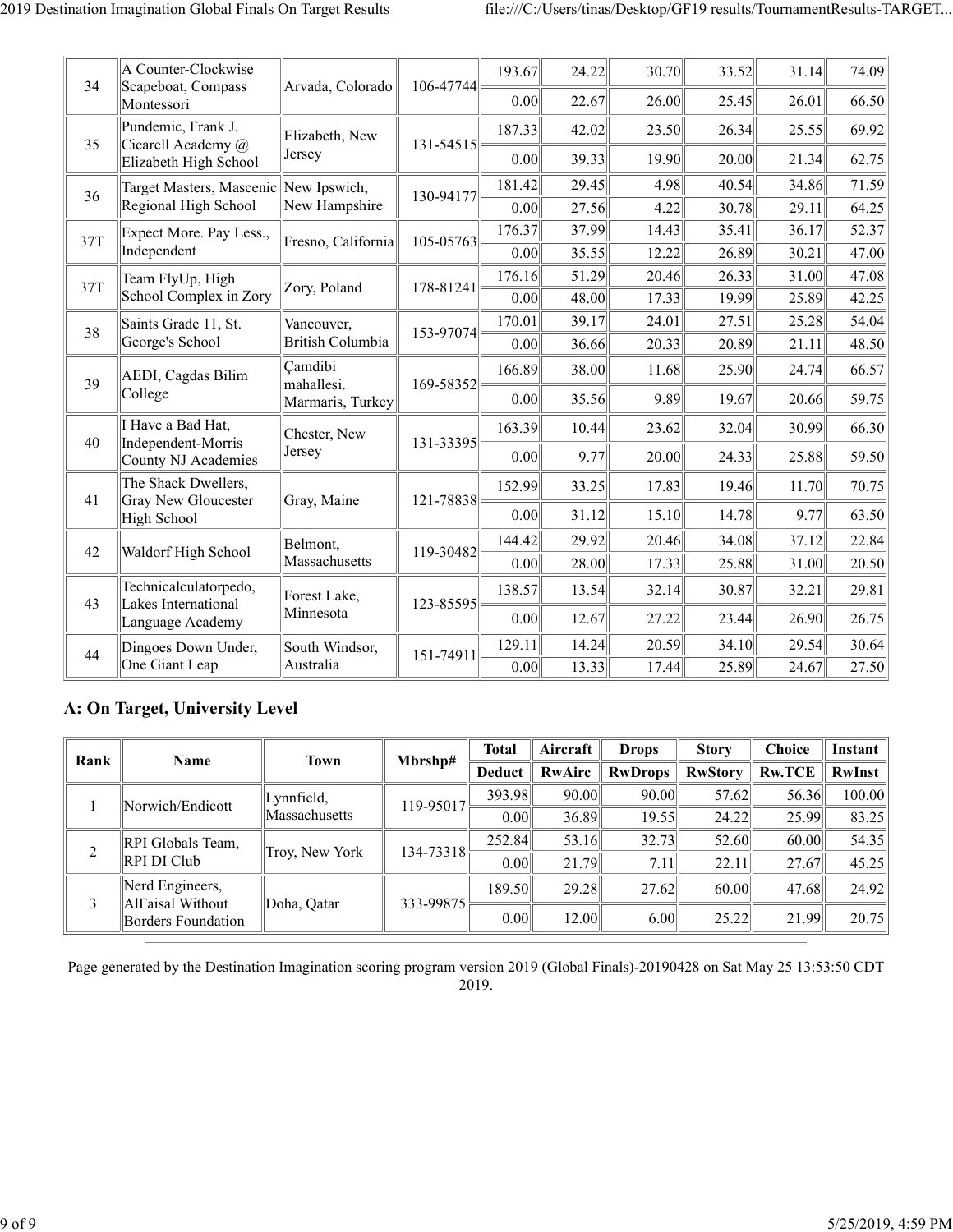| <b>Team Number:</b>    | 135-76201                                                                                                                                                                                                                                                                                                                                                                                                                                                                                                                                          |
|------------------------|----------------------------------------------------------------------------------------------------------------------------------------------------------------------------------------------------------------------------------------------------------------------------------------------------------------------------------------------------------------------------------------------------------------------------------------------------------------------------------------------------------------------------------------------------|
| Affiliate:             | Ohio                                                                                                                                                                                                                                                                                                                                                                                                                                                                                                                                               |
| Organization:          | Howland LSD                                                                                                                                                                                                                                                                                                                                                                                                                                                                                                                                        |
| <b>Team Challenge:</b> | Escape Artists - SL                                                                                                                                                                                                                                                                                                                                                                                                                                                                                                                                |
| <b>Award Kind:</b>     | torchbearer                                                                                                                                                                                                                                                                                                                                                                                                                                                                                                                                        |
| <b>Recipient:</b>      | Team                                                                                                                                                                                                                                                                                                                                                                                                                                                                                                                                               |
| For:                   | This team forced us to confront uncomfortable topics throughout their Presentation $\&$ left an everlasting<br>impression.                                                                                                                                                                                                                                                                                                                                                                                                                         |
| Text:                  | This team forced the Appraisal Team to confront uncomfortable topics from the beginning to the end of<br>their skit. The team's Presentation made us feel like we were immersed in a life of the family members<br>who were exposed to the domestic violence that so many people are experience daily.<br>The team took the real-life experience of a team member and decided to talk in public about the shame,<br>violence, and fear of domestic violence. The poem that was cited by the victim left an everlasting<br>impression in our minds. |
|                        | The courage that the victim found to escape the situation was present in the Presentation, while skit                                                                                                                                                                                                                                                                                                                                                                                                                                              |

provided the team a space to educate others about domestic violence and how to escape.

| <b>Team Number:</b>    | 119-79032                                                                                                                                                                                                                                                                     |
|------------------------|-------------------------------------------------------------------------------------------------------------------------------------------------------------------------------------------------------------------------------------------------------------------------------|
| Affiliate:             | <b>Massachusetts</b>                                                                                                                                                                                                                                                          |
| Organization:          | Nashoba DI                                                                                                                                                                                                                                                                    |
| <b>Team Challenge:</b> | Monster Effects - SL                                                                                                                                                                                                                                                          |
| <b>Award Kind:</b>     | Renaissance                                                                                                                                                                                                                                                                   |
| <b>Recipient:</b>      | Team                                                                                                                                                                                                                                                                          |
| For:                   | Incredible, artistic, and intricately detailed animals were brought to life by the pulling of strings.                                                                                                                                                                        |
| Text:                  | This team created amazingly detailed frog, peacock, and snake puppets whose movements were<br>controlled by a team member through a series of lines and pulleys. The movements were accurately<br>coordinated by sounds and voiceovers to create an incredible visual effect. |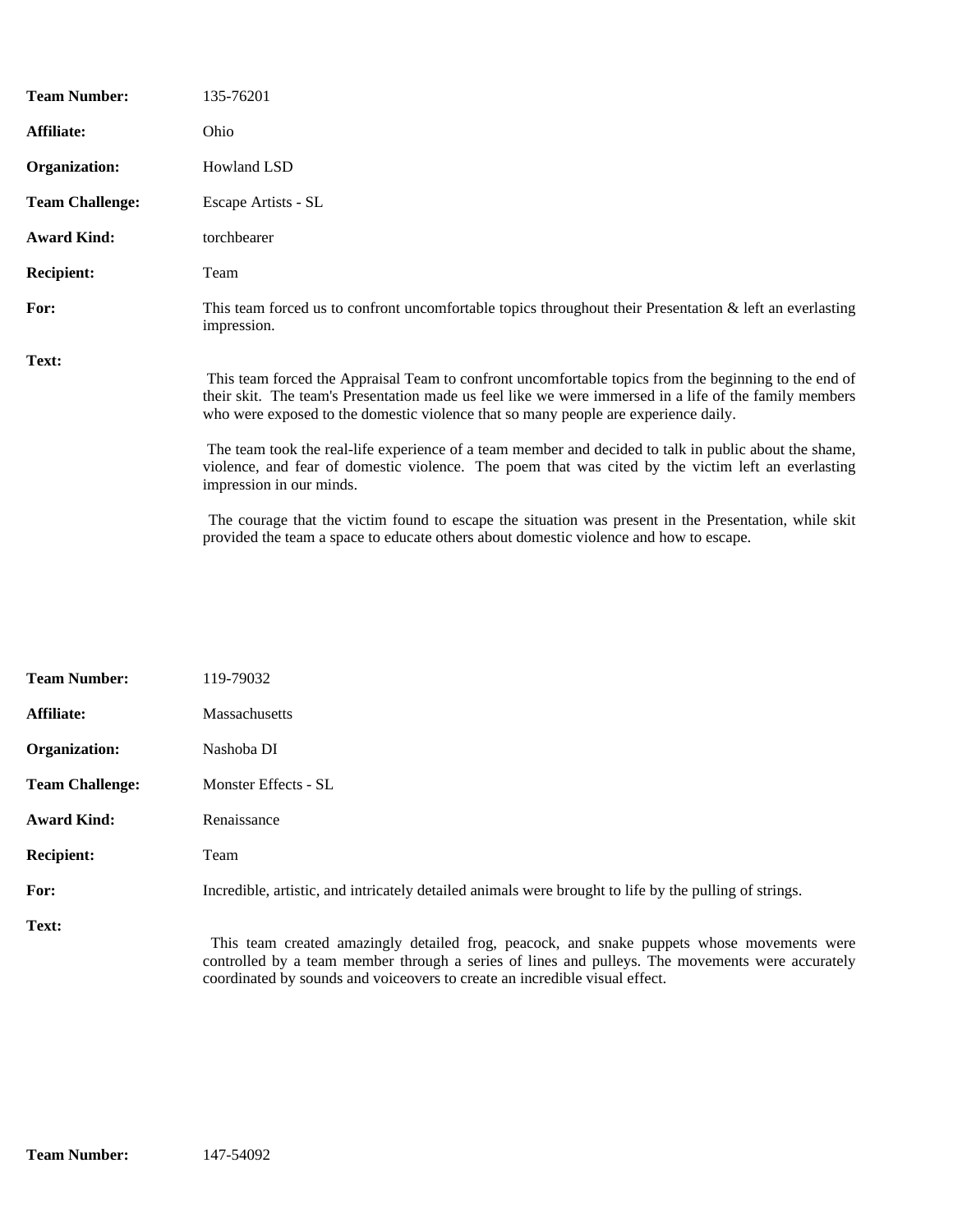| Affiliate:             | Washington                                                                                                                                                                                                                                                                                                                                                                                                                 |
|------------------------|----------------------------------------------------------------------------------------------------------------------------------------------------------------------------------------------------------------------------------------------------------------------------------------------------------------------------------------------------------------------------------------------------------------------------|
| Organization:          | Mercer Island High School                                                                                                                                                                                                                                                                                                                                                                                                  |
| <b>Team Challenge:</b> | Monster Effects - SL                                                                                                                                                                                                                                                                                                                                                                                                       |
| <b>Award Kind:</b>     | Renaissance                                                                                                                                                                                                                                                                                                                                                                                                                |
| <b>Recipient:</b>      | Team                                                                                                                                                                                                                                                                                                                                                                                                                       |
| For:                   | This team presented a whale of a tale with a passionate message: "Together, we can change that!"                                                                                                                                                                                                                                                                                                                           |
| Text:                  | This team created a Presentation based on pollution and climate change. The team's prop effects were<br>truly outstanding, and culminated in a "trash" explosion out of a giant blue whale's blowhole. The team's<br>massive props and costumes were all intricately detailed and well co-ordinated. The team ended their<br>dynamic performance with a deeply passionate speech about how "Together, we can change that!" |

which brought a few tears of pride to the team members and audience.

| <b>Team Number:</b>    | 135-81882                                                                                                                                                                                                                                                                                                                                                                                            |
|------------------------|------------------------------------------------------------------------------------------------------------------------------------------------------------------------------------------------------------------------------------------------------------------------------------------------------------------------------------------------------------------------------------------------------|
| Affiliate:             | Ohio                                                                                                                                                                                                                                                                                                                                                                                                 |
| Organization:          | <b>Howland LSD</b>                                                                                                                                                                                                                                                                                                                                                                                   |
| <b>Team Challenge:</b> | Escape Artists - EL                                                                                                                                                                                                                                                                                                                                                                                  |
| <b>Award Kind:</b>     | DaVinci                                                                                                                                                                                                                                                                                                                                                                                              |
| <b>Recipient:</b>      | Team                                                                                                                                                                                                                                                                                                                                                                                                 |
| For:                   | This team presented a graceful approach to dealing with sad truth that not all stories have a happy<br>ending.                                                                                                                                                                                                                                                                                       |
| Text:                  | Courage takes many forms, but one of the rarer forms involves dealing with sad truths in a room full of<br>smiling people. This team brought multiple talents and an impressive work ethic to bear into their<br>Presenation which acknowledged the reality of failure when we prefer a happy ending. Their whole<br>story was set against a backdrop of grace and beauty. We were too awed to weep. |

| <b>Team Number:</b> | 185-51048                    |
|---------------------|------------------------------|
| Affiliate:          | China                        |
| Organization:       | <b>SHNU Demonstration ES</b> |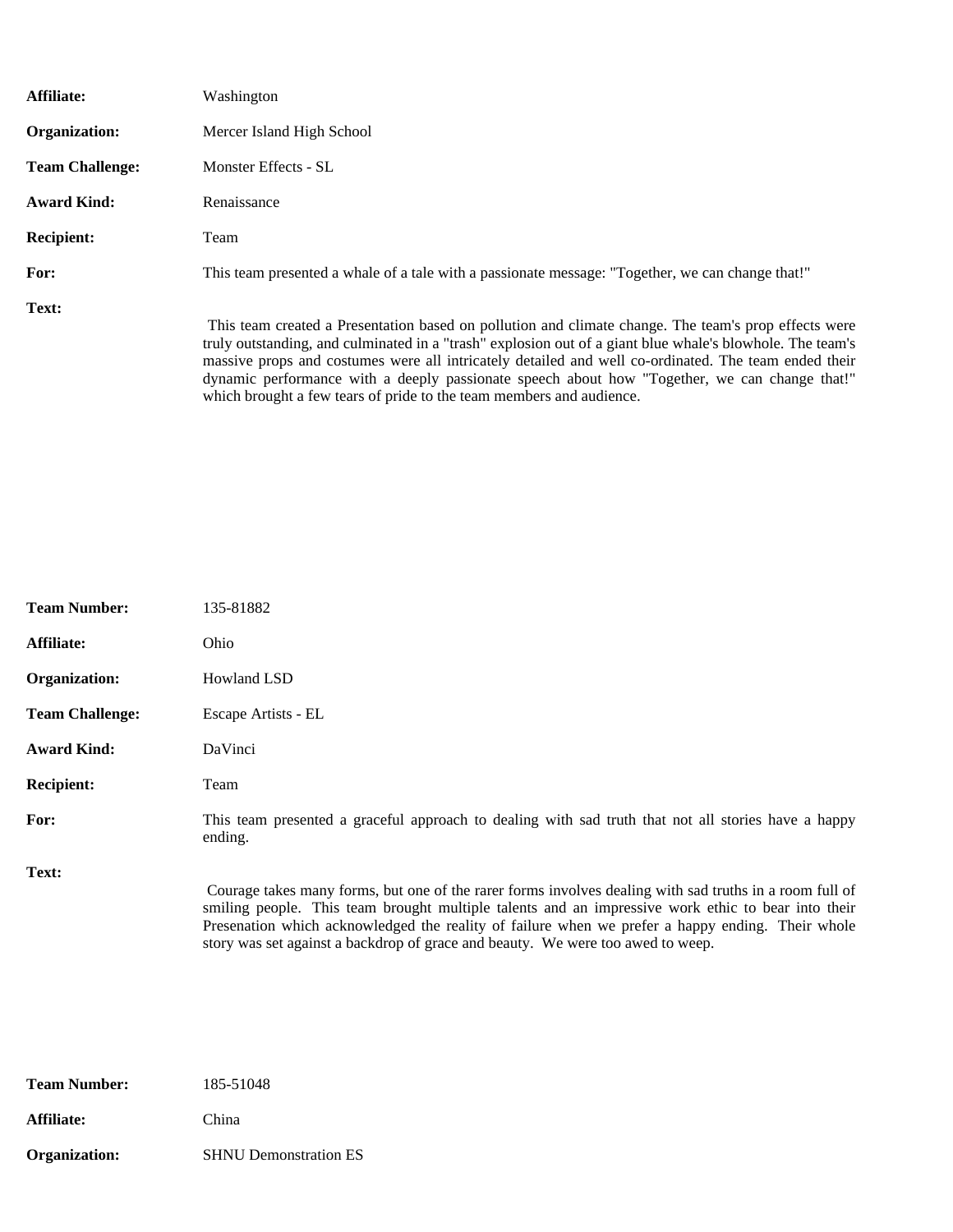| <b>Team Challenge:</b> | On Target - EL                                                                                                                                                                                                                                                                                                                                                                                                                                                                                                                                                                                                           |
|------------------------|--------------------------------------------------------------------------------------------------------------------------------------------------------------------------------------------------------------------------------------------------------------------------------------------------------------------------------------------------------------------------------------------------------------------------------------------------------------------------------------------------------------------------------------------------------------------------------------------------------------------------|
| <b>Award Kind:</b>     | Renaissance                                                                                                                                                                                                                                                                                                                                                                                                                                                                                                                                                                                                              |
| <b>Recipient:</b>      | Team                                                                                                                                                                                                                                                                                                                                                                                                                                                                                                                                                                                                                     |
| For:                   | This team honored traditional Chinese art through unfolding fans that represented the search for beauty<br>in the world.                                                                                                                                                                                                                                                                                                                                                                                                                                                                                                 |
| Text:                  | Using multiple traditional Chinese art styles, this team constructed and painted four intricate giant fans<br>that started out closed and mechanically unfurled as the team journeyed to find pieces of beauty in the<br>world. Using a small motor, the fans unfolded, unveiling beautiful representations of five regions of the<br>world. These regions ranged from the snowy tops of the frigid mountains to the scorching hot African<br>savanna and from a lush, expansive prairie to a small, rustic village. The final fan turned itself around to<br>reveal that beauty and courage were within them all along. |

| <b>Team Number:</b>    | 119-38086                                                                                                                                                                                                                                                                                                                                                                                                                                                                                                                                                                                                                                                                                                                                                                                                                                                                                                                                     |
|------------------------|-----------------------------------------------------------------------------------------------------------------------------------------------------------------------------------------------------------------------------------------------------------------------------------------------------------------------------------------------------------------------------------------------------------------------------------------------------------------------------------------------------------------------------------------------------------------------------------------------------------------------------------------------------------------------------------------------------------------------------------------------------------------------------------------------------------------------------------------------------------------------------------------------------------------------------------------------|
| Affiliate:             | Massachusetts                                                                                                                                                                                                                                                                                                                                                                                                                                                                                                                                                                                                                                                                                                                                                                                                                                                                                                                                 |
| Organization:          | Challenge Me, Inc.                                                                                                                                                                                                                                                                                                                                                                                                                                                                                                                                                                                                                                                                                                                                                                                                                                                                                                                            |
| <b>Team Challenge:</b> | On Target - ML                                                                                                                                                                                                                                                                                                                                                                                                                                                                                                                                                                                                                                                                                                                                                                                                                                                                                                                                |
| <b>Award Kind:</b>     | Spirit of Discovery & Imagination                                                                                                                                                                                                                                                                                                                                                                                                                                                                                                                                                                                                                                                                                                                                                                                                                                                                                                             |
| <b>Recipient:</b>      | Team                                                                                                                                                                                                                                                                                                                                                                                                                                                                                                                                                                                                                                                                                                                                                                                                                                                                                                                                          |
| For:                   | This team showed cohesion from start to end, helping a nervous teammate and trusting one another in<br>Instant Challenge.                                                                                                                                                                                                                                                                                                                                                                                                                                                                                                                                                                                                                                                                                                                                                                                                                     |
| Text:                  | This award is given for supportive and honest teamwork. This team had an obvious special bond the<br>moment they walked in the room. A team member was shaking with nerves and one of his teammates<br>helped calm him down with a short breathing exercise. It was apparent that they cared about each other's<br>wellbeing in such a tense environment. They went through their challenge with ease and genuine<br>teamwork, never questioning each other along the way. They had a choice to make when they finished<br>but still had time left in the Challenge. One team member told the team that they had successfully solved<br>the Challenge. Without missing a beat, the rest of the team, with an unspoken connection, called time. It<br>was a rare and beautiful sight to see such honest and authentic cooperation and cohesion on a team in<br>Instant Challenge. It was clear they weren't just a team -- they were a family. |

| <b>Team Number:</b> | 750-98213   |
|---------------------|-------------|
| Affiliate:          | Texas       |
| Organization:       | Independent |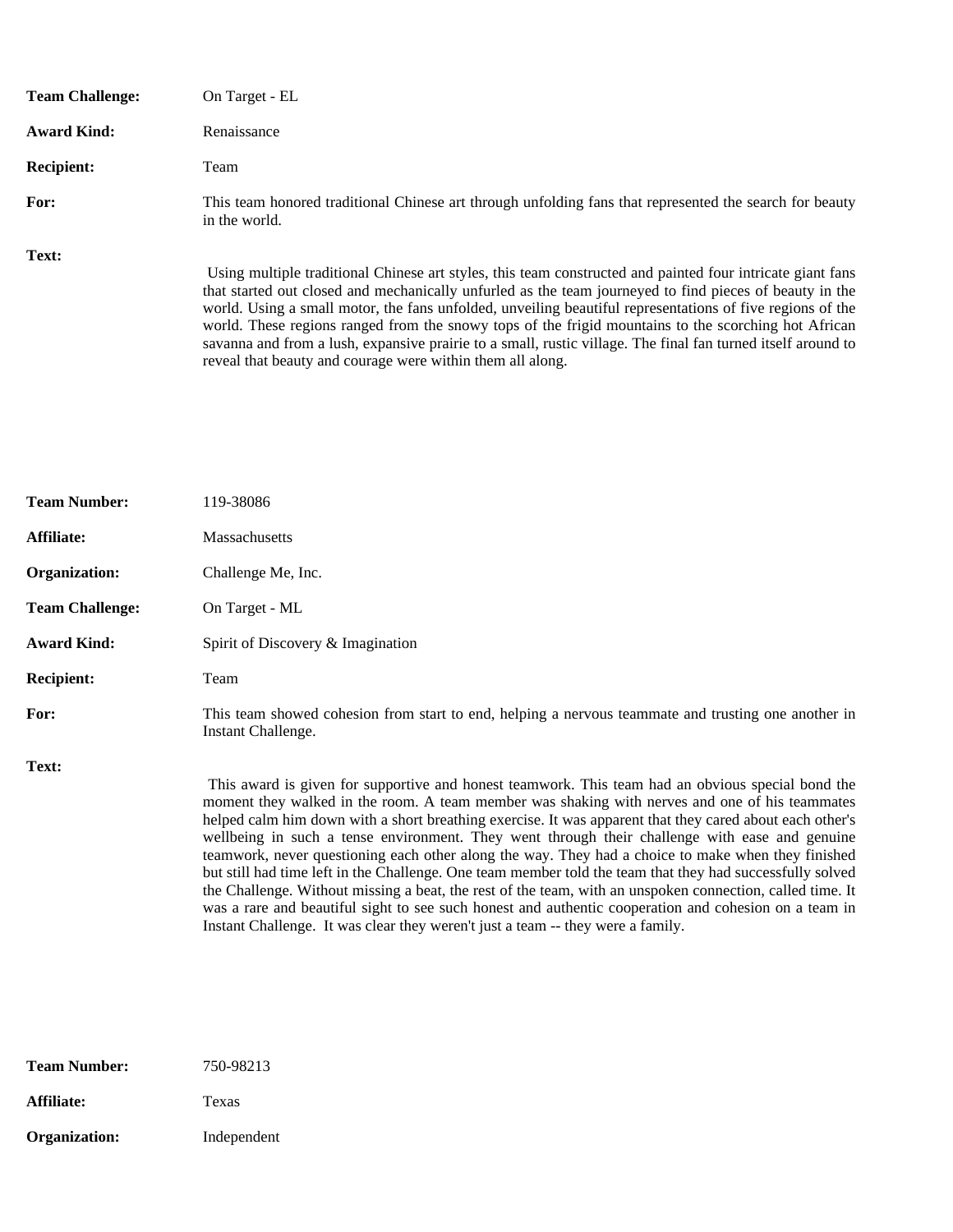| <b>Team Challenge:</b> | Escape Artists - ML                                                                                                                                                                                                                                                                                                                                                                                                                                                                                                                             |
|------------------------|-------------------------------------------------------------------------------------------------------------------------------------------------------------------------------------------------------------------------------------------------------------------------------------------------------------------------------------------------------------------------------------------------------------------------------------------------------------------------------------------------------------------------------------------------|
| <b>Award Kind:</b>     | Renaissance                                                                                                                                                                                                                                                                                                                                                                                                                                                                                                                                     |
| <b>Recipient:</b>      | Team                                                                                                                                                                                                                                                                                                                                                                                                                                                                                                                                            |
| For:                   | On a multi-level platform, two bugs acrobatically flipped pieces of their set while trying to escape from<br>an evil ant.                                                                                                                                                                                                                                                                                                                                                                                                                       |
| Text:                  | This team created a buzz among the Appraisers and left them breathless from the intricacy of their<br>solution. They used 600 individually braided straws and other recyclable materials to create a reversable<br>costume that allowed the actor to switch between his "good" bee side and "evil" ant side. The team also<br>used recyclable materials to create a pair of jeans out of melted plastic knives. Then, dressed in their<br>elaborate costumes, two of the three team members spent less than 45 seconds of their Presentation on |

other elements of an insect garden.

the ground; they spent the rest of their time acrobatically climbing across their multi-level set, twisting and turning the pieces into a log, tree, waterfall, flower pots, mushroom, sunflower, spider web, and

| <b>Team Number:</b>    | 169-25507                                                                                                                                                                                                                                                                                                                                                                                                                                                                                                                                     |
|------------------------|-----------------------------------------------------------------------------------------------------------------------------------------------------------------------------------------------------------------------------------------------------------------------------------------------------------------------------------------------------------------------------------------------------------------------------------------------------------------------------------------------------------------------------------------------|
| Affiliate:             | Turkey                                                                                                                                                                                                                                                                                                                                                                                                                                                                                                                                        |
| Organization:          | Emine Ornek Schools                                                                                                                                                                                                                                                                                                                                                                                                                                                                                                                           |
| <b>Team Challenge:</b> | Heads Up - EL                                                                                                                                                                                                                                                                                                                                                                                                                                                                                                                                 |
| <b>Award Kind:</b>     | Renaissance                                                                                                                                                                                                                                                                                                                                                                                                                                                                                                                                   |
| <b>Recipient:</b>      | Team                                                                                                                                                                                                                                                                                                                                                                                                                                                                                                                                          |
| For:                   | This team was extraordinarily thoughtful in crafting a masterful, moving and poetic skit, including a<br>Greek chorus.                                                                                                                                                                                                                                                                                                                                                                                                                        |
| Text:                  | This team, despite their youth, presented a skit that masterfully transported us across the ages. From a<br>full Greek tragedy chorus speaking in unison to a Charlie Chaplin-inspired slapstick comedy routine,<br>they pushed the emotional and technical limits of Improv, which left the Appraisers moved. Using<br>highly poetic language, precise movement, extensive research, and impressive showmanship, this team<br>embodied the depths of the comedy and tragedy genres to craft a truly artful and unforgettable<br>performance. |

| <b>Team Number:</b>    | 122-50264            |
|------------------------|----------------------|
| Affiliate:             | Michigan             |
| Organization:          | Michigan STEAM       |
| <b>Team Challenge:</b> | Monster Effects - SL |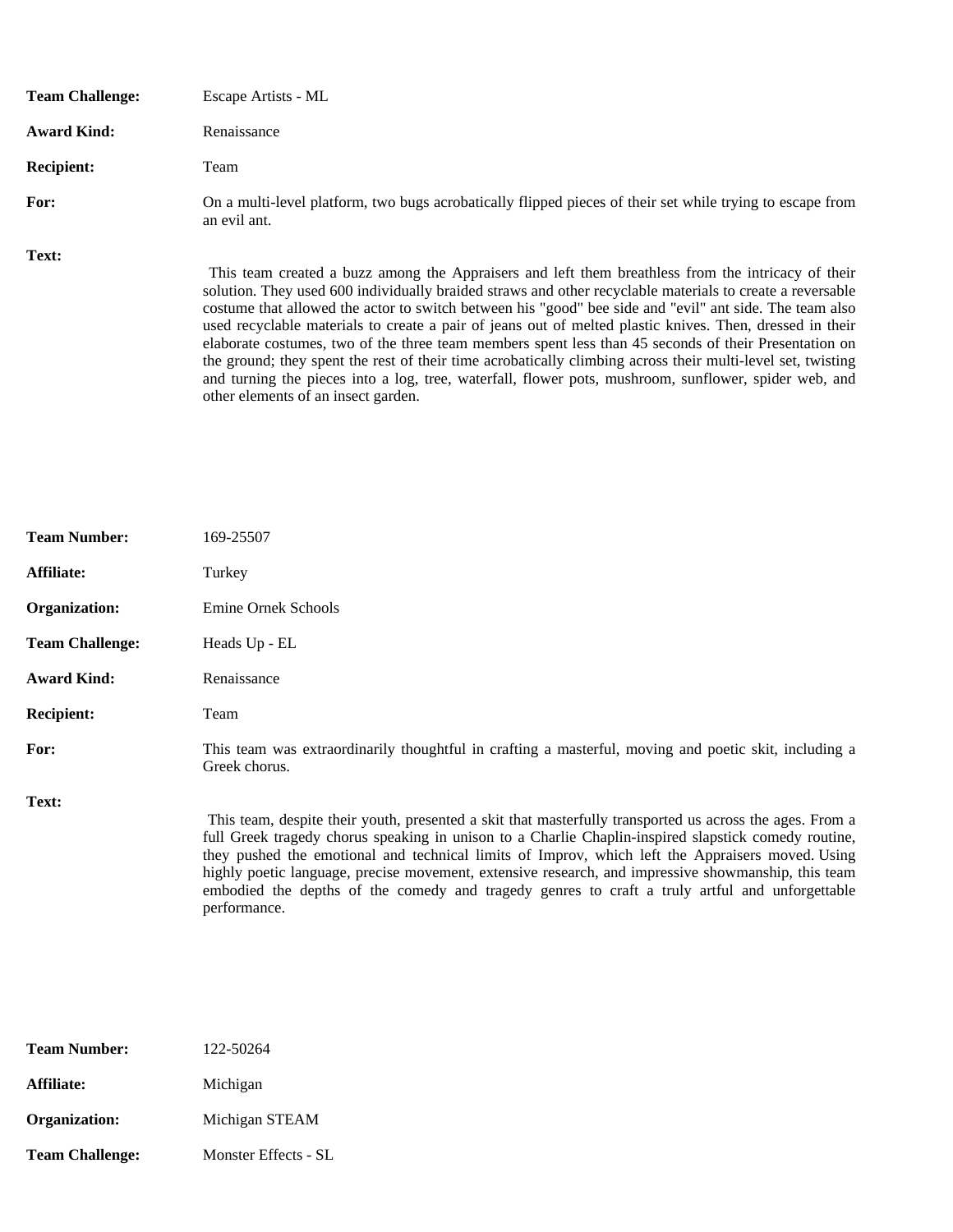| <b>Award Kind:</b> | Spirit of Discovery & Imagination                                                                                                                                                                                                                                                                                                                                                                                                                                                                                                                                                                       |
|--------------------|---------------------------------------------------------------------------------------------------------------------------------------------------------------------------------------------------------------------------------------------------------------------------------------------------------------------------------------------------------------------------------------------------------------------------------------------------------------------------------------------------------------------------------------------------------------------------------------------------------|
| <b>Recipient:</b>  | Team                                                                                                                                                                                                                                                                                                                                                                                                                                                                                                                                                                                                    |
| For:               | Despite being former competitors and living hours apart, this team created a truly memorable<br>donut-inspired Presentation                                                                                                                                                                                                                                                                                                                                                                                                                                                                             |
| Text:              | Even though they lived hours apart, this team created an unforgettable Presentation involving<br>donut-inspired engineering. The team created a donut monster, that upon triggering, appeared in an<br>explosion of lights and donuts. The team also created a functioning waterwheel that ushered donuts<br>down a pool and made coffee.                                                                                                                                                                                                                                                               |
|                    | The team was able to accomplish this while living over two hours apart! They communicated through<br>skype and video chat to confirm details of their props and technical elements. They built, assembled,<br>shipped, and confirmed their details all before coming together at tournaments. Despite these challenges,<br>their props were amazingly uniform and functioned perfectly together. This was made all the more<br>memorable, as team members were former competitors who met at a previous Global Finals tournament.<br>One member was losing her team and was invited to join the others. |
|                    | This was truly one of the most memorable performances seen by the Appraisers.                                                                                                                                                                                                                                                                                                                                                                                                                                                                                                                           |

| <b>Team Number:</b>    | 120-24787                                                                                                                                                                                                                                                                                                                                                                                                                                                                                                                                                                                                                                                                                                                                                      |
|------------------------|----------------------------------------------------------------------------------------------------------------------------------------------------------------------------------------------------------------------------------------------------------------------------------------------------------------------------------------------------------------------------------------------------------------------------------------------------------------------------------------------------------------------------------------------------------------------------------------------------------------------------------------------------------------------------------------------------------------------------------------------------------------|
| Affiliate:             | Maryland                                                                                                                                                                                                                                                                                                                                                                                                                                                                                                                                                                                                                                                                                                                                                       |
| Organization:          | CC Accokeek                                                                                                                                                                                                                                                                                                                                                                                                                                                                                                                                                                                                                                                                                                                                                    |
| <b>Team Challenge:</b> | Escape Artists - ML                                                                                                                                                                                                                                                                                                                                                                                                                                                                                                                                                                                                                                                                                                                                            |
| <b>Award Kind:</b>     | DaVinci                                                                                                                                                                                                                                                                                                                                                                                                                                                                                                                                                                                                                                                                                                                                                        |
| <b>Recipient:</b>      | Team                                                                                                                                                                                                                                                                                                                                                                                                                                                                                                                                                                                                                                                                                                                                                           |
| For:                   | The captivating caffeinated astronauts in need of air freshener and oxygen left the audience gasping for<br>breath.                                                                                                                                                                                                                                                                                                                                                                                                                                                                                                                                                                                                                                            |
| Text:                  | This team had the Appraisers and audience blasting off with laughter. While exploring the universe, a<br>coffee-addicted spaceship captain accidentally poured his coffee on the electronics system, causing the<br>oxygen in the ship to shut off, and startling the Appraisers with his embellished acting. With oxygen<br>levels quickly depleting, the crew was sent into a silly stupor from cerebral hypoxia and delivered a<br>comical poem. The Appraisers were left on the edge of their seats wondering if the crew would survive.<br>Spoiler alert: They did--and so did some of the captain's spilled coffee. This animated and energetic skit<br>delivered jokes and lines with perfect timing entertaining both the Appraisers and the audience. |

**Affiliate:** China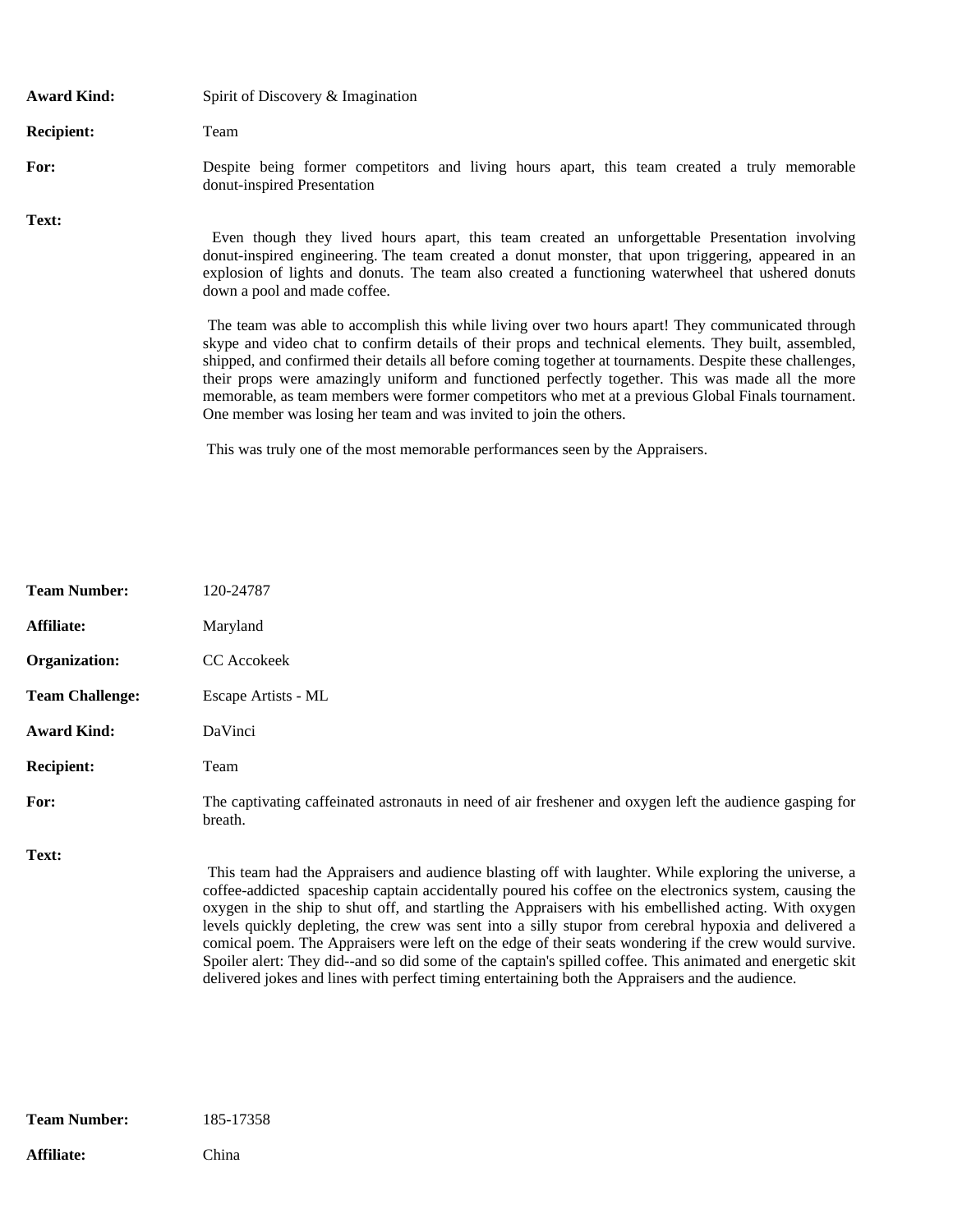| <b>Organization:</b>   | Chongqing TianTaiGang ES                                                                                                                                                                                                                                                                                                                                                                                                                                                    |
|------------------------|-----------------------------------------------------------------------------------------------------------------------------------------------------------------------------------------------------------------------------------------------------------------------------------------------------------------------------------------------------------------------------------------------------------------------------------------------------------------------------|
| <b>Team Challenge:</b> | Medical Mystery - EL                                                                                                                                                                                                                                                                                                                                                                                                                                                        |
| <b>Award Kind:</b>     | Renaissance                                                                                                                                                                                                                                                                                                                                                                                                                                                                 |
| <b>Recipient:</b>      | Team                                                                                                                                                                                                                                                                                                                                                                                                                                                                        |
| For:                   | This team created a wearable abstract art backdrop that changed into a representation of the human<br>character $\hat{a} \in T^{M}$ s face.                                                                                                                                                                                                                                                                                                                                 |
| Text:                  | The team created a three piece, cape-style, double-sided backdrop worn by team members. When<br>spread out, it showed an abstract art mural. At times during the Presentation, the backdrop was folded<br>and showed a representation of the human character's face from portions of the original abstract art. The<br>effect was dramatic and cleanly showed the transition between scenes without explicit mention. The art<br>was incredibly detailed and well executed. |

| <b>Team Number:</b>    | 148-90306                                                                                                                                                                                                                                                                                                                                                                                                                                                                               |
|------------------------|-----------------------------------------------------------------------------------------------------------------------------------------------------------------------------------------------------------------------------------------------------------------------------------------------------------------------------------------------------------------------------------------------------------------------------------------------------------------------------------------|
| Affiliate:             | Wisconsin                                                                                                                                                                                                                                                                                                                                                                                                                                                                               |
| Organization:          | Lake Geneva Schools - Badger                                                                                                                                                                                                                                                                                                                                                                                                                                                            |
| <b>Team Challenge:</b> | On Target - SL                                                                                                                                                                                                                                                                                                                                                                                                                                                                          |
| <b>Award Kind:</b>     | Renaissance                                                                                                                                                                                                                                                                                                                                                                                                                                                                             |
| <b>Recipient:</b>      | Team                                                                                                                                                                                                                                                                                                                                                                                                                                                                                    |
| For:                   | A scary collection of history, technology & stagecraft led the crowd through an adventure in this team's<br>haunted library                                                                                                                                                                                                                                                                                                                                                             |
| Text:                  | This team took their audience on a unique trip through a haunted library. To create this effect, the team<br>built a possessed bookshelf filled to the brim with 319 individual books, including titles that reflected<br>their past experiences in DI. With the clues delivered by their Aircraft, the team discovered titles on the<br>shelf that unleashed several scary surprises. This team kept the audience entertained while<br>reinvigorating a passion for the local library. |

| <b>Team Number:</b>    | 148-77198            |
|------------------------|----------------------|
| Affiliate:             | Wisconsin            |
| Organization:          | Sevastopol School    |
| <b>Team Challenge:</b> | Monster Effects - EL |
| <b>Award Kind:</b>     | Renaissance          |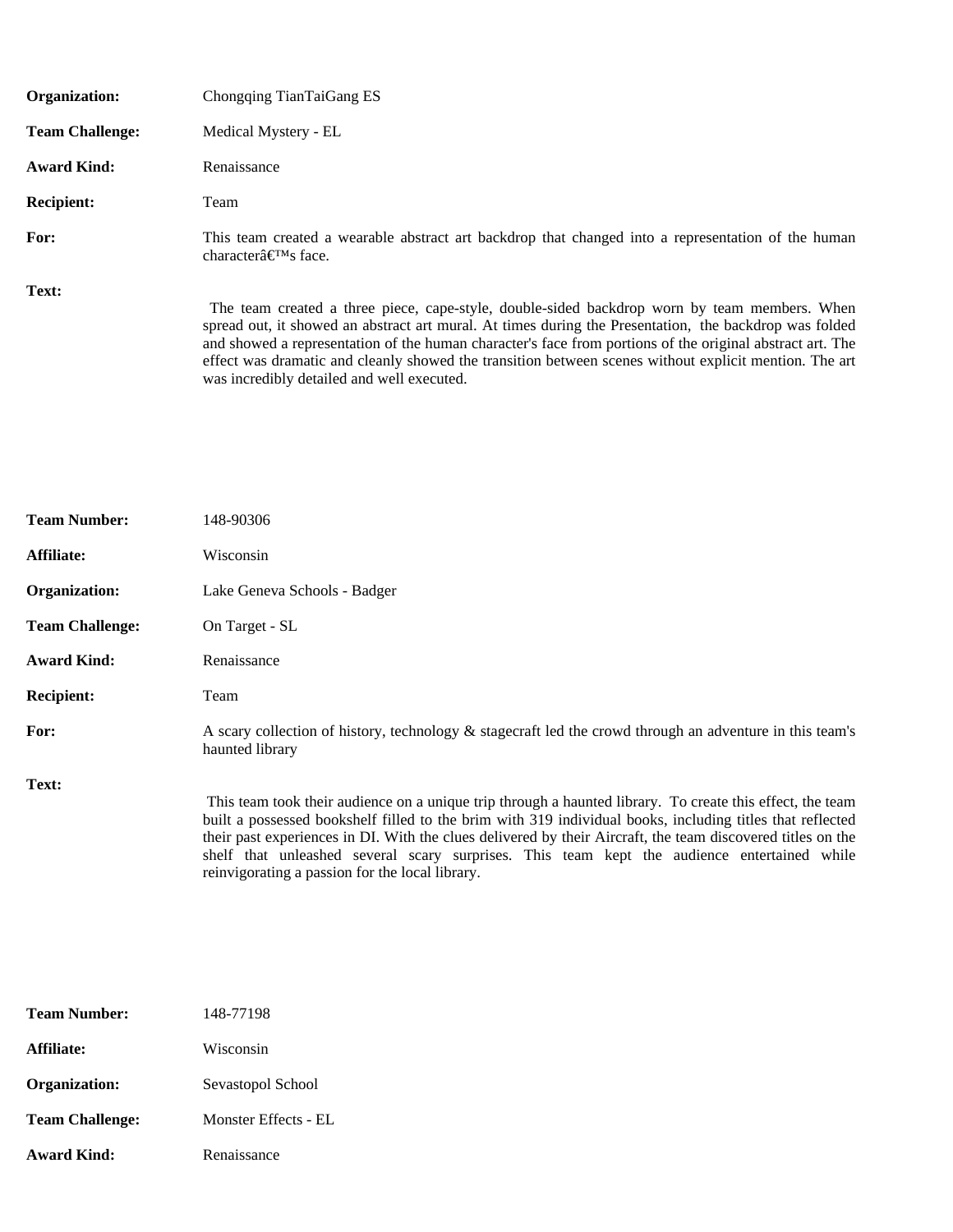| <b>Recipient:</b> | Team                                                                                                                                                                                                                                                                                                                                                                                                                                                                                                                                                                                                                                                                                                                                                                                                                                                                                                                                                                                        |
|-------------------|---------------------------------------------------------------------------------------------------------------------------------------------------------------------------------------------------------------------------------------------------------------------------------------------------------------------------------------------------------------------------------------------------------------------------------------------------------------------------------------------------------------------------------------------------------------------------------------------------------------------------------------------------------------------------------------------------------------------------------------------------------------------------------------------------------------------------------------------------------------------------------------------------------------------------------------------------------------------------------------------|
| For:              | When the ghost of a lumber jack gets stuck in a tree, the only thing to do is split it open.                                                                                                                                                                                                                                                                                                                                                                                                                                                                                                                                                                                                                                                                                                                                                                                                                                                                                                |
| Text:             | The Ultimate Lumberjacks astounded the Appraisal Team when they rolled a tree that was six feet tall<br>and ten feet wide into the Launch Area. The tree was constructed using chicken wire, paper mache, and<br>real tree branches. Because the tree housed the ghost of a lumberjack, the tree was constructed with an<br>intricately designed face equipped with eyes that glowed red when the Special Effect was triggered. To<br>announce the freeing of the ghostly lumberjack, the top of the tree split open through the use of levers,<br>pulleys, and K*Nex. When the tree split open, a balloon was automatically popped, confetti flew, and<br>the tree's eyes turned on. The team engineered the prop so that when the balloon burst, the<br>spring-loaded arms relased and unleashed the monster hidden within its trunk. The engineering that was<br>utilized to allow the tree to split open was impresive in its straightforward design and produced a<br>dramatic effect. |

| <b>Team Number:</b>    | 114-87177                                                                                                  |
|------------------------|------------------------------------------------------------------------------------------------------------|
| Affiliate:             | <b>Illinois</b>                                                                                            |
| Organization:          | Walden - DPS 109                                                                                           |
| <b>Team Challenge:</b> | Escape Artists - EL                                                                                        |
| <b>Award Kind:</b>     | Renaissance                                                                                                |
| <b>Recipient:</b>      | Team                                                                                                       |
| For:                   | This team created an intricately timed high paced Presentation through a multi-faceted prop.               |
| Text:                  | The team that falls into a fantasy world isn't all that unusual, but the team that drags the Appraisers in |

with them -- that's another matter. Time was short, and they didn't waste a second, telling a compelling story replete with hydraulics, chemistry, optics, pulleys, elevators, and combination locks, wrapped up in a Swiss Army box. They [almost] blinded us with [applied] science!

| <b>Team Number:</b>    | 750-41012                                                                                     |
|------------------------|-----------------------------------------------------------------------------------------------|
| Affiliate:             | Texas                                                                                         |
| Organization:          | Katy ISD / Griffin Elementary                                                                 |
| <b>Team Challenge:</b> | Game On - EL                                                                                  |
| <b>Award Kind:</b>     | DaVinci                                                                                       |
| <b>Recipient:</b>      | Team                                                                                          |
| For:                   | Even without speaking, this team had incredible communication during their Instant Challenge. |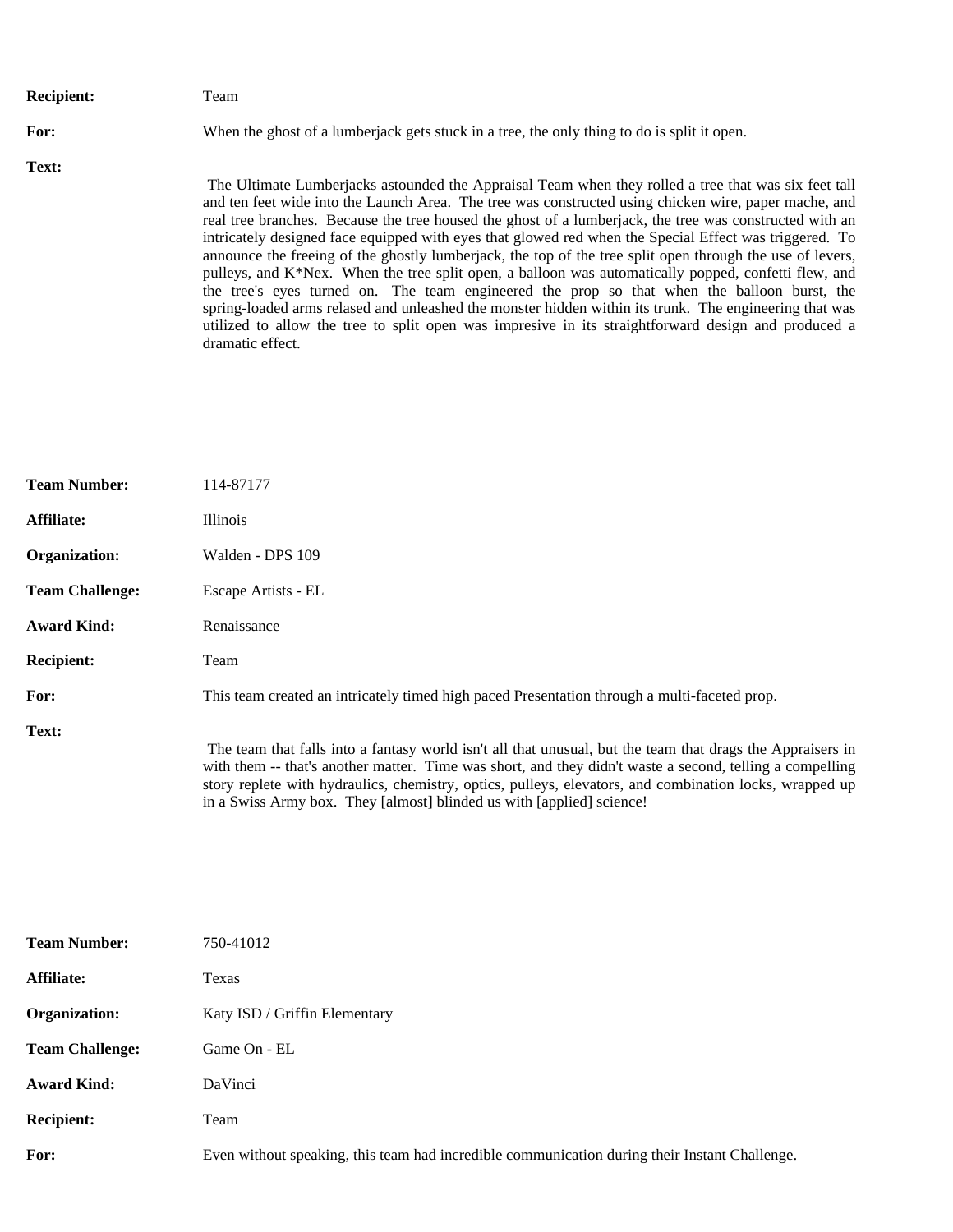## **Text:**

 This team impressed us by doing their entire Instant Challenge without speaking. This let their nonverbal communication skills and incredible teamwork shine.

| <b>Team Number:</b>    | 169-07941                                                                                                                                                                                                                                                                                                                                                                                                                                                                                                                  |
|------------------------|----------------------------------------------------------------------------------------------------------------------------------------------------------------------------------------------------------------------------------------------------------------------------------------------------------------------------------------------------------------------------------------------------------------------------------------------------------------------------------------------------------------------------|
| Affiliate:             | Turkey                                                                                                                                                                                                                                                                                                                                                                                                                                                                                                                     |
| Organization:          | <b>EYUBOGLU SCHOOLS</b>                                                                                                                                                                                                                                                                                                                                                                                                                                                                                                    |
| <b>Team Challenge:</b> | Monster Effects - EL                                                                                                                                                                                                                                                                                                                                                                                                                                                                                                       |
| <b>Award Kind:</b>     | DaVinci                                                                                                                                                                                                                                                                                                                                                                                                                                                                                                                    |
| <b>Recipient:</b>      | Team                                                                                                                                                                                                                                                                                                                                                                                                                                                                                                                       |
| For:                   | Mirrors do not show who a person is. In a dramatic and moving story, this team showed us how to see<br>ourselves.                                                                                                                                                                                                                                                                                                                                                                                                          |
| Text:                  | The Appraisal Team was moved to tears by this creative, moving, and enlightening performance. A<br>young woman was given picture messages telling her she was terrible and no one liked her. As she<br>looked in the mirror, the "monster," which represented her darkest fear about herself, appreared.<br>Through a mirrored dance between the girl and her reflection, she was pulled into the other side of the<br>mirror. She was able to see more images, and through a custom-written song, she came to realize her |

worth was in her actions, not in the reflection of her face.

| <b>Team Number:</b>    | 106-83099                                                                                                                                                                        |
|------------------------|----------------------------------------------------------------------------------------------------------------------------------------------------------------------------------|
| <b>Affiliate:</b>      | Colorado                                                                                                                                                                         |
| Organization:          | Monarch PK-8                                                                                                                                                                     |
| <b>Team Challenge:</b> | Medical Mystery - ML                                                                                                                                                             |
| <b>Award Kind:</b>     | Renaissance                                                                                                                                                                      |
| <b>Recipient:</b>      | Team                                                                                                                                                                             |
| For:                   | Stellar teamwork created a folded paper tower with interlocking joints-it was a simple & elegant Instant<br>Challenge.                                                           |
| Text:                  | Stellar teamwork created a tower using sheets of paper with folds creating interlocking joints. It was<br>simple, elegant, and one of a kind. Outstanding engineering technique. |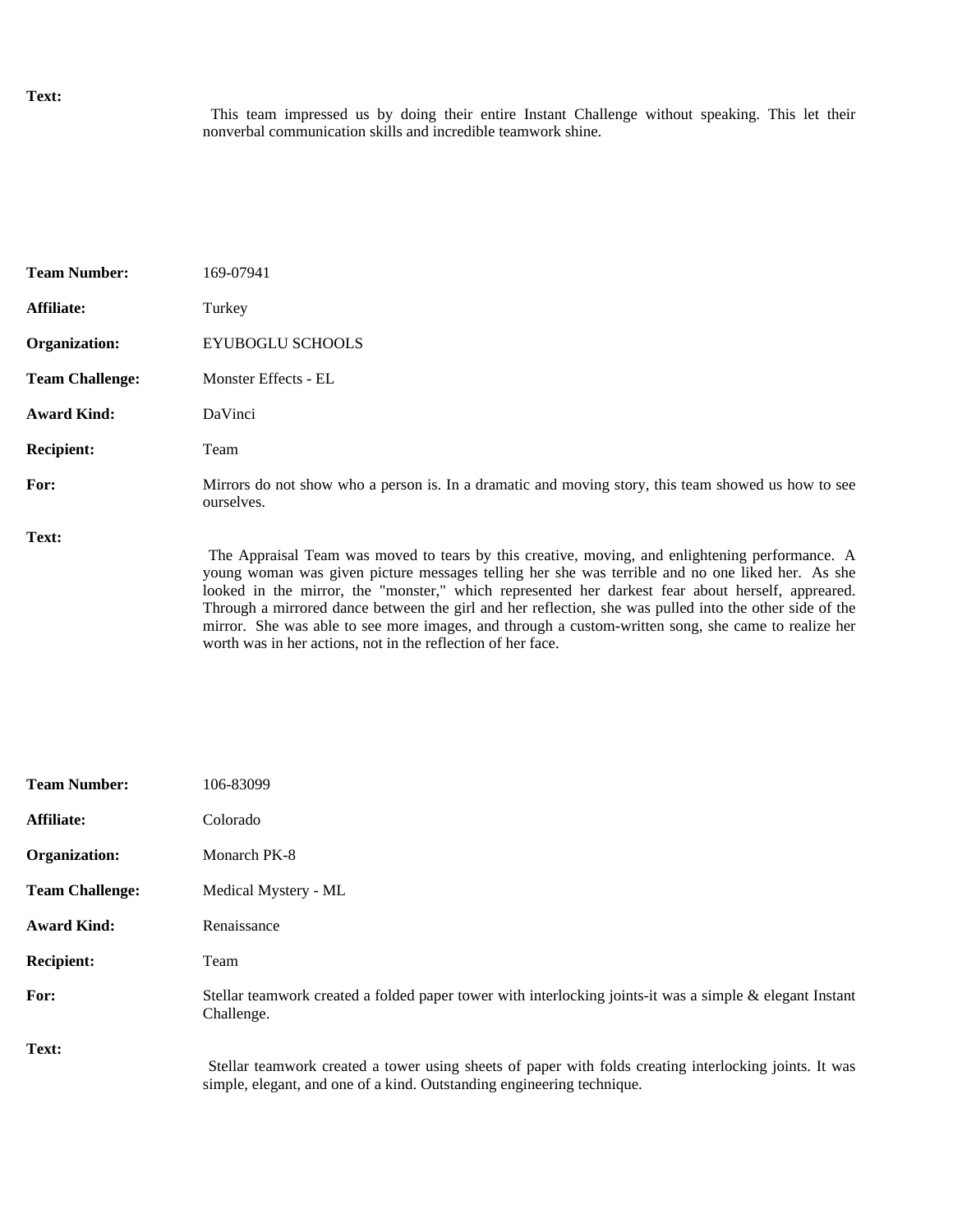| <b>Team Number:</b>    | 115-00895                                                                                                                                                                                                                                                                                                                                                                                                                                                                                                                                                                                                                                                                                                                                                                                    |
|------------------------|----------------------------------------------------------------------------------------------------------------------------------------------------------------------------------------------------------------------------------------------------------------------------------------------------------------------------------------------------------------------------------------------------------------------------------------------------------------------------------------------------------------------------------------------------------------------------------------------------------------------------------------------------------------------------------------------------------------------------------------------------------------------------------------------|
| Affiliate:             | Indiana                                                                                                                                                                                                                                                                                                                                                                                                                                                                                                                                                                                                                                                                                                                                                                                      |
| Organization:          | <b>Hamilton Southeastern</b>                                                                                                                                                                                                                                                                                                                                                                                                                                                                                                                                                                                                                                                                                                                                                                 |
| <b>Team Challenge:</b> | On Target - SL                                                                                                                                                                                                                                                                                                                                                                                                                                                                                                                                                                                                                                                                                                                                                                               |
| <b>Award Kind:</b>     | DaVinci                                                                                                                                                                                                                                                                                                                                                                                                                                                                                                                                                                                                                                                                                                                                                                                      |
| <b>Recipient:</b>      | Team                                                                                                                                                                                                                                                                                                                                                                                                                                                                                                                                                                                                                                                                                                                                                                                         |
| For:                   | Floating a unique approach, the team kept us on track by dropping all conventional methods $\&$ landing a<br>unique solution.                                                                                                                                                                                                                                                                                                                                                                                                                                                                                                                                                                                                                                                                |
| Text:                  | Ironically, this team featured Da Vinci's daughter on her adventure to meet Mother Nature.<br>Out of the tons of technical solutions possible, this team struck out to wow the audience with basic<br>physics. The simple aircraft of balsa wood, paper, and Ping-Pong balls achieved Flight by floating above<br>pressurized nitrogen. The controlled Flight of the Aircraft led to a team drop mechanism triggered by a<br>dual switch system. The switches first stored nitrogen and then released it in a quick burst to spill the<br>tea (bag Payload). The team included a vented backstop to the air burst to ensure the Payload was not<br>swept back by the residual flow, but dropped directly down the paper release of the Aircraft.<br>Congratulations on a beautiful solution. |

| <b>Team Number:</b>    | 142-95491                                                                                                                                                                                                                                                                                    |
|------------------------|----------------------------------------------------------------------------------------------------------------------------------------------------------------------------------------------------------------------------------------------------------------------------------------------|
| Affiliate:             | Tennessee                                                                                                                                                                                                                                                                                    |
| Organization:          | Franklin Classical School                                                                                                                                                                                                                                                                    |
| <b>Team Challenge:</b> | Escape Artists - SL                                                                                                                                                                                                                                                                          |
| <b>Award Kind:</b>     | Spirit of Discovery & Imagination                                                                                                                                                                                                                                                            |
| <b>Recipient:</b>      | Team                                                                                                                                                                                                                                                                                         |
| For:                   | By using skills learned in DI, this team created a safe space using Megaman and Cardi B to allow the<br>children to thrive.                                                                                                                                                                  |
| Text:                  | This team used all the elements of " Pop Up" to tell their story of becoming Rising Stars<br>Team Managers for<br>children from economically diverse families in their local area. They showcased the true meaning of<br>Destination Imagination in both their Project and overall solution. |
|                        | They faced the challenges of transiency of some families, as well as the children' sown doubts<br>and fears about their abilities, but were relentless in providing a space for these children to grow in their<br>creativity and imagination.                                               |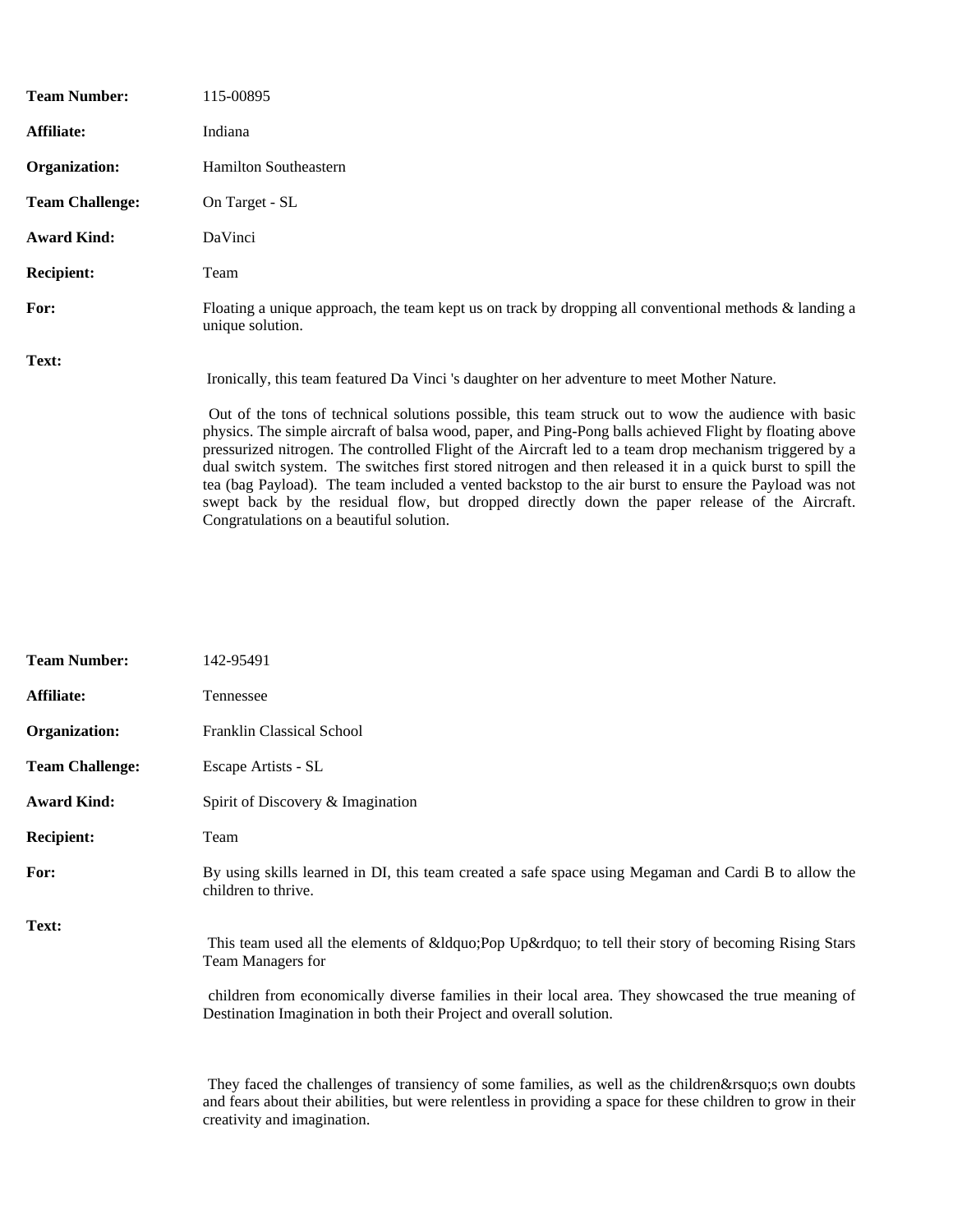| <b>Team Number:</b>    | 135-97530                                                                                                                                                                                                                                                                                                        |
|------------------------|------------------------------------------------------------------------------------------------------------------------------------------------------------------------------------------------------------------------------------------------------------------------------------------------------------------|
| Affiliate:             | Ohio                                                                                                                                                                                                                                                                                                             |
| Organization:          | Miamisburg City Schools                                                                                                                                                                                                                                                                                          |
| <b>Team Challenge:</b> | Escape Artists - SL                                                                                                                                                                                                                                                                                              |
| <b>Award Kind:</b>     | DaVinci                                                                                                                                                                                                                                                                                                          |
| <b>Recipient:</b>      | Team                                                                                                                                                                                                                                                                                                             |
| For:                   | This team used innovative and engaging mechanisms to take us on an exciting escape from addiction.                                                                                                                                                                                                               |
| Text:                  | The team's solution literally built suspense in high energy continuous synaptic action that kept<br>us alert, oriented, and addicted to their story. Their life-sized pop-up brain took us through various<br>addictive states to which the brain can succumb and how to escape them. The escape mechanisms were |

just as innovative, engaging, and energetic.

| <b>Team Number:</b>    | 147-72992                                                                                                                                                                                                                                                                                                                                                                                                                                                                                                                                                                                                                                                                                                                                                                                                                   |
|------------------------|-----------------------------------------------------------------------------------------------------------------------------------------------------------------------------------------------------------------------------------------------------------------------------------------------------------------------------------------------------------------------------------------------------------------------------------------------------------------------------------------------------------------------------------------------------------------------------------------------------------------------------------------------------------------------------------------------------------------------------------------------------------------------------------------------------------------------------|
| Affiliate:             | Washington                                                                                                                                                                                                                                                                                                                                                                                                                                                                                                                                                                                                                                                                                                                                                                                                                  |
| Organization:          | Kirkland Independent DI                                                                                                                                                                                                                                                                                                                                                                                                                                                                                                                                                                                                                                                                                                                                                                                                     |
| <b>Team Challenge:</b> | Medical Mystery - SL                                                                                                                                                                                                                                                                                                                                                                                                                                                                                                                                                                                                                                                                                                                                                                                                        |
| <b>Award Kind:</b>     | Renaissance                                                                                                                                                                                                                                                                                                                                                                                                                                                                                                                                                                                                                                                                                                                                                                                                                 |
| <b>Recipient:</b>      | Team                                                                                                                                                                                                                                                                                                                                                                                                                                                                                                                                                                                                                                                                                                                                                                                                                        |
| For:                   | An elaborate transitioning set and a towering animatronic baby had the Appraisers and the audience<br>enthralled.                                                                                                                                                                                                                                                                                                                                                                                                                                                                                                                                                                                                                                                                                                           |
| Text:                  | This impressive two person team crafted a Presentation the Appraisers won't soon forget. Their scenery<br>was composed of 60 tiles working together as a cohesive scene that transitioned and flipped in a chain<br>reaction sequence to reveal a new scene. As impressive as this set was, it wasn't the only award worthy<br>element this duo presented. An enormous baby towered over the stage and was as big as it was<br>terrifying. As impactful as the baby was from the outside, its inner workings were seamless, complex,<br>and elegant. It utilized a single power source to operate a cam lobe. This allowed the baby to come to<br>life in a myriad of ways and gave Appraisers a Double vVsion into the main character's body. The<br>audience was enthralled and when the baby's jaw dropped, so did ours. |

**Affiliate:** Texas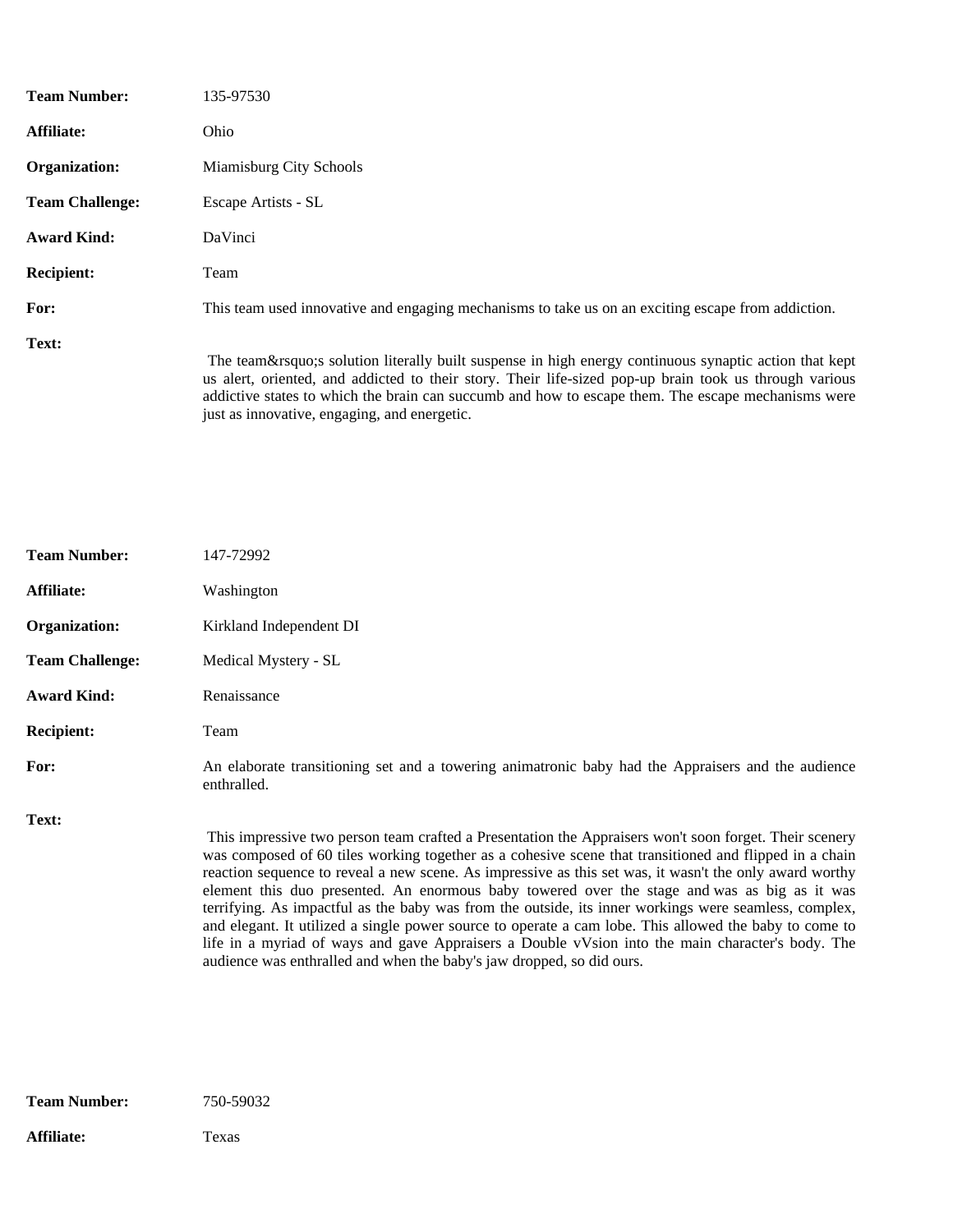| Organization:          | <b>GARLAND MCMEANS JR HIGH</b>                                                                                                                                                                                                                                                                                                                                                                                                                                                                                                                                             |
|------------------------|----------------------------------------------------------------------------------------------------------------------------------------------------------------------------------------------------------------------------------------------------------------------------------------------------------------------------------------------------------------------------------------------------------------------------------------------------------------------------------------------------------------------------------------------------------------------------|
| <b>Team Challenge:</b> | Medical Mystery - ML                                                                                                                                                                                                                                                                                                                                                                                                                                                                                                                                                       |
| <b>Award Kind:</b>     | Renaissance                                                                                                                                                                                                                                                                                                                                                                                                                                                                                                                                                                |
| <b>Recipient:</b>      | Team                                                                                                                                                                                                                                                                                                                                                                                                                                                                                                                                                                       |
| For:                   | This team's a really big dill $\&$ *THRILLERED* us w/their giant, snotbubble blowing head. Fantastic<br>performance. MIC DROP!                                                                                                                                                                                                                                                                                                                                                                                                                                             |
| Text:                  | From the moment they rolled the scenery out until TIME, this team's theatricality and wit kept us in<br>awe and on the floor laughing. Every aspect of their Presentation was polished and seamless. They<br>educated us about picklelytes, a form of dancing plague, while making us laugh. They created a solution<br>that hit every checkbox and so many more. They threw pickle puns left and right and *THRILLERED*<br>us with their giant, snot-bubble blowing head. We all felt that we would pay to see this performance!<br>They're kind of a big dill. MIC DROP! |

| <b>Team Number:</b>    | 106-01768                                                                                                                                                                                                                                                                                                                                                                                                                                                                                                                                                                                                                                                                                                                                                                                 |  |
|------------------------|-------------------------------------------------------------------------------------------------------------------------------------------------------------------------------------------------------------------------------------------------------------------------------------------------------------------------------------------------------------------------------------------------------------------------------------------------------------------------------------------------------------------------------------------------------------------------------------------------------------------------------------------------------------------------------------------------------------------------------------------------------------------------------------------|--|
| Affiliate:             | Colorado                                                                                                                                                                                                                                                                                                                                                                                                                                                                                                                                                                                                                                                                                                                                                                                  |  |
| Organization:          | Slavens K-8 School                                                                                                                                                                                                                                                                                                                                                                                                                                                                                                                                                                                                                                                                                                                                                                        |  |
| <b>Team Challenge:</b> | Monster Effects - ML                                                                                                                                                                                                                                                                                                                                                                                                                                                                                                                                                                                                                                                                                                                                                                      |  |
| <b>Award Kind:</b>     | Renaissance                                                                                                                                                                                                                                                                                                                                                                                                                                                                                                                                                                                                                                                                                                                                                                               |  |
| <b>Recipient:</b>      | Team                                                                                                                                                                                                                                                                                                                                                                                                                                                                                                                                                                                                                                                                                                                                                                                      |  |
| For:                   | The clock was ticking, alarms were sounding, and hearts were beating to this teamâ $\infty^N$ s escape room<br>Presentation.                                                                                                                                                                                                                                                                                                                                                                                                                                                                                                                                                                                                                                                              |  |
| Text:                  | Crafted completely by hand, with four intricatly designed gears and a moving pendulum complete with<br>both weights and counter weights, this team's hand-made grandfather clock not only increased the<br>tension of the room but drew the entire audience into the team' intense, high-energy, and<br>dramatic escape. This team' s Special Effect highlighted not only their outstanding execution and<br>understanding of the Challenge, but their skill in engineering and design. With their frantic performance,<br>this team's superb acting ability left the audience on the edge of their seats as they escaped from<br>a room of their own design. For these reasons, we award this Renaissance award to the Zippy Zappy<br>Zany Zealous Zoggles, from the Slavens K-8 School. |  |

| Team Number:  | 147-19848    |
|---------------|--------------|
| Affiliate:    | Washington   |
| Organization: | <b>Stemz</b> |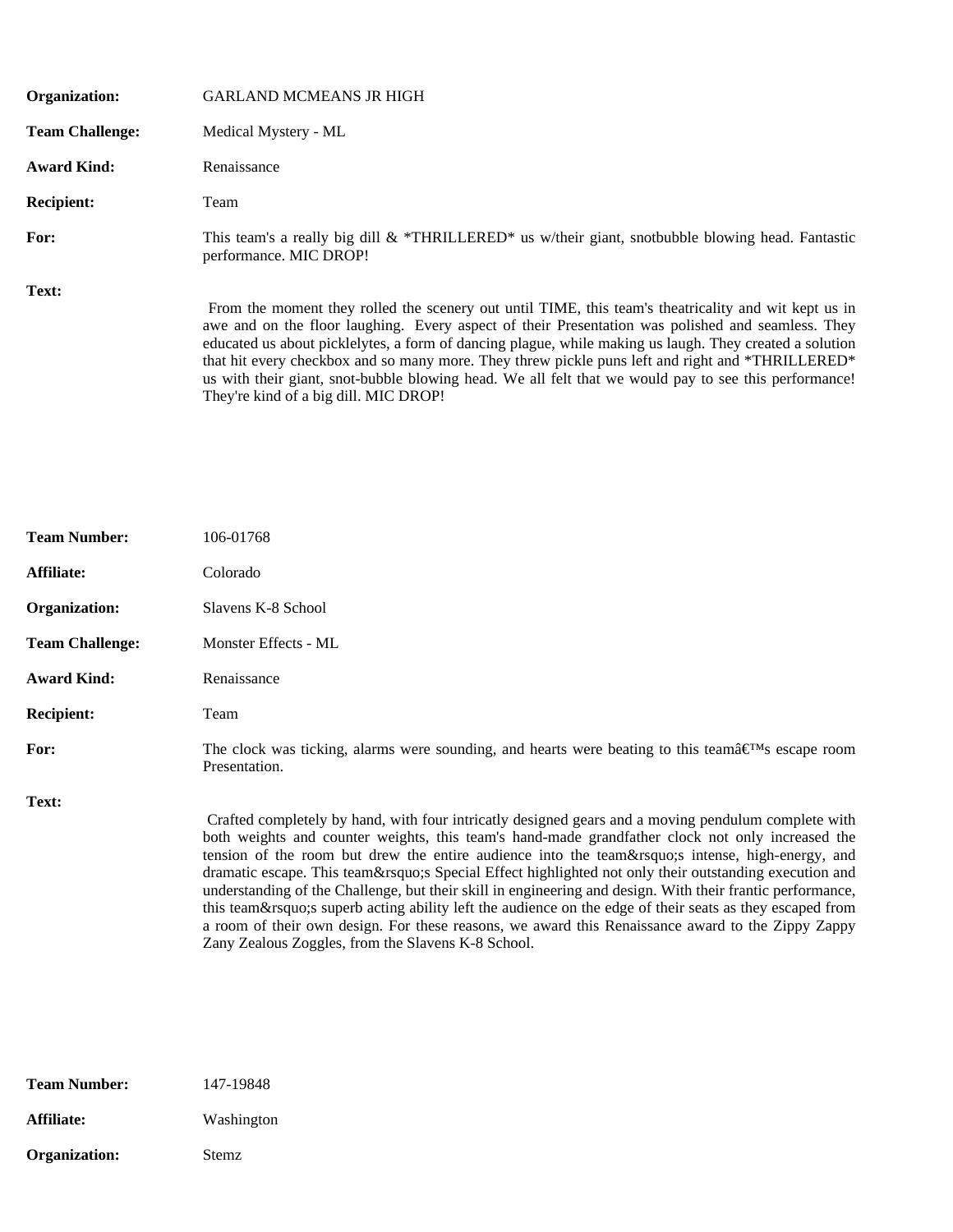| <b>Team Challenge:</b> | Monster Effects - ML                                                                                                                                                                                 |
|------------------------|------------------------------------------------------------------------------------------------------------------------------------------------------------------------------------------------------|
| <b>Award Kind:</b>     | Renaissance                                                                                                                                                                                          |
| <b>Recipient:</b>      | Team                                                                                                                                                                                                 |
| For:                   | This team integrated dazzling colors, towering 3D scenery, and a musical cacophony of design in their<br>Presentation.                                                                               |
| Text:                  | This team's musical solution to the Engineering Challenge was simple- build a working Music<br>Maakinal Matta ka sur dana thaig saually inggrasiya those dinagraighed. 10 Canttall, kand docum and i |

Machine! Not to be out-done, their equally impressive three-dimensional, 10-foot-tall, hand-drawn and detailed backdrop elements enhanced the team's overall performance. The energy in their Presentation drew both the Appraisal Team and the audience into their solution. It should come as no surprise that the D. Inventors from Washington should earn this Renaissance Award for their impressive design, outstanding engineering and exceptional performance skills.

| <b>Team Number:</b>    | 120-27025                                                                                                                                                                                                                                                                                                                                                                                                                                                                                                                                                                                                                                                                                        |  |
|------------------------|--------------------------------------------------------------------------------------------------------------------------------------------------------------------------------------------------------------------------------------------------------------------------------------------------------------------------------------------------------------------------------------------------------------------------------------------------------------------------------------------------------------------------------------------------------------------------------------------------------------------------------------------------------------------------------------------------|--|
| Affiliate:             | Maryland                                                                                                                                                                                                                                                                                                                                                                                                                                                                                                                                                                                                                                                                                         |  |
| Organization:          | Wicomico County Public Schools                                                                                                                                                                                                                                                                                                                                                                                                                                                                                                                                                                                                                                                                   |  |
| <b>Team Challenge:</b> | Medical Mystery - EL                                                                                                                                                                                                                                                                                                                                                                                                                                                                                                                                                                                                                                                                             |  |
| <b>Award Kind:</b>     | Renaissance                                                                                                                                                                                                                                                                                                                                                                                                                                                                                                                                                                                                                                                                                      |  |
| <b>Recipient:</b>      | Team                                                                                                                                                                                                                                                                                                                                                                                                                                                                                                                                                                                                                                                                                             |  |
| For:                   | This award is given for outstanding design and execution of a team-built hydraulic pump and scissor lift.                                                                                                                                                                                                                                                                                                                                                                                                                                                                                                                                                                                        |  |
| Text:                  | The Mustache Mustangs raised the bar, and their Sympt-O-Matic projector screen, with a team-built<br>scissor lift and hydraulic pump. The human character climbed into the device, which was raised with<br>the hydraulics to enclose the patient and create a screen to project their Symptoms and help tease out<br>their Diagnosis. The team went through several iterations of their creation, improving on previous<br>design issues and striving to make a better, more reliable device. The final product worked so well we<br>were amazed to find out it was completely hand-built. The team used their design and construction<br>talents to make an iterative design really stand out. |  |

| <b>Team Number:</b>    | 105-16888      |
|------------------------|----------------|
| <b>Affiliate:</b>      | California     |
| Organization:          | South Pasadena |
| <b>Team Challenge:</b> | On Target - EL |
| Award Kind:            | DaVinci        |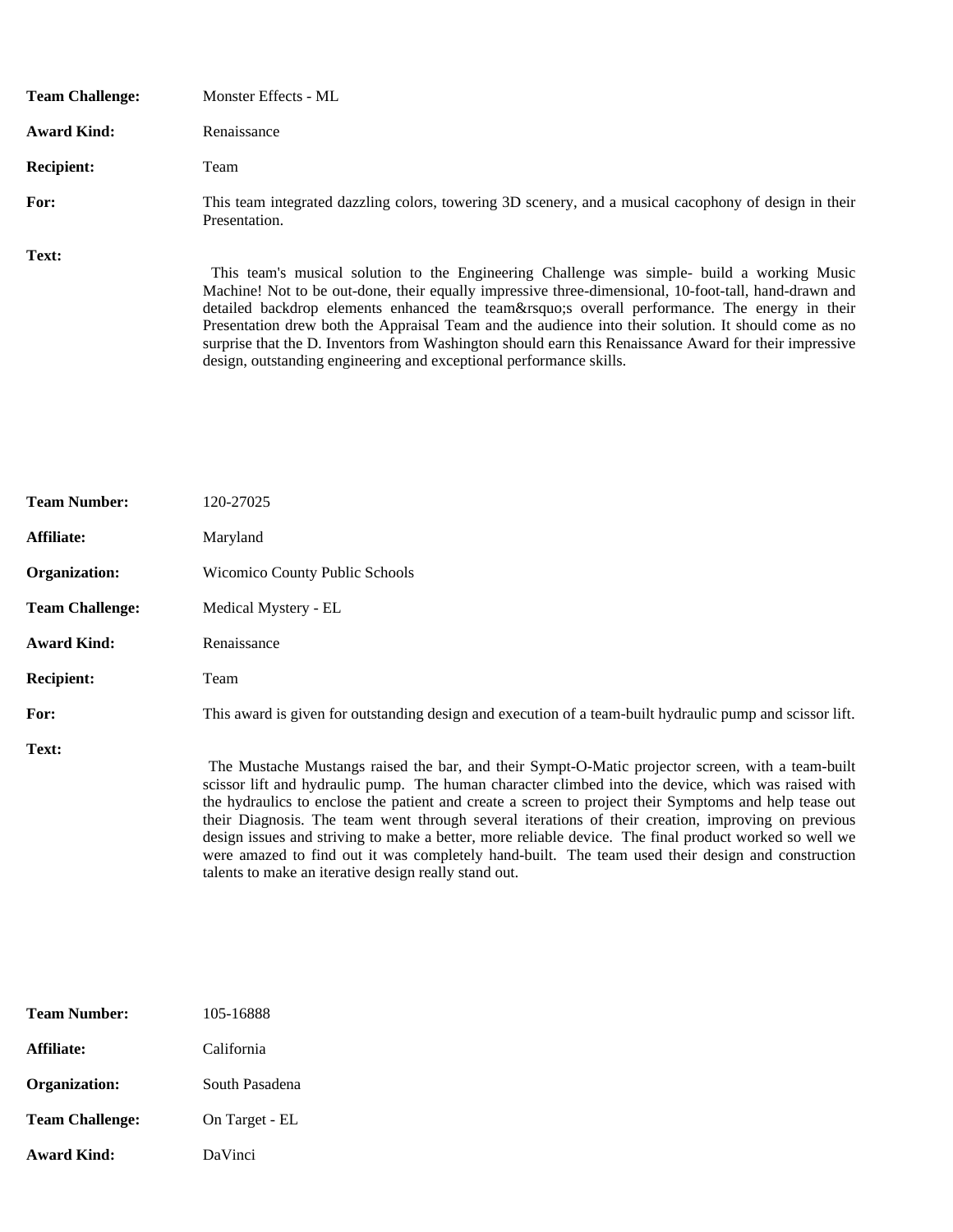| <b>Recipient:</b> | Team                                                                                                                                                                                                                                                                                                                                                                                                                                                                           |
|-------------------|--------------------------------------------------------------------------------------------------------------------------------------------------------------------------------------------------------------------------------------------------------------------------------------------------------------------------------------------------------------------------------------------------------------------------------------------------------------------------------|
| For:              | This team created a self-directed Payload that was beyond our imagination!                                                                                                                                                                                                                                                                                                                                                                                                     |
| Text:             | Out of all the potential solutions to the Payload delivery, a self-directed Payload was beyond our<br>imagination! This team took a risk and designed a Payload that stayed within the bounds of the rules<br>but innovated in a way that we had not seen. The dropped Payload continued to travel afer hitting the<br>floor, laying a ribbon as it moved acrosss the site and increasing opportunities for higher scores. This<br>uncommon solution pushed design boundaries! |

| <b>Team Number:</b>    | 105-21322                                                                                                                                                                                                                                                                                                                                                                                                                                                                                                                                                                                                                                                                                      |  |
|------------------------|------------------------------------------------------------------------------------------------------------------------------------------------------------------------------------------------------------------------------------------------------------------------------------------------------------------------------------------------------------------------------------------------------------------------------------------------------------------------------------------------------------------------------------------------------------------------------------------------------------------------------------------------------------------------------------------------|--|
| Affiliate:             | California                                                                                                                                                                                                                                                                                                                                                                                                                                                                                                                                                                                                                                                                                     |  |
| Organization:          | Redlands Thinktank                                                                                                                                                                                                                                                                                                                                                                                                                                                                                                                                                                                                                                                                             |  |
| <b>Team Challenge:</b> | Game On - EL                                                                                                                                                                                                                                                                                                                                                                                                                                                                                                                                                                                                                                                                                   |  |
| <b>Award Kind:</b>     | DaVinci                                                                                                                                                                                                                                                                                                                                                                                                                                                                                                                                                                                                                                                                                        |  |
| <b>Recipient:</b>      | Team                                                                                                                                                                                                                                                                                                                                                                                                                                                                                                                                                                                                                                                                                           |  |
| For:                   | The team amazed with life-sized germy chess pieces that battled the flu, making for a chess game like<br>we'd never seen!                                                                                                                                                                                                                                                                                                                                                                                                                                                                                                                                                                      |  |
| Text:                  | No one likes to get the flu - yuck! But what if you had to fight off life-sized germs? This team played a<br>game of chess in which cold medicine and flu-fighter were pitted against runny nose and high fever.<br>Each chess piece represented a different germ in a humerous and colorful design. It is hard to believe<br>that a "runny nose" chess piece could be beautiful!<br>This team built the life-sized pieces out of chicken wire and paper mache, making a giant chess game.<br>The entry into the nightmare started with a sneeze that lit up the gameboard with green LED lights -<br>another yuck!<br>Yet an amazing Game to watch. So creative and wowed our Appraisal Team! |  |

| <b>Team Number:</b>    | 750-48366          |
|------------------------|--------------------|
| Affiliate:             | Texas              |
| Organization:          | <b>ROSEMONT EL</b> |
| <b>Team Challenge:</b> | Game On - EL       |
| Award Kind:            | Renaissance        |
| <b>Recipient:</b>      | Team               |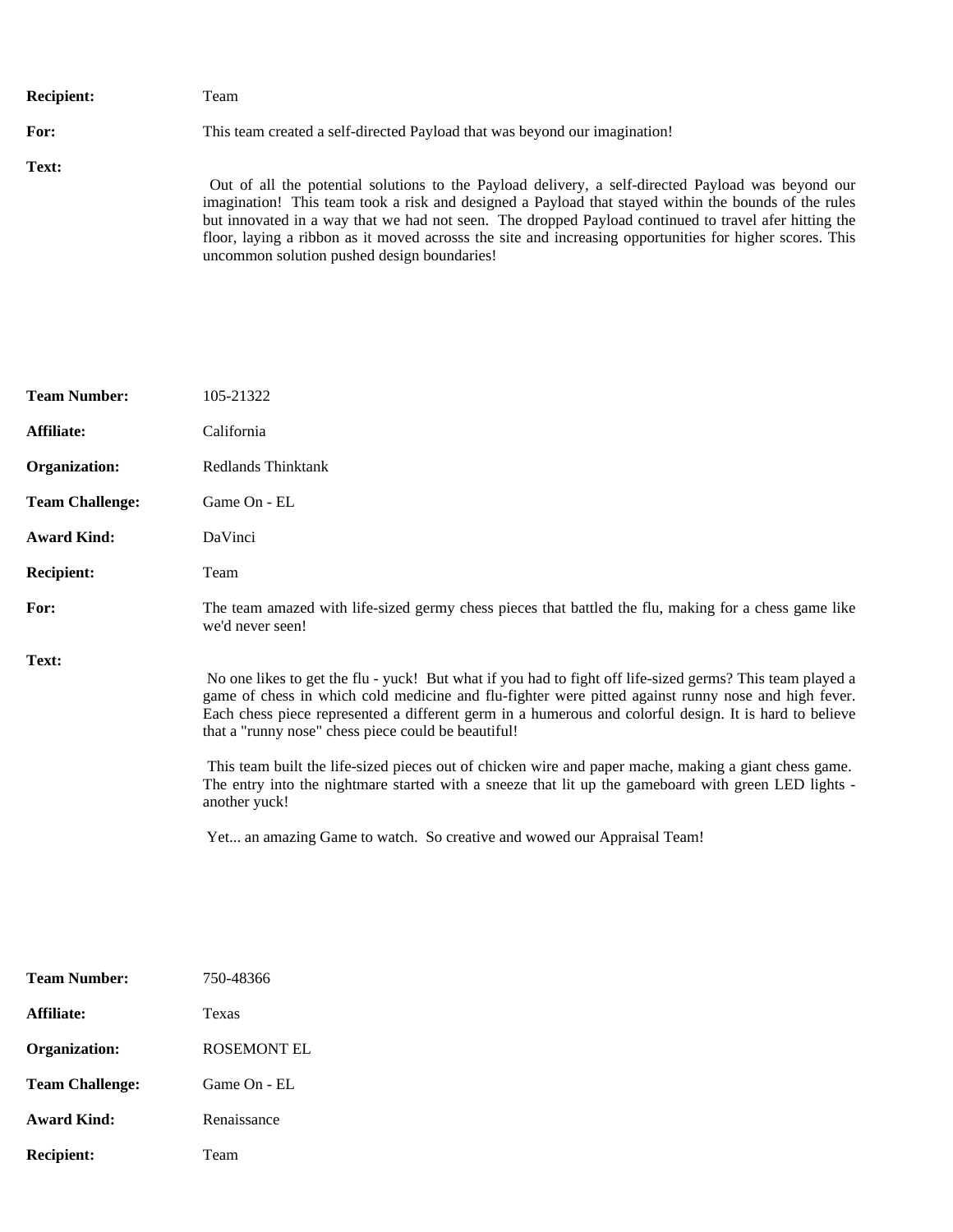For: This team showed us a Game of Life via the Day of the Dead in an incredibly well-executed and artistic production. **Text:** Sometimes life can take you to surprising places and this team took us to a destination with verve, poetry, and a lesson on what makes a well-lived life. Who knew that the Game of Life could be played via Dia de los Muertos? A simple container transformed before our eyes into a multi-layered, glittering set filled with color, musicians, and art. Every team member had a part in the tale, popping out in unexpected places in full costume and character. The world was filled with spirits, rhymes, traditions, humor, and wisdom. The winner in their Game of Life (Dia de los Muertos Edition) was not the one that lived for wealth, but the one that followed his heart. <style type="text/css"> p.p1 {margin: 0.0px 0.0px 0.0px 0.0px; font: 11.0px Helvetica; -webkit-text-stroke: #000000} span.s1 {font-kerning: none} </style>

| <b>Team Number:</b>    | 106-76376                                                                                                                                                                                                                                                                                                                                                                                                                                              |  |
|------------------------|--------------------------------------------------------------------------------------------------------------------------------------------------------------------------------------------------------------------------------------------------------------------------------------------------------------------------------------------------------------------------------------------------------------------------------------------------------|--|
| Affiliate:             | Colorado                                                                                                                                                                                                                                                                                                                                                                                                                                               |  |
| Organization:          | Wray School District RD-2                                                                                                                                                                                                                                                                                                                                                                                                                              |  |
| <b>Team Challenge:</b> | Medical Mystery - ML                                                                                                                                                                                                                                                                                                                                                                                                                                   |  |
| <b>Award Kind:</b>     | Renaissance                                                                                                                                                                                                                                                                                                                                                                                                                                            |  |
| <b>Recipient:</b>      | Team                                                                                                                                                                                                                                                                                                                                                                                                                                                   |  |
| For:                   | This elevated performance exploded with pus and goo which made us earthshatteringly enthusiastic!<br>Eww!                                                                                                                                                                                                                                                                                                                                              |  |
| Text:                  | You would never have guessed from the Launch Area that a team member would be elevated 3-stories<br>by a modular transforming system of pulleys that was used for the whole Presentation! Acting as a<br>representation of the human anatomy, this elevator was infected by the nefarious guinea worm! This all<br>ended with an explosion of pus and blood as the worm was ejected from the elevator in an explosive<br>feature! DI-sgusting. Period. |  |

**Team Number:** 115-05924 Affiliate: Indiana **Organization:** Hamilton Southeastern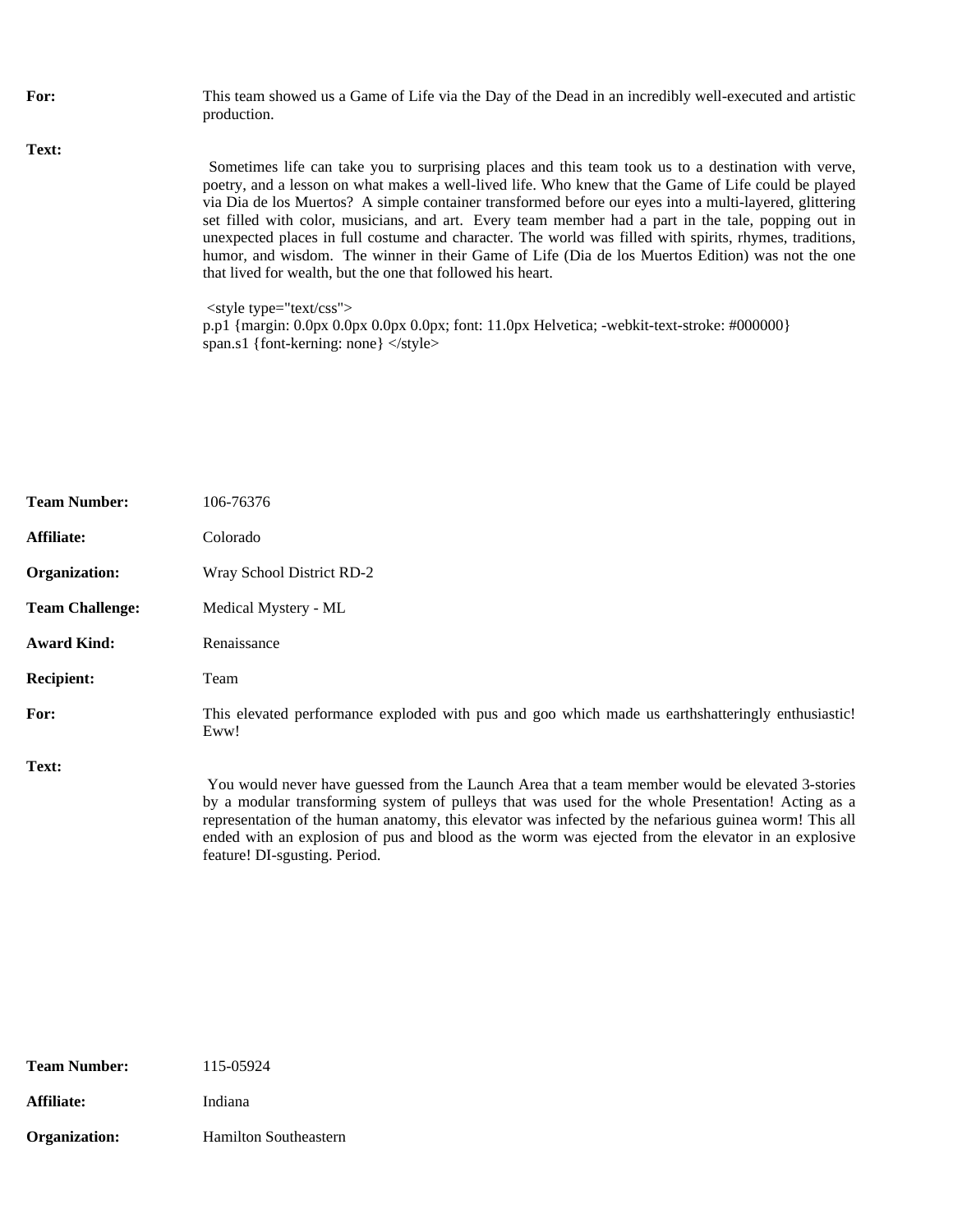| <b>Team Challenge:</b> | On Target - ML                                                                                                                                                                                                                                                                                                     |
|------------------------|--------------------------------------------------------------------------------------------------------------------------------------------------------------------------------------------------------------------------------------------------------------------------------------------------------------------|
| <b>Award Kind:</b>     | Renaissance                                                                                                                                                                                                                                                                                                        |
| <b>Recipient:</b>      | Team                                                                                                                                                                                                                                                                                                               |
| For:                   | This team presented an innovative and revealing solution that literally restored color to a fading Earth.                                                                                                                                                                                                          |
| Text:                  | When color disappeared from a rotating Earth, we were brought through a cave that released creative<br>clues, including puzzles and a team-created instrument, which allowed our heros to find the levitating<br>jewel. This team's cohesive Presentation integrated automated set, props, and payloads to move us |

through the story. Their ecological solution literally restored color to a fading Earth.

| <b>Team Number:</b>    | 137-93108                                                                                                                                                                                                                                                                                                                                                                                                                                                                                                                                                                                                                                                                                                                                             |  |
|------------------------|-------------------------------------------------------------------------------------------------------------------------------------------------------------------------------------------------------------------------------------------------------------------------------------------------------------------------------------------------------------------------------------------------------------------------------------------------------------------------------------------------------------------------------------------------------------------------------------------------------------------------------------------------------------------------------------------------------------------------------------------------------|--|
| Affiliate:             | Oregon                                                                                                                                                                                                                                                                                                                                                                                                                                                                                                                                                                                                                                                                                                                                                |  |
| Organization:          | West Linn DI                                                                                                                                                                                                                                                                                                                                                                                                                                                                                                                                                                                                                                                                                                                                          |  |
| <b>Team Challenge:</b> | Game On - SL                                                                                                                                                                                                                                                                                                                                                                                                                                                                                                                                                                                                                                                                                                                                          |  |
| <b>Award Kind:</b>     | DaVinci                                                                                                                                                                                                                                                                                                                                                                                                                                                                                                                                                                                                                                                                                                                                               |  |
| <b>Recipient:</b>      | Team                                                                                                                                                                                                                                                                                                                                                                                                                                                                                                                                                                                                                                                                                                                                                  |  |
| For:                   | This team showed true ingenuity and risk-taking in the engineering of their well-articulated dragon and<br>14-ft tall set.                                                                                                                                                                                                                                                                                                                                                                                                                                                                                                                                                                                                                            |  |
| Text:                  | When you see a fully articulated dragon and a 14-foot tall set that begins in a single container, you<br>know you're about to be swept away into a magical adventure. These team members focused on the<br>game of Mah-Jong with characters portrayed as players and their missing dragon tile. But wait! There's<br>more! As their dragon tile embarked on a quest to find a place to belong, he encountered pieces from<br>Chess, Operation, and Uno. Their team-built music app enhanced the transition of the set as their<br>Container transformed from one game into the next. This Presentation was truly awe-inspiring and<br>swept us away just as surely as their giant articulated hand swept the game pieces out from under the<br>couch. |  |

| <b>Team Number:</b>    | 185-63418                         |
|------------------------|-----------------------------------|
| Affiliate:             | China                             |
| Organization:          | Shanghai YongChang Private School |
| <b>Team Challenge:</b> | On Target - ML                    |
| <b>Award Kind:</b>     | DaVinci                           |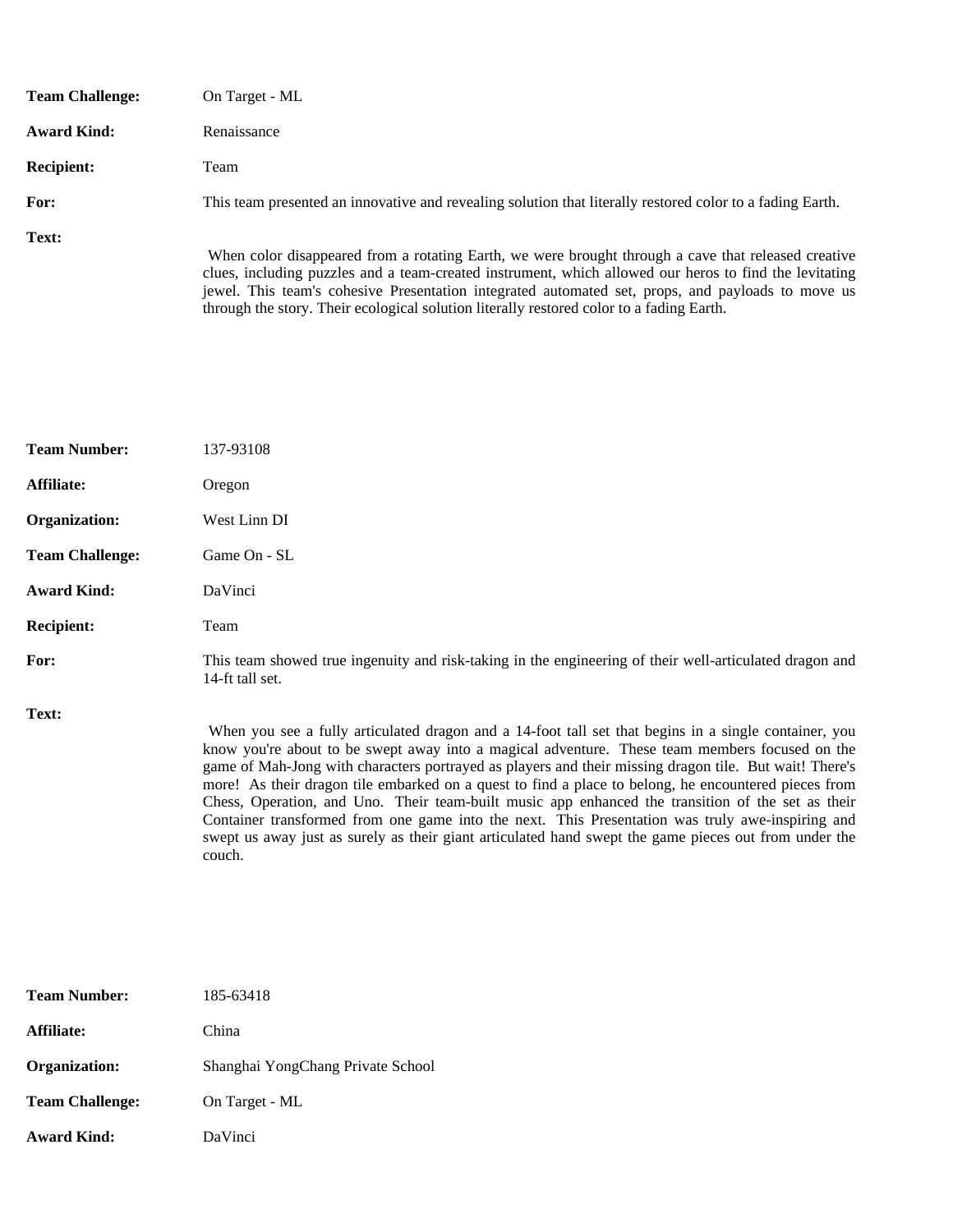| <b>Recipient:</b> | Team                                                                                                                                                                                                                                                                                                                                                                                                                                                                              |
|-------------------|-----------------------------------------------------------------------------------------------------------------------------------------------------------------------------------------------------------------------------------------------------------------------------------------------------------------------------------------------------------------------------------------------------------------------------------------------------------------------------------|
| For:              | This team created a uniquely designed Aircraft which could be vertically suspended with ducted steering<br>controls.                                                                                                                                                                                                                                                                                                                                                              |
| Text:             | This team created a vertical Aircraft that was suspended on two independent propellers. They came up<br>with a unique method to steer the Aircraft around the Presentation Area using a pair of servo-driven<br>flaps that recycled and guided the lifting thrust. It was an incredibly stable, elegant, efficient, and precise<br>design. In addition, the team designed a servo-driven plunger that let them release Payloads with with a<br>magnetic or mechanical attachment. |

| <b>Team Number:</b>    | 145-54888                                                                                                                                                                                                                                                                                                                                                                                                                                                                                                                                                                                                                                                                                                                     |  |
|------------------------|-------------------------------------------------------------------------------------------------------------------------------------------------------------------------------------------------------------------------------------------------------------------------------------------------------------------------------------------------------------------------------------------------------------------------------------------------------------------------------------------------------------------------------------------------------------------------------------------------------------------------------------------------------------------------------------------------------------------------------|--|
| Affiliate:             | Virginia                                                                                                                                                                                                                                                                                                                                                                                                                                                                                                                                                                                                                                                                                                                      |  |
| Organization:          | Luther Jackson Middle School                                                                                                                                                                                                                                                                                                                                                                                                                                                                                                                                                                                                                                                                                                  |  |
| <b>Team Challenge:</b> | Game On - ML                                                                                                                                                                                                                                                                                                                                                                                                                                                                                                                                                                                                                                                                                                                  |  |
| <b>Award Kind:</b>     | Renaissance                                                                                                                                                                                                                                                                                                                                                                                                                                                                                                                                                                                                                                                                                                                   |  |
| <b>Recipient:</b>      | Team                                                                                                                                                                                                                                                                                                                                                                                                                                                                                                                                                                                                                                                                                                                          |  |
| For:                   | This team delivered a performance that questioned the morality of violence in entertainment through the<br><b>Gladiator Games.</b>                                                                                                                                                                                                                                                                                                                                                                                                                                                                                                                                                                                            |  |
| Text:                  | This team transported the audience to the Gladiator Games of Ancient Rome to ponder the moral<br>questions of violence in entertainment. From the moment this team opened their pop-up book<br>Container, everyone was drawn to the pages of their story. This &Idquobook" brought to life a<br>myriad of scenes depicting everything from a Roman marketplace to the Colosseum using multiple<br>fold-out panels. Several flat pieces inside the book were assembled into a functioning, 3-D catapult that<br>destroyed the jail walls, ending this journey of abduction to freedom. Completing this Roman saga was<br>a gladiator costume constructed of hundreds of aluminum soda can tabs. As the Container and the story |  |

continued to unfold before our eyes, the team combined their acting with scenes worthy of a great

| <b>Team Number:</b>    | 105-45341         |
|------------------------|-------------------|
| Affiliate:             | California        |
| Organization:          | <b>STEM Cells</b> |
| <b>Team Challenge:</b> | Game On - ML      |
| Award Kind:            | Renaissance       |
| <b>Recipient:</b>      | Team              |

Roman epic.